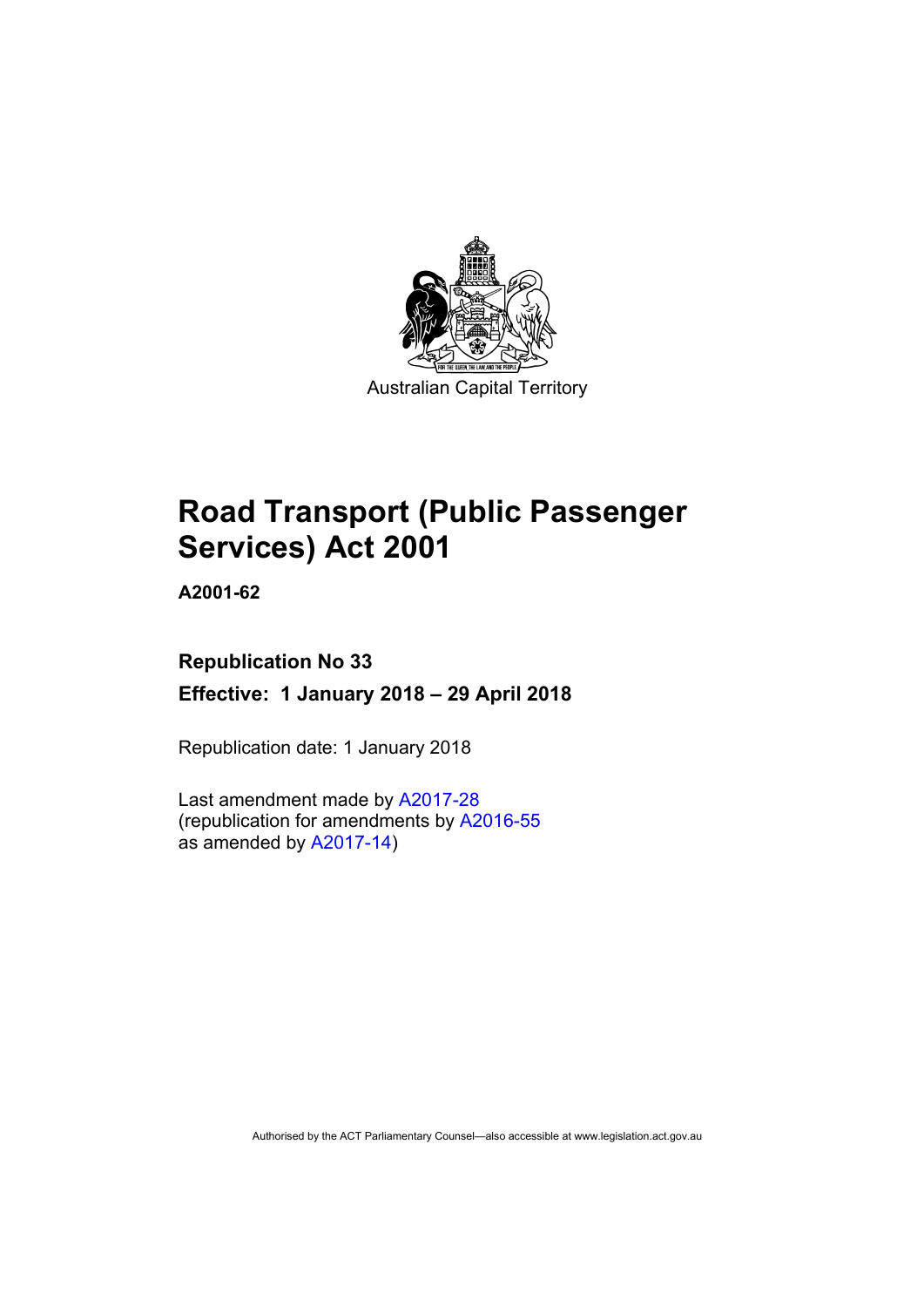#### **About this republication**

#### **The republished law**

This is a republication of the *Road Transport (Public Passenger Services) Act 2001* (including any amendment made under the *[Legislation Act 2001](http://www.legislation.act.gov.au/a/2001-14)*, part 11.3 (Editorial changes)) as in force on 1 January 2018*.* It also includes any commencement, amendment, repeal or expiry affecting this republished law to 1 January 2018.

The legislation history and amendment history of the republished law are set out in endnotes 3 and 4.

#### **Kinds of republications**

The Parliamentary Counsel's Office prepares 2 kinds of republications of ACT laws (see the ACT legislation register at [www.legislation.act.gov.au](http://www.legislation.act.gov.au/)):

- authorised republications to which the *[Legislation Act 2001](http://www.legislation.act.gov.au/a/2001-14)* applies
- unauthorised republications.

The status of this republication appears on the bottom of each page.

#### **Editorial changes**

The *[Legislation Act 2001](http://www.legislation.act.gov.au/a/2001-14)*, part 11.3 authorises the Parliamentary Counsel to make editorial amendments and other changes of a formal nature when preparing a law for republication. Editorial changes do not change the effect of the law, but have effect as if they had been made by an Act commencing on the republication date (see *[Legislation Act 2001](http://www.legislation.act.gov.au/a/2001-14)*, s 115 and s 117). The changes are made if the Parliamentary Counsel considers they are desirable to bring the law into line, or more closely into line, with current legislative drafting practice.

This republication does not include amendments made under part 11.3 (see endnote 1).

#### **Uncommenced provisions and amendments**

If a provision of the republished law has not commenced, the symbol  $\mathbf{U}$  appears immediately before the provision heading. Any uncommenced amendments that affect this republished law are accessible on the ACT legislation register [\(www.legislation.act.gov.au\)](http://www.legislation.act.gov.au/). For more information, see the home page for this law on the register.

#### **Modifications**

If a provision of the republished law is affected by a current modification, the symbol  $\mathbf{M}$ appears immediately before the provision heading. The text of the modifying provision appears in the endnotes. For the legal status of modifications, see the *[Legislation Act 2001](http://www.legislation.act.gov.au/a/2001-14)*, section 95.

#### **Penalties**

At the republication date, the value of a penalty unit for an offence against this law is \$150 for an individual and \$750 for a corporation (see *[Legislation Act 2001](http://www.legislation.act.gov.au/a/2001-14)*, s 133).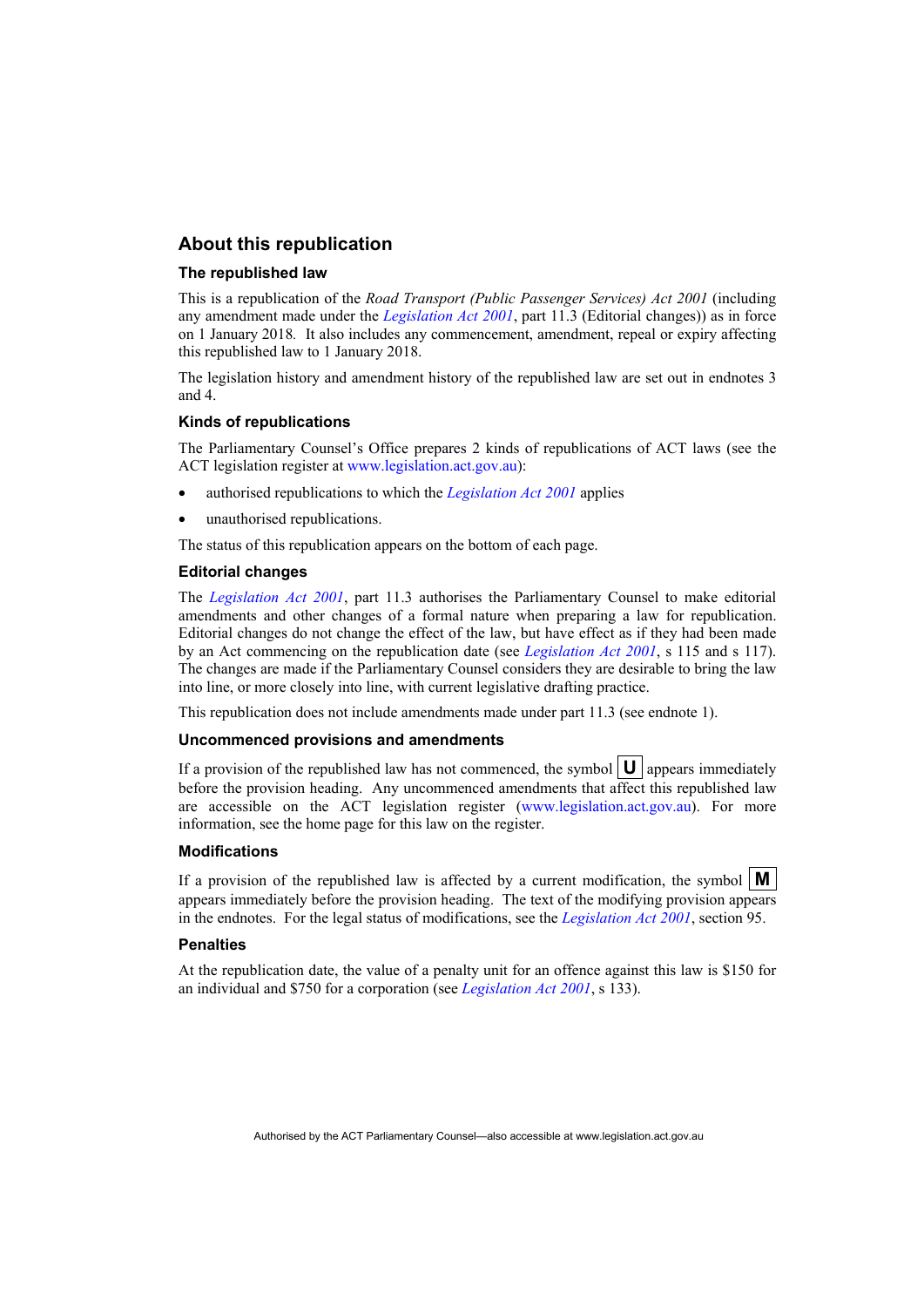

Australian Capital Territory

Page

# **Road Transport (Public Passenger Services) Act 2001**

# **Contents**

| Part 1                      | <b>Preliminary</b>                                                                  |            |
|-----------------------------|-------------------------------------------------------------------------------------|------------|
| 1                           | Name of Act                                                                         | 2          |
| 2                           | Objects of Act                                                                      | 2          |
| 3                           | Dictionary                                                                          | 3          |
| 4                           | <b>Notes</b>                                                                        | 3          |
| 4А                          | Offences against Act—application of Criminal Code etc                               | 3          |
| 5                           | Functions of road transport authority                                               | 5          |
| 6                           | Registers under this Act                                                            | 5          |
| 7                           | Security and disclosure of information in registers                                 | 6          |
| 8                           | Competition and Consumer Act authorisation                                          | 7          |
| 9                           | Combinations of accreditations, authorisations and licences                         | 7          |
| 10                          | What is a <i>public passenger service</i> ?                                         | 7          |
| Part 2                      | <b>Bus services</b>                                                                 |            |
| <b>Division 2.1</b>         | <b>Basic concepts</b>                                                               |            |
| 10A                         | Meaning of bus and public bus                                                       | 8          |
| 11                          | Meaning of bus service                                                              | 8          |
| $12 \overline{ }$           | What is a regular route service?                                                    | 8          |
| R <sub>33</sub><br>01/01/18 | Road Transport (Public Passenger Services) Act 2001<br>Effective: 01/01/18-29/04/18 | contents 1 |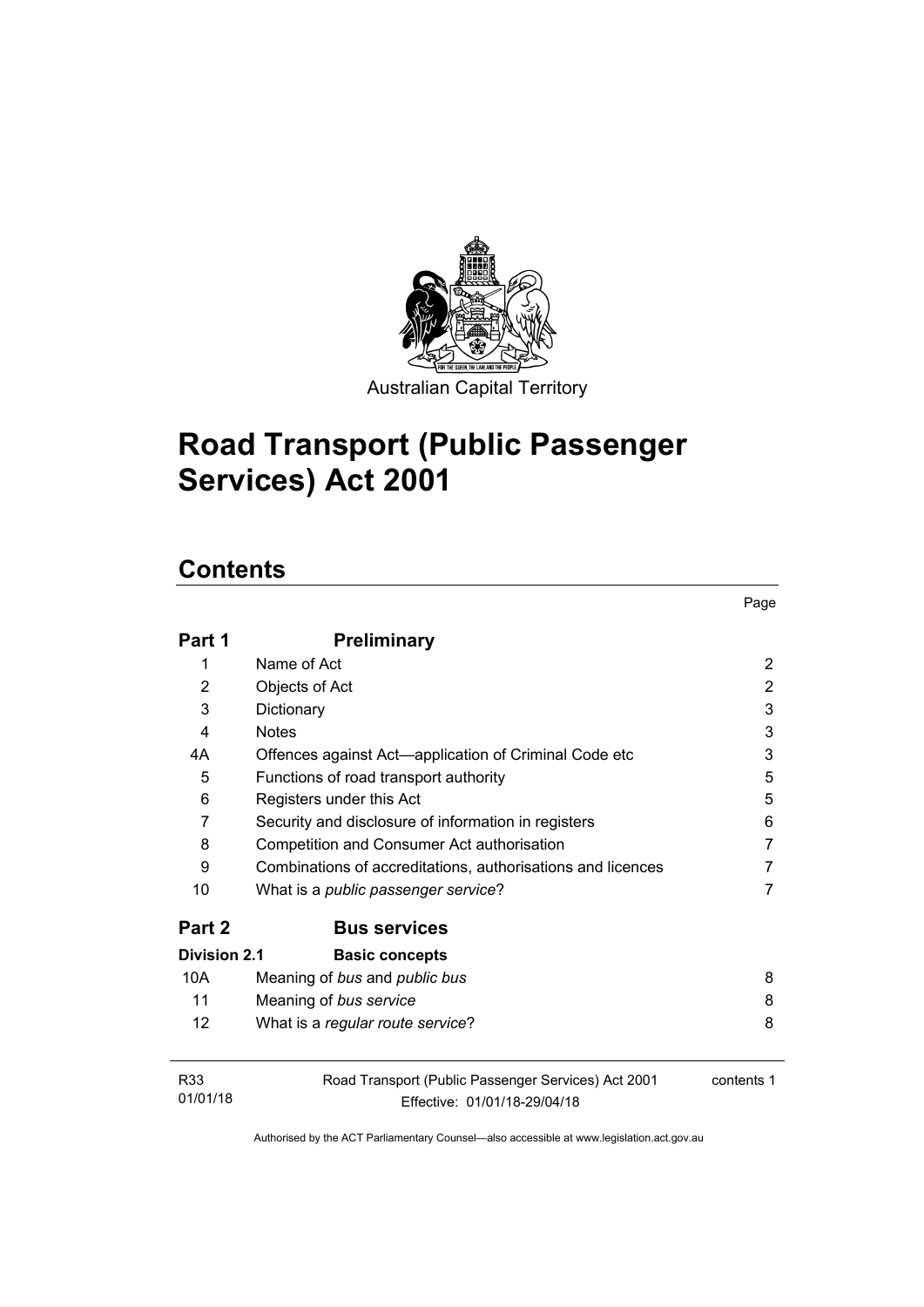| 13                  | What is a <i>tour and charter service</i> ?                              | Page<br>8 |
|---------------------|--------------------------------------------------------------------------|-----------|
| 14                  |                                                                          | 9         |
|                     | What is a long-distance service?                                         |           |
| <b>Division 2.2</b> | <b>Accreditation of bus service operators</b>                            |           |
| 15                  | Bus operators--- purposes of accreditation                               | 9         |
| 16                  | Regulations about accreditation system                                   | 9         |
| <b>Division 2.3</b> | Service contracts for regular route services                             |           |
| 17                  | Service contracts—regular route services                                 | 11        |
| <b>Division 2.4</b> | Entitlement to operate certain bus services                              |           |
| 18                  | Entitlement to operate regular route services                            | 12        |
| 19                  | Entitlement to operate tour and charter services                         | 13        |
| 19A                 | Territory's entitlement to operate bus service                           | 13        |
| 20                  | Unaccredited operators not to operate certain bus services               | 13        |
| 21                  | Pretending to be an accredited bus service operator                      | 14        |
| 22                  | Operators of regular route services to hold service contracts            | 14        |
| <b>Division 2.5</b> | <b>Regulation of bus services</b>                                        |           |
| 23                  | Regular route services-power to determine maximum fares                  | 15        |
| 24                  | Regulations about operation of bus services by accredited people         | 15        |
| 25                  | Regulations about operation of public buses                              | 16        |
| 26                  | Regulations about bus drivers                                            | 17        |
| 27                  | Regulations about conduct of passengers                                  | 18        |
| Part 3              | <b>Transport booking services</b>                                        |           |
| <b>Division 3.1</b> | <b>Basic concepts</b>                                                    |           |
| 28                  | Meaning of transport booking service                                     | 19        |
| 29                  | Meaning of bookable vehicle and bookable vehicle driver                  | 19        |
| <b>Division 3.2</b> | <b>Transport booking service-accreditation</b>                           |           |
| 30                  | Transport booking service-purpose of accreditation                       | 20        |
| 31                  | Transport booking service—regulations about accreditation                | 20        |
| 32                  | Transport booking service must be accredited                             | 21        |
| 33                  | Transport booking service must comply with accreditation conditions      | 22        |
| 34                  | Pretend to be accredited transport booking service                       | 22        |
| <b>Division 3.3</b> | Transport booking service-affiliated drivers and<br>affiliated operators |           |
| 35                  | Meaning of affiliated driver                                             | 22        |
| contents 2          | Road Transport (Public Passenger Services) Act 2001                      | R33       |
|                     | Effective: 01/01/18-29/04/18                                             | 01/01/18  |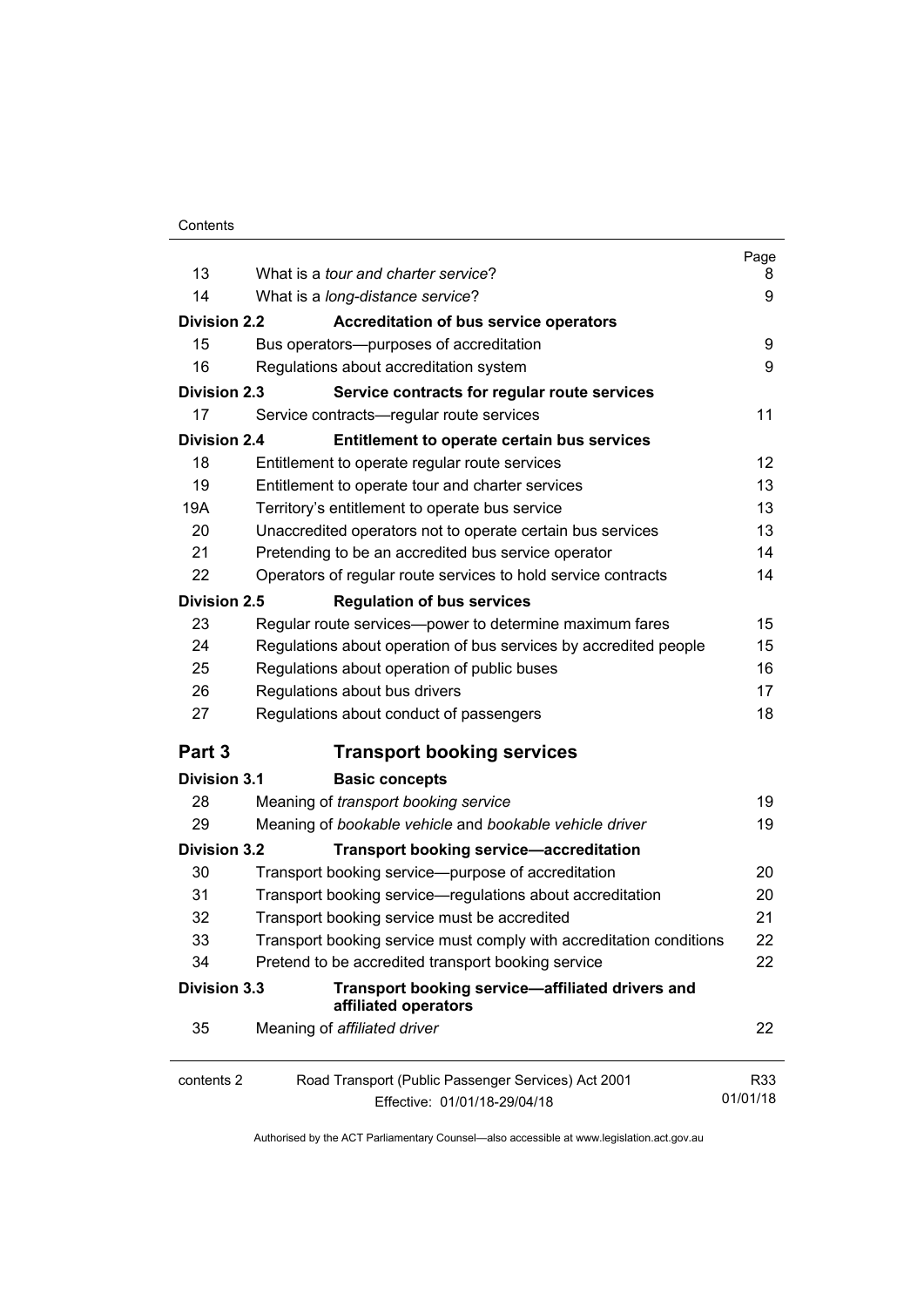| 36                  | Meaning of affiliated driver agreement                                                    | Page<br>22 |  |
|---------------------|-------------------------------------------------------------------------------------------|------------|--|
| 36A                 | Pretend to be affiliated driver                                                           | 23         |  |
| 36B                 | Meaning of affiliated operator                                                            | 23         |  |
| 36C                 | Meaning of affiliated operator agreement                                                  |            |  |
| 36D                 | Pretend to be affiliated operator                                                         | 24         |  |
| 36E                 | Taxi driver or taxi service operator must be affiliated with transport<br>booking service | 24         |  |
| 36F                 | Rideshare driver must be affiliated with transport booking service                        | 25         |  |
| <b>Division 3.4</b> | <b>Transport booking service-operation</b>                                                |            |  |
| 36G                 | Transport booking service-responsibilities                                                | 25         |  |
| 36H                 | Transport booking services—regulations about operation                                    | 26         |  |
| <b>361</b>          | Court may order transport booking service to take certain actions                         | 27         |  |
| Part 4              | <b>Licensing of taxi vehicles</b>                                                         |            |  |
| <b>Division 4.1</b> | <b>Basic concepts</b>                                                                     |            |  |
| 37                  | Meaning of taxi licence                                                                   | 31         |  |
| 38                  | Meaning of restricted taxi licence                                                        | 31         |  |
| Division 4.2        | <b>Taxi licences</b>                                                                      |            |  |
| 39                  | Maximum numbers of taxi licences                                                          | 31         |  |
| 40                  | Issue of taxi licences                                                                    | 31         |  |
| 41                  | Transferability of taxi licences                                                          | 32         |  |
| 42                  | Use of vehicles as taxis                                                                  | 32         |  |
| 43                  | Pretending vehicles are licensed taxis                                                    | 33         |  |
| 44                  | Regulations about taxi licences                                                           | 33         |  |
| Part 5              | <b>Taxi services</b>                                                                      |            |  |
| <b>Division 5.1</b> | <b>Basic concepts</b>                                                                     |            |  |
| 45                  | Meaning of taxi                                                                           | 35         |  |
| 46                  | Meaning of restricted taxi                                                                | 35         |  |
| 47                  | Meaning of taxi service                                                                   | 35         |  |
| 48                  | Meaning of restricted taxi service                                                        | 35         |  |
| <b>Division 5.2</b> | <b>Accreditation of taxi service operators</b>                                            |            |  |
| 49                  | Taxi service operators--purposes of accreditation                                         | 36         |  |
| 50                  | Taxi service operators-regulations about accreditation system                             | 36         |  |
| R33                 | Road Transport (Public Passenger Services) Act 2001                                       | contents 3 |  |
| 01/01/18            | Effective: 01/01/18-29/04/18                                                              |            |  |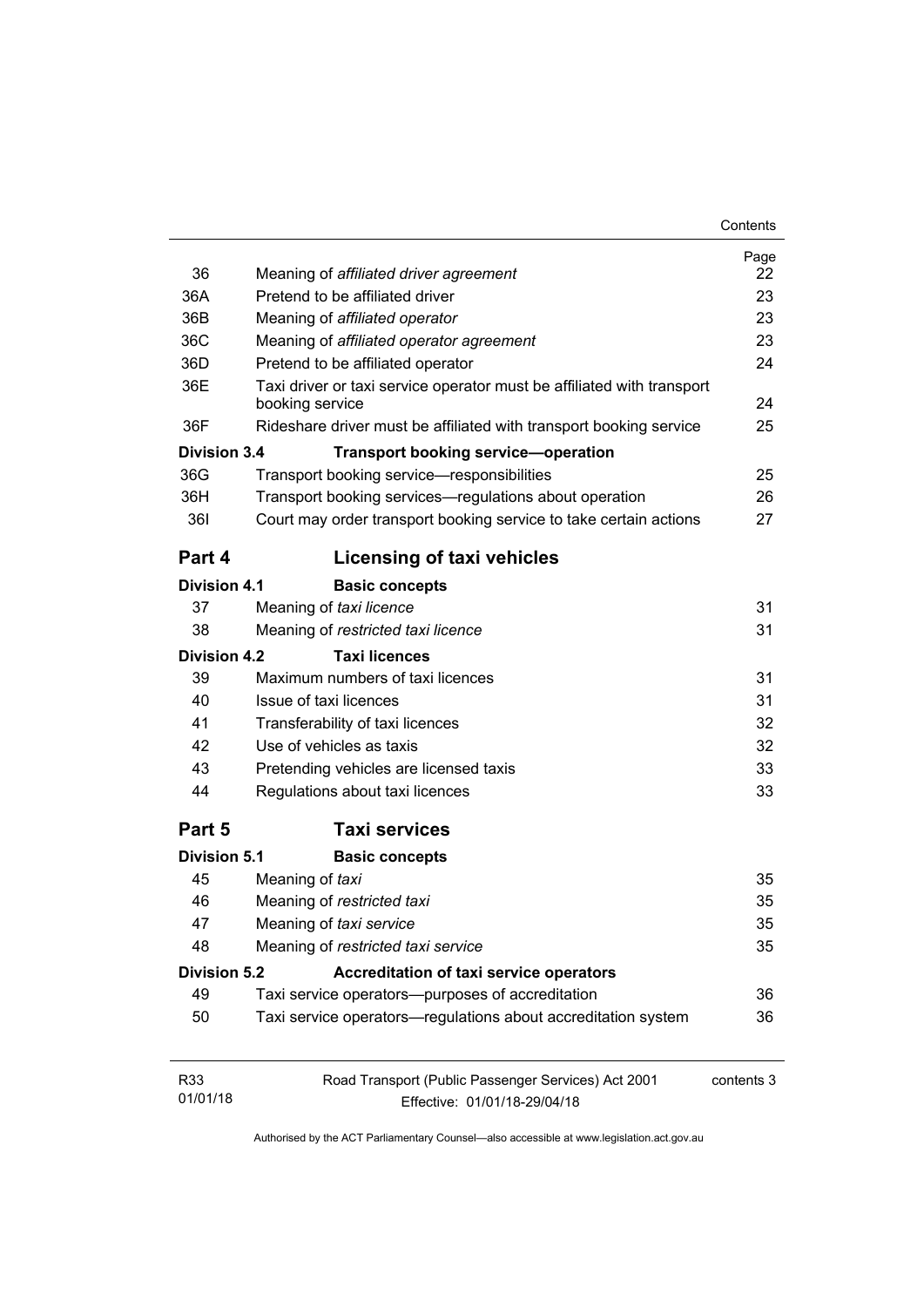#### **Contents**

|                                                                    |                                                            |                                                                                    | Page     |  |
|--------------------------------------------------------------------|------------------------------------------------------------|------------------------------------------------------------------------------------|----------|--|
| <b>Division 5.3</b><br><b>Entitlement to operate taxi services</b> |                                                            |                                                                                    |          |  |
| 51                                                                 |                                                            | Entitlement to operate taxi services                                               | 38       |  |
| 52                                                                 |                                                            | Unaccredited operators not to operate taxi services                                | 38<br>39 |  |
|                                                                    | 53<br>Pretending to be an accredited taxi service operator |                                                                                    |          |  |
| <b>Division 5.4</b>                                                |                                                            | <b>Regulation of taxi services</b>                                                 |          |  |
| 56                                                                 |                                                            | Regulations about operation of taxi services by accredited people                  | 39       |  |
| 57                                                                 |                                                            | Regulations about operation of taxis                                               | 41       |  |
| 58                                                                 |                                                            | Regulations about taxi drivers                                                     | 41       |  |
| 59                                                                 |                                                            | Regulations about conduct of taxi passengers                                       | 42       |  |
| 60                                                                 |                                                            | Power to determine taxi fares                                                      | 42       |  |
| Part 5A                                                            |                                                            | <b>Ridesharing</b>                                                                 |          |  |
| <b>Division 5A.1</b>                                               |                                                            | <b>Basic concepts</b>                                                              |          |  |
| 60A                                                                |                                                            | Meaning of rideshare service, rideshare driver, rideshare and<br>rideshare vehicle | 43       |  |
| <b>Division 5A.2</b>                                               |                                                            | <b>Rideshare drivers</b>                                                           |          |  |
|                                                                    |                                                            | Subdivision 5A.2.1 Rideshare drivers-accreditation                                 |          |  |
| 60B                                                                |                                                            | Rideshare driver--- purposes of accreditation                                      | 44       |  |
| 60C                                                                |                                                            | Rideshare driver-regulations about accreditation system                            | 44       |  |
| 60D                                                                |                                                            | Entitlement to operate rideshare services                                          | 45       |  |
| 60E                                                                |                                                            | Rideshare driver must be accredited                                                | 45       |  |
| 60F                                                                |                                                            | Pretend to be accredited rideshare driver                                          | 46       |  |
|                                                                    |                                                            | Subdivision 5A.2.2 Rideshare drivers-regulation                                    |          |  |
| 60G                                                                |                                                            | Rideshare driver must not use unlicensed rideshare vehicle                         | 46       |  |
| 60H                                                                |                                                            | Regulations about operation of rideshare service                                   | 47       |  |
| 601                                                                |                                                            | Regulations about rideshare drivers                                                | 48       |  |
| <b>Division 5A.3</b>                                               |                                                            | <b>Rideshare vehicles</b>                                                          |          |  |
| 60J                                                                |                                                            | Meaning of rideshare vehicle licence                                               | 48       |  |
| 60K                                                                |                                                            | Rideshare vehicle licence not transferable                                         | 49       |  |
| 60L                                                                |                                                            | Pretend vehicle is licensed rideshare vehicle                                      | 49       |  |
| 60M                                                                |                                                            | Licensed rideshare vehicle not to be used by unlicensed or                         |          |  |
|                                                                    |                                                            | unaccredited driver                                                                | 49       |  |
| 60N                                                                |                                                            | Licensed rideshare vehicle not to be used unless insured                           | 50       |  |
| 600                                                                |                                                            | Regulations about rideshare vehicles                                               | 50       |  |
| contents 4                                                         |                                                            | Road Transport (Public Passenger Services) Act 2001                                | R33      |  |
|                                                                    |                                                            | Effective: 01/01/18-29/04/18                                                       | 01/01/18 |  |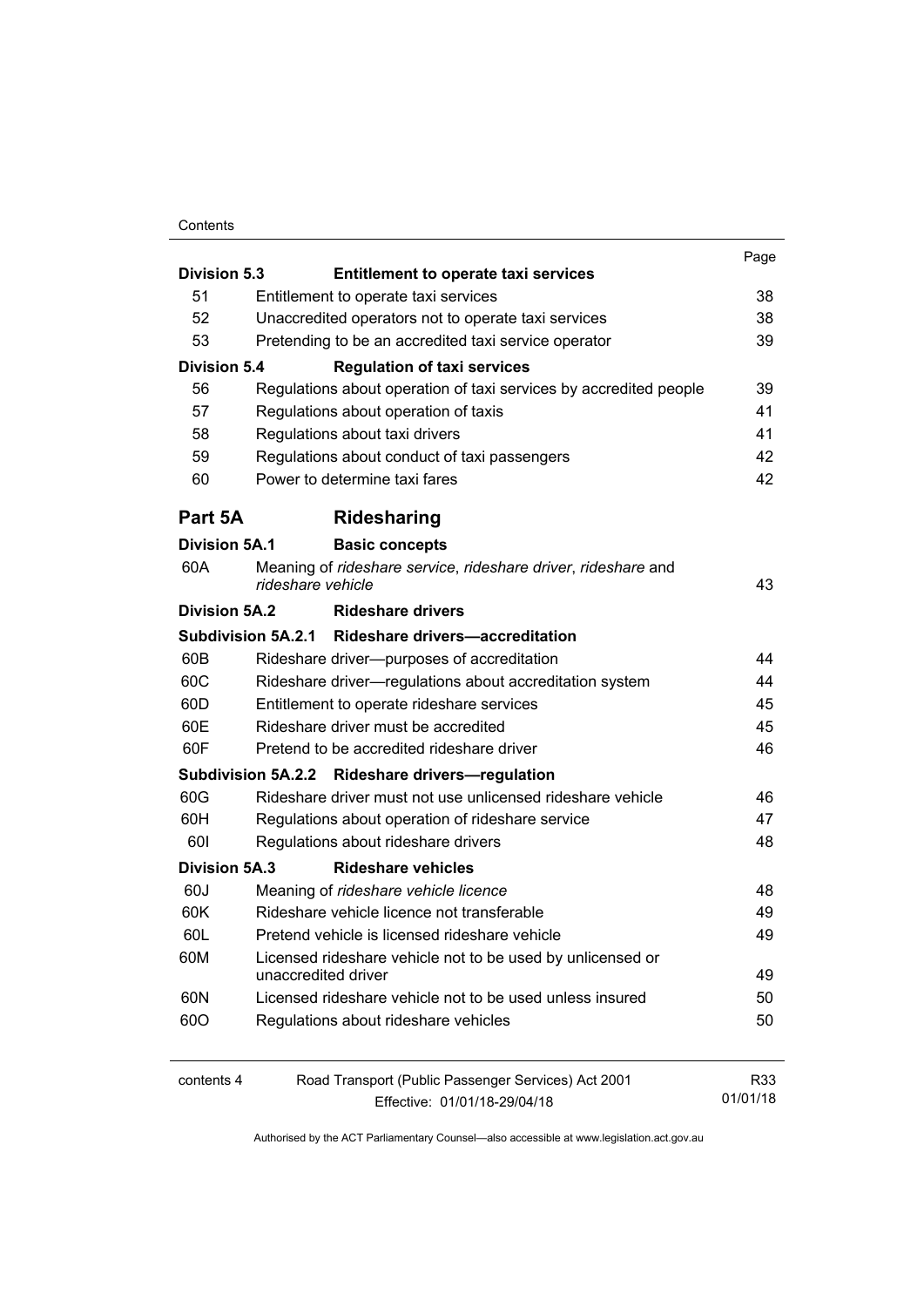|                      |                                                                       | Contents |
|----------------------|-----------------------------------------------------------------------|----------|
|                      |                                                                       | Page     |
| <b>Division 5A.4</b> | <b>Rideshare passengers and fares</b>                                 |          |
| 60P                  | Regulations about conduct of rideshare vehicle passengers             | 52       |
| 60Q                  | Power to determine rideshare fares                                    | 52       |
| Part 6               | Licensing of hire cars                                                |          |
| Division 6.1         | <b>Basic concepts</b>                                                 |          |
| 61                   | Meaning of hire car licence                                           | 53       |
| 62                   | Meaning of restricted hire car licence                                | 53       |
| Division 6.2         | <b>Hire car licences</b>                                              |          |
| 63                   | Transferability of hire car licences                                  | 53       |
| 64                   | Use of vehicles as hire cars                                          | 54       |
| 65                   | Pretending vehicles are licensed hire cars                            | 54       |
| 66                   | Regulations about hire car licences                                   | 55       |
| Part 7               | <b>Hire car services</b>                                              |          |
| Division 7.1         | <b>Basic concepts</b>                                                 |          |
| 67                   | Meaning of hire car                                                   | 57       |
| 68                   | Meaning of restricted hire car                                        | 57       |
| 69                   | Meaning of hire car service                                           | 57       |
| 70                   | Meaning of restricted hire car service                                | 58       |
| <b>Division 7.2</b>  | Accreditation of hire car service operators                           |          |
| 71                   | Hire car service operators—purposes of accreditation                  | 58       |
| 72                   | Hire car service operators—regulations about accreditation system     | 58       |
| <b>Division 7.3</b>  | Entitlement to operate hire car services                              |          |
| 73                   | Entitlement to operate hire car services                              | 60       |
| 74                   | Unaccredited operators not to operate hire car services               | 60       |
| 75                   | Pretending to be an accredited hire car service operator              | 61       |
| <b>Division 7.4</b>  | <b>Regulation of hire car services</b>                                |          |
| 76                   | Regulations about operation of hire car services by accredited people | 61       |
| 77                   | Regulations about operation of hire cars                              | 62       |
|                      | Regulations about hire car drivers                                    | 63       |
| 78                   |                                                                       |          |
| 79                   | Regulations about conduct of hire car passengers                      | 64       |

| R33      | Road Transport (F |
|----------|-------------------|
| 01/01/18 | Effec             |

Public Passenger Services) Act 2001 Effective: 01/01/18-29/04/18

contents 5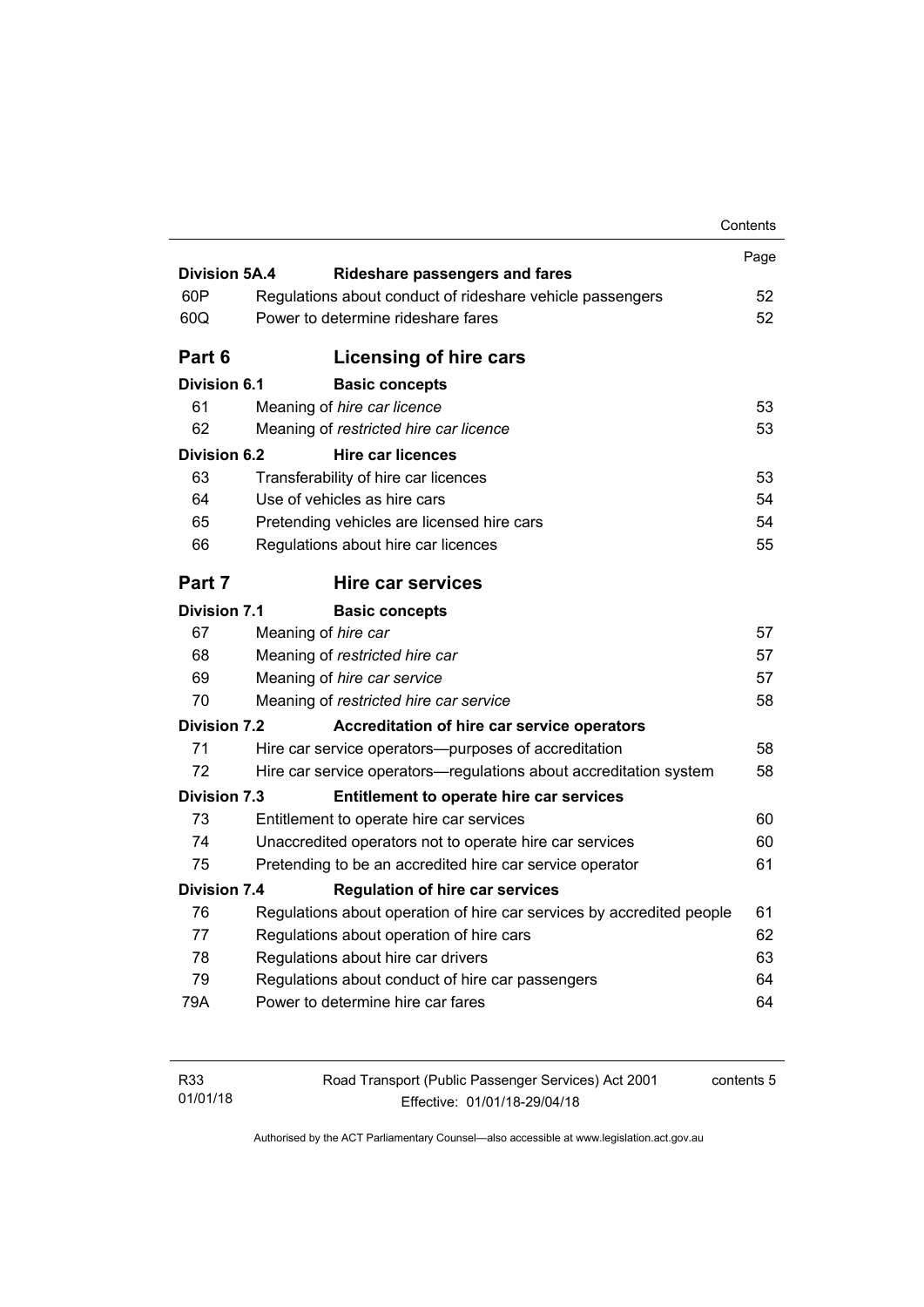#### **Contents**

|                     |                                                                    | Page     |
|---------------------|--------------------------------------------------------------------|----------|
| Part 8              | <b>Demand responsive services</b>                                  |          |
| <b>Division 8.1</b> | <b>Basic concepts</b>                                              |          |
| 80                  | Meaning of demand responsive service                               | 65       |
| 81                  | Meaning of demand responsive service vehicle                       | 65       |
| <b>Division 8.2</b> | Authorisations to operate demand responsive services               |          |
| 82                  | Demand responsive service authorisations                           | 65       |
| 82A                 | Territory's entitlement to operate demand responsive service       | 66       |
| 83                  | Demand responsive services—guidelines for giving authorisations    | 66       |
| 84                  | Demand responsive services—regulations about authorisations        | 67       |
| 85                  | Use of vehicles for demand responsive services                     | 68       |
| 86                  | Representing vehicle as demand responsive service vehicle          | 68       |
| <b>Division 8.3</b> | Accreditation of demand responsive service operators               |          |
| 87                  | Demand responsive service operators--purposes of accreditation     | 69       |
| 88                  | Demand responsive service operators-regulations about              |          |
|                     | accreditation system                                               | 69       |
| <b>Division 8.4</b> | Service contracts for demand responsive services                   |          |
| 89                  | Service contracts-demand responsive services                       | 70       |
| <b>Division 8.5</b> | Entitlement to operate demand responsive services                  |          |
| 90                  | Entitlement to operate demand responsive services                  | 72       |
| 91                  | Operating demand responsive service without entitlement            | 73       |
| 92                  | Representing entitlement to operate demand responsive service      | 74       |
| <b>Division 8.6</b> | <b>Regulation of demand responsive services</b>                    |          |
| 93                  | Demand responsive services—minimum fares                           | 74       |
| 94                  | Regulations about operation of demand responsive services          | 75       |
| 95                  | Regulations about operation of demand responsive service vehicles  | 76       |
| 96                  | Regulations about demand responsive service vehicle drivers        | 78       |
| 97                  | Regulations about conduct of demand responsive vehicle passengers  | 78       |
| Part 8A             | Additional public passenger vehicle                                |          |
|                     | <i>insurance</i>                                                   |          |
| 110                 | Definitions-Act                                                    | 79       |
| 111                 | Public passenger vehicle insurance compulsory                      | 79       |
| 112                 | Police officer or authorised person may require evidence of public | 80       |
|                     | passenger vehicle insurance                                        |          |
| contents 6          | Road Transport (Public Passenger Services) Act 2001                | R33      |
|                     | Effective: 01/01/18-29/04/18                                       | 01/01/18 |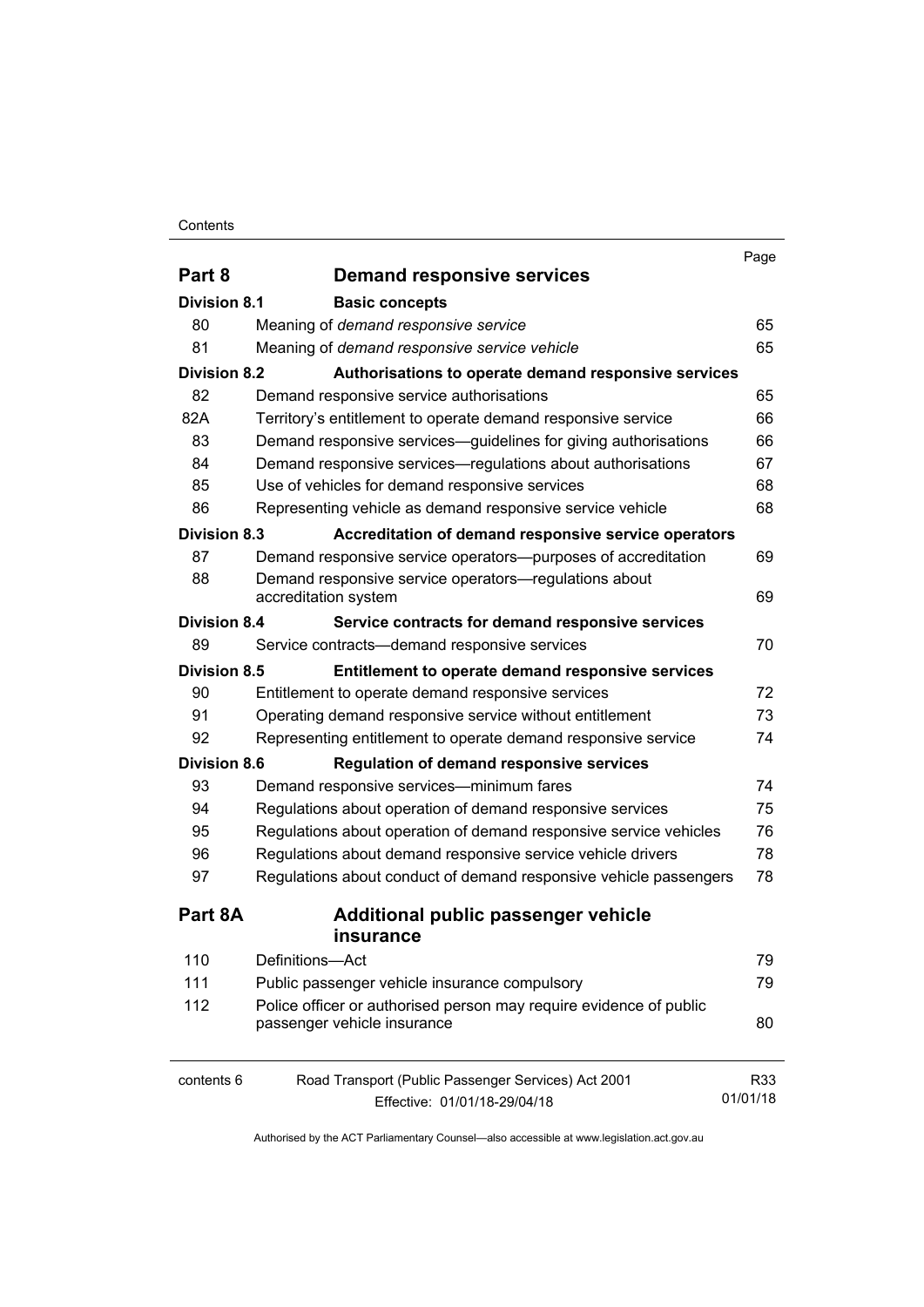| Part 9            | <b>Enforcement</b>                                                           | Page |
|-------------------|------------------------------------------------------------------------------|------|
| 115               | Purpose of powers under pt 9                                                 | 81   |
| 116               | Power to require records or information                                      | 81   |
| 117               | Power to inspect maintenance facilities                                      | 82   |
| 118               | Power to inspect and test vehicles                                           | 83   |
| 119               | Power to require vehicles or equipment to be inspected and tested            | 85   |
| 120               | Attachment and removal of noncompliance notices                              | 86   |
| 121               | Police officer or authorised person-power to require name and<br>address etc | 88   |
| Part 10           | <b>Miscellaneous</b>                                                         |      |
| 125               | Unauthorised public passenger services                                       | 89   |
| 126               | Regulation-making power                                                      | 90   |
| 127               | Minister may exempt vehicles and people from Act                             | 91   |
| 128               | Regulations may exempt vehicles and people from Act                          | 91   |
| 129               | References to Motor Traffic Act, Traffic Act etc                             | 92   |
| <b>Dictionary</b> |                                                                              | 93   |
| <b>Endnotes</b>   |                                                                              |      |
| 1                 | About the endnotes                                                           | 98   |
| $\overline{2}$    | Abbreviation key                                                             | 98   |
| 3                 | Legislation history                                                          | 99   |
| 4                 | Amendment history                                                            | 104  |
| 5                 | Earlier republications                                                       | 129  |
| 6                 | Renumbered provisions                                                        | 132  |

7 [Expired transitional or validating provisions 132](#page-141-1)

contents 7

**Contents**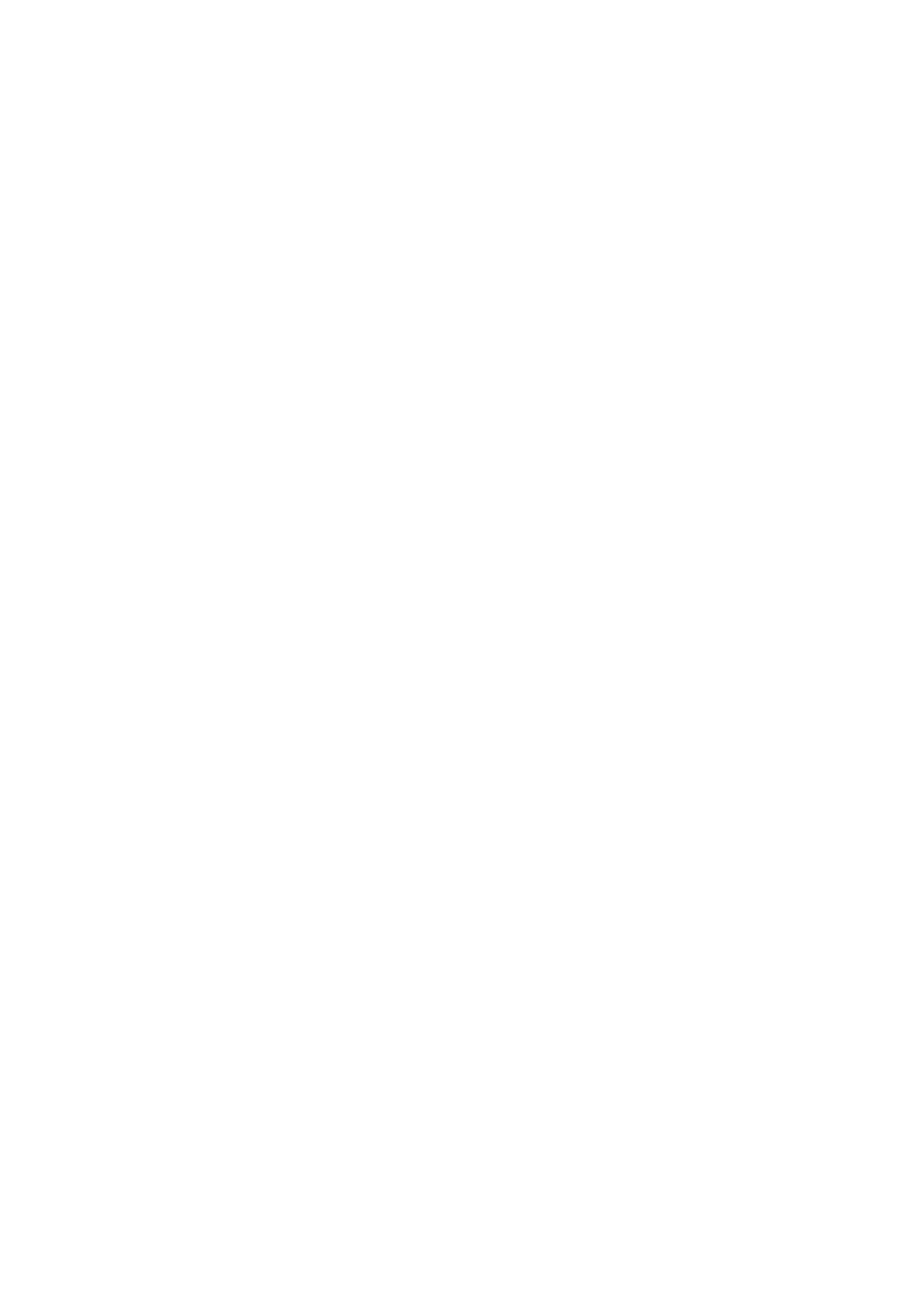

# **Road Transport (Public Passenger Services) Act 2001**

An Act to regulate public transport services, and for other purposes

R33 01/01/18

l

Road Transport (Public Passenger Services) Act 2001 Effective: 01/01/18-29/04/18

page 1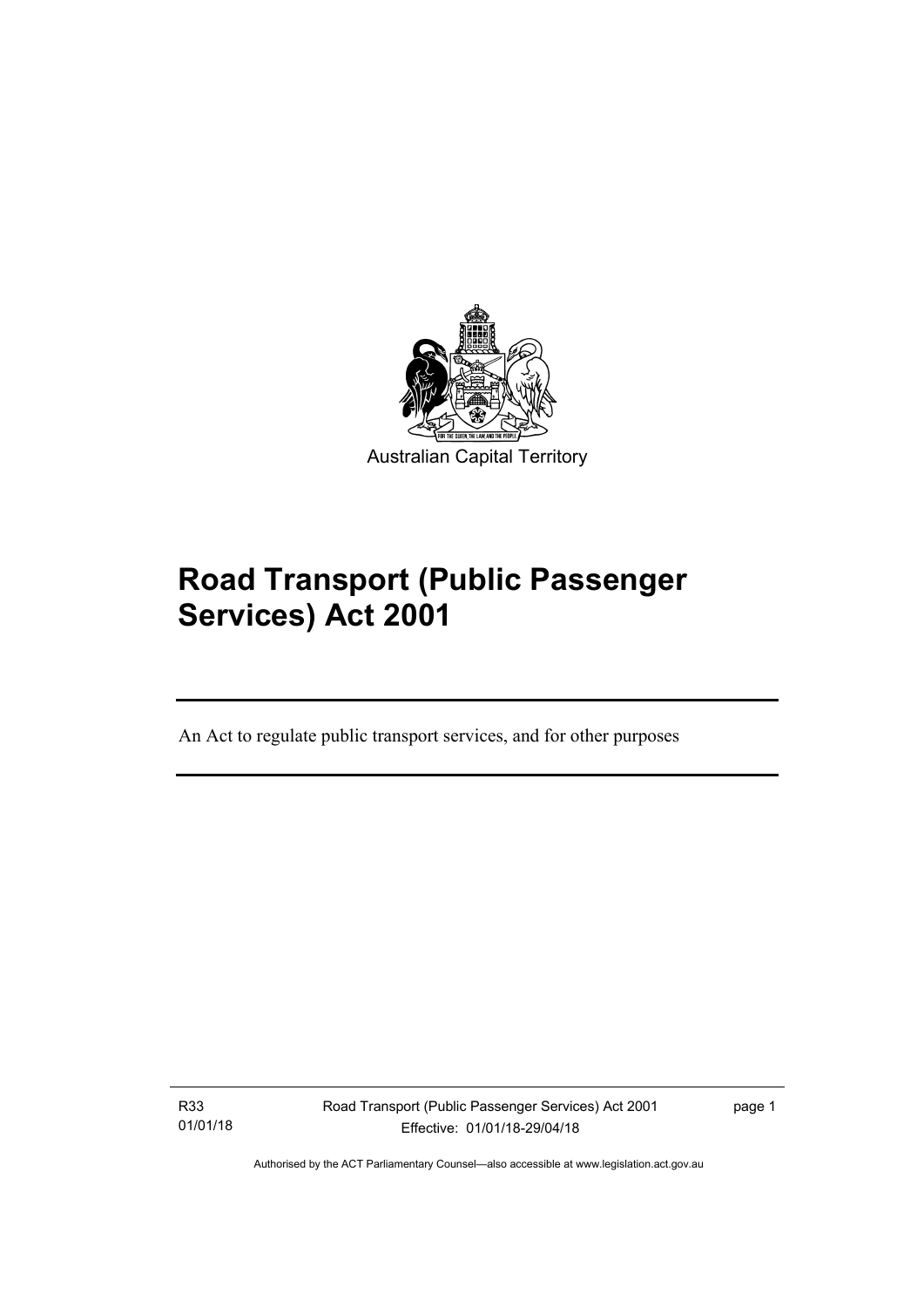#### **Part 1** Preliminary

Section 1

## <span id="page-11-0"></span>**Part 1** Preliminary

#### <span id="page-11-1"></span>**1 Name of Act**

This Act is the *Road Transport (Public Passenger Services) Act 2001.* 

- *Note 1* This Act is part of the road transport legislation. See the *[Road](http://www.legislation.act.gov.au/a/1999-77)  [Transport \(General\) Act 1999](http://www.legislation.act.gov.au/a/1999-77)* for various provisions about the administration and enforcement of the road transport legislation generally.
- *Note 2* Other road transport legislation includes the following:
	- *[Road Transport \(Alcohol and Drugs\) Act 1977](http://www.legislation.act.gov.au/a/1977-17)*
	- *[Road Transport \(Driver Licensing\) Act 1999](http://www.legislation.act.gov.au/a/1999-78)*
	- *[Road Transport \(General\) Act 1999](http://www.legislation.act.gov.au/a/1999-77)*
	- *[Road Transport \(Safety and Traffic Management\) Act 1999](http://www.legislation.act.gov.au/a/1999-80)*
	- *[Road Transport \(Third-Party Insurance\) Act 2008](http://www.legislation.act.gov.au/a/2008-1)*
	- *[Road Transport \(Vehicle Registration\) Act 1999](http://www.legislation.act.gov.au/a/1999-81)*.
- *Note 3* Other laws dealing with road transport include the *[Dangerous Goods](http://www.legislation.act.gov.au/a/2009-34)  [\(Road Transport\) Act 2009](http://www.legislation.act.gov.au/a/2009-34)* and the *[Heavy Vehicle National Law \(ACT\).](http://www.legislation.act.gov.au/a/db_49155/default.asp)*
- *Note 4* A reference to an Act includes a reference to the statutory instruments made or in force under the Act, including any regulation (see [Legislation Act,](http://www.legislation.act.gov.au/a/2001-14) s 104).

#### <span id="page-11-2"></span>**2 Objects of Act**

The objects of this Act are to—

- (a) provide for the accreditation of the operators of public passenger services and transport booking services that operate in or partly in the ACT; and
- (b) provide for the licensing of vehicles used as taxis, rideshare vehicles and hire cars in or partly in the ACT; and
- (c) provide for an innovative, competitive and reliable public passenger services industry; and

R33 01/01/18

Authorised by the ACT Parliamentary Counsel—also accessible at www.legislation.act.gov.au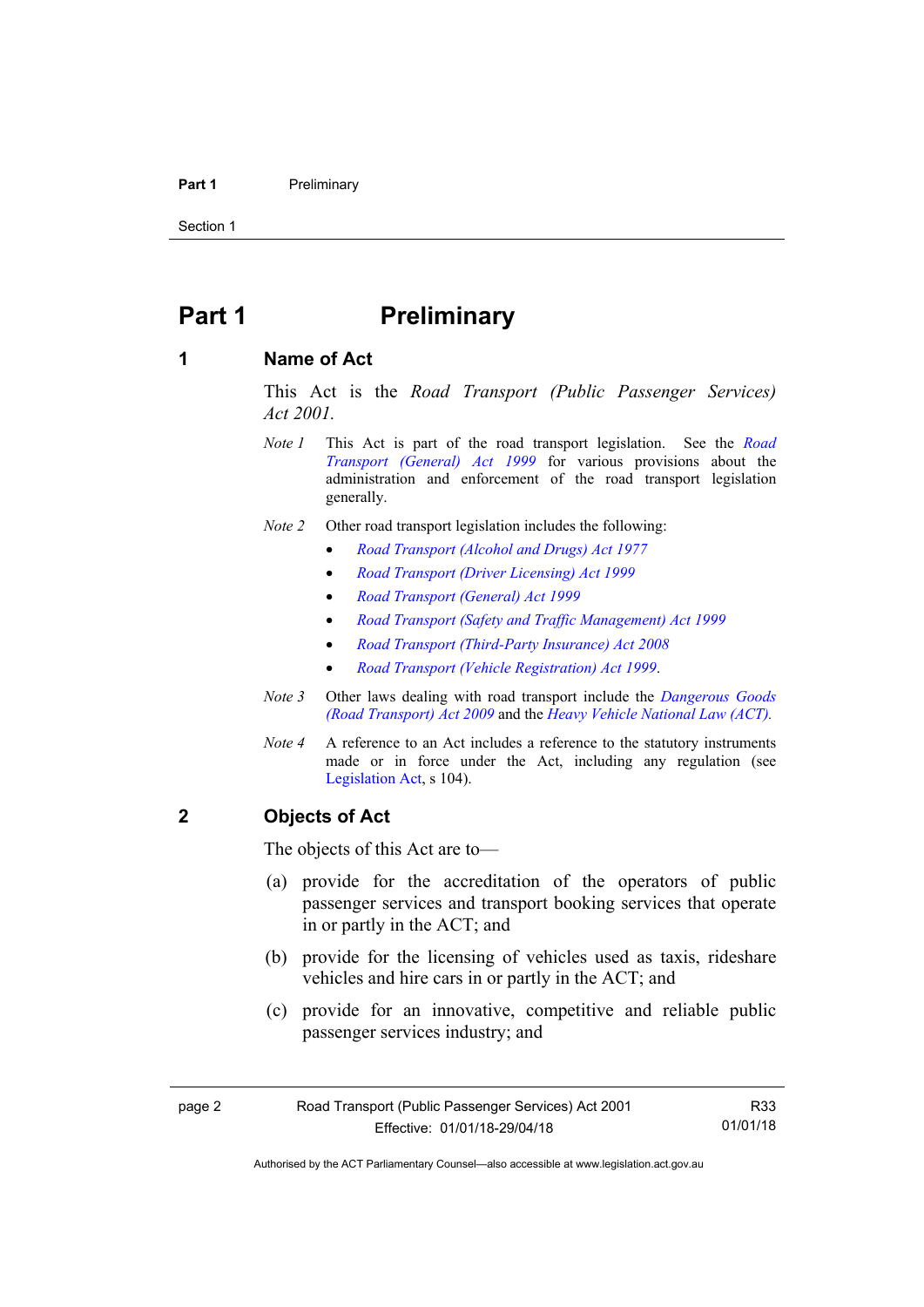- (d) provide a legislative framework that is adaptable to changes in technology and business models; and
- (e) encourage public passenger services that meet the reasonable expectations of the community for safe, responsive, reliable and efficient public passenger services.

#### <span id="page-12-0"></span>**3 Dictionary**

The dictionary at the end of this Act is part of this Act.

*Note 1* The dictionary at the end of this Act defines certain terms used in this Act, and includes references (*signpost definitions*) to other terms defined elsewhere in this Act or in the road transport legislation.

> For example, the signpost definition '*bus service*—see section 11' means that the term 'bus service' is defined in section 11 of this Act.

*Note 2* A definition in the dictionary (including a signpost definition) applies to the entire Act unless the definition, or another provision of the Act, provides otherwise or the contrary intention otherwise appears (see [Legislation Act,](http://www.legislation.act.gov.au/a/2001-14) s  $155$  and s  $156$  (1)).

#### <span id="page-12-1"></span>**4 Notes**

A note included in this Act is explanatory and is not part of this Act.

*Note* See the [Legislation Act](http://www.legislation.act.gov.au/a/2001-14), s 127 (1), (4) and (5) for the legal status of notes.

#### <span id="page-12-2"></span>**4A Offences against Act—application of Criminal Code etc**

Other legislation applies in relation to offences against this Act.

*Note 1 Criminal Code*

The [Criminal Code](http://www.legislation.act.gov.au/a/2002-51), ch 2 applies to the following offences against this Act (see Code, pt 2.1):

- s 32 (Transport booking service must be accredited)
- s 33 (Transport booking service must comply with accreditation conditions)
- s 34 (Pretend to be accredited transport booking service)
- s 36A (Pretend to be affiliated driver)

R33 01/01/18 page 3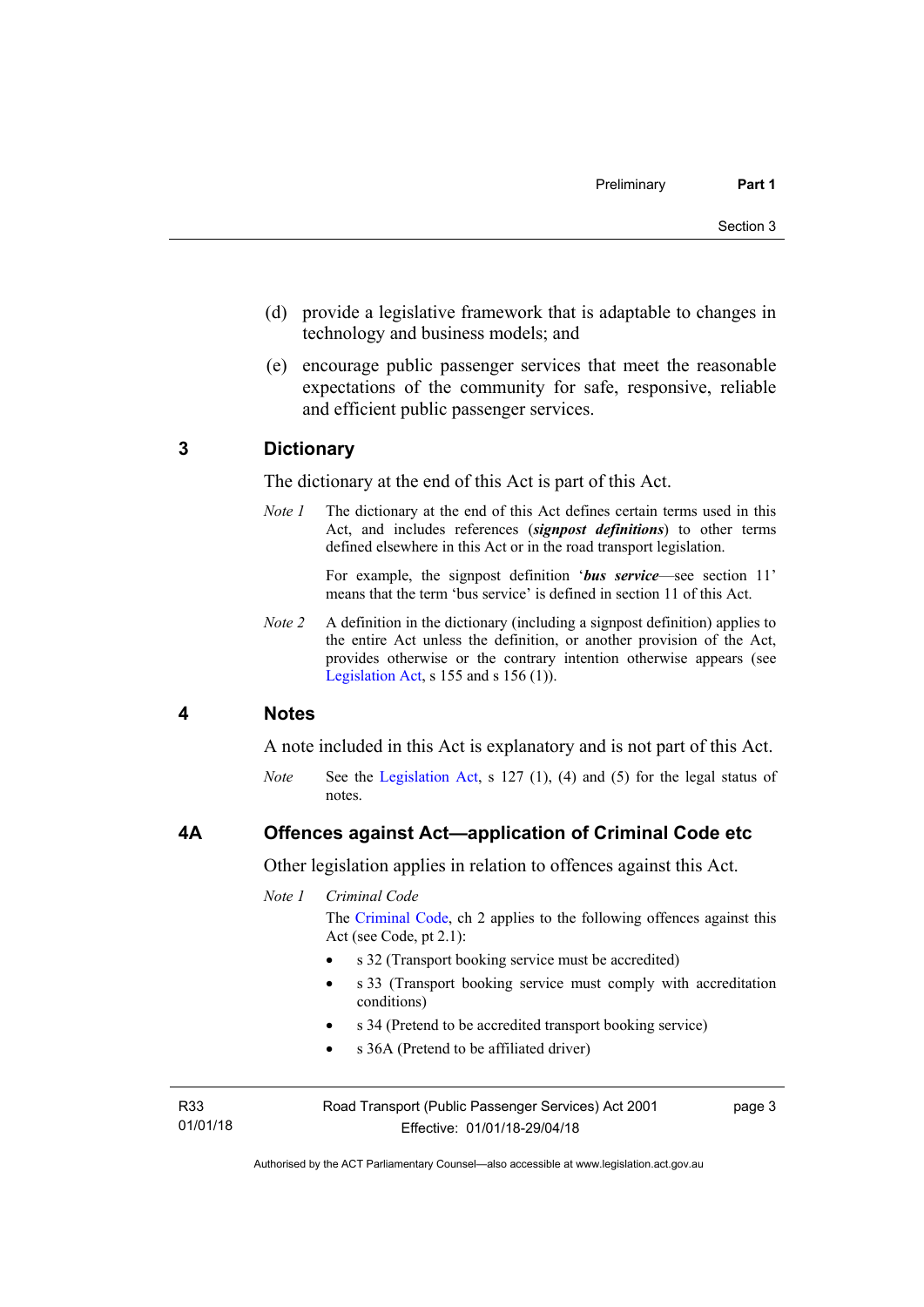#### **Part 1** Preliminary

Section 4A

- s 36D (Pretend to be affiliated operator)
- s 36E (Taxi driver or taxi service operator must be affiliated with transport booking service)
- s 36F (Rideshare driver must be affiliated with transport booking service)
- s 36G (Transport booking service—responsibilities)
- s 60E (Rideshare driver must be accredited)
- s 60F (Pretend to be accredited rideshare driver)
- s 60G (Rideshare driver must not use unlicensed rideshare vehicle)
- s 60L (Pretend vehicle is licensed rideshare vehicle)
- s 60M (Licensed rideshare vehicle not to be used by unlicensed or unaccredited driver)
- s 60N (Licensed rideshare vehicle not to be used unless insured)
- s 64 (Use of vehicles as hire cars)
- s 65 (Pretending vehicles are licensed hire cars)
- s 74 (Unaccredited operators not to operate hire car services)
- s 75 (Pretending to be an accredited hire car service operator)
- s 85 (Use of vehicles for demand responsive services)
- s 86 (Pretending vehicle is demand responsive service vehicle)
- s 91 (Operating demand responsive service without entitlement)
- s 92 (Pretending to be entitled to operate demand responsive service)
- s 111 (Public passenger vehicle insurance compulsory)
- s 112 (Police officer or authorised person may require evidence of public passenger vehicle insurance)
- a provision of pt 9 (Enforcement)
- s 125 (Unauthorised public passenger services).

The chapter sets out the general principles of criminal responsibility (including burdens of proof and general defences), and defines terms used for offences to which the Code applies (eg *conduct*, *intention*, *recklessness* and *strict liability*).

#### *Note 2 Penalty units*

The [Legislation Act](http://www.legislation.act.gov.au/a/2001-14), s 133 deals with the meaning of offence penalties that are expressed in penalty units.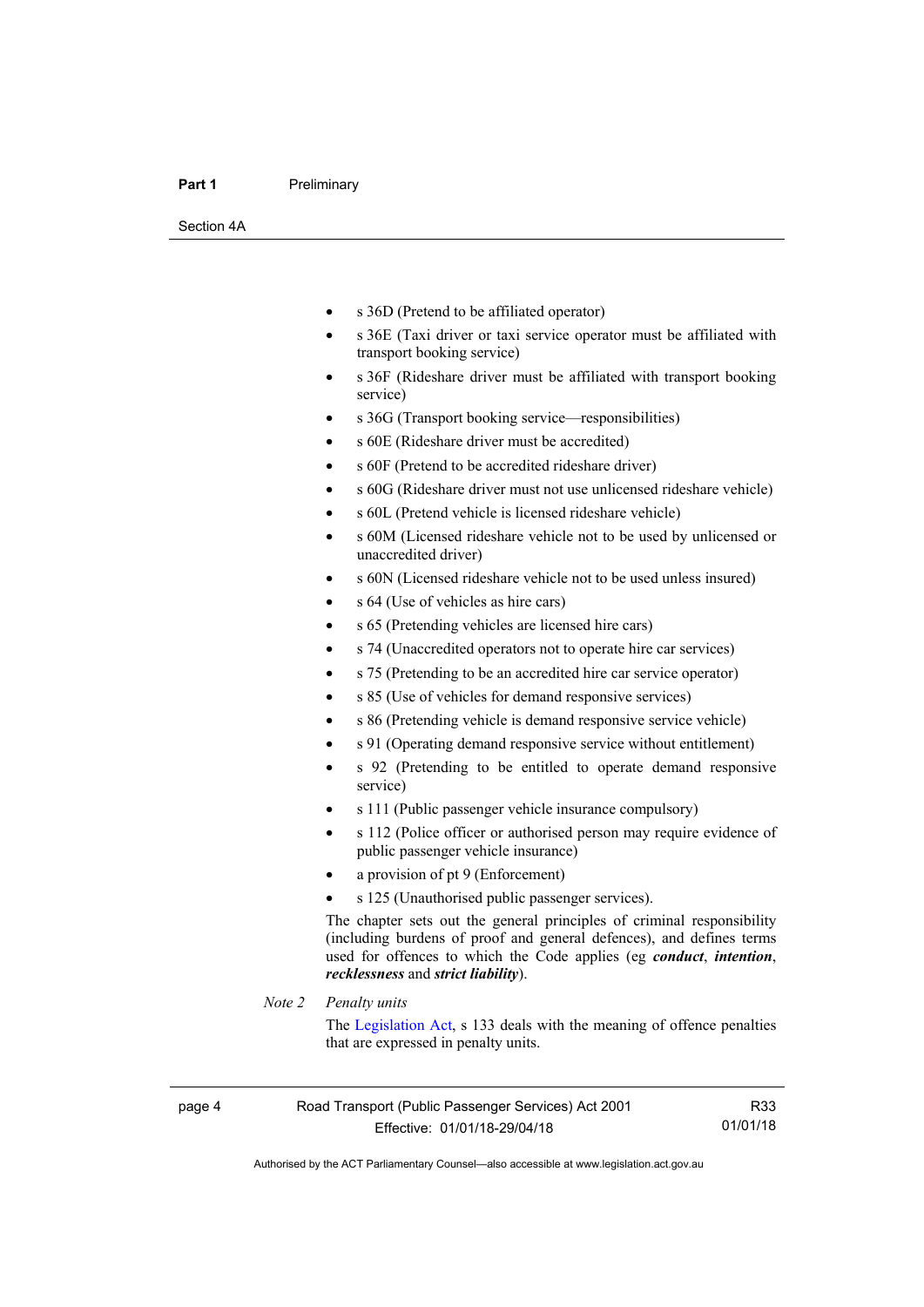## <span id="page-14-0"></span>**5 Functions of road transport authority**

The functions of the road transport authority under this Act are—

- (a) to administer the accreditation schemes established under this Act for the accreditation of—
	- (i) transport booking services; and
	- (ii) operators of public passenger services; and
- (b) to administer the licensing schemes established under this Act for the licensing of taxis, rideshare vehicles and hire cars; and
- (c) to administer demand responsive service authorisations given under this Act; and
- (d) to keep registers of accreditations given, and licences issued, under this Act: and
- (e) to keep a register of demand responsive service authorisations given under this Act; and
- (f) to provide information about accredited and licensed people, and authorised demand responsive service operators, in accordance with this Act and other laws in force in the ACT; and
- (g) to exercise any other functions given to the authority under this Act.

#### <span id="page-14-1"></span>**6 Registers under this Act**

(1) A register under this Act may include information given to the road transport authority or the Minister under this Act and any other information the authority considers appropriate.

*Note 1* Section 5 (d) and (e) requires registers for the following to be kept:

- accredited bus service operators
- accredited demand responsive service operators
- accredited hire car service operators

R33 01/01/18 page 5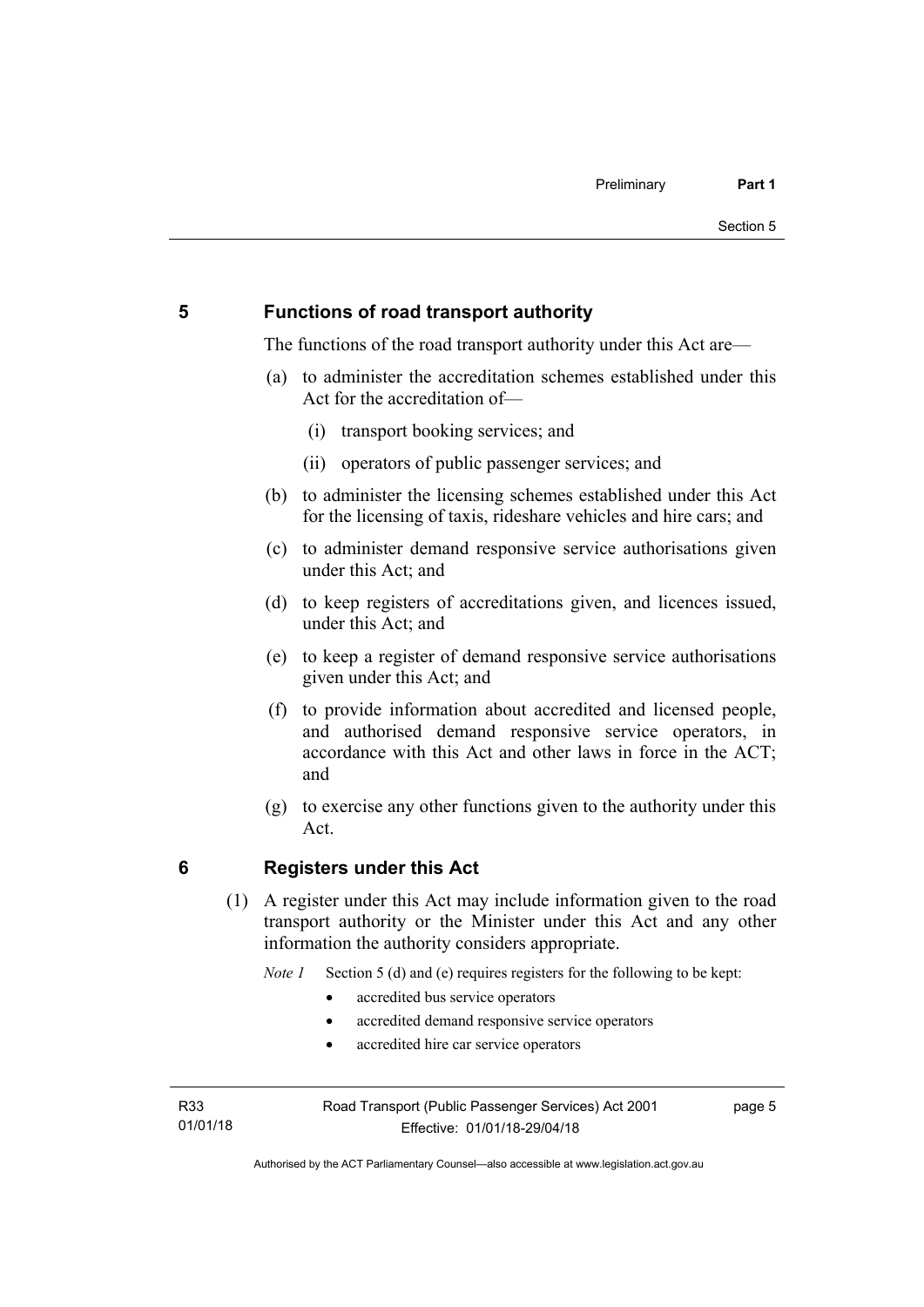Section 7

- accredited rideshare drivers
- accredited taxi service operators
- accredited transport booking services
- demand responsive service authorisations
- hire car licences
- restricted hire car licences
- restricted taxi licences
- rideshare vehicle licences
- taxi licences.

Other registers may be required under the Act.

- *Note 2* A reference to an Act includes a reference to the statutory instruments made or in force under the Act, including any regulation (see [Legislation Act,](http://www.legislation.act.gov.au/a/2001-14) s 104).
- (2) A register may be kept in the form of, or as part of, 1 or more computer databases or in any other form the road transport authority considers appropriate.
- (3) The road transport authority may correct any mistake, error or omission in a register subject to the requirements (if any) prescribed by regulation.
- (4) This section does not limit the functions of the road transport authority in relation to a register.

#### <span id="page-15-0"></span>**7 Security and disclosure of information in registers**

The road transport authority must ensure that information in a register under this Act is kept securely and disclosed only in accordance with this Act or another law in force in the ACT.

- *Note 1* The Territory privacy principles apply to the road transport authority (see *[Information Privacy Act 2014](http://www.legislation.act.gov.au/a/2014-24/default.asp)*, sch 1).
- *Note 2* Access to the register may be sought under the *[Freedom of Information](http://www.legislation.act.gov.au/a/2016-55/default.asp)  [Act 2016](http://www.legislation.act.gov.au/a/2016-55/default.asp)*.

R33 01/01/18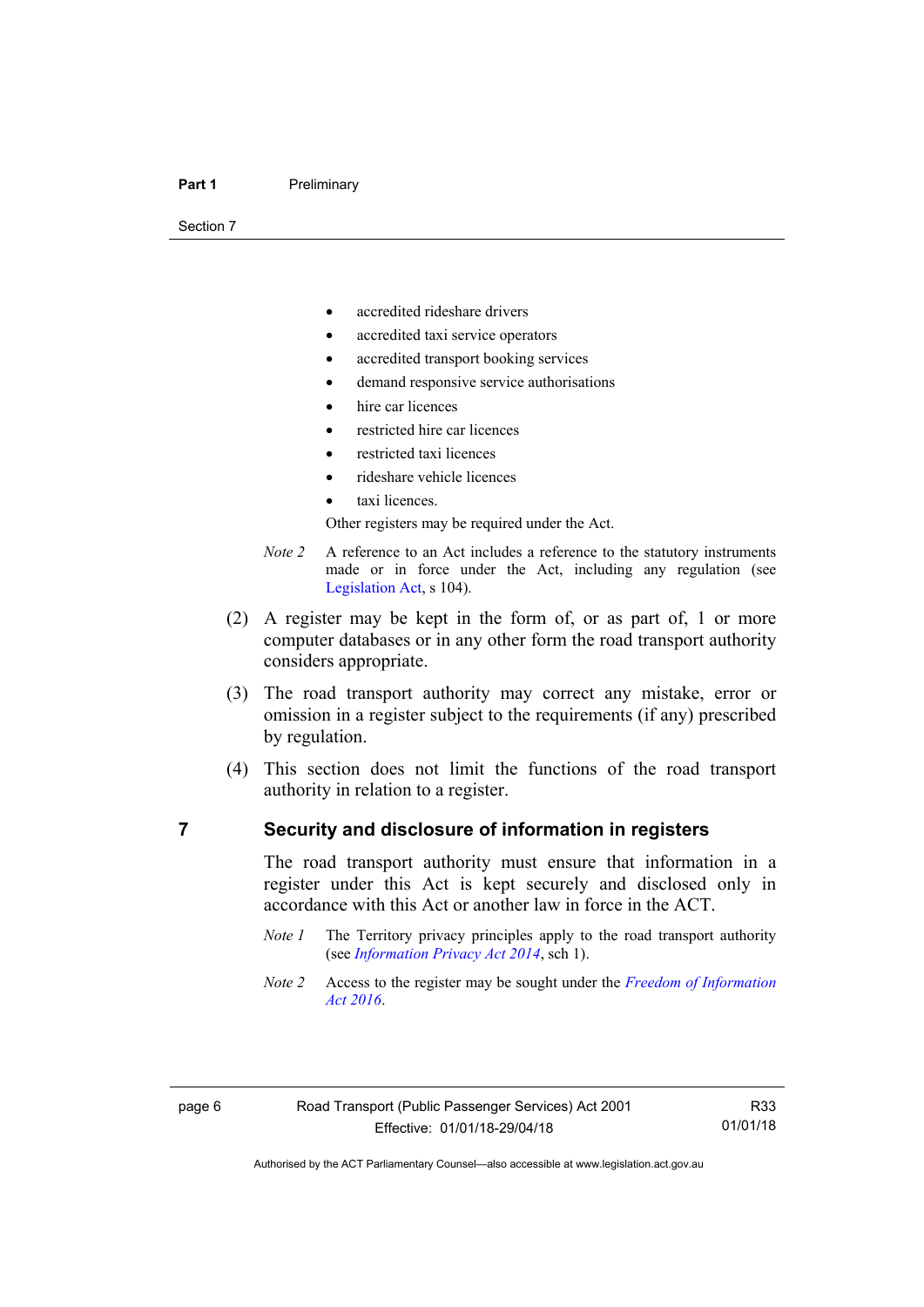#### <span id="page-16-0"></span>**8 Competition and Consumer Act authorisation**

For the *[Competition and Consumer Act 2010](http://www.comlaw.gov.au/Details/C2013C00004)* (Cwlth) and the Competition Code of the Australian Capital Territory, the following are authorised by this Act:

- (a) everything done under this Act;
- (b) all service contracts made under this Act;
- (c) everything done under a service contract, or a provision of a service contract, authorised by this Act.
- *Note 1* For the Competition Code of the Australian Capital Territory, see the *[Competition Policy Reform Act 1996](http://www.legislation.act.gov.au/a/1996-21)*, s 5 and s 10.
- *Note 2* A reference to an Act includes a reference to statutory instruments made or in force under the Act, including regulations (see [Legislation Act,](http://www.legislation.act.gov.au/a/2001-14) s 104).

#### <span id="page-16-1"></span>**9 Combinations of accreditations, authorisations and licences**

This Act does not prevent a person from holding any combination of accreditations, authorisations and licences under this Act.

#### <span id="page-16-2"></span>**10 What is a** *public passenger service***?**

A *public passenger service* is a service for the transport of passengers for a fare or other consideration by public passenger vehicles along a road or road related area.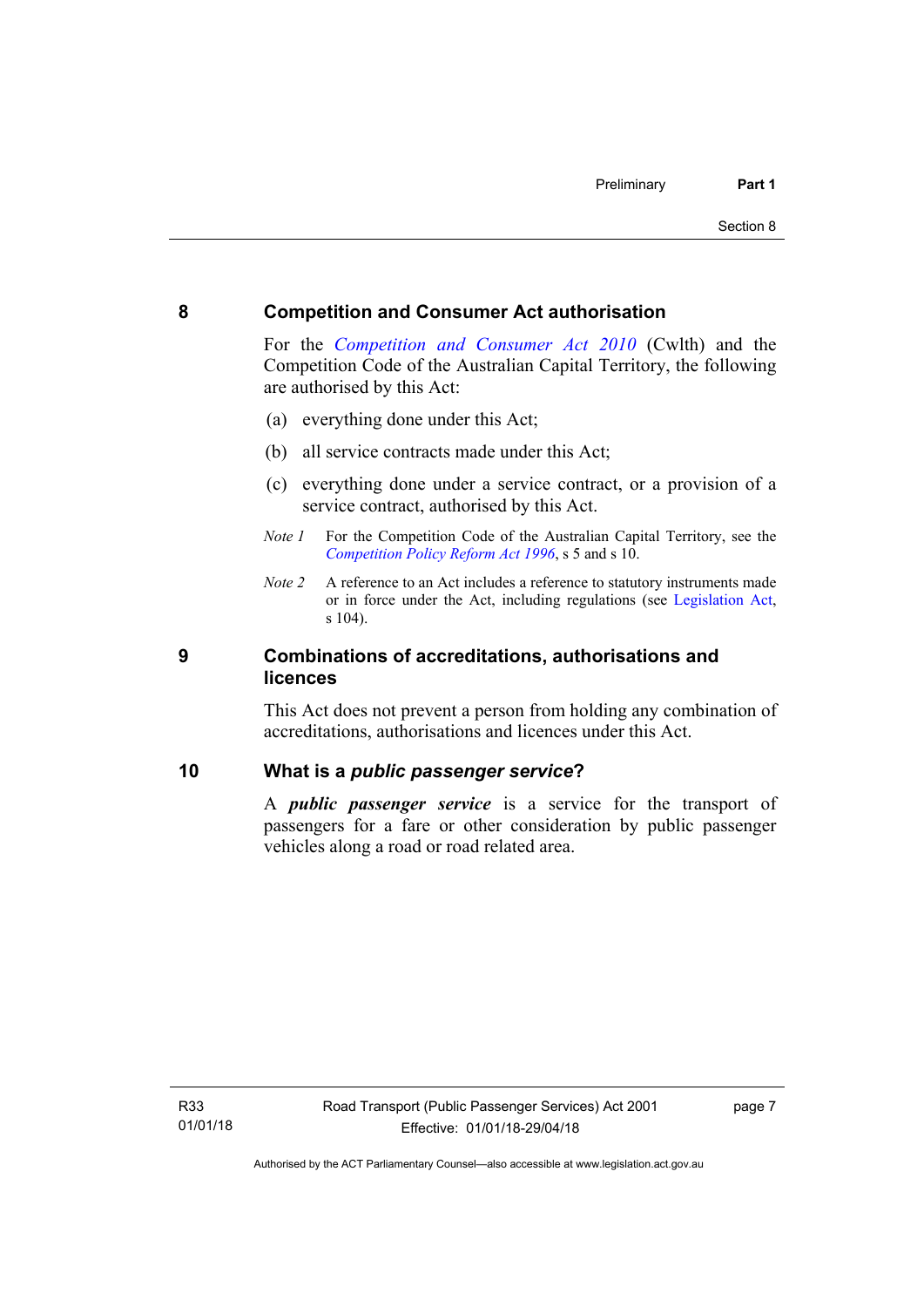**Part 2** Bus services<br> **Division 2.1** Basic concer **Division 2.1** Basic concepts Section 10A

# <span id="page-17-0"></span>**Part 2 Bus services**

## <span id="page-17-1"></span>**Division 2.1 Basic concepts**

## <span id="page-17-2"></span>**10A Meaning of** *bus* **and** *public bus*

In this Act:

*bus*—

- (a) means a motor vehicle built mainly to carry people that seats over 9 adults (including the driver); but
- (b) does not include—
	- (i) a limousine; or
	- (ii) a light rail vehicle.

*public bus* means a bus used to provide a bus service.

## <span id="page-17-3"></span>**11 Meaning of** *bus service*

A *bus service* is a public passenger service (other than a demand responsive service) operated using buses.

## <span id="page-17-4"></span>**12 What is a** *regular route service***?**

A bus service is a *regular route service* if it is conducted according to regular routes and timetables, but does not include—

- (a) a bus service designed mainly to transport tourists; or
- (b) a long-distance service.

#### <span id="page-17-5"></span>**13 What is a** *tour and charter service***?**

A bus service is a *tour and charter service* if the bus service is not a regular route service or a long-distance service.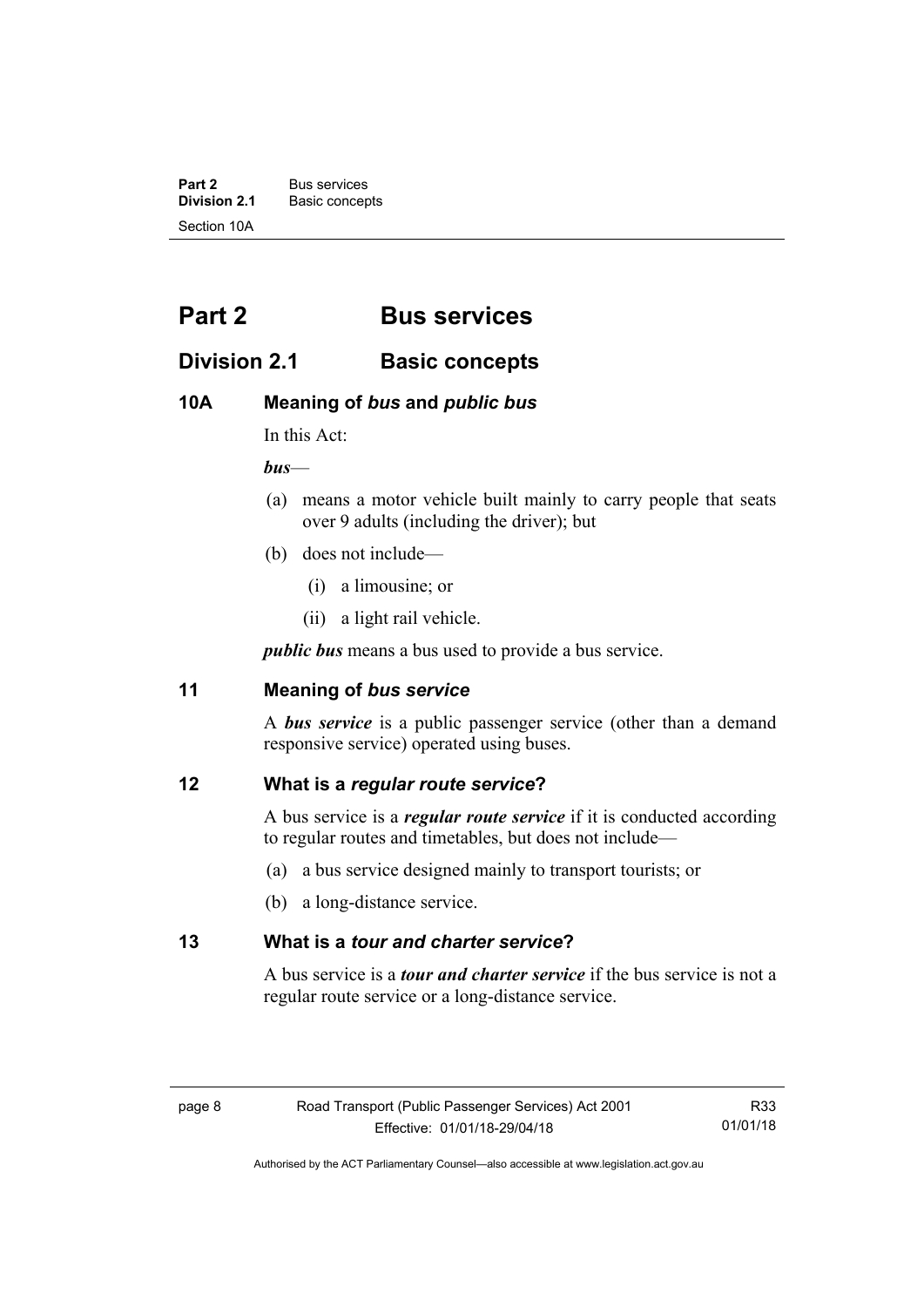#### <span id="page-18-0"></span>**14 What is a** *long-distance service***?**

A bus service is a *long-distance service* if—

- (a) it is conducted according to regular routes and timetables; and
- (b) each passenger travels at least 40km.

## <span id="page-18-1"></span>**Division 2.2 Accreditation of bus service operators**

#### <span id="page-18-2"></span>**15 Bus operators—purposes of accreditation**

The purpose of accreditation under the regulations to operate a bus service is to ensure that—

- (a) the accredited person has the financial capacity to meet the service standards for the service; and
- (b) the accredited person, and each person who is concerned with, or takes part in, the management of the service, are suitable people to operate the service; and
- (c) the accredited person, and each person who is concerned with, or takes part in, the management of the service, have demonstrated the capacity to comply with the relevant regulations and, in particular, the regulations about—
	- (i) the safety of passengers and the public; and
	- (ii) the maintenance of public buses.

#### <span id="page-18-3"></span>**16 Regulations about accreditation system**

- (1) A regulation may provide a system for the accreditation of operators of bus services, including, for example—
	- (a) the kinds of accreditations; and
	- (b) the bus services that a person who holds a kind of accreditation is entitled to operate; and

page 9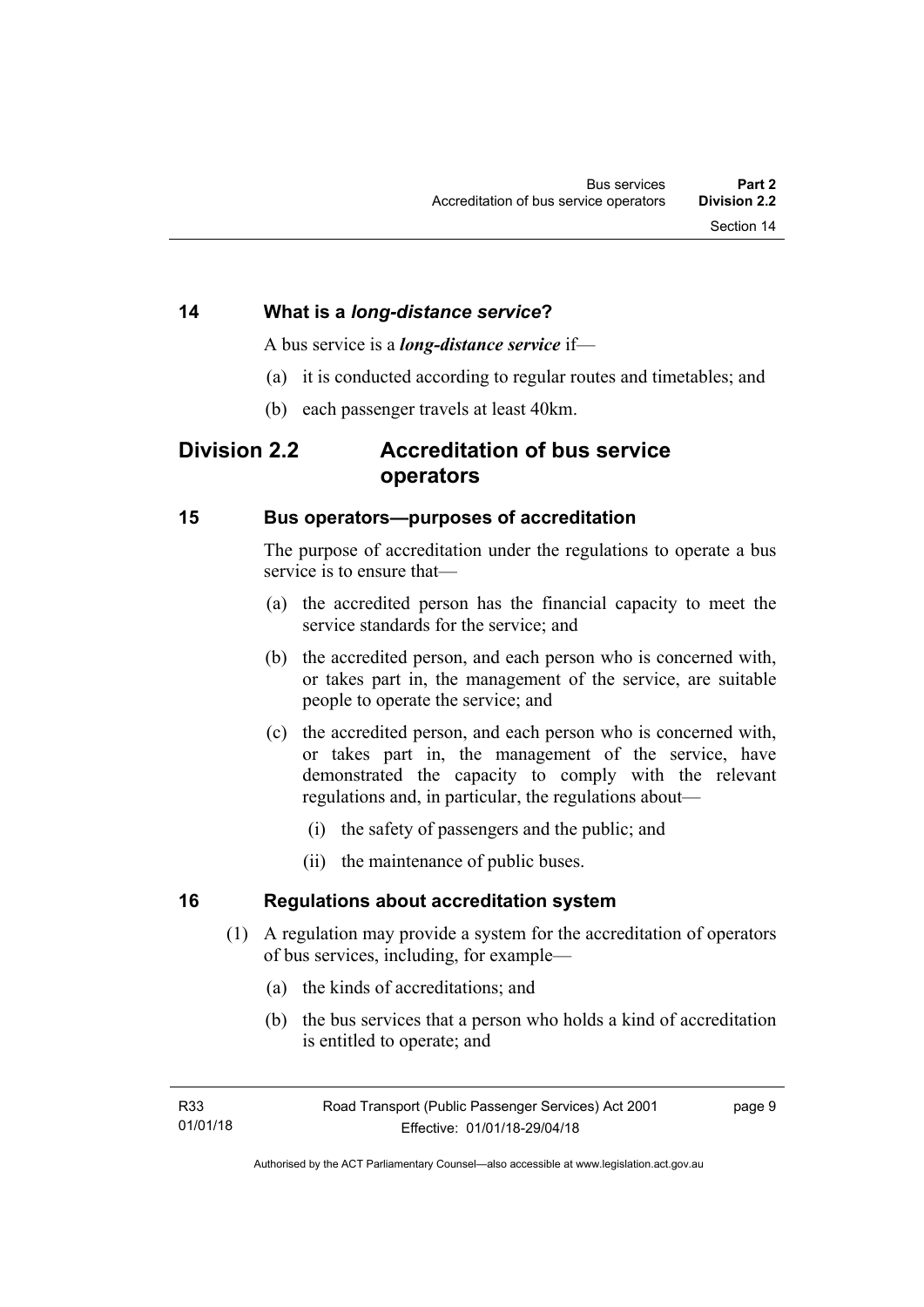- (c) the conditions of accreditations; and
- (d) matters relating to the giving, refusal or surrender of accreditations; and
- (e) the action that may be taken in relation to accreditations in circumstances prescribed by regulation, including—
	- (i) the suspension or cancellation of an accreditation; and
	- (ii) the imposition of a condition on, or the amendment of a condition of, an accreditation; and
	- (iii) an order that an accredited person pay to the Territory an amount of not more than—
		- (A) for an individual—\$5 000; or
		- (B) for a corporation—\$25 000; and
	- (iv) the reprimanding of an accredited person.
- *Note* An example is part of the Act, is not exhaustive and may extend, but does not limit, the meaning of the provision in which it appears (see [Legislation Act,](http://www.legislation.act.gov.au/a/2001-14) s 126 and s 132).
- (2) A regulation may make provision in relation to the accreditation of people to operate bus services, including, for example—
	- (a) requirements about the suitability of the applicant and each person who will be concerned with, or take part in, the management of the services; and
	- (b) capacity to meet service standards; and
	- (c) financial viability.
- (3) For subsection (1) (a), the regulations must provide for the accreditation of people to operate the following kinds of bus services:
	- (a) regular route services;
	- (b) tour and charter services.

| page 10 | Road Transport (Public Passenger Services) Act 2001 | R33      |
|---------|-----------------------------------------------------|----------|
|         | Effective: 01/01/18-29/04/18                        | 01/01/18 |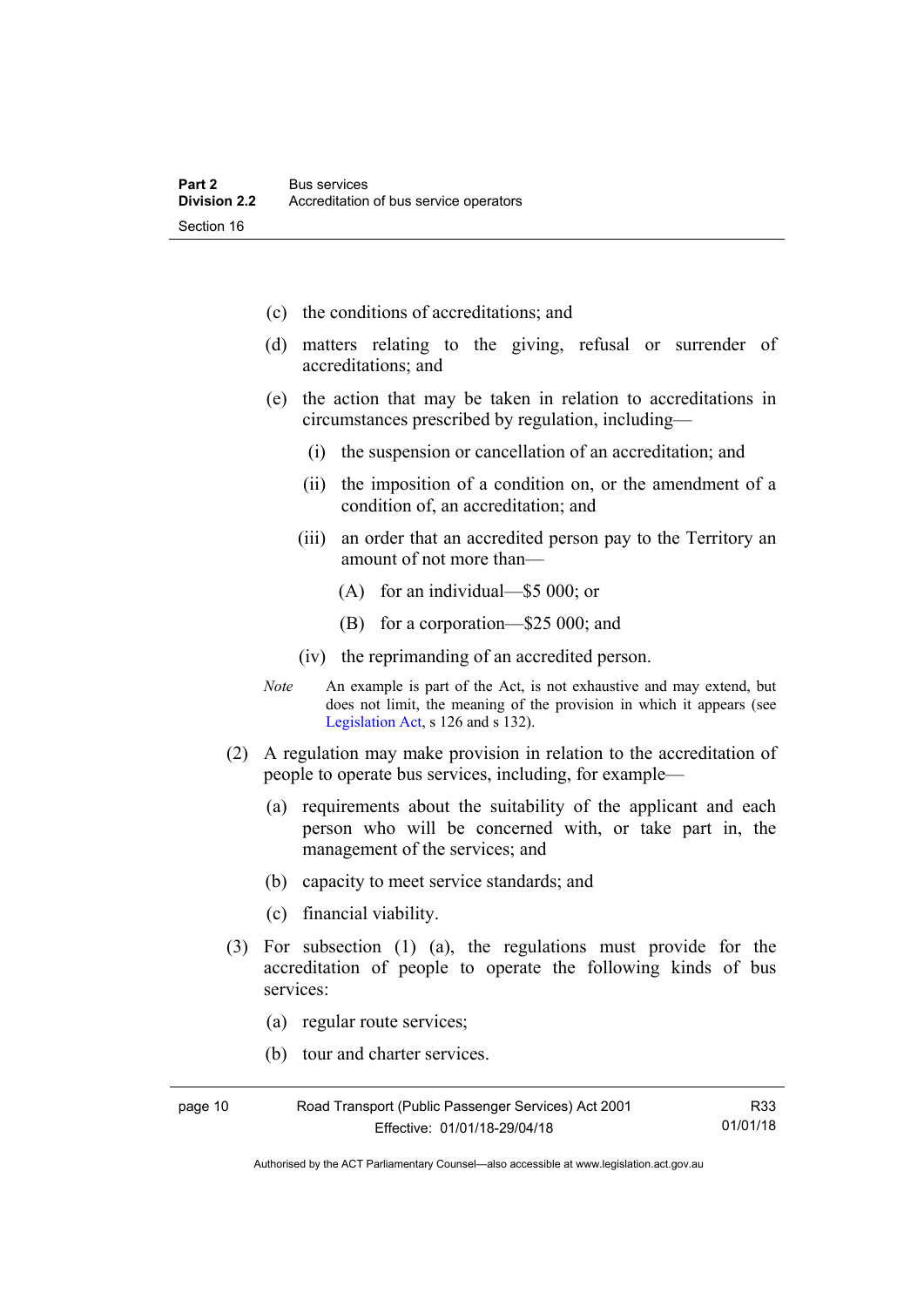(4) However, this section does not require the regulations to provide an accreditation system for all kinds of bus services.

## <span id="page-20-0"></span>**Division 2.3 Service contracts for regular route services**

## <span id="page-20-1"></span>**17 Service contracts—regular route services**

- (1) The road transport authority may, on behalf of the Territory, enter into a contract (a *service contract*) for the operation of a regular route service with a person accredited to operate regular route services.
- (2) A service contract must state whether the right given under the contract to operate a route is an exclusive right to operate the route or a stated part of the route.
- (3) A service contract may make provision in relation to the operation of a regular route service and the administration of the contract, including, for example—
	- (a) service requirements under the contract; and
	- (b) the transfer, suspension, cancellation and surrender of the contract; and
	- (c) the fees (if any) payable under the contract; and
	- (d) the adjustment of payments and refunds in relation to any contract fees; and
	- (e) financial or other penalties for breaches of the contract; and
	- (f) the records (including accounts) to be made and kept, how they are to be made and kept, and their inspection; and
	- (g) the provision of information and reports to the road transport authority about the regular route service and the verification of the information and reports; and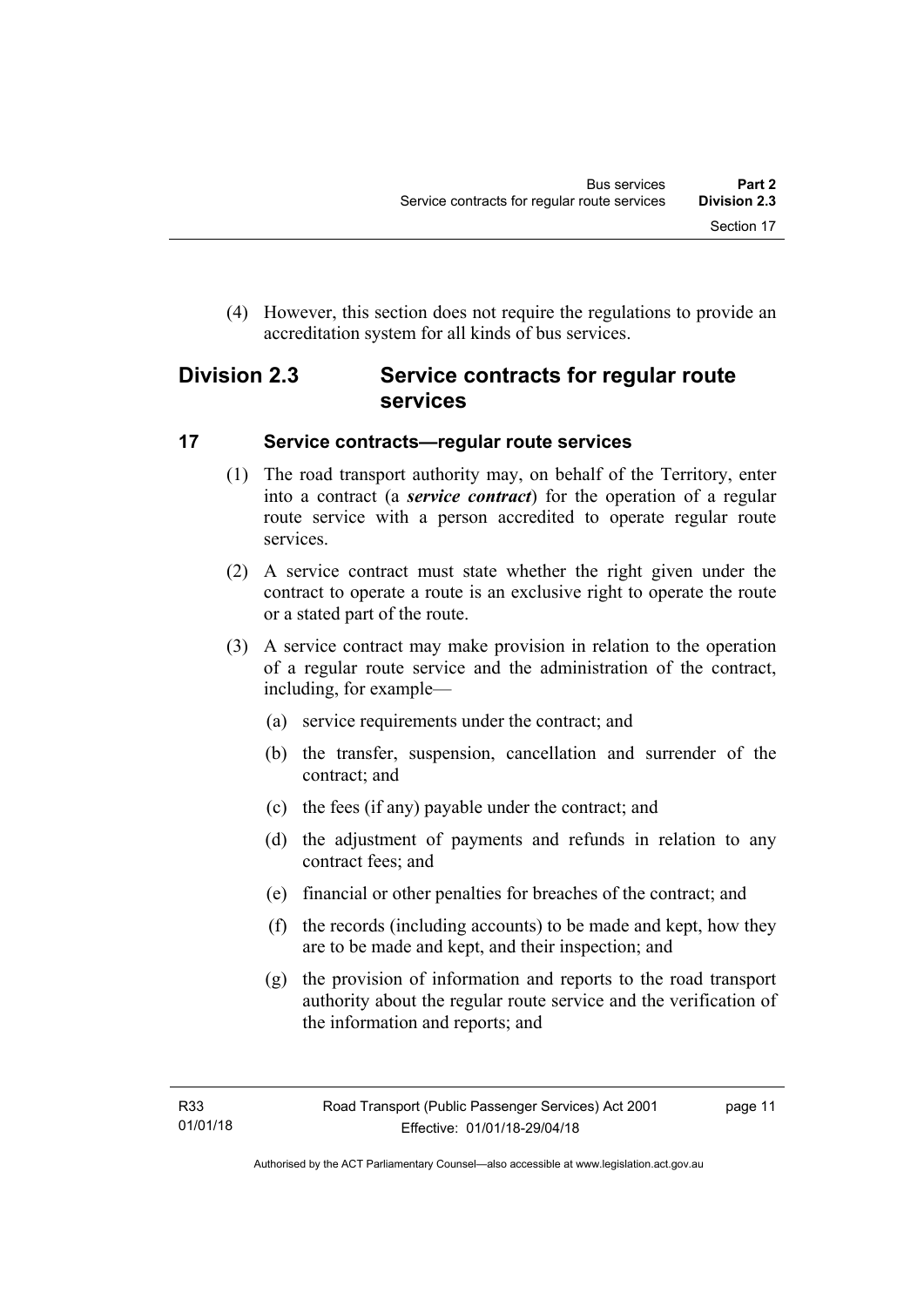- (h) the publication and the collection of fares payable by passengers; and
- (i) the sale of tickets and the conditions under which tickets must be sold; and
- (j) free or reduced fares for travel; and
- (k) the issue and acceptance of free or concession passes.
- *Note* An example is part of the Act, is not exhaustive and may extend, but does not limit, the meaning of the provision in which it appears (see [Legislation Act,](http://www.legislation.act.gov.au/a/2001-14) s 126 and s 132).
- (4) Subsection (3) does not limit the matters about which a service contract may make provision.

## <span id="page-21-0"></span>**Division 2.4 Entitlement to operate certain bus services**

#### <span id="page-21-1"></span>**18 Entitlement to operate regular route services**

- (1) A person is entitled to operate a regular route service, in or partly in the ACT, if—
	- (a) the person is accredited under the regulations to operate regular route services; and
	- (b) the person holds a service contract for the service.
- (2) However, the Territory is entitled to operate a regular route service whether or not the Territory—
	- (a) is accredited under the regulations to operate regular route services; or
	- (b) holds a service contract for the service.
- (3) If the Territory operates a regular route service, part 2 (Bus services) applies in relation to the Territory's operation of the service as if—
	- (a) the Territory were accredited to operate the service; and

| page 12 | Road Transport (Public Passenger Services) Act 2001 | R33      |
|---------|-----------------------------------------------------|----------|
|         | Effective: 01/01/18-29/04/18                        | 01/01/18 |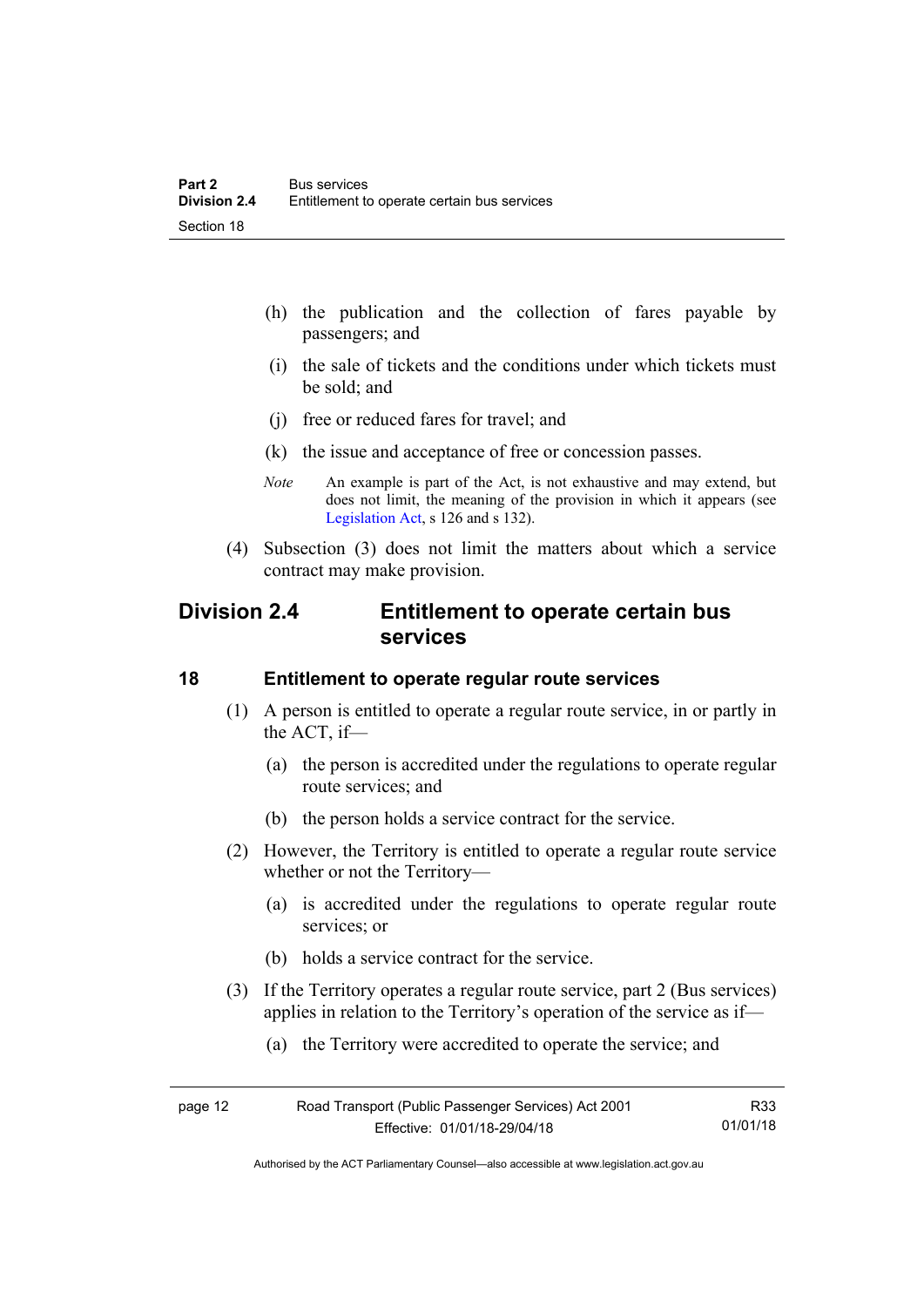- (b) the Territory held a service contract for the service; and
- (c) all necessary changes, and any changes prescribed by regulation, were made.

#### <span id="page-22-0"></span>**19 Entitlement to operate tour and charter services**

- (1) A person is entitled to operate a tour and charter service, in or partly in the ACT, if the person is accredited under the regulations to operate tour and charter services.
- (2) However, the Territory is entitled to operate a tour and charter service, whether or not the Territory is accredited under the regulations to operate tour and charter services.
- (3) If the Territory operates a tour and charter service, part 2 (Bus services) applies in relation to the Territory's operation of the service as if—
	- (a) the Territory were accredited to operate the service; and
	- (b) the Territory held a service contract for the service; and
	- (c) all necessary changes, and any changes prescribed by regulation, were made.

#### <span id="page-22-1"></span>**19A Territory's entitlement to operate bus service**

If the Territory operates a bus service, the territory may operate the service under a name prescribed by regulation.

#### <span id="page-22-2"></span>**20 Unaccredited operators not to operate certain bus services**

(1) A person must not operate, in or partly in the ACT, a regular route service unless the person is accredited under the regulations to operate regular route services.

Maximum penalty: 50 penalty units.

page 13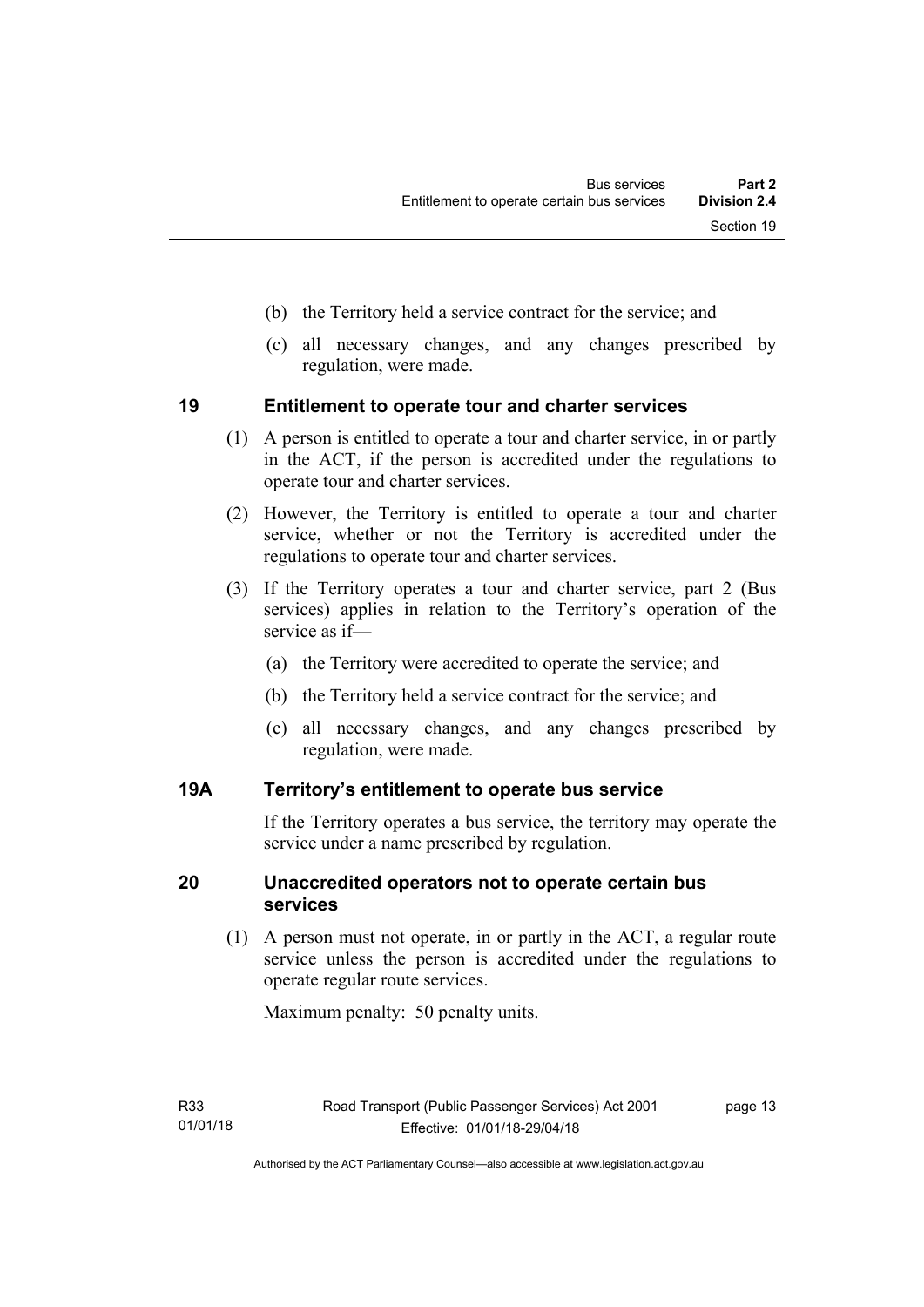(2) A person must not operate, in or partly in the ACT, a tour and charter service unless the person is accredited under the regulations to operate tour and charter services.

Maximum penalty: 50 penalty units.

 (3) This section does not apply to the operation of a bus service by the Territory.

## <span id="page-23-0"></span>**21 Pretending to be an accredited bus service operator**

A person must not pretend to be accredited under the regulations to operate a bus service.

Maximum penalty: 30 penalty units.

#### <span id="page-23-1"></span>**22 Operators of regular route services to hold service contracts**

(1) A person must not operate, in or partly in the ACT, a regular route service unless the person holds a service contract for the service.

Maximum penalty: 50 penalty units.

- (2) However, if a regular route service is discontinued because of a variation or termination of a service contract, the road transport authority may make arrangements with an appropriately accredited person to operate a temporary regular route service to replace the discontinued service even though the person does not hold a service contract for the replacement service.
- (3) This section does not apply to the operation of a regular route service by the Territory.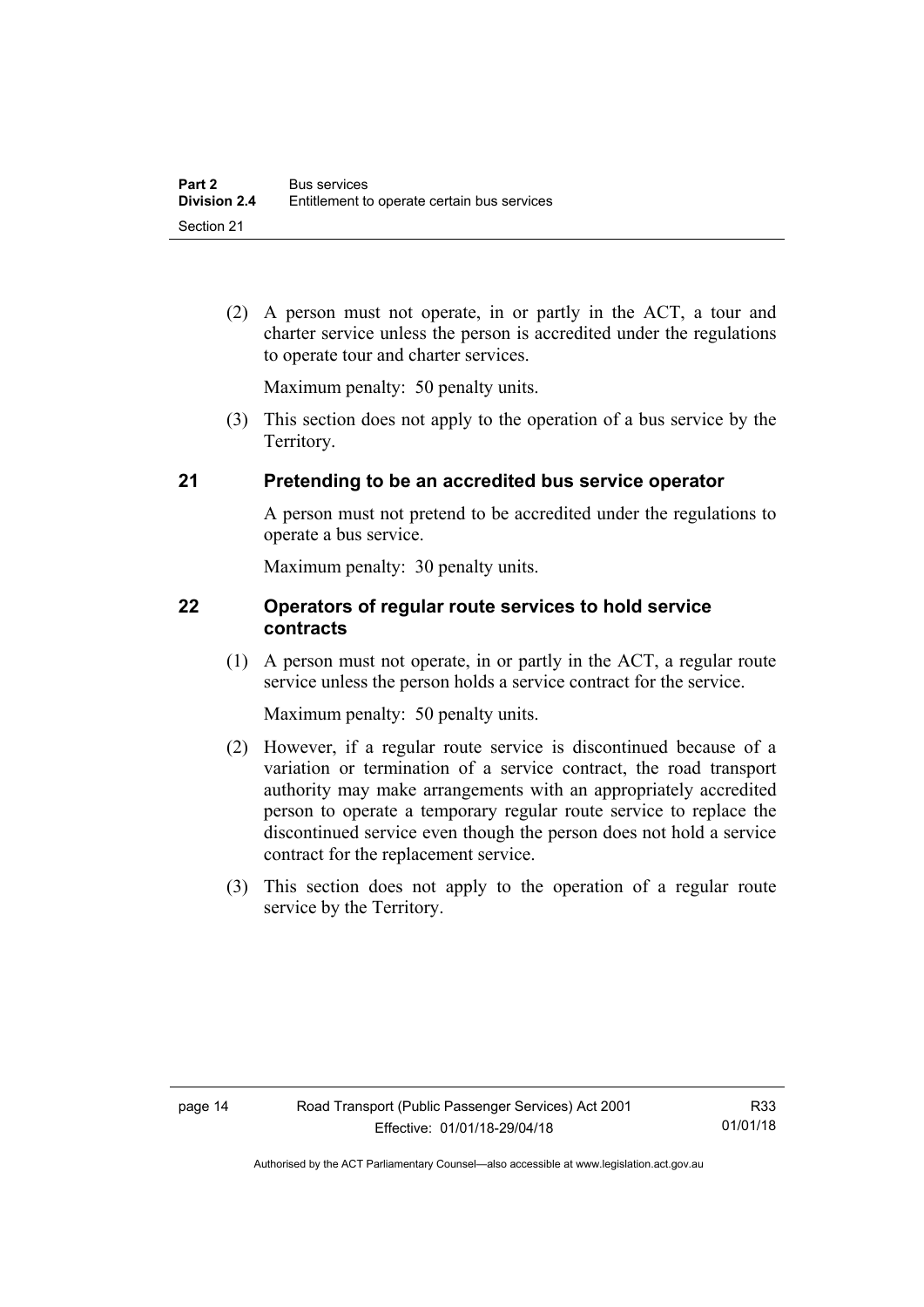## <span id="page-24-0"></span>**Division 2.5 Regulation of bus services**

## <span id="page-24-1"></span>**23 Regular route services—power to determine maximum fares**

- (1) The Minister may determine maximum fares, and ways of calculating maximum fares, payable by passengers on regular route services.
- (2) A determination is a disallowable instrument.
	- *Note* A disallowable instrument must be notified and presented to the Legislative Assembly, under the [Legislation Act.](http://www.legislation.act.gov.au/a/2001-14)

#### <span id="page-24-2"></span>**24 Regulations about operation of bus services by accredited people**

A regulation may make provision in relation to the operation of bus services by accredited bus service operators, including, for example—

- (a) the conduct of bus services, including, for example—
	- (i) the safety of passengers (including, for example, by the use of particular kinds of security devices) and the public; and
	- (ii) the qualifications, training and experience of bus drivers and other people providing services on behalf of accredited bus service operators; and
	- (iii) maximum driving times and minimum rest times of bus drivers; and
	- (iv) insurance; and
	- (v) the issue of tickets; and
	- (vi) customer complaints and inquiries; and
- (b) the preparation and publication of, and compliance with, timetables for regular route services; and

R33 01/01/18 page 15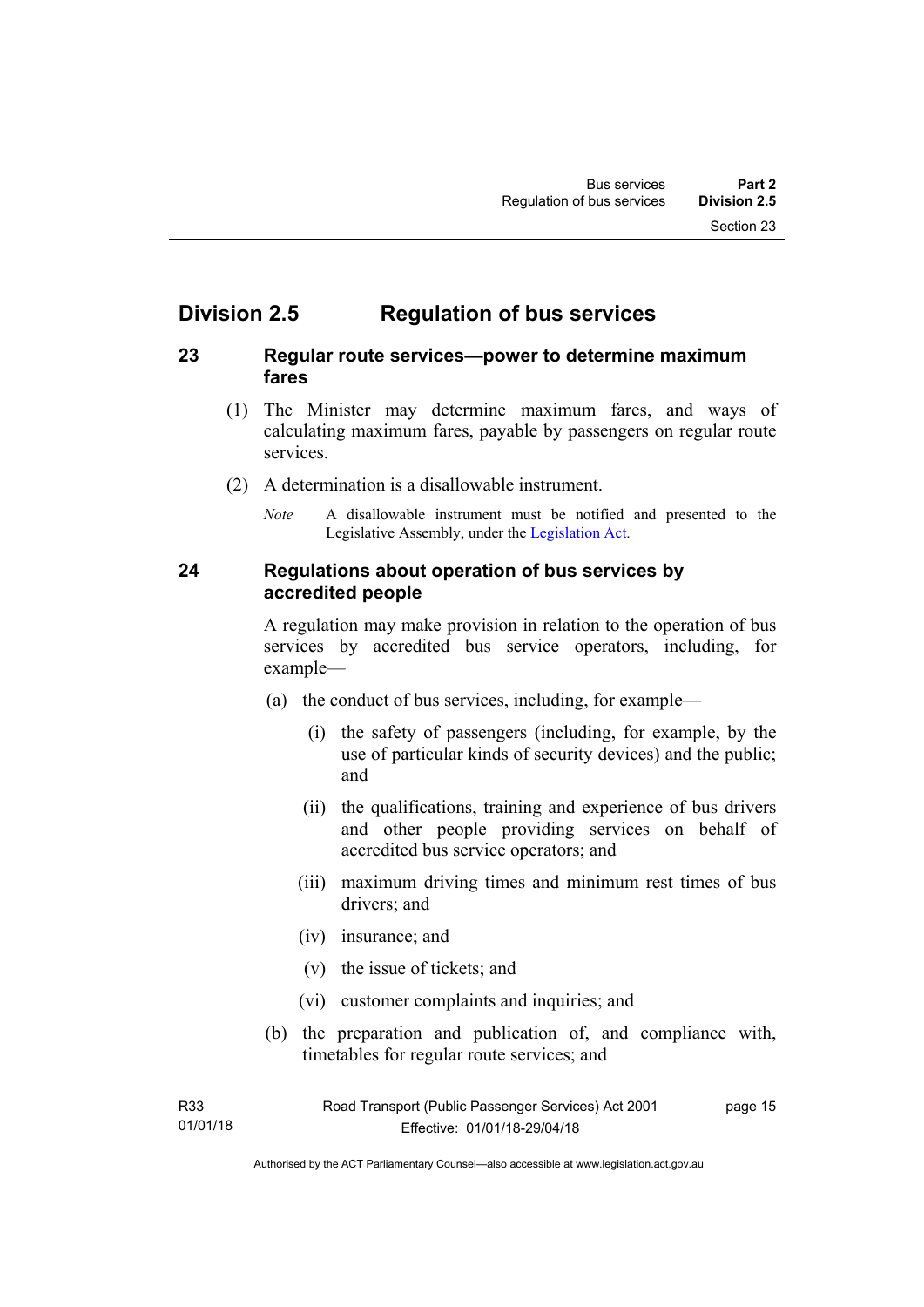- (c) the obligations of drivers of public buses and other people providing services on behalf of accredited bus service operators; and
- (d) the requirements that public buses, and their equipment and fittings (internal and external), must comply with; and
- (e) the maintenance and cleaning of public buses; and
- (f) maintenance, parking and other facilities for public buses; and
- (g) the making and keeping of records and their inspection; and
- (h) the auditing of records and systems; and
- (i) requirements for display of accreditation numbers on advertisements for the service; and
- (j) the provision of information and reports to the road transport authority.
- *Note* An example is part of the Act, is not exhaustive and may extend, but does not limit, the meaning of the provision in which it appears (see [Legislation Act,](http://www.legislation.act.gov.au/a/2001-14) s 126 and s 132).

#### <span id="page-25-0"></span>**25 Regulations about operation of public buses**

A regulation may make provision in relation to the operation of public buses, including, for example—

- (a) the regulation or prohibition of the use of public buses on certain roads or road related areas; and
- (b) the picking-up and dropping-off of passengers and other matters relating to the transport of passengers; and
- (c) the records to be made and kept by, how they are to be made and kept, and their inspection; and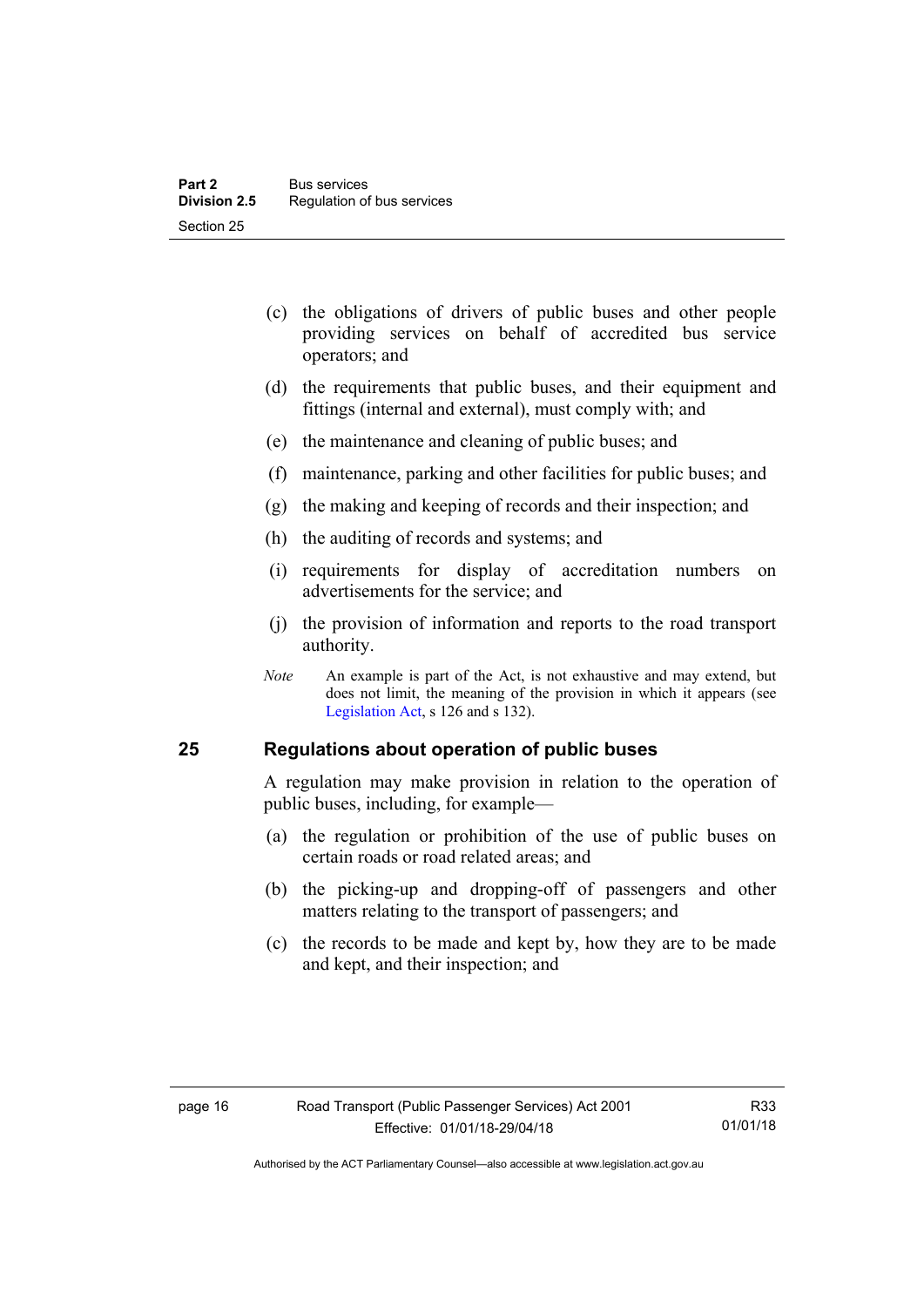- (d) the transport of passengers' luggage or other goods, and animals; and
- (e) the regulation or prohibition of the transport of passengers standing in or on any part of a public bus; and
- (f) the maximum speed of public buses; and
- (g) the prohibition of anyone from soliciting for passengers or for a hiring; and
- (h) the design, equipment and fittings (internal or external) of public buses; and
- (i) the sections, terminal points and bus stops on bus routes; and
- (j) the regulation or prohibition of notices, signs and advertisements inside or on the outside of public buses.
- *Note* An example is part of the Act, is not exhaustive and may extend, but does not limit, the meaning of the provision in which it appears (see [Legislation Act,](http://www.legislation.act.gov.au/a/2001-14) s 126 and s 132).

## <span id="page-26-0"></span>**26 Regulations about bus drivers**

A regulation may make provision in relation to drivers of public buses, including, for example—

- (a) the powers, duties and conduct of drivers; and
- (b) how drivers must dress.
- *Note* An example is part of the Act, is not exhaustive and may extend, but does not limit, the meaning of the provision in which it appears (see [Legislation Act,](http://www.legislation.act.gov.au/a/2001-14) s 126 and s 132).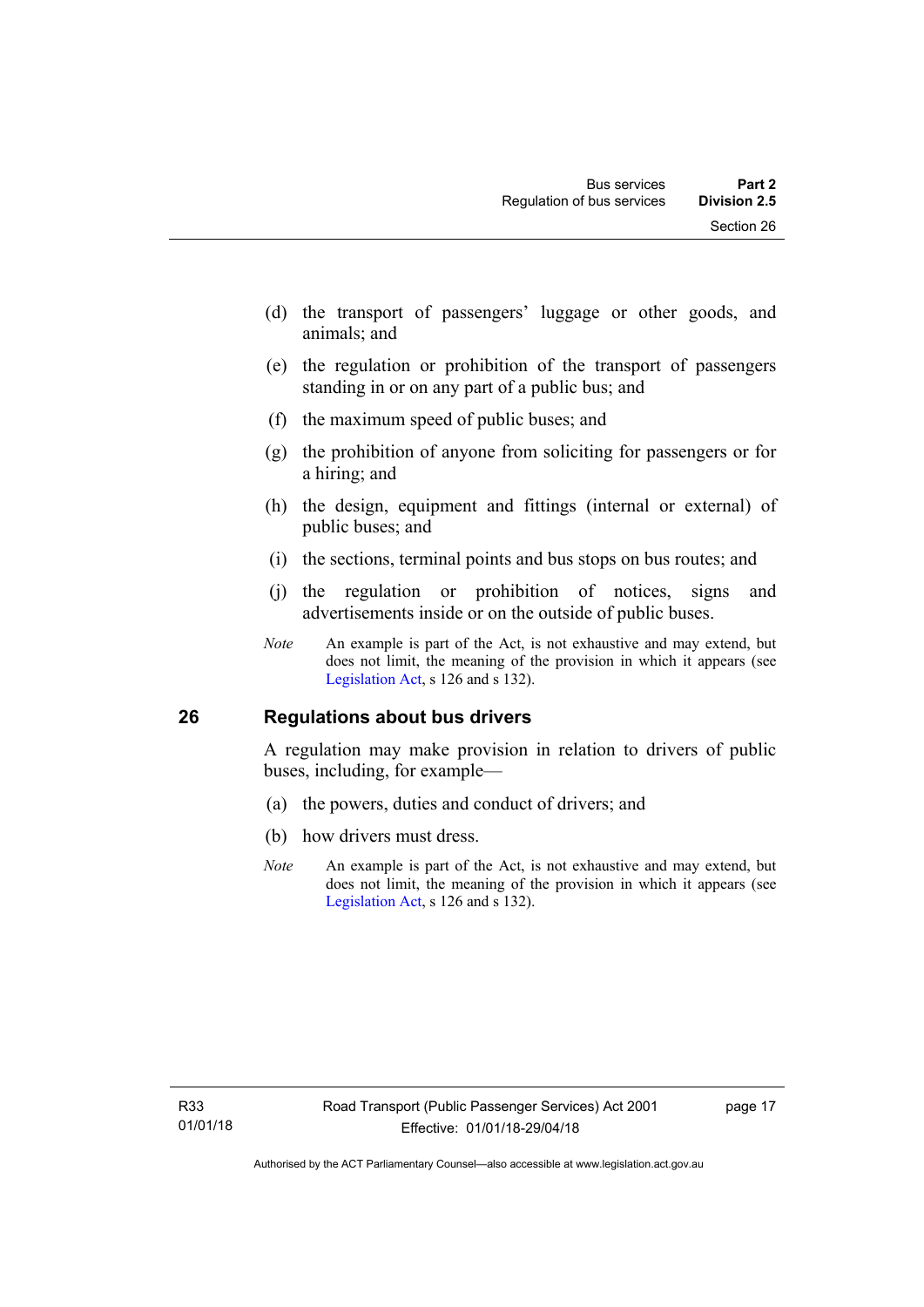#### <span id="page-27-0"></span>**27 Regulations about conduct of passengers**

A regulation may make provision in relation to the conduct of passengers on public buses, including, for example—

- (a) the regulation or prohibition of eating and drinking; and
- (b) the authority of public bus drivers, police officers and authorised people to direct people contravening a regulation to leave a bus and to remove them if they fail to leave.
- *Note* An example is part of the Act, is not exhaustive and may extend, but does not limit, the meaning of the provision in which it appears (see [Legislation Act,](http://www.legislation.act.gov.au/a/2001-14) s 126 and s 132).

page 18 Road Transport (Public Passenger Services) Act 2001 Effective: 01/01/18-29/04/18

R33 01/01/18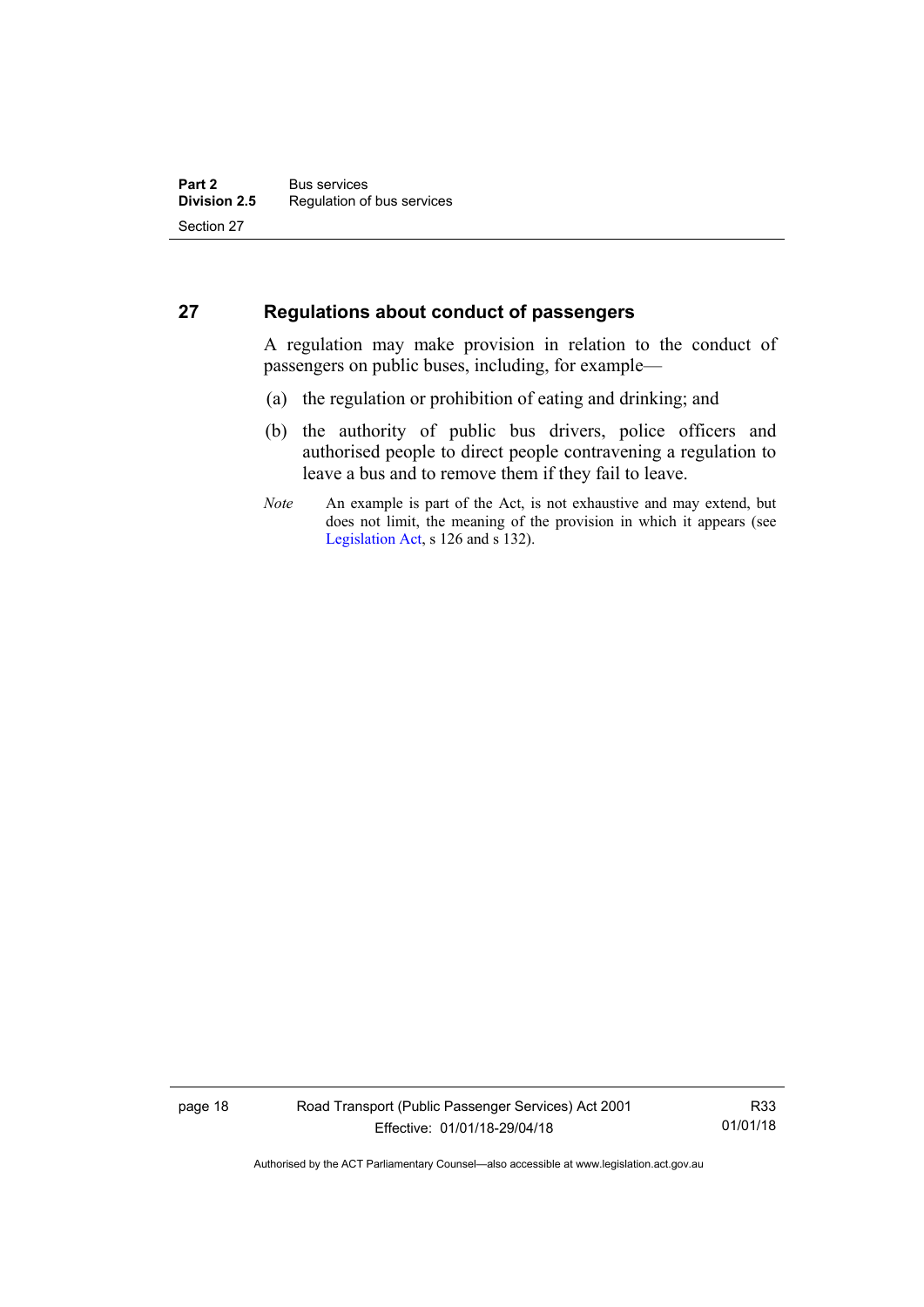<span id="page-28-0"></span>**Part 3 Transport booking services** 

## <span id="page-28-1"></span>**Division 3.1 Basic concepts**

## <span id="page-28-2"></span>**28 Meaning of** *transport booking service*

In this Act:

#### *transport booking service*—

- (a) means a person who—
	- (i) accepts bookings from people for bookable vehicles; and
	- (ii) communicates the bookings to bookable vehicle drivers; but
- (b) does not include—
	- (i) a person who is a bookable vehicle driver if the booking is for the driver; or
	- (ii) a person prescribed by regulation to not be a transport booking service.
- *Note Person* includes a corporation as well as an individual (see Legislation [Act](http://www.legislation.act.gov.au/a/2001-14), s 160).

#### <span id="page-28-3"></span>**29 Meaning of** *bookable vehicle* **and** *bookable vehicle driver*

In this Act:

*bookable vehicle* means—

- (a) a taxi; or
- (b) a rideshare vehicle; or
- (c) a hire car.
- *Note Taxi*—see s 45. *Rideshare vehicle*—see s 60A. *Hire car*—see s 67.

R33 01/01/18 page 19

Authorised by the ACT Parliamentary Counsel—also accessible at www.legislation.act.gov.au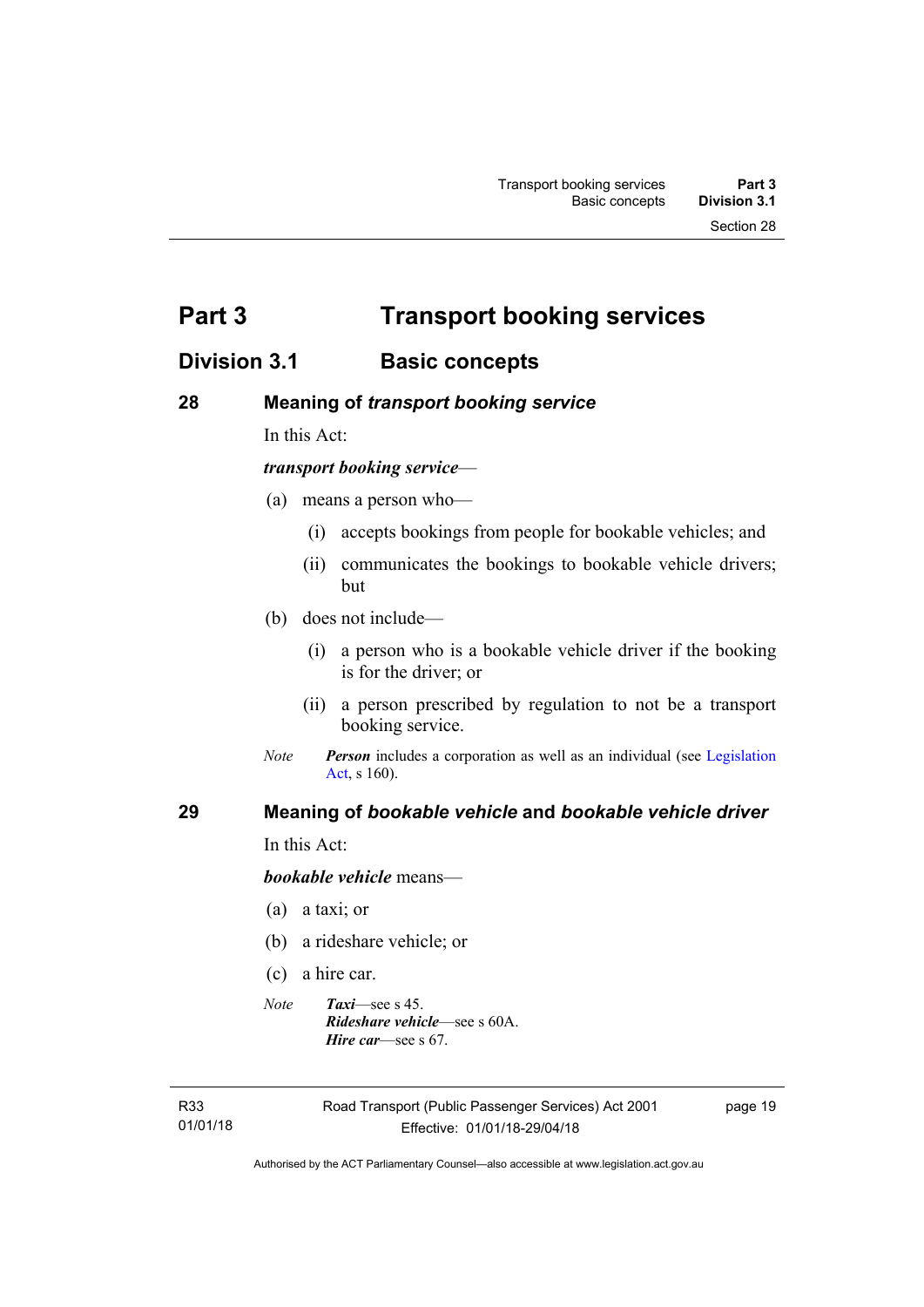#### *bookable vehicle driver* means—

- (a) a taxi driver; or
- (b) a rideshare driver; or
- (c) a hire car driver.
- *Note Rideshare driver*—see s 60A. *Taxi driver*—see the dictionary.

## <span id="page-29-0"></span>**Division 3.2 Transport booking service accreditation**

#### <span id="page-29-1"></span>**30 Transport booking service—purpose of accreditation**

The purpose of accrediting a transport booking service is to ensure that the transport booking service, and each person who is concerned with, or takes part in, the management of the transport booking service—

- (a) is suitable to operate the transport booking service; and
- (b) has demonstrated capacity to comply with this Act.
- *Note* A reference to an Act includes a reference to the statutory instruments made or in force under the Act, including any regulation (see [Legislation Act,](http://www.legislation.act.gov.au/a/2001-14) s 104).

## <span id="page-29-2"></span>**31 Transport booking service—regulations about accreditation**

- (1) A regulation may provide a system for the accreditation of transport booking services, including, for example—
	- (a) the conditions of an accreditation; and
	- (b) matters relating to the issuing, refusal or surrender of an accreditation; and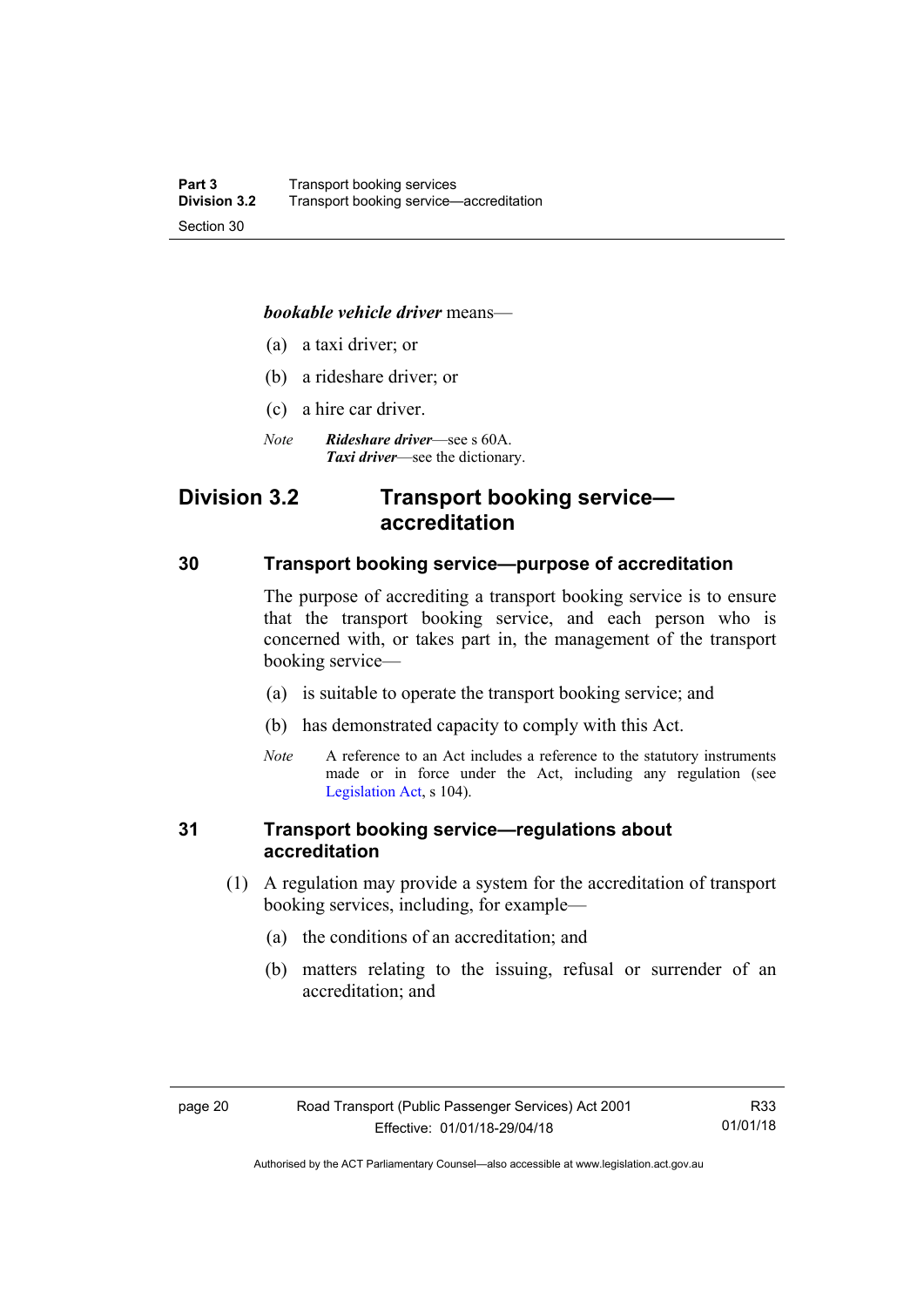- (c) the action that may be taken in relation to an accredited transport booking service in circumstances prescribed by regulation, including—
	- (i) the suspension or cancellation of an accreditation; and
	- (ii) the imposition of a condition on, or the amendment of a condition of, an accreditation; and
	- (iii) an order that an accredited transport booking service pay to the Territory an amount of not more than—
		- (A) for an individual—\$5 000; or
		- (B) for a corporation—\$25 000; and
	- (iv) the reprimanding of an accredited transport booking service.
- *Note* An example is part of the Act, is not exhaustive and may extend, but does not limit, the meaning of the provision in which it appears (see [Legislation Act,](http://www.legislation.act.gov.au/a/2001-14) s 126 and s 132).
- (2) A regulation may make provision about the accreditation of transport booking services, including, for example—
	- (a) requirements about the suitability of the applicant and each person who is to be concerned with, or take part in, the management of the transport booking service; and
	- (b) capacity to meet service standards.

#### <span id="page-30-0"></span>**32 Transport booking service must be accredited**

- (1) A person commits an offence if the person—
	- (a) operates a transport booking service; and
	- (b) is not an accredited transport booking service.

Maximum penalty: 50 penalty units.

(2) An offence against this section is a strict liability offence.

page 21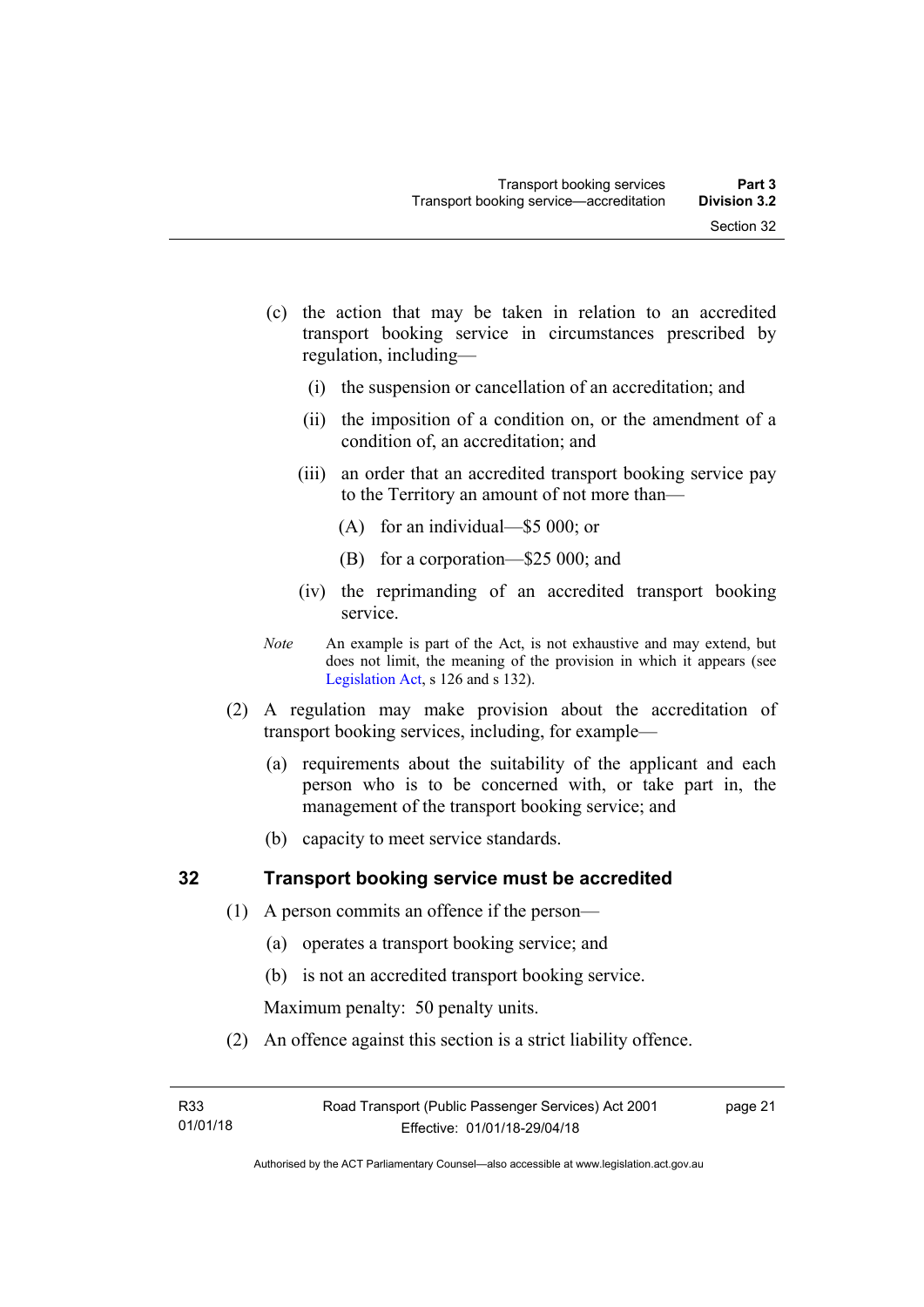## <span id="page-31-0"></span>**33 Transport booking service must comply with accreditation conditions**

- (1) A person commits an offence if the person—
	- (a) is an accredited transport booking service; and
	- (b) fails to comply with a condition of the accreditation.

Maximum penalty: 50 penalty units.

(2) An offence against this section is a strict liability offence.

## <span id="page-31-1"></span>**34 Pretend to be accredited transport booking service**

A person commits an offence if the person pretends to be an accredited transport booking service.

Maximum penalty: 30 penalty units.

## <span id="page-31-2"></span>**Division 3.3 Transport booking service—affiliated drivers and affiliated operators**

#### <span id="page-31-3"></span>**35 Meaning of** *affiliated driver*

In this Act:

*affiliated driver*, for a transport booking service, means a bookable vehicle driver who has an affiliated driver agreement with the booking service.

*Note* A rideshare driver must be an affiliated driver (see s 36F).

#### <span id="page-31-4"></span>**36 Meaning of** *affiliated driver agreement*

In this Act:

*affiliated driver agreement* means an agreement between a bookable vehicle driver and a transport booking service for—

 (a) the transport booking service to provide a booking service for the driver; and

| page 22 | Road Transport (Public Passenger Services) Act 2001 | R33      |
|---------|-----------------------------------------------------|----------|
|         | Effective: 01/01/18-29/04/18                        | 01/01/18 |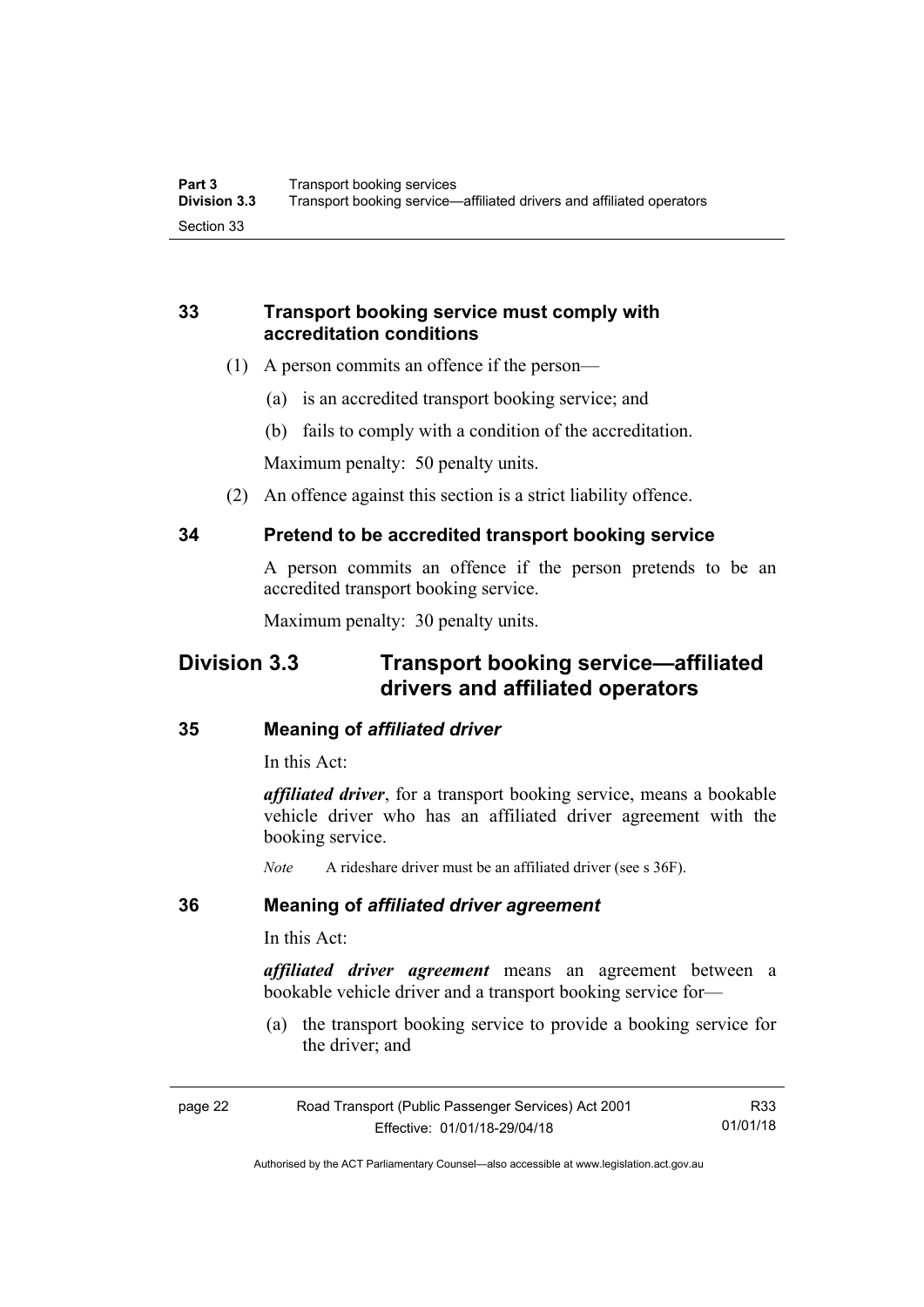(b) the driver to provide a taxi service, rideshare service or hire car service using a stated bookable vehicle via the booking service.

## <span id="page-32-0"></span>**36A Pretend to be affiliated driver**

(1) A person commits an offence if the person pretends to be an affiliated driver for a transport booking service.

Maximum penalty: 30 penalty units.

(2) An offence against this section is a strict liability offence.

## <span id="page-32-1"></span>**36B Meaning of** *affiliated operator*

In this Act:

*affiliated operator*, for a transport booking service, means a taxi service operator, or hire care service operator, who has an affiliated operator agreement with the booking service.

## <span id="page-32-2"></span>**36C Meaning of** *affiliated operator agreement*

In this Act:

*affiliated operator agreement* means an agreement between a taxi service operator, or hire care service operator, and a transport booking service for—

- (a) the transport booking service to provide a booking service for drivers for the operator's service; and
- (b) the taxi service operator, or hire care service operator, to operate the taxi service, or hire car service, using stated drivers and stated vehicles, via the booking service.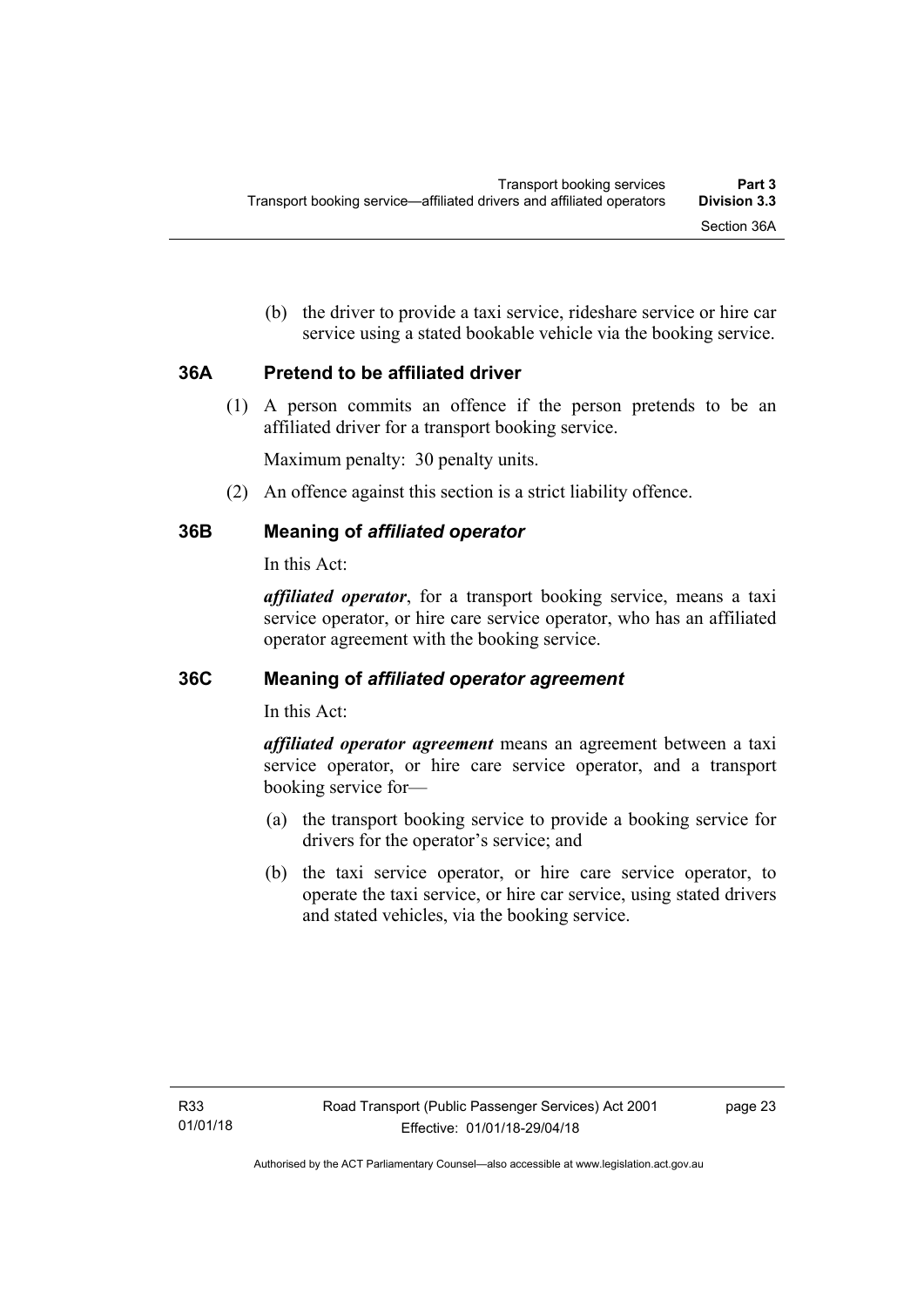## <span id="page-33-0"></span>**36D Pretend to be affiliated operator**

 (1) A person commits an offence if the person pretends to be an affiliated operator for a transport booking service.

Maximum penalty: 30 penalty units.

(2) An offence against this section is a strict liability offence.

## <span id="page-33-1"></span>**36E Taxi driver or taxi service operator must be affiliated with transport booking service**

- (1) A person commits an offence if—
	- (a) the person is a taxi driver for a taxi service; and
	- (b) the person is not an affiliated driver for a transport booking service; and
	- (c) the taxi service operator is not—
		- (i) an affiliated operator for a transport booking service; or
		- (ii) an independent taxi service operator.

Maximum penalty: 50 penalty units.

- (2) A person commits an offence if the person—
	- (a) operates a taxi service; and
	- (b) is not either—
		- (i) an affiliated operator for a transport booking service; or
		- (ii) an independent taxi service operator.

Maximum penalty: 50 penalty units.

(3) An offence against this section is a strict liability offence.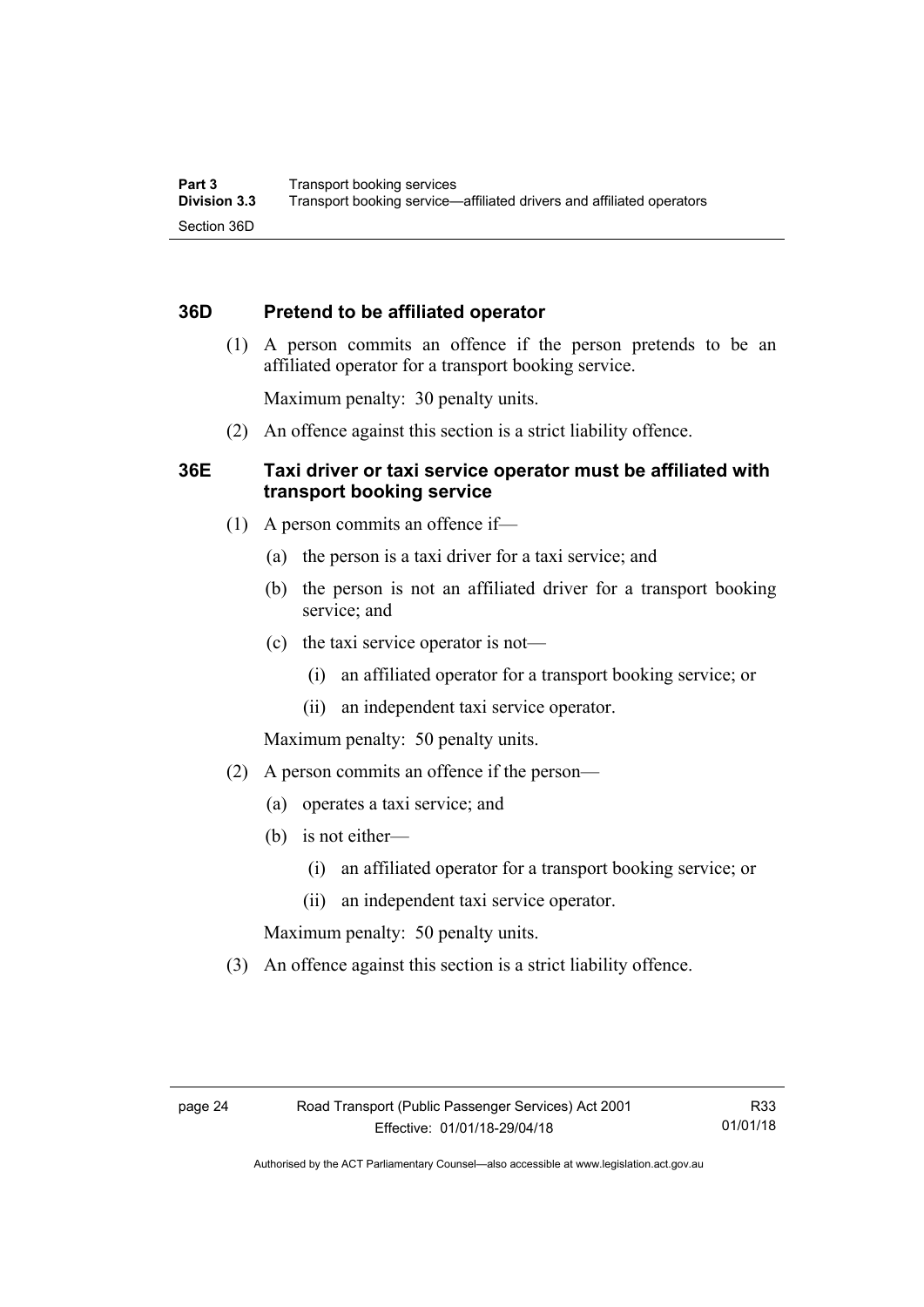## <span id="page-34-0"></span>**36F Rideshare driver must be affiliated with transport booking service**

- (1) A person commits an offence if the person—
	- (a) is a rideshare driver, and
	- (b) is not an affiliated driver for a transport booking service.

Maximum penalty: 50 penalty units.

(2) An offence against this section is a strict liability offence.

## <span id="page-34-1"></span>**Division 3.4 Transport booking service—operation**

## <span id="page-34-2"></span>**36G Transport booking service—responsibilities**

- (1) A person commits an offence if the person—
	- (a) is a transport booking service; and
	- (b) does not take reasonable steps to ensure that an affiliated driver either—
		- (i) holds a public vehicle licence that authorises the driver to drive the bookable vehicle; or
		- (ii) is exempted by the *[Road Transport \(Driver Licensing\)](http://www.legislation.act.gov.au/sl/2000-14)  [Regulation 2000](http://www.legislation.act.gov.au/sl/2000-14)* from holding an Australian driver licence.

Maximum penalty: 20 penalty units.

- (2) A person commits an offence if the person—
	- (a) is a transport booking service; and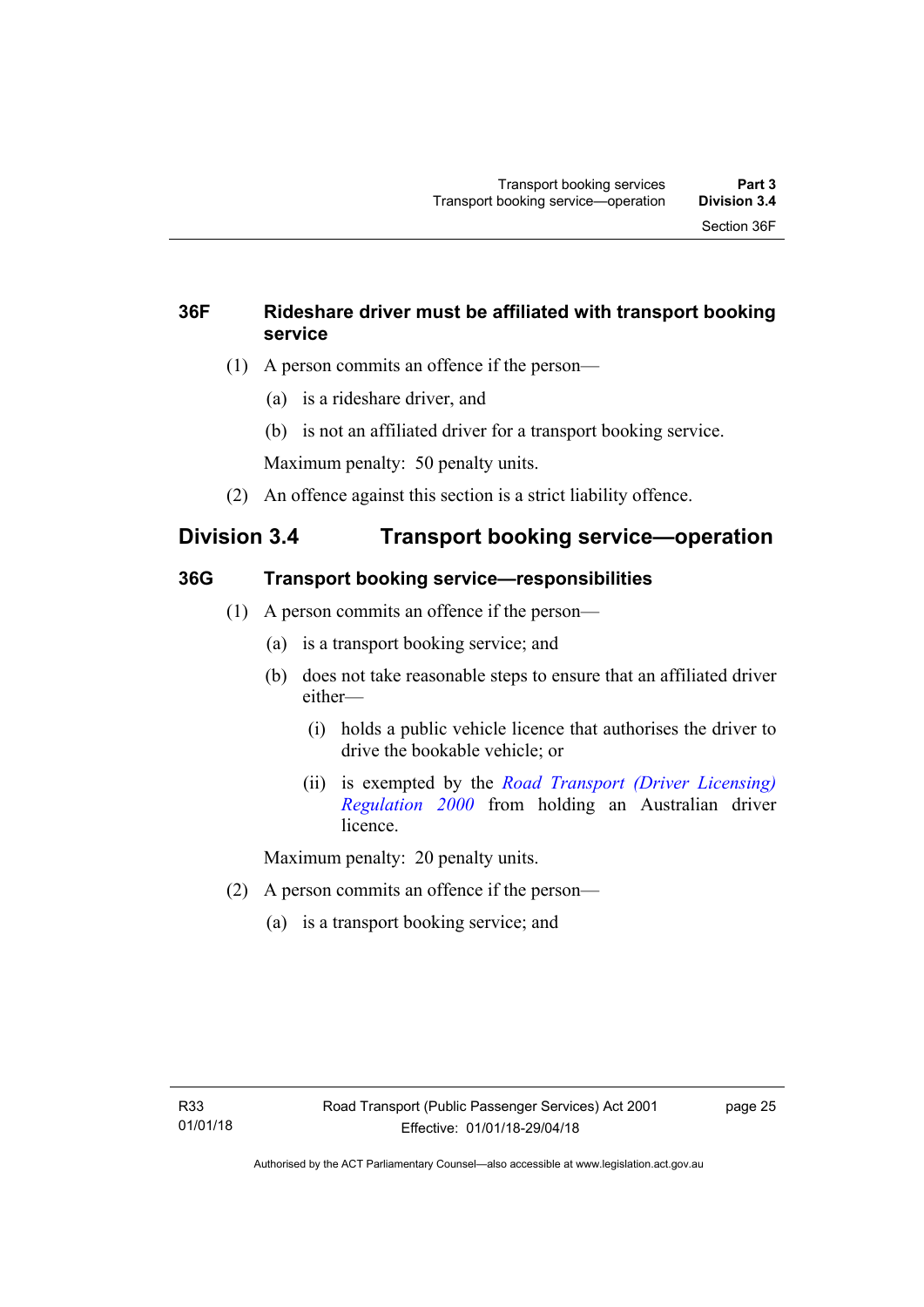- (b) does not take reasonable steps to ensure that—
	- (i) each affiliated taxi service operator is an accredited taxi service operator; and
	- (ii) each affiliated hire car service operator is an accredited hire car service operator.

Maximum penalty: 20 penalty units.

- (3) A person commits an offence if the person—
	- (a) is a transport booking service; and
	- (b) does not take reasonable steps to ensure that—
		- (i) each affiliated rideshare driver is an accredited rideshare driver; and
		- (ii) each vehicle to be used by a rideshare driver for a rideshare is—
			- (A) a licensed rideshare vehicle; and
			- (B) insured in the way prescribed by regulation under section 60N (d) (Licensed rideshare vehicle not to be used unless insured).

Maximum penalty: 20 penalty units.

(4) An offence against this section is a strict liability offence.

#### <span id="page-35-0"></span>**36H Transport booking services—regulations about operation**

A regulation may make provision about the operation of transport booking services, including, for example—

- (a) the agreements and other arrangements that transport booking services may make with bookable vehicle drivers, taxi service operators and hire car service operators; and
- (b) service standards for transport booking services; and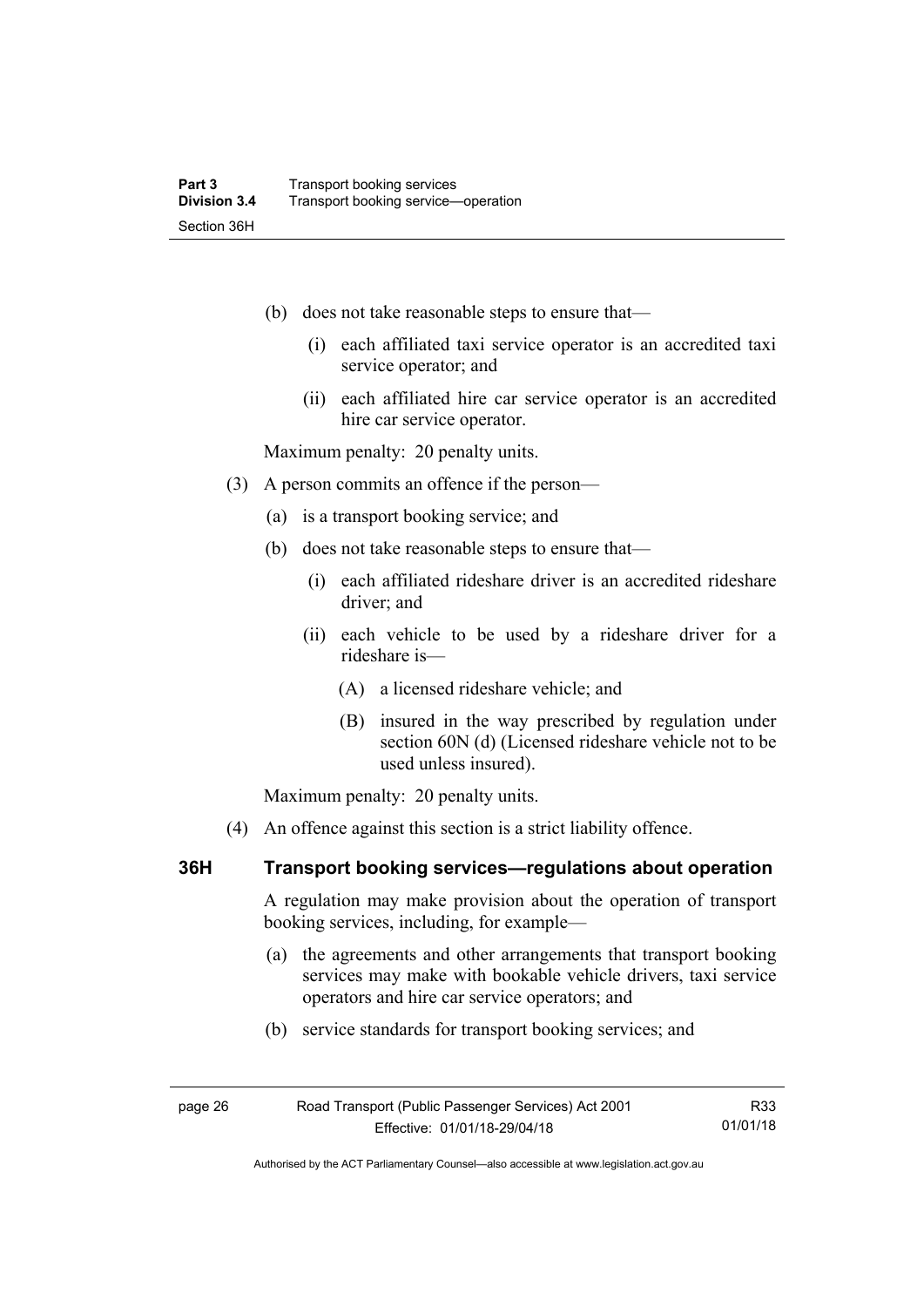- (c) the safety of drivers and passengers (including, for example, particular kinds of security devices); and
- (d) the operation of equipment for sending messages between transport booking services and bookable vehicle drivers; and
- (e) management of bookings for particular kinds of bookable vehicles including, for example, wheelchair-accessible taxis; and
- (f) the accessibility of booking services for different kinds of passengers; and
- (g) the payment by passengers of gratuities and other amounts in addition to fares; and
- (h) directions that transport booking services may give to bookable vehicle drivers; and
- (i) customer inquiries and complaints; and
- (j) the making and keeping of records and their inspection; and
- (k) the auditing of records and systems; and
- (l) the provision of information and reports to the road transport authority.
- *Note* An example is part of the Act, is not exhaustive and may extend, but does not limit, the meaning of the provision in which it appears (see [Legislation Act,](http://www.legislation.act.gov.au/a/2001-14) s 126 and s 132).

### **36I Court may order transport booking service to take certain actions**

- (1) This section applies if a court finds a corporation guilty of an offence against 1 of more of the following sections:
	- (a) section 32 (Transport booking service must be accredited);
	- (b) section 33 (Transport booking service must comply with accreditation conditions);

page 27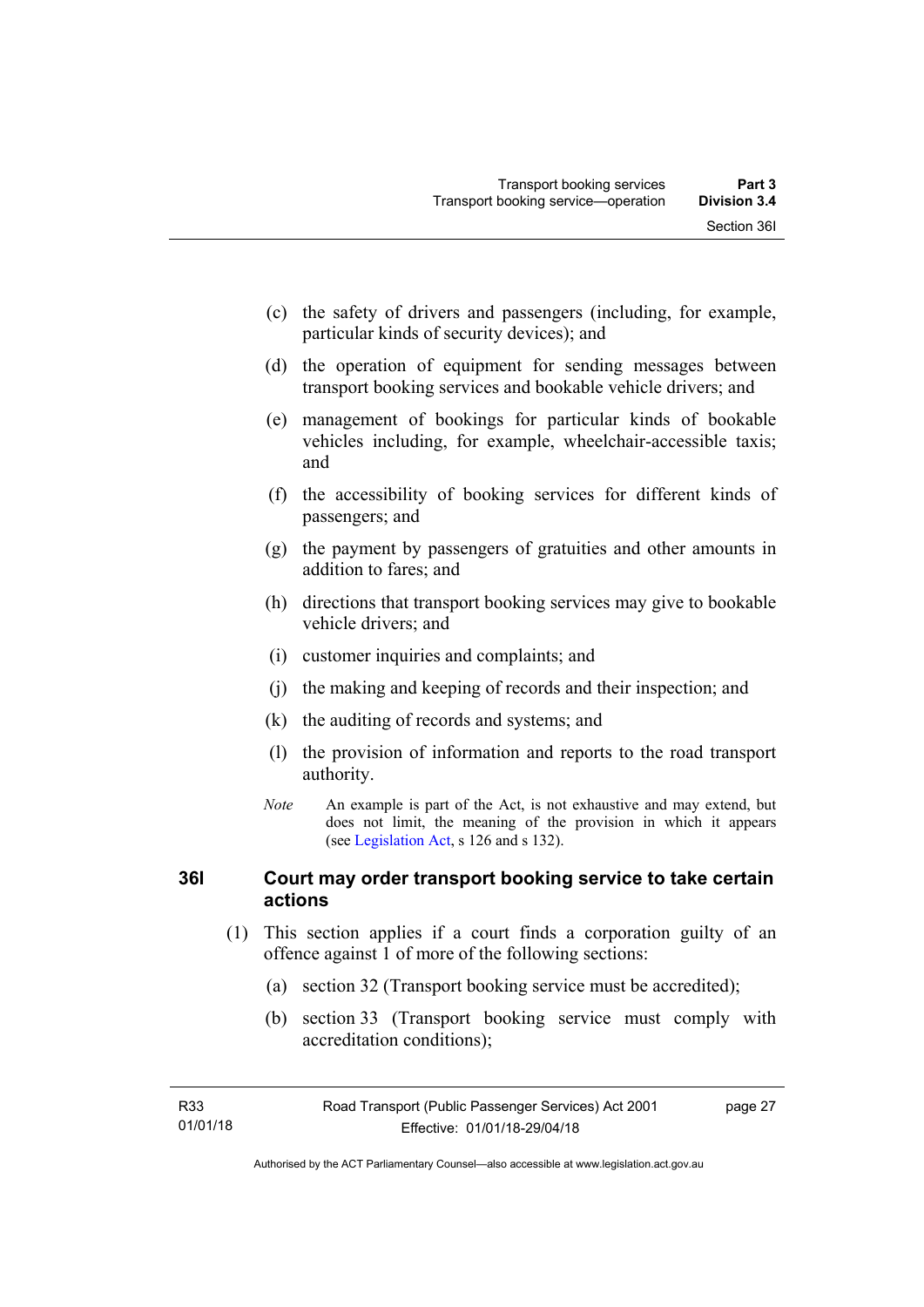- (c) section 36G (Transport booking service—responsibilities).
- (2) In addition to, or instead of, any other penalty the court may impose on the corporation, the court may order the corporation to do 1 or more of the following:
	- (a) take any action stated by the court to publicise—
		- (i) the offence; and
		- (ii) the consequences resulting from or related to the conduct from which the offence arose; and
		- (iii) any penalties imposed, or other orders made, because of the offence;
	- (b) take any action stated by the court to notify 1 or more stated people of the matters mentioned in paragraph (a);
	- (c) do stated things or establish or carry out a stated project for the public benefit even if the project is unrelated to the offence.

#### **Example—par (a)**

advertise on television or in a daily newspaper

#### **Example—par (b)**

publish a notice in an annual report or distribute a notice to shareholders of the corporation

#### **Example—par (c)**

develop and operate a community service

- *Note* An example is part of the Act, is not exhaustive and may extend, but does not limit, the meaning of the provision in which it appears (see [Legislation Act,](http://www.legislation.act.gov.au/a/2001-14) s 126 and s 132).
- (3) In making the order, the court may state a period within which the action must be taken, the thing must be done or the project must be established or carried out, and may also impose any other requirement that it considers necessary or desirable for enforcement of the order or to make the order effective.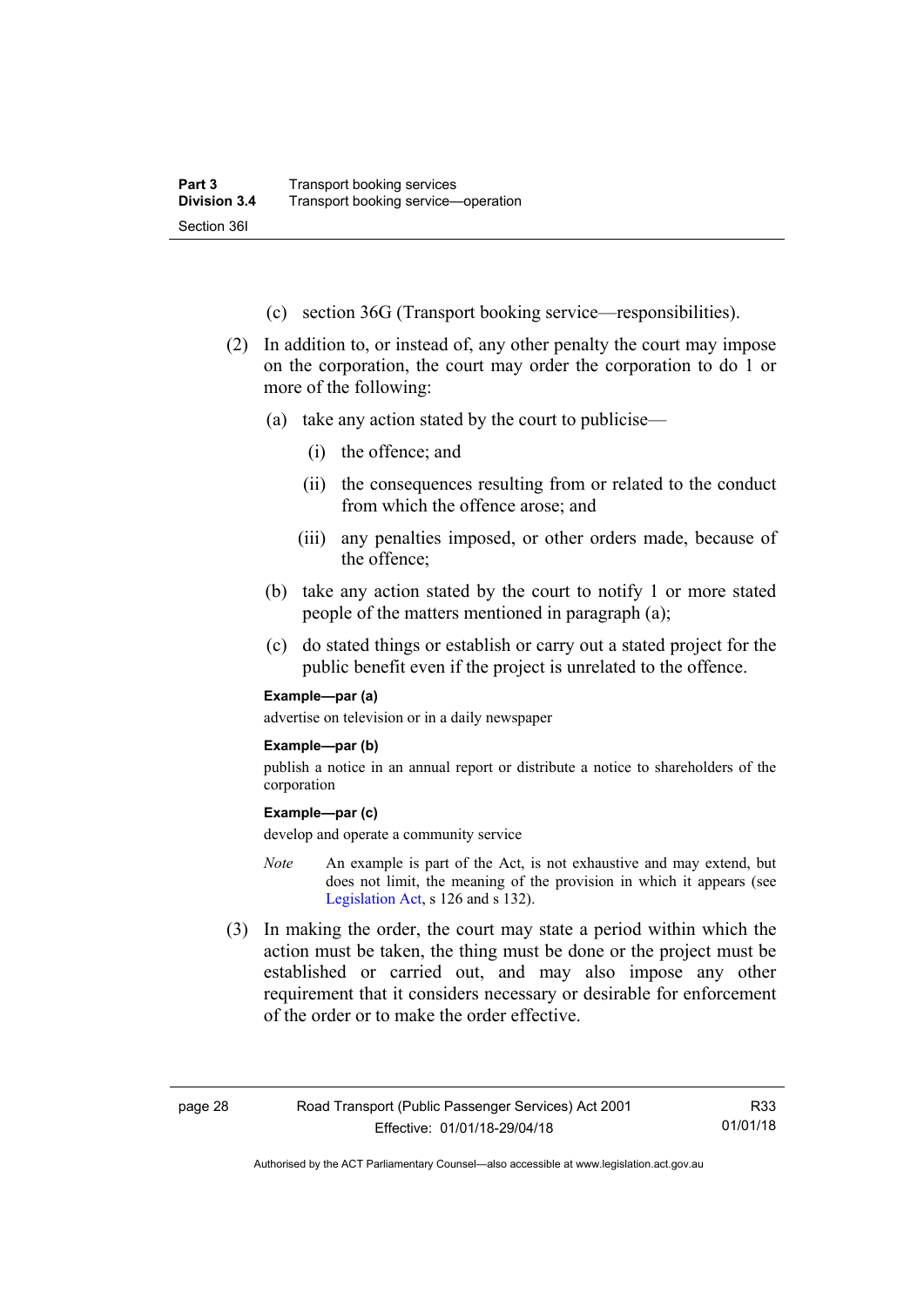- (4) The total cost to the corporation of compliance with an order or orders under subsection (2) in relation to a single offence must not be more than 6 500 penalty units (including any fine imposed for the offence).
- (5) If the court decides to make an order under subsection (2), it must, in deciding the kind of order, take into account, as far as practicable—
	- (a) the severity and extent of the consequences resulting from or related to the conduct from which the offence arose; and
	- (b) any actions taken by the corporation to rectify damage resulting from or related to the conduct from which the offence arose; and
	- (c) the financial circumstances of the corporation; and
	- (d) the nature of the burden that compliance with the order will impose on the corporation.
- (6) The court is not prevented from making an order under subsection (2) only because it has been unable to find out the financial circumstances of the corporation.
- (7) If a corporation fails, without reasonable excuse, to comply with an order under subsection (2) (a) or (b) within the stated period (if any) the court may, on application by the road transport authority, by order authorise the director-general—
	- (a) to do anything that is necessary or convenient to carry out any action that remains to be done under the order and that it is still practicable to do; and
	- (b) to publicise the failure of the corporation to comply with the order.
- (8) If the court makes an order under subsection (7), the director-general must comply with the order.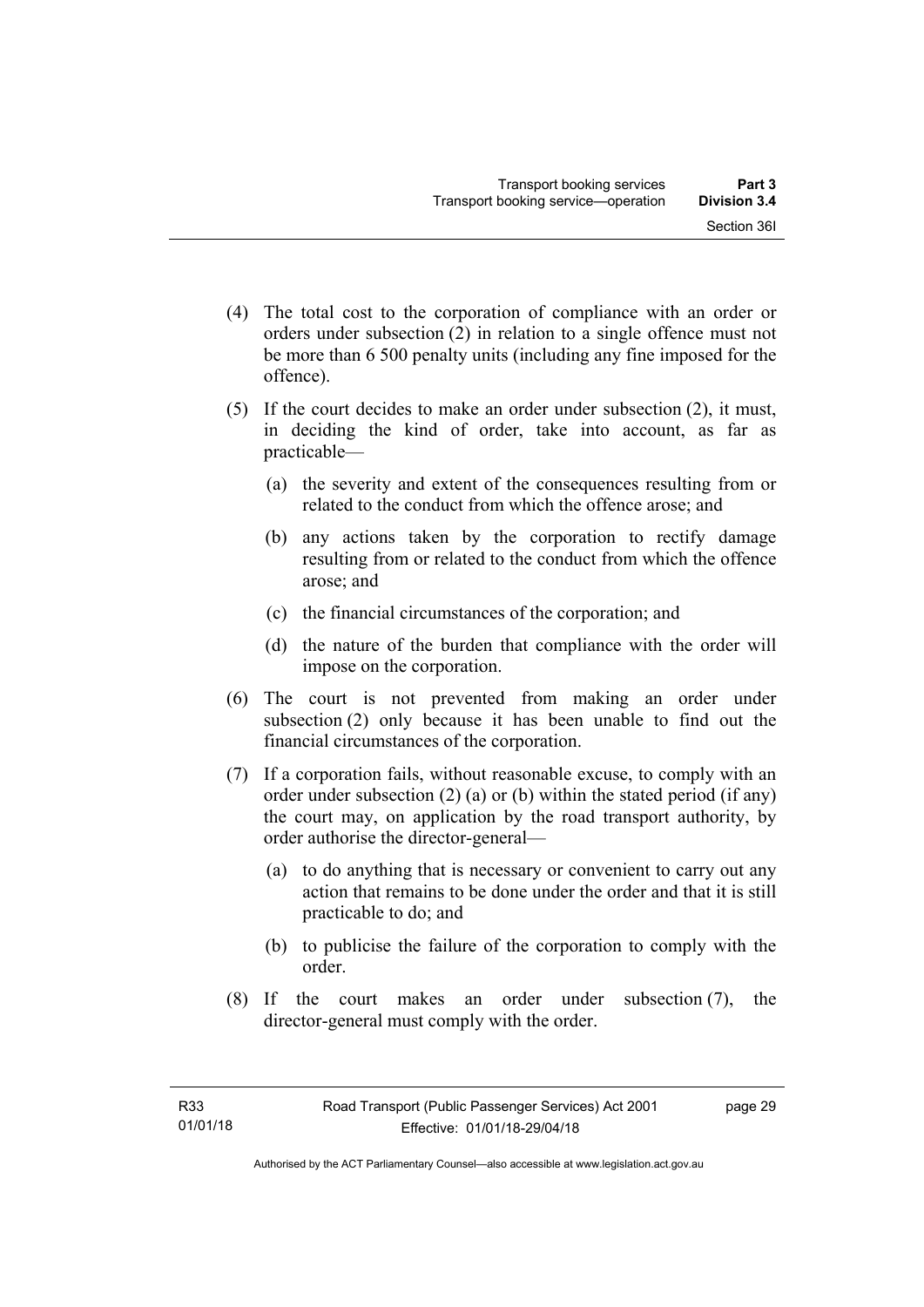- (9) Subsection (7) does not prevent contempt of court proceedings from being started or continued against a corporation that has failed to comply with an order under this section.
- (10) The reasonable cost of complying with an order under subsection (7) is a debt owing to the Territory by the corporation against which the order was made.

page 30 Road Transport (Public Passenger Services) Act 2001 Effective: 01/01/18-29/04/18

R33 01/01/18

Authorised by the ACT Parliamentary Counsel—also accessible at www.legislation.act.gov.au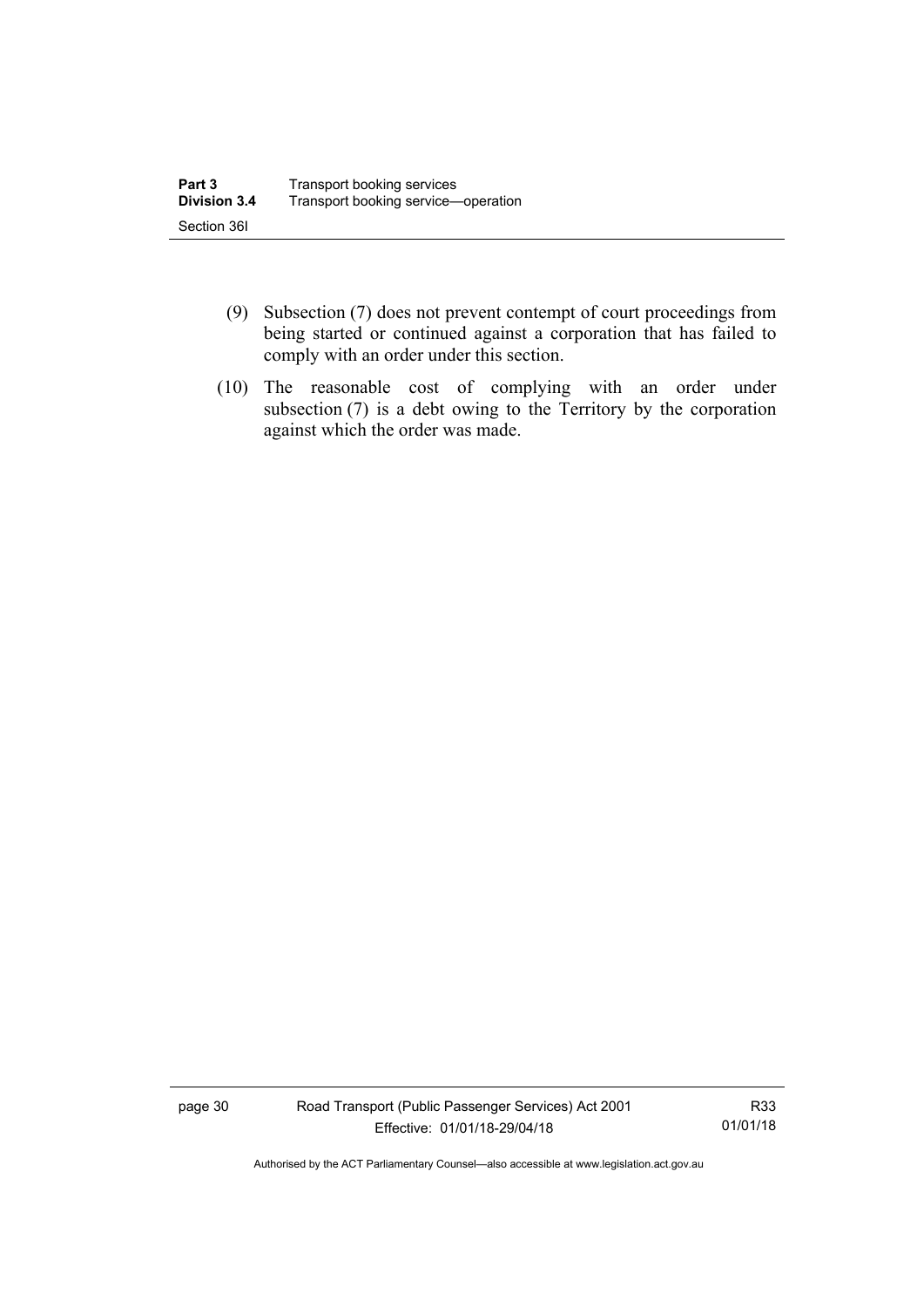# **Part 4 Licensing of taxi vehicles**

# **Division 4.1 Basic concepts**

### **37 Meaning of** *taxi licence*

A *taxi licence* is a licence issued under the regulations to use a vehicle as a taxi, and includes a restricted taxi licence.

*Note* References to *taxi licence* include a *restricted taxi licence* unless the contrary intention otherwise appears (see [Legislation Act,](http://www.legislation.act.gov.au/a/2001-14) s 155).

### **38 Meaning of** *restricted taxi licence*

A *restricted taxi licence* is a licence issued under the regulations to use a vehicle as a restricted taxi.

# **Division 4.2 Taxi licences**

### **39 Maximum numbers of taxi licences**

- (1) The Minister may determine the number of taxi licences or restricted taxi licences.
- (2) A determination is a notifiable instrument.

*Note* A notifiable instrument must be notified under the [Legislation Act](http://www.legislation.act.gov.au/a/2001-14).

### **40 Issue of taxi licences**

The road transport authority must not issue a taxi licence or a restricted taxi licence if the number of taxi licences or restricted taxi licences (as appropriate) would exceed the relevant number determined by the Minister.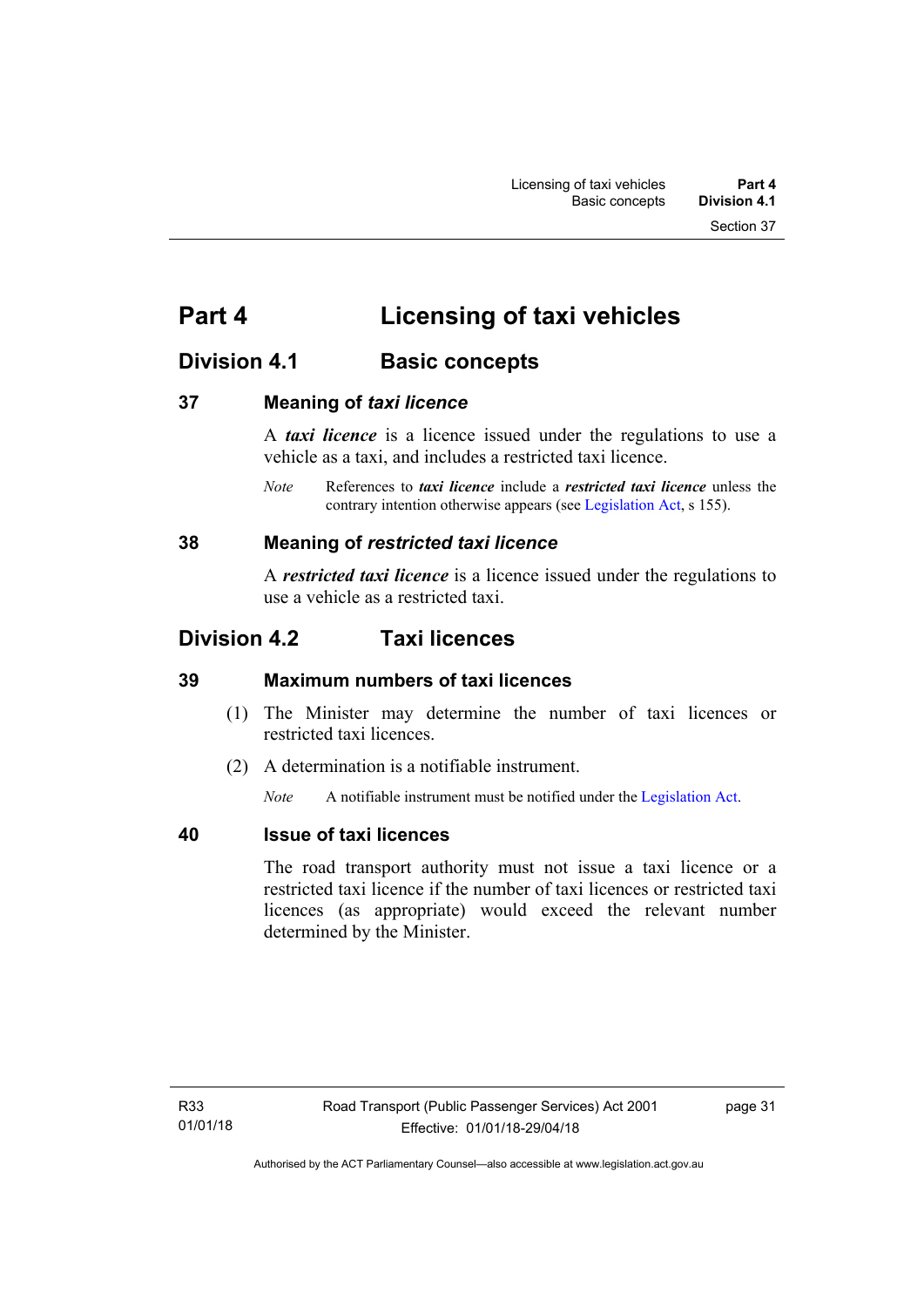### **41 Transferability of taxi licences**

- (1) A taxi licence (other than a restricted taxi licence) issued before the commencement of the *[Road Transport Legislation Amendment](http://www.legislation.act.gov.au/a/2006-26)  [Act 2006](http://www.legislation.act.gov.au/a/2006-26)* (the *amendment Act*) is transferable.
- (2) A taxi licence (other than a restricted taxi licence) issued after the commencement of the amendment Act may be issued as a transferable or non-transferable taxi licence.
- (3) If the holder of a taxi licence mentioned in subsection (1), or of a taxi licence issued as a transferable taxi licence, asks the road transport authority to transfer the licence to someone else, the authority must transfer the licence to the person.
- (4) The following taxi licences are not transferable:
	- (a) a taxi licence issued as a non-transferable taxi licence;
	- (b) a restricted taxi licence.
- (5) A taxi licence mentioned in subsection (4) that is issued after the commencement of the amendment Act is issued subject to the condition that the licence-holder must not transfer the licence to anyone else.

#### **Example of transfer of licence**

The licence-holder hiring the licence to someone else.

*Note* An example is part of the Act, is not exhaustive and may extend, but does not limit, the meaning of the provision in which it appears (see [Legislation Act,](http://www.legislation.act.gov.au/a/2001-14) s 126 and s 132).

### **42 Use of vehicles as taxis**

 (1) A person must not use a vehicle as a taxi (other than a restricted taxi) unless the vehicle is licensed under the regulations as a taxi.

Maximum penalty: 50 penalty units.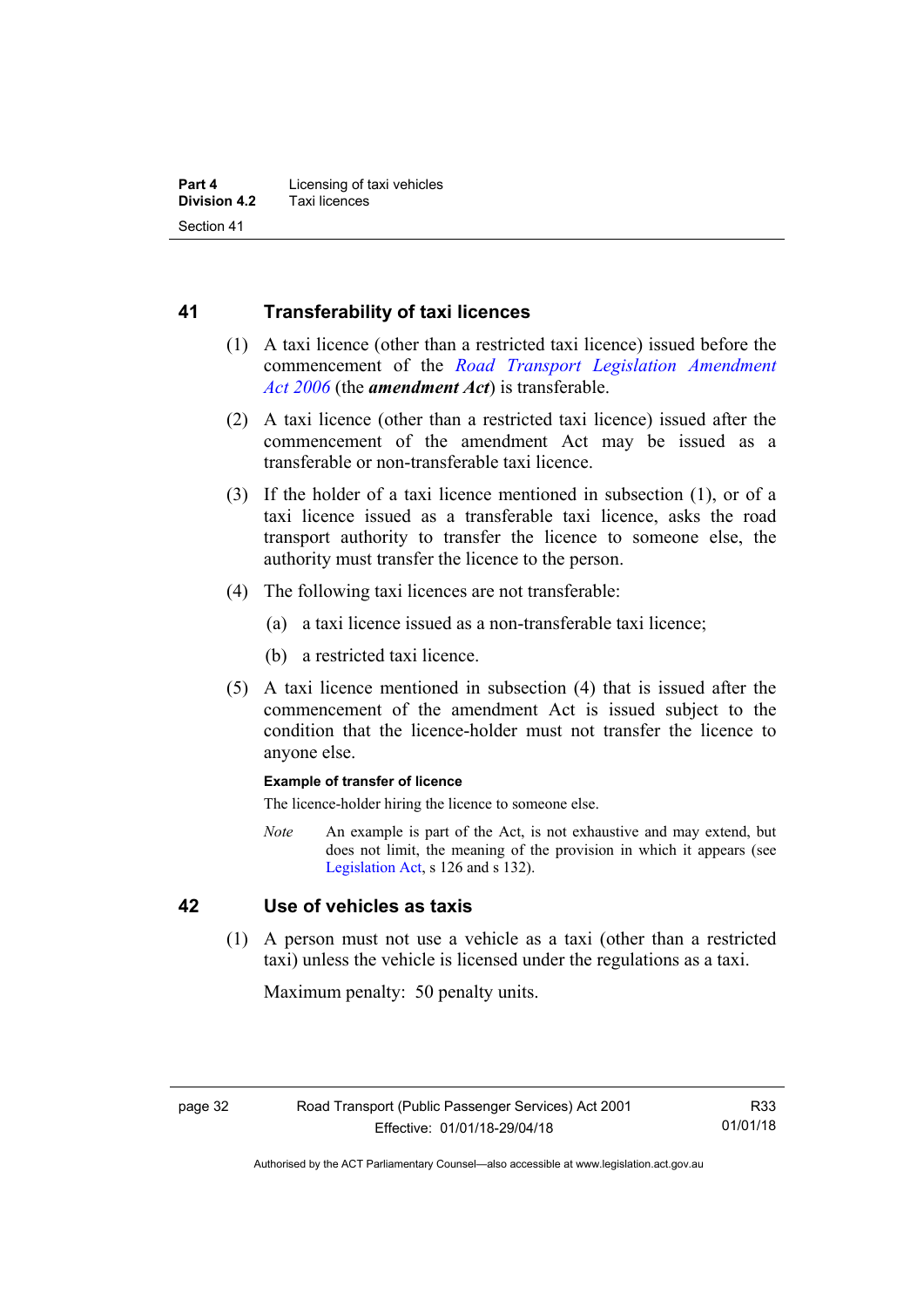(2) A person must not use a vehicle as a restricted taxi unless the vehicle is licensed under the regulations as a restricted taxi.

Maximum penalty: 50 penalty units.

- (3) This section does not apply to a person in relation to the hiring of a vehicle used by the person if—
	- (a) the vehicle is licensed as a taxi under the law of another jurisdiction; and
	- (b) the hiring begins in that jurisdiction and is completed in the ACT.
- (4) This section also does not apply to a person who is using a substitute vehicle as a licensed taxi in accordance with the regulations.

### **43 Pretending vehicles are licensed taxis**

(1) A person must not pretend that a vehicle is licensed under the regulations as a taxi (other than a restricted taxi).

Maximum penalty: 30 penalty units.

 (2) A person must not pretend that a vehicle is licensed under the regulations as a restricted taxi.

Maximum penalty: 30 penalty units.

### **44 Regulations about taxi licences**

- (1) A regulation may provide a system for the licensing of taxis and restricted taxis, including, for example—
	- (a) matters relating to the giving, refusal or surrender of licences; and
	- (b) the term (if any) of taxi licences; and
	- (c) the conditions of licences; and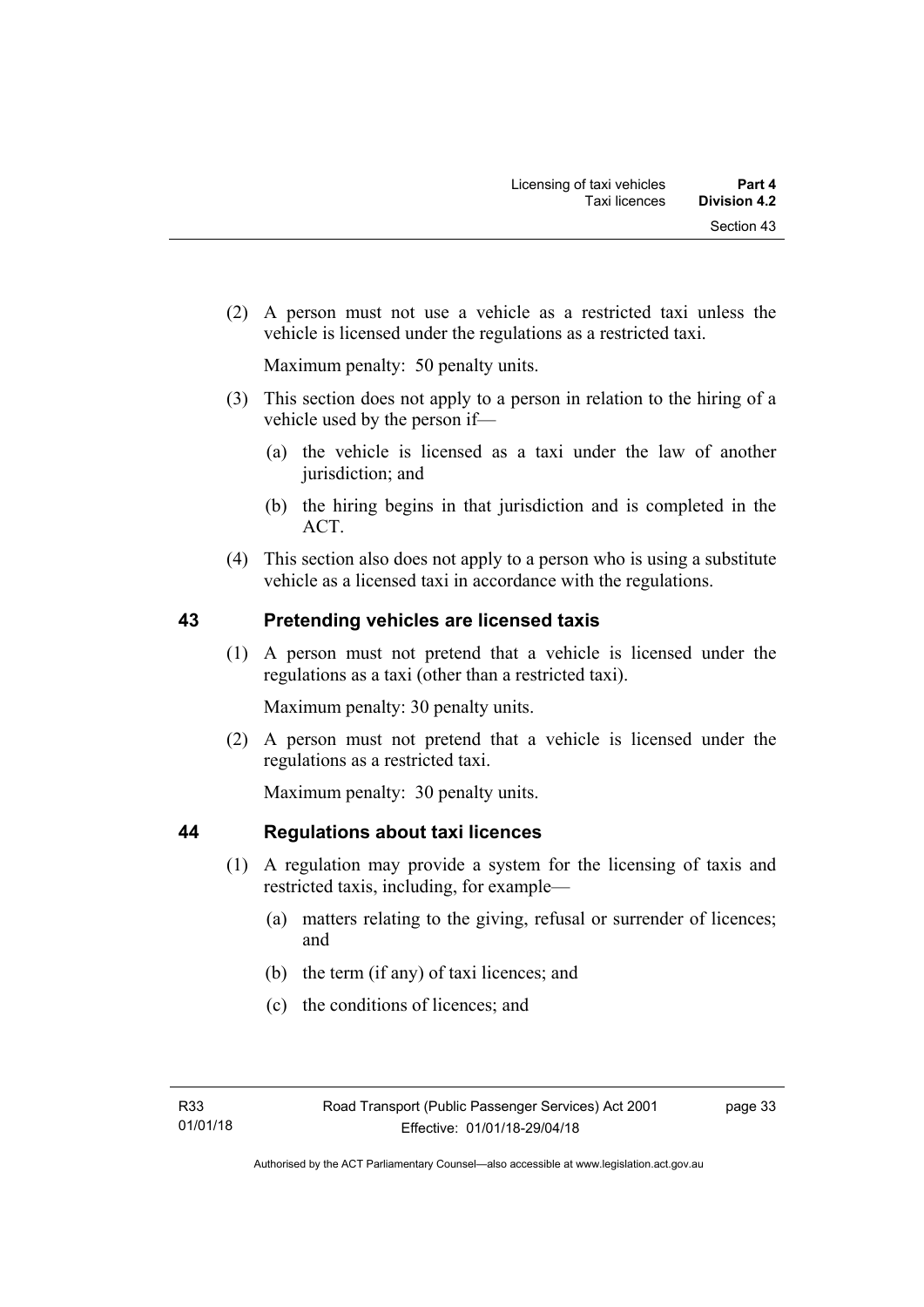- (d) the circumstances in which a substitute vehicle may be used as a licensed taxi; and
- (e) the action that may be taken in relation to licences in circumstances prescribed by regulation, including—
	- (i) the suspension or cancellation of a licence; and
	- (ii) the imposition of a condition on, or the amendment of a condition of, a licence; and
	- (iii) an order that the holder of a licence pay to the Territory an amount of not more than—
		- (A) for an individual—\$5 000; or
		- (B) for a corporation—\$25 000; and
	- (iv) the reprimanding of the holder of a licence.

#### **Examples of conditions for restricted taxi licences—s (1) (c)**

- 1 how the vehicle to which the restricted taxi licence relates must be equipped
- 2 the kinds of restricted taxi services that may be operated using the vehicle
- *Note* An example is part of the Act, is not exhaustive and may extend, but does not limit, the meaning of the provision in which it appears (see [Legislation Act,](http://www.legislation.act.gov.au/a/2001-14) s 126 and s 132).
- (2) The regulations may place different requirements on the person to whom a taxi licence (other than a restricted taxi licence) is issued and a person to whom the licence is hired.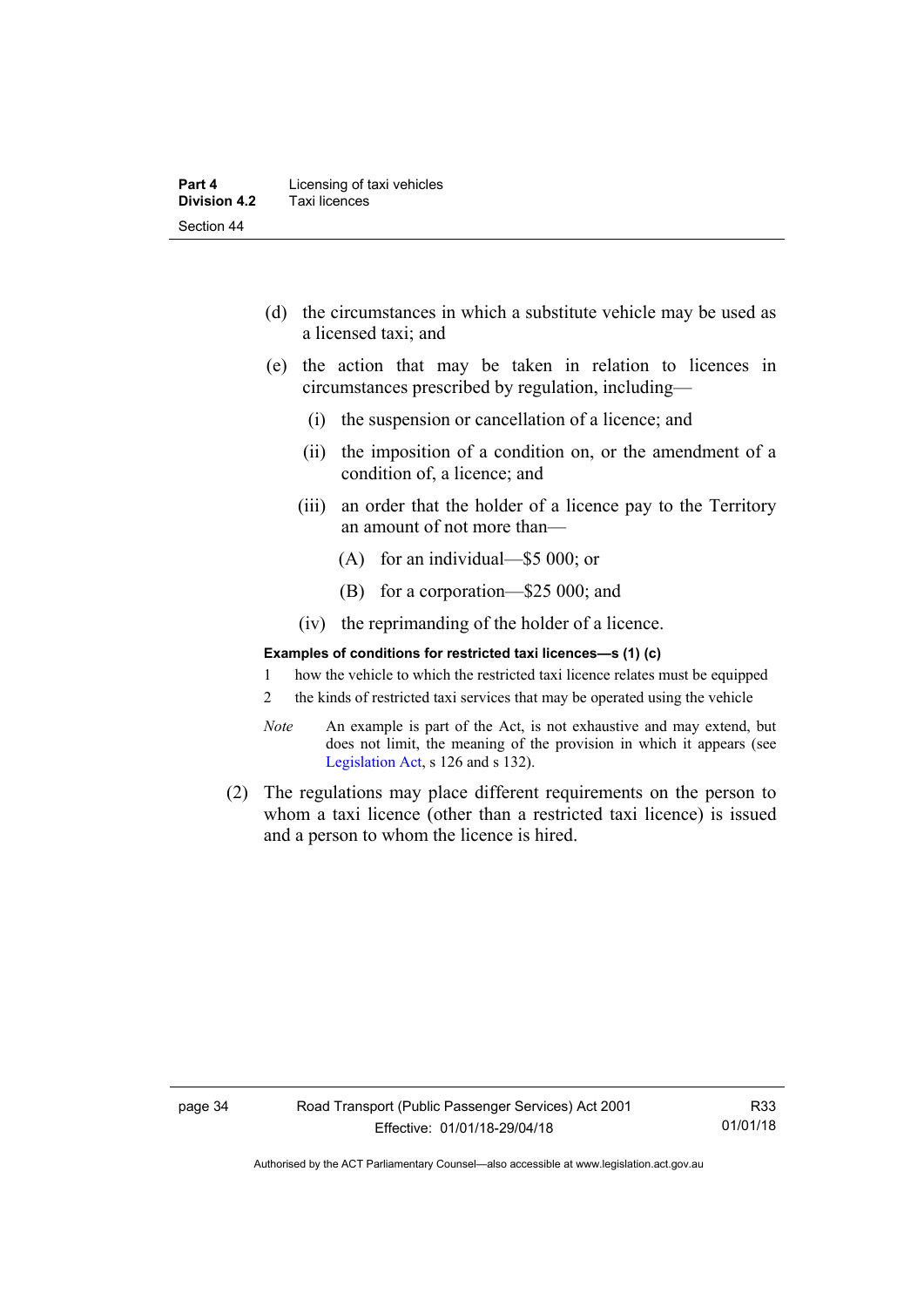Section 45

# **Part 5 Taxi services**

# **Division 5.1 Basic concepts**

### **45 Meaning of** *taxi*

A *taxi* is a vehicle (other than a bus or demand responsive service vehicle) that stands or plies for hire for the transport of passengers along a road or road related area, and includes a restricted taxi.

*Note* References to *taxi* include a *restricted taxi* unless the contrary intention otherwise appears (see [Legislation Act,](http://www.legislation.act.gov.au/a/2001-14) s 155).

### **46 Meaning of** *restricted taxi*

A *restricted taxi* is a vehicle (other than a bus or demand responsive service vehicle) that stands or plies for hire for the transport of passengers along a road or road related area and that is licensed under the regulations as a restricted taxi.

### **47 Meaning of** *taxi service*

A *taxi service* is a public passenger service operated using 1 or more taxis (including restricted taxis).

### **48 Meaning of** *restricted taxi service*

A *restricted taxi service* is a public passenger service operated using only 1 or more restricted taxis.

### **Examples of kinds of restricted taxi services**

- 1 a service that must give priority to the transport of people with disabilities
- 2 a service with no requirement to give priority to the transport of people with disabilities
- *Note* An example is part of the Act, is not exhaustive and may extend, but does not limit, the meaning of the provision in which it appears (see [Legislation Act,](http://www.legislation.act.gov.au/a/2001-14) s 126 and s 132).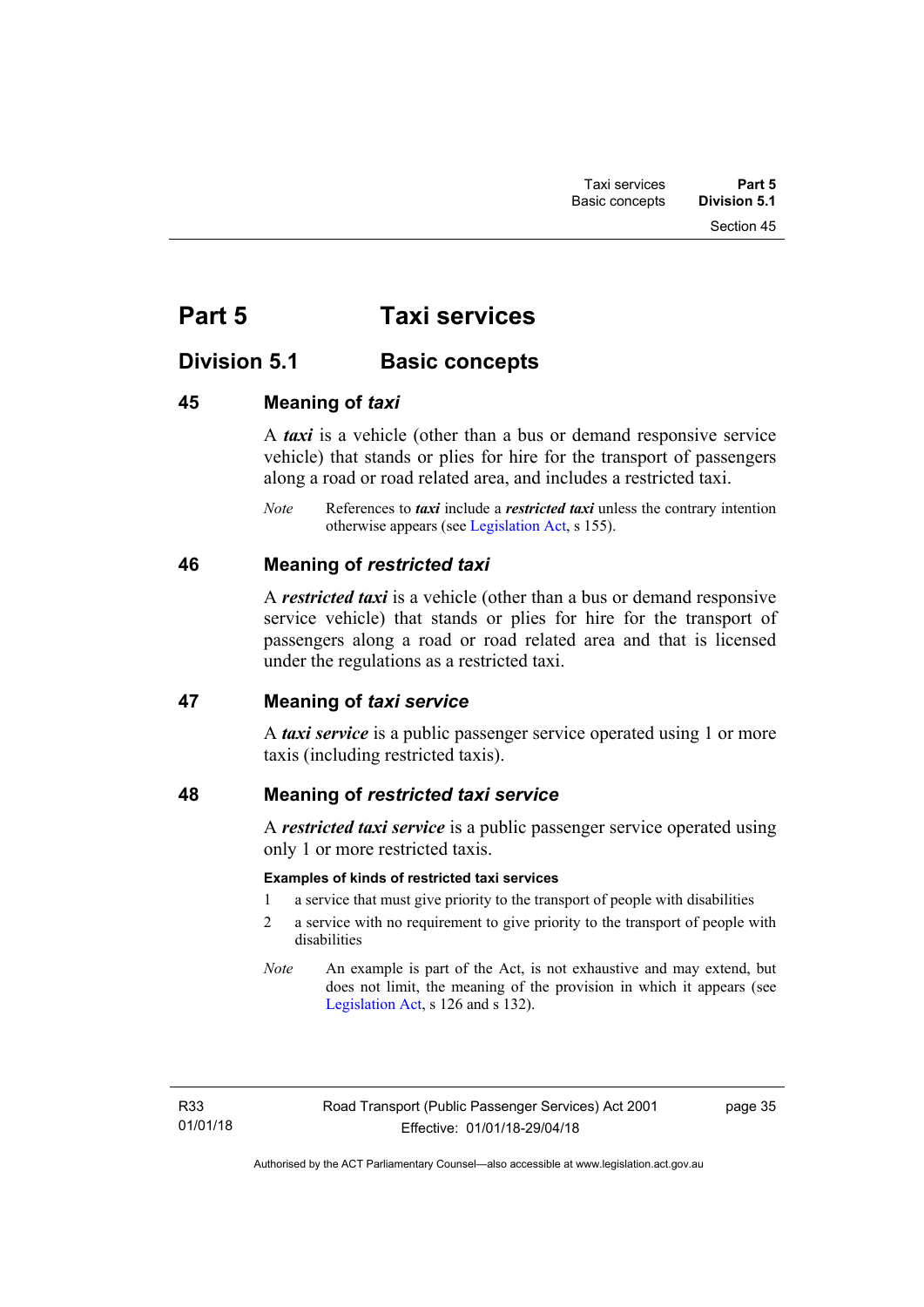# **Division 5.2 Accreditation of taxi service operators**

### **49 Taxi service operators—purposes of accreditation**

The purpose of accreditation under the regulations to operate a taxi service is to ensure that—

- (a) the accredited person has the financial capacity to meet the service standards for the service; and
- (b) the accredited person, and each person who is concerned with, or takes part in, the management of the service, are suitable people to operate the service; and
- (c) the accredited person, and each person who is concerned with, or takes part in, the management of the service, have demonstrated the capacity to comply with the relevant regulations and, in particular, the regulations about—
	- (i) the safety of passengers and the public; and
	- (ii) the maintenance of taxis.

### **50 Taxi service operators—regulations about accreditation system**

- (1) A regulation may provide a system for the accreditation of people to operate taxi services, including, for example—
	- (a) the kinds of accreditations; and
	- (b) the kinds of taxis and taxi services that a person who holds a particular kind of accreditation is entitled to operate; and
	- (c) the conditions of accreditations; and
	- (d) matters relating to the giving, refusal or surrender of accreditations; and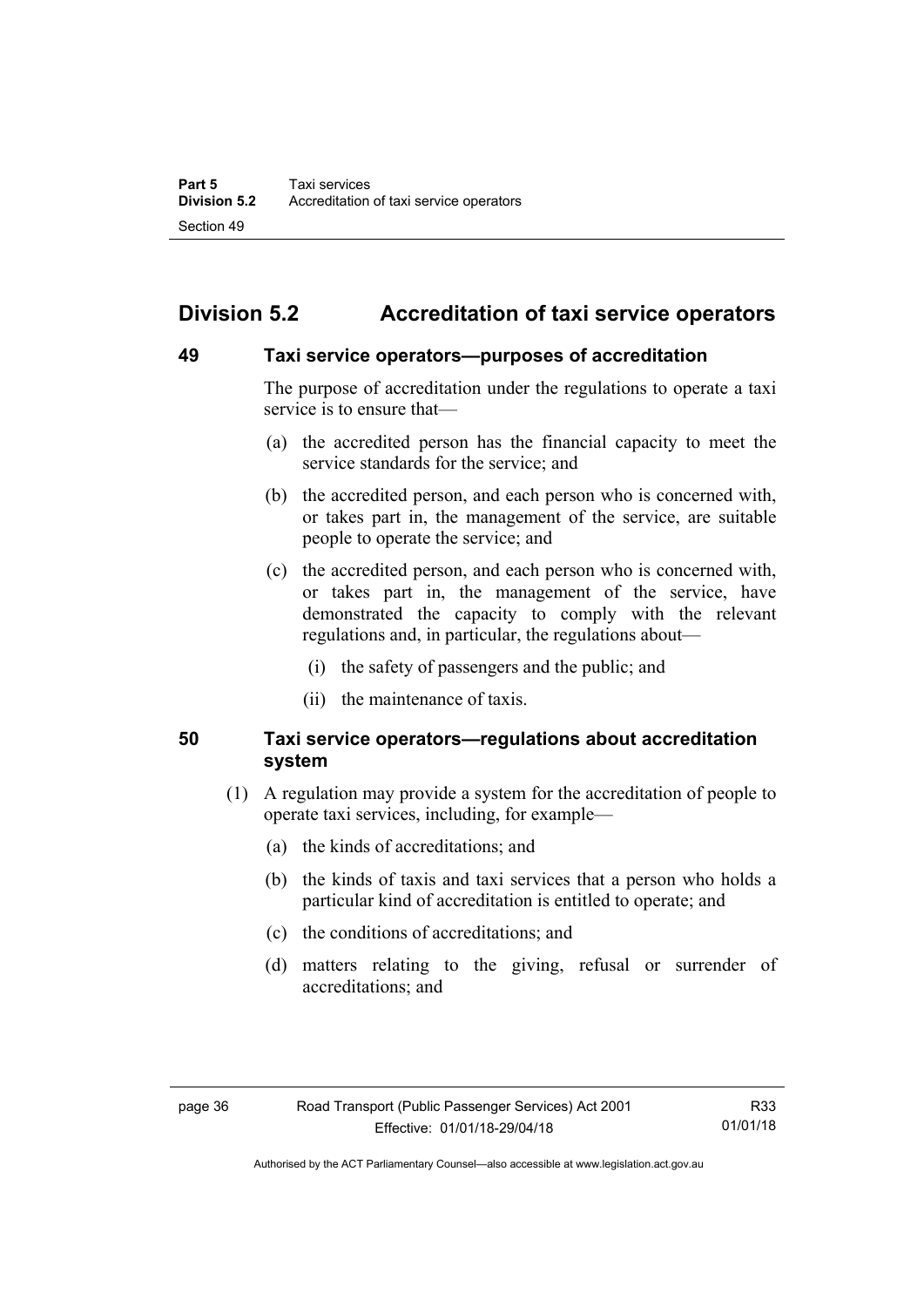- (e) the action that may be taken in relation to an accredited person in circumstances prescribed by regulation, including—
	- (i) the suspension or cancellation of an accreditation; and
	- (ii) the imposition of a condition on, or the amendment of a condition of, an accreditation; and
	- (iii) an order that an accredited person pay to the Territory an amount of not more than—
		- (A) for an individual—\$5 000; or
		- (B) for a corporation—\$25 000; and
	- (iv) the reprimanding of an accredited person.
- *Note* An example is part of the Act, is not exhaustive and may extend, but does not limit, the meaning of the provision in which it appears (see [Legislation Act,](http://www.legislation.act.gov.au/a/2001-14) s 126 and s 132).
- (2) The regulations may make provision in relation to the accreditation of people to operate taxi services, including, for example—
	- (a) requirements about the suitability of the applicant and each person who will be concerned with, or take part in, the management of the service; and
	- (b) capacity to meet service standards; and
	- (c) financial viability.
- (3) For subsection (1) (a), the regulations must provide for the accreditation of people to operate—
	- (a) a taxi service (other than a restricted taxi service); and
	- (b) a restricted taxi service.
	- *Note* For examples of kinds of restricted taxi services, see s 48.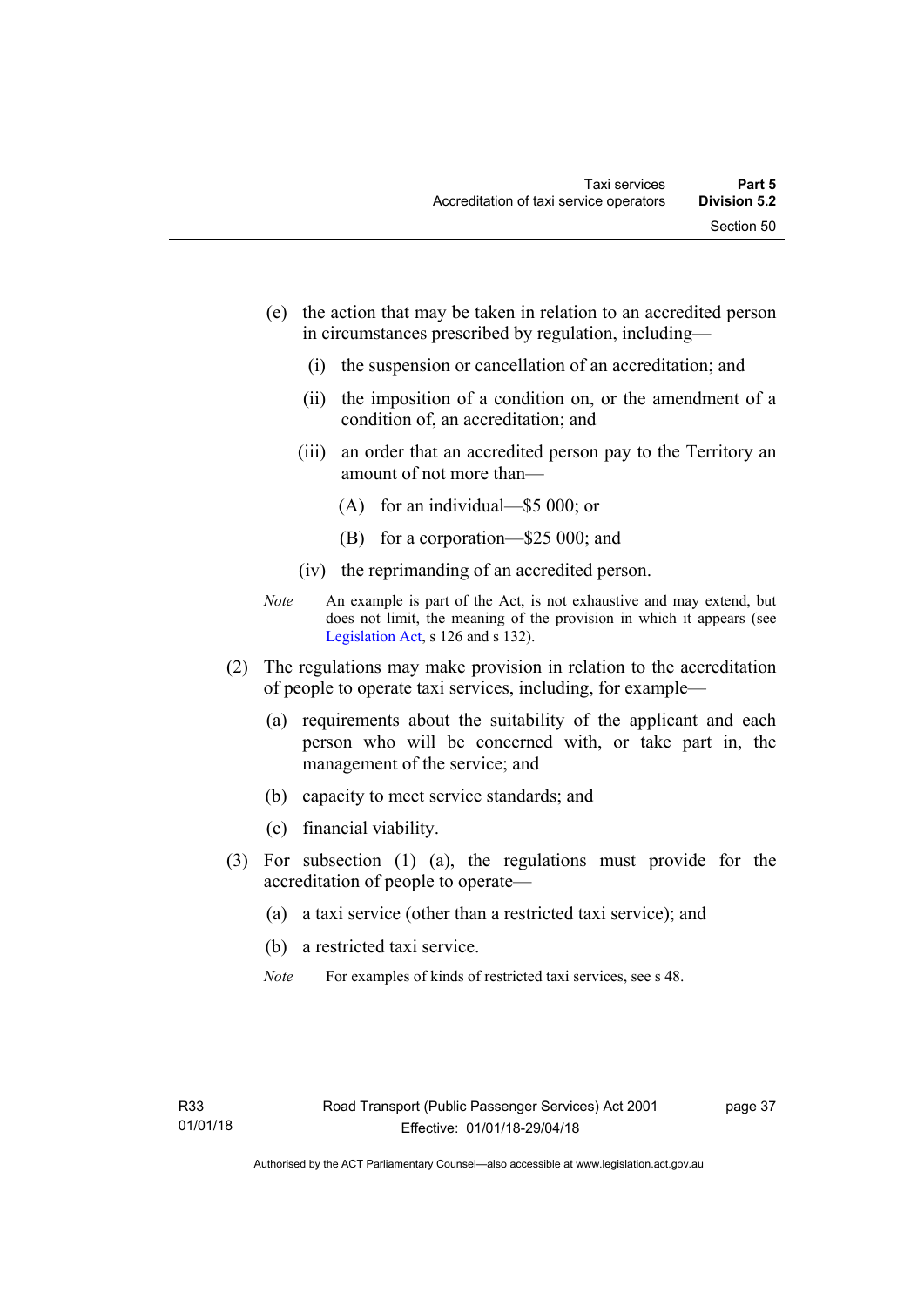# **Division 5.3 Entitlement to operate taxi services**

### **51 Entitlement to operate taxi services**

A person is entitled to operate a particular kind of taxi service, in or partly in the ACT, if—

- (a) the person is accredited under the regulations to operate a taxi service of that kind; and
- (b) the vehicles used to operate the service are licensed under the regulations as taxis for that kind of taxi service; and
- (c) the person is either—
	- (i) affiliated with an accredited transport booking service; or
	- (ii) an independent taxi service operator.

### **52 Unaccredited operators not to operate taxi services**

(1) A person must not operate, in or partly in the ACT, a taxi service of a particular kind unless the person is accredited under the regulations to operate the taxi service of that kind.

Maximum penalty: 50 penalty units.

- (2) This section does not apply to a person in relation to the hiring of a taxi operated by the person if—
	- (a) the person is authorised to operate a taxi service under the law of another jurisdiction; and
	- (b) the hiring begins in that jurisdiction and is completed in the ACT.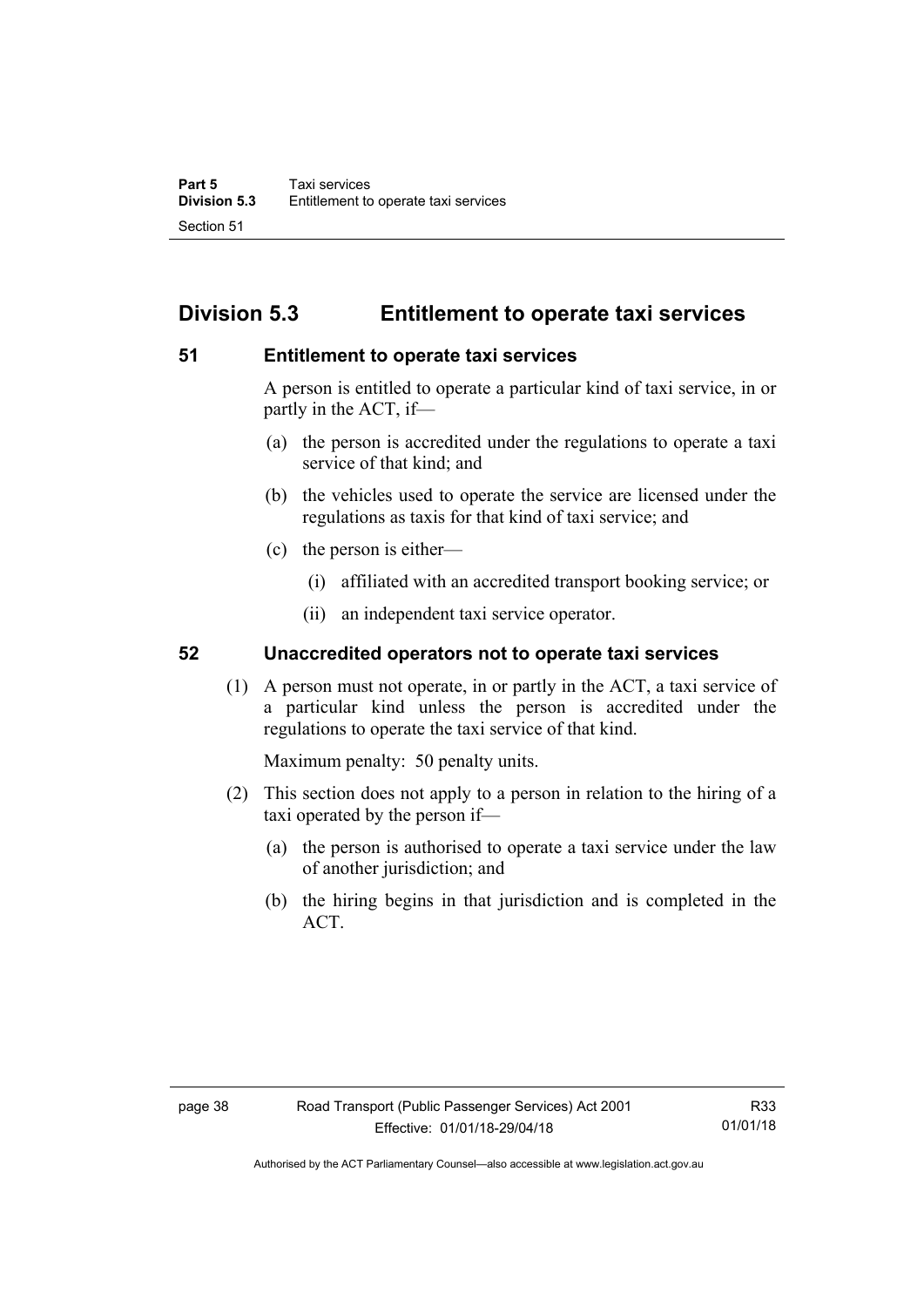### **53 Pretending to be an accredited taxi service operator**

 (1) A person must not pretend to be accredited under the regulations to operate a taxi service.

Maximum penalty: 30 penalty units.

 (2) A person must not pretend to be accredited under the regulations to operate a particular kind of taxi service.

Maximum penalty: 30 penalty units.

## **Division 5.4 Regulation of taxi services**

### **56 Regulations about operation of taxi services by accredited people**

A regulation may make provision in relation to the operation of taxi services by accredited taxi service operators, including, for example—

- (a) the specifications for, and operation of—
	- (i) equipment in taxis to receive messages from transport booking services; and
	- (ii) taximeters; and
- (b) the operation of a taxi service by an independent taxi service operator; and
- (c) the supervision and monitoring of taxi drivers for compliance with the service standards and the responsibilities of the operator in relation to a failure to comply with the standards; and
- (d) the safety of passengers (including, for example, by the use of particular kinds of security devices) and the public; and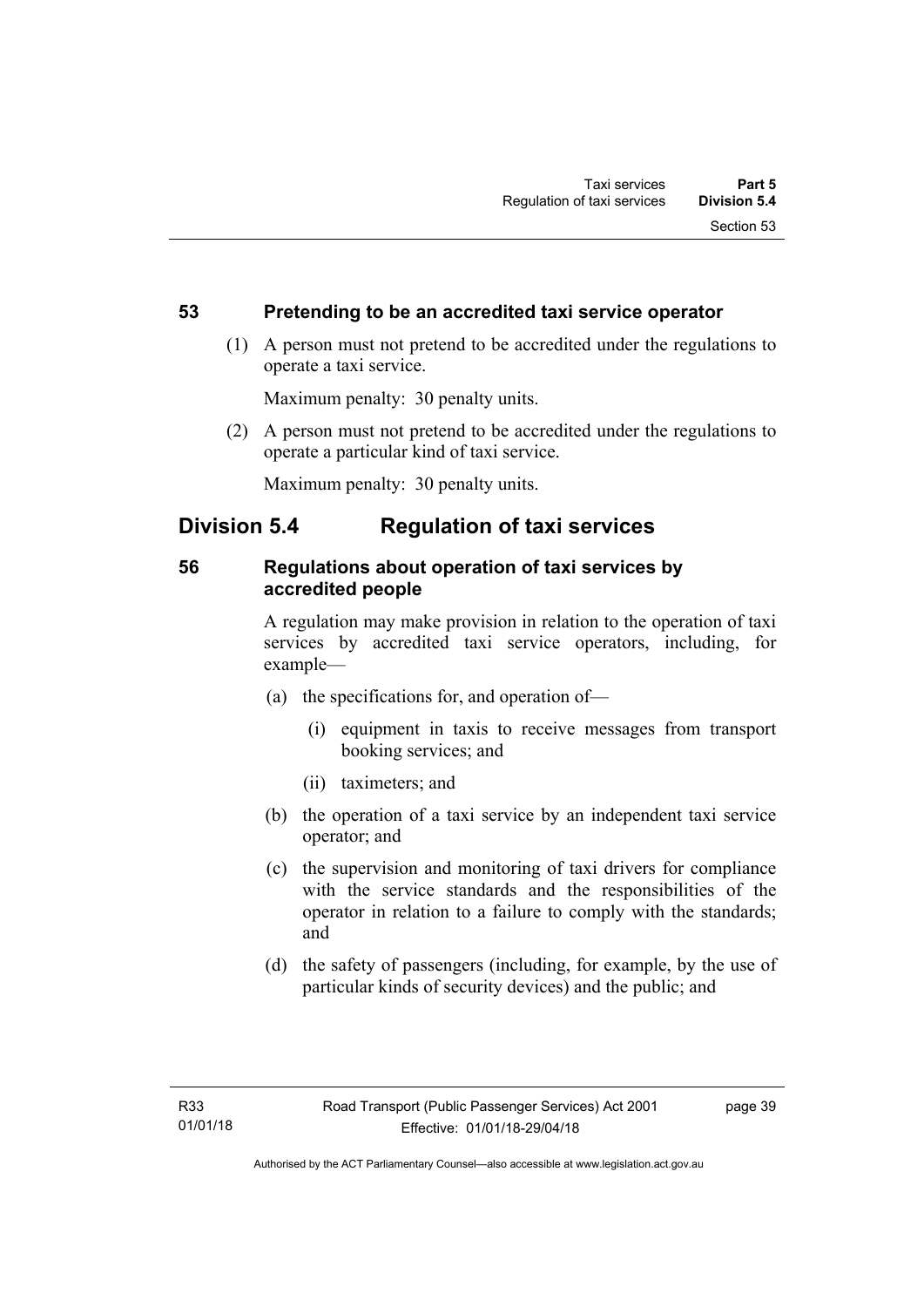- (e) the qualifications, training and experience of accredited taxi service operators and taxi drivers (including, for example, in relation to particular kinds of taxi services); and
- (f) maximum driving times and minimum rest times of taxi drivers; and
- (g) insurance; and
- (h) customer complaints and inquiries; and
	- *Note* For the vehicle age limitations on the registration of a motor vehicle as a taxi, see the *[Road Transport \(Vehicle Registration\)](http://www.legislation.act.gov.au/sl/2000-12)  [Regulation 2000](http://www.legislation.act.gov.au/sl/2000-12)*, s 32B.
- (i) lost property; and
- (j) the obligations of taxi drivers and other people providing services to or on behalf of accredited taxi service operators; and
- (k) the operation of particular kinds of taxis (including, for example, taxis with wheelchair access) and taxi services; and
- (l) the requirements that taxis, and their equipment and fittings (internal and external) (including, for example, baby capsules), must comply with; and
- (m) the maintenance and condition of taxis; and
- (n) the making and keeping of records and their inspection; and
- (o) the auditing of records and systems; and
- (p) the provision of information and reports to the road transport authority.
- *Note* An example is part of the Act, is not exhaustive and may extend, but does not limit, the meaning of the provision in which it appears (see [Legislation Act,](http://www.legislation.act.gov.au/a/2001-14) s 126 and s 132).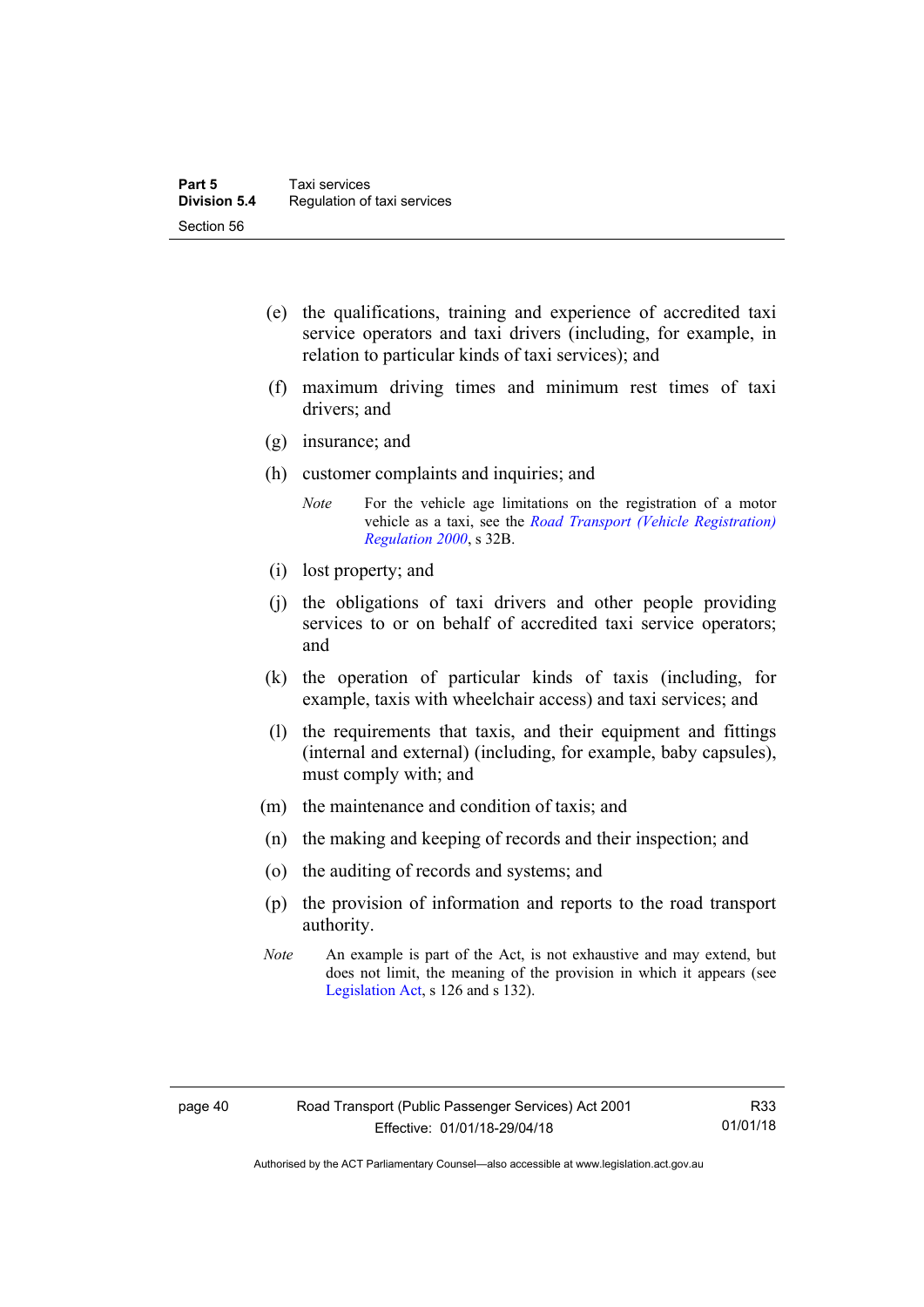### **57 Regulations about operation of taxis**

A regulation may make provision in relation to the operation of taxis, including, for example—

- (a) the solicitation of passengers or hirings; and
- (b) the hiring of vehicles and the payment of fares; and
- (c) the picking-up and dropping-off of passengers and other matters relating to the transport of passengers; and
- (d) the transport of passengers' luggage or other goods, and animals; and
- (e) the regulation or prohibition of the use of vehicles on certain roads or road related areas; and
- (f) the design, equipment and fittings (internal or external) of vehicles; and
- (g) the regulation or prohibition of notices, signs and advertisements inside or on the outside of vehicles; and
- (h) the records to be made and kept by drivers, how they are to be made and kept, and their inspection; and
- (i) the provision, use and operation of taxi zones.
- *Note* An example is part of the Act, is not exhaustive and may extend, but does not limit, the meaning of the provision in which it appears (see [Legislation Act,](http://www.legislation.act.gov.au/a/2001-14) s 126 and s 132).

### **58 Regulations about taxi drivers**

A regulation may make provision in relation to taxi drivers, including, for example—

- (a) the powers, duties and conduct of taxi drivers; and
- (b) the training of drivers; and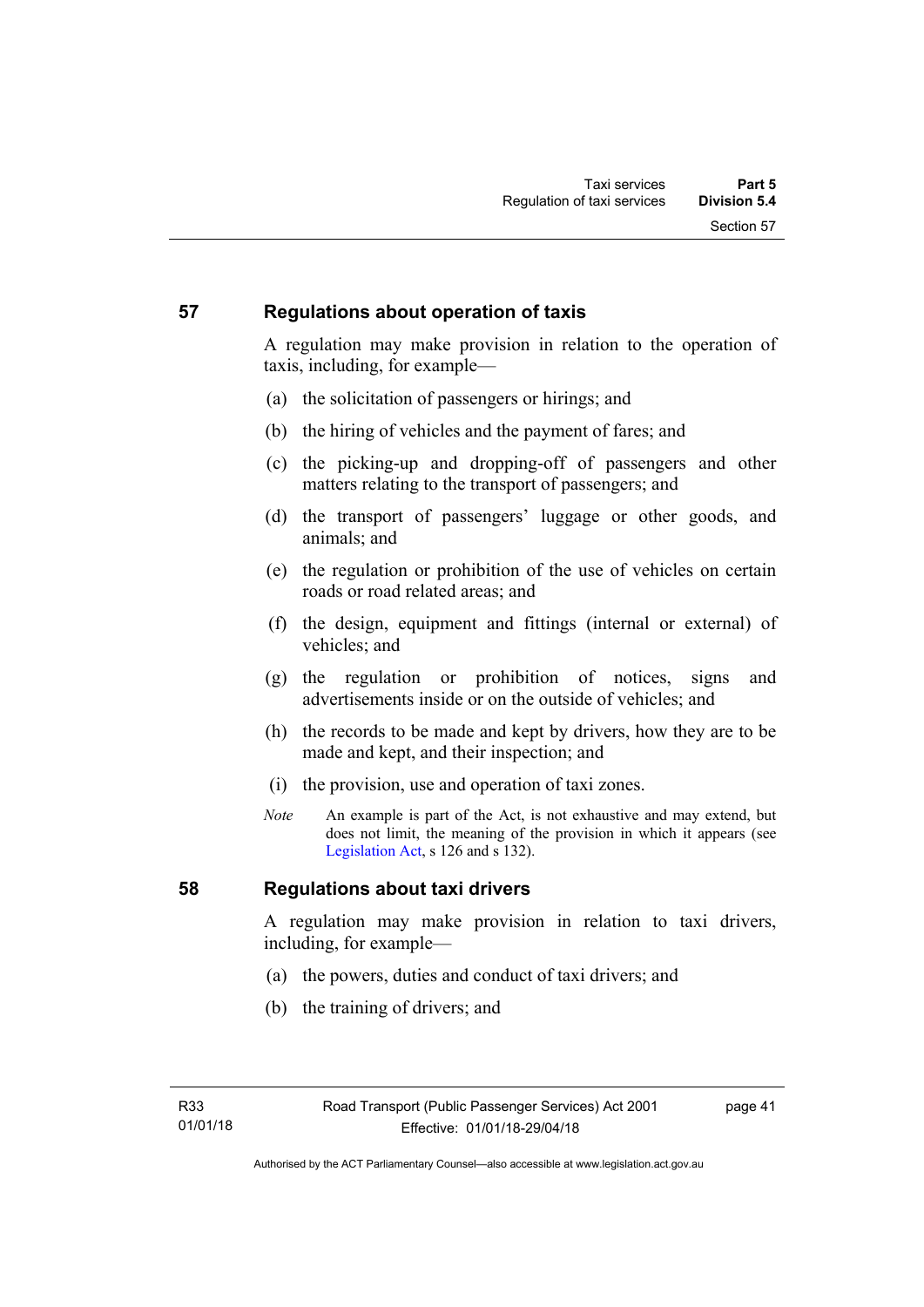- (c) how taxi drivers must dress.
- *Note 1* For the licensing of people to drive taxis, see the *[Road Transport](http://www.legislation.act.gov.au/sl/2000-14)  [\(Driver Licensing\) Regulation 2000](http://www.legislation.act.gov.au/sl/2000-14)*.
- *Note 2* An example is part of the Act, is not exhaustive and may extend, but does not limit, the meaning of the provision in which it appears (see [Legislation Act,](http://www.legislation.act.gov.au/a/2001-14) s 126 and s 132).

#### **59 Regulations about conduct of taxi passengers**

A regulation may make provision in relation to the conduct of passengers being carried by taxis, including, for example—

- (a) the regulation or prohibition of eating and drinking; and
- (b) the authority of taxi drivers, police officers and authorised people to direct people contravening a regulation to leave a taxi; and
- (c) the authority of police officers and authorised people to remove people from a taxi if they fail to leave when directed.

### **60 Power to determine taxi fares**

- (1) The Minister may determine fares, and ways of calculating fares, for hiring or using a taxi.
	- *Note* Power to make a statutory instrument includes power to make different provision in relation to different matters or different classes of matters, and to make an instrument that applies differently by reference to stated exceptions or factors (see [Legislation Act](http://www.legislation.act.gov.au/a/2001-14), s 48).
- (2) A determination is a disallowable instrument.
	- *Note* A disallowable instrument must be notified, and presented to the Legislative Assembly, under the [Legislation Act.](http://www.legislation.act.gov.au/a/2001-14)
- (3) In this section:

*fare* includes a charge relating to hiring or using a taxi.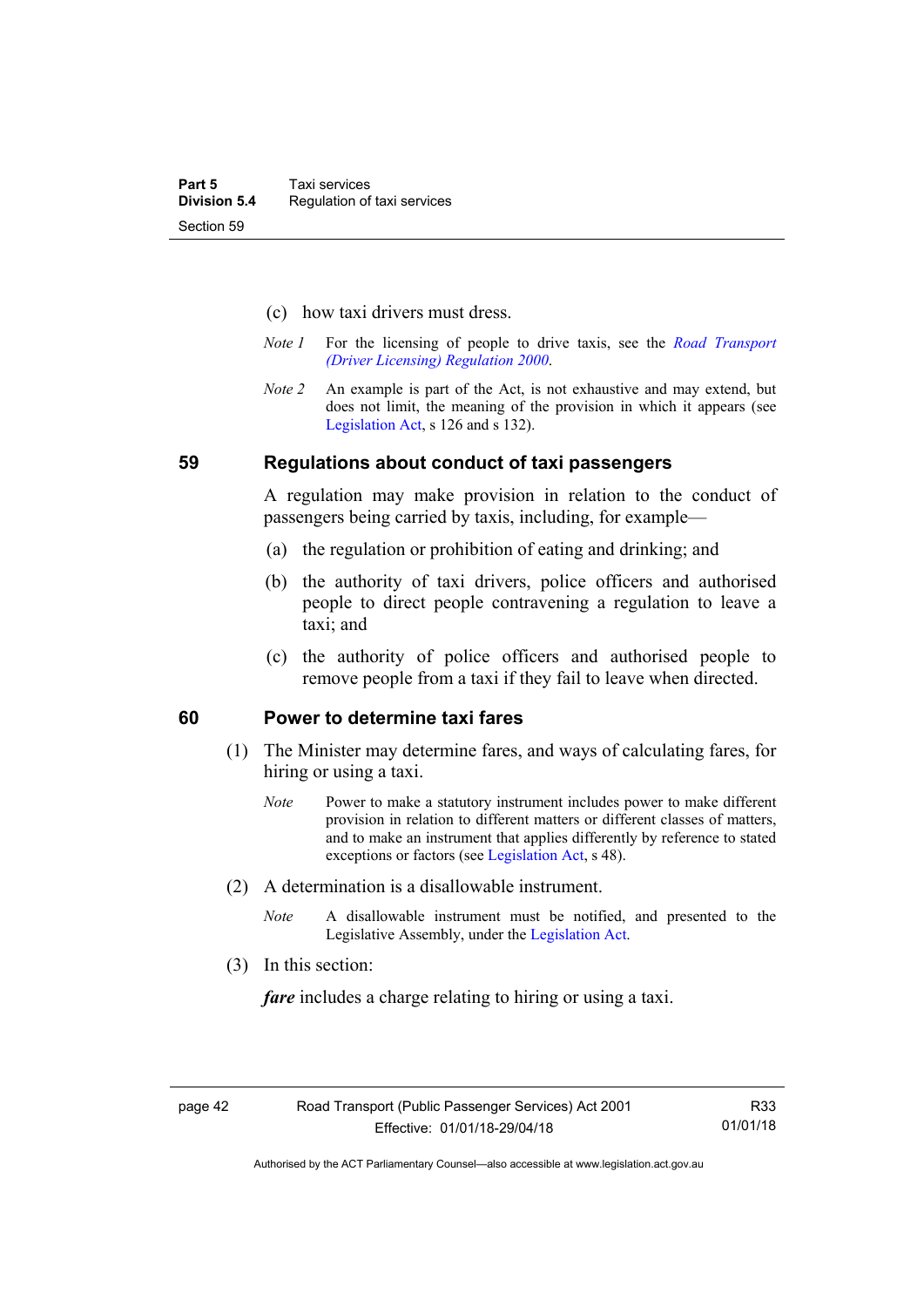# **Part 5A Ridesharing**

## **Division 5A.1 Basic concepts**

### **60A Meaning of** *rideshare service***,** *rideshare driver***,** *rideshare* **and** *rideshare vehicle*

In this Act:

#### *rideshare service*—

- (a) means a public passenger service where—
	- (i) a passenger books the transport through a transport booking service; and
	- (ii) the transport booking service communicates the passenger's booking to a driver (the *rideshare driver*); and
	- (iii) the driver carries out the transport booked (the *rideshare*) using a vehicle (the *rideshare vehicle*); but
- (b) does not include a public passenger service provided by a taxi service or hire car service.
- *Note 1* A *public passenger service* is a service for the transport of passengers for a fare or other consideration by public passenger vehicles along a road or road related area (see s 10).
- *Note 2 Transport booking service*—see s 28.
- *Note* 3 A rideshare driver must be accredited (see s 60E). A rideshare vehicle must be licensed (see s 60G).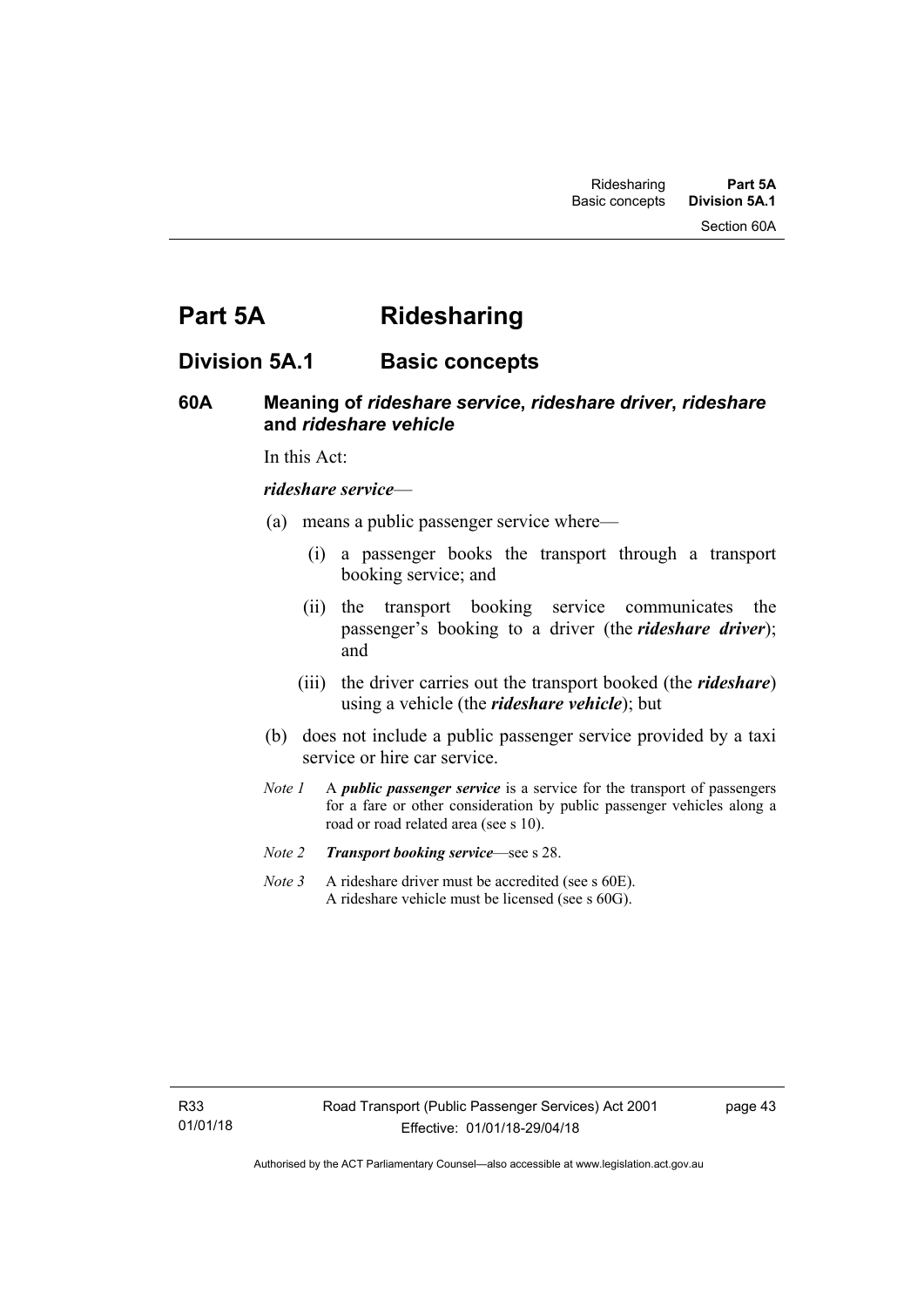**Part 5A** Ridesharing<br>**Division 5A.2** Rideshare d **Division 5A.2** Rideshare drivers Section 60B

## **Division 5A.2 Rideshare drivers**

- *Note 1* A rideshare driver for a rideshare must hold a public vehicle licence to drive the rideshare vehicle (see *[Road Transport \(Driver Licensing\)](http://www.legislation.act.gov.au/a/1999-78)  [Act 1999](http://www.legislation.act.gov.au/a/1999-78)*, s 31).
- *Note 2* Rideshare drivers' insurance is dealt with in pt 8A.

### **Subdivision 5A.2.1 Rideshare drivers—accreditation**

### **60B Rideshare driver—purposes of accreditation**

The purpose of accreditation under the regulation to operate a rideshare service is to ensure that the accredited person—

- (a) is a suitable person to operate a rideshare service; and
- (b) has demonstrated the capacity to comply with relevant regulations and, in particular, regulations about the safety of passengers and the public.

### **60C Rideshare driver—regulations about accreditation system**

- (1) A regulation may provide a system for the accreditation of people to operate rideshare services, including, for example—
	- (a) the conditions of accreditations; and
	- (b) matters in relation to the giving, refusal or surrender of accreditations; and
	- (c) the action that may be taken in relation to an accredited person in circumstances prescribed by regulation, including, for example—
		- (i) the suspension or cancellation of an accreditation; and
		- (ii) the imposition of a condition on, or the amendment of a condition of, an accreditation; and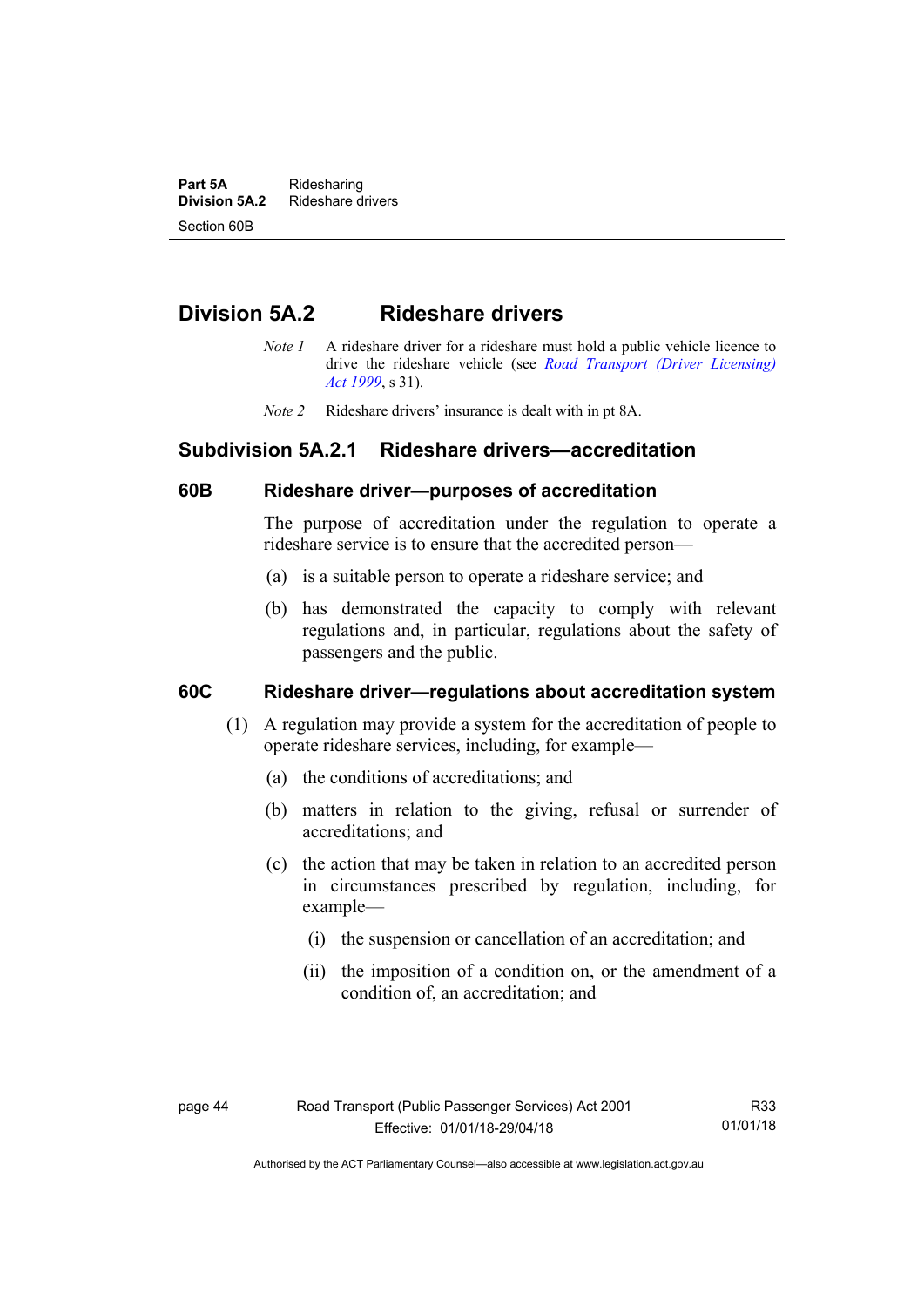- (iii) an order that an accredited person pay to the Territory an amount of not more than—
	- (A) for an individual—\$5 000; or
	- (B) for a corporation—\$25 000; and
- (iv) the reprimanding of an accredited person.
- *Note* An example is part of the Act, is not exhaustive and may extend, but does not limit, the meaning of the provision in which it appears (see [Legislation Act,](http://www.legislation.act.gov.au/a/2001-14) s 126 and s 132).
- (2) A regulation may make provision in relation to the accreditation of people to operate rideshare services, including, for example—
	- (a) requirements about the suitability of the applicant; and
	- (b) capacity to meet service standards.

### **60D Entitlement to operate rideshare services**

A person is entitled to operate a rideshare service in, or partly in, the ACT if the person is—

- (a) an accredited rideshare driver; and
- (b) an affiliated driver for a transport booking service.

### **60E Rideshare driver must be accredited**

- (1) A person commits an offence if the person—
	- (a) is a rideshare driver for a rideshare carried out in, or partly in, the ACT; and
	- (b) is not an accredited rideshare driver.

Maximum penalty: 50 penalty units.

page 45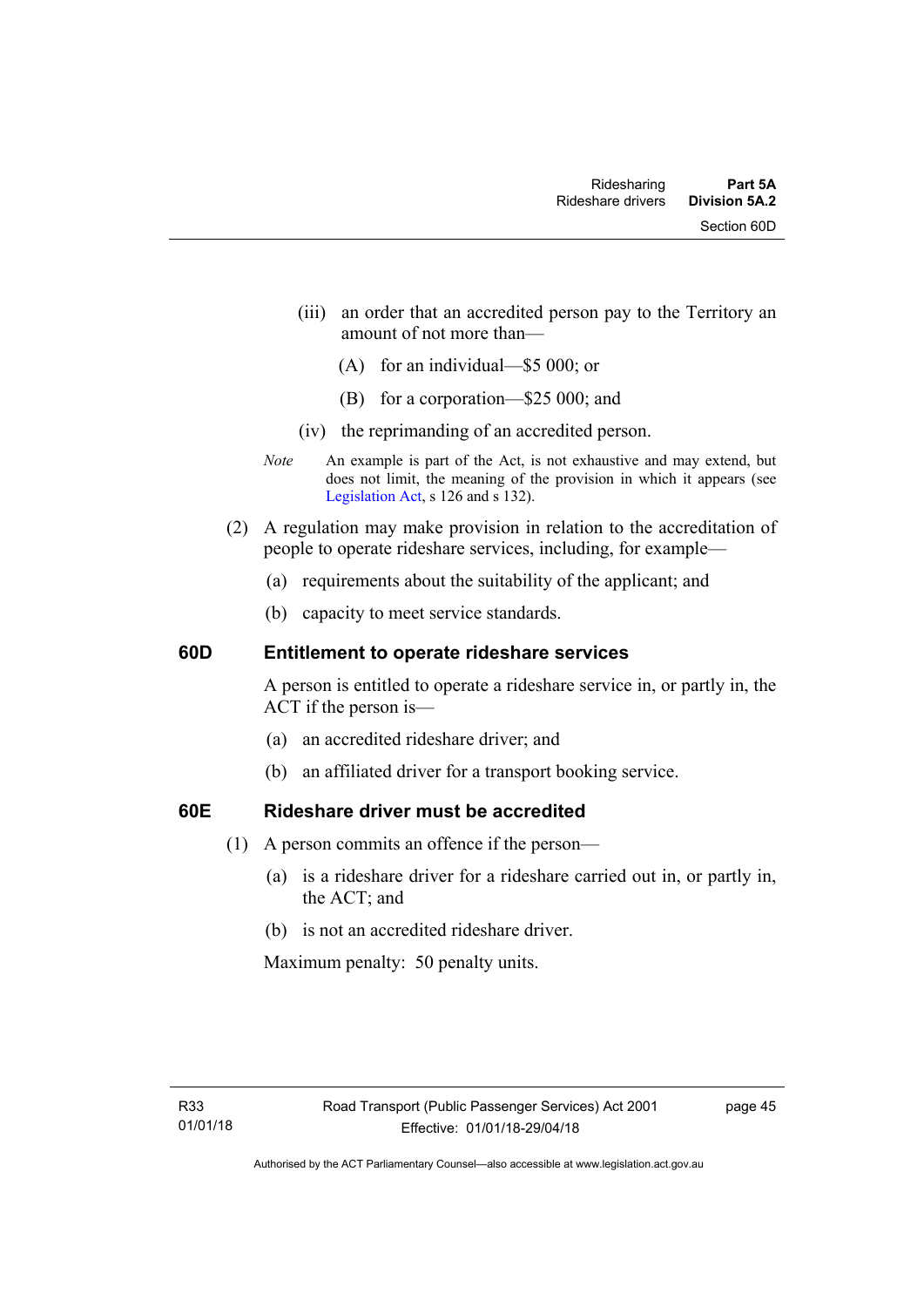- (2) This section does not apply to a person in relation to a rideshare if—
	- (a) the person is authorised to operate a rideshare service under the law of another jurisdiction; and
	- (b) the rideshare starts in that jurisdiction and is completed in the ACT; and
	- (c) the rideshare is of a kind that the person is authorised to operate under the law of that jurisdiction.
- (3) An offence against this section is a strict liability offence.

### **60F Pretend to be accredited rideshare driver**

(1) A person commits an offence if the person pretends to be an accredited rideshare driver.

Maximum penalty: 30 penalty units.

(2) An offence against this section is a strict liability offence.

### **Subdivision 5A.2.2 Rideshare drivers—regulation**

### **60G Rideshare driver must not use unlicensed rideshare vehicle**

- (1) A person commits an offence if—
	- (a) the person is a rideshare driver for a rideshare; and
	- (b) the rideshare vehicle used by the person for the rideshare is not a licensed rideshare vehicle.

Maximum penalty: 50 penalty units.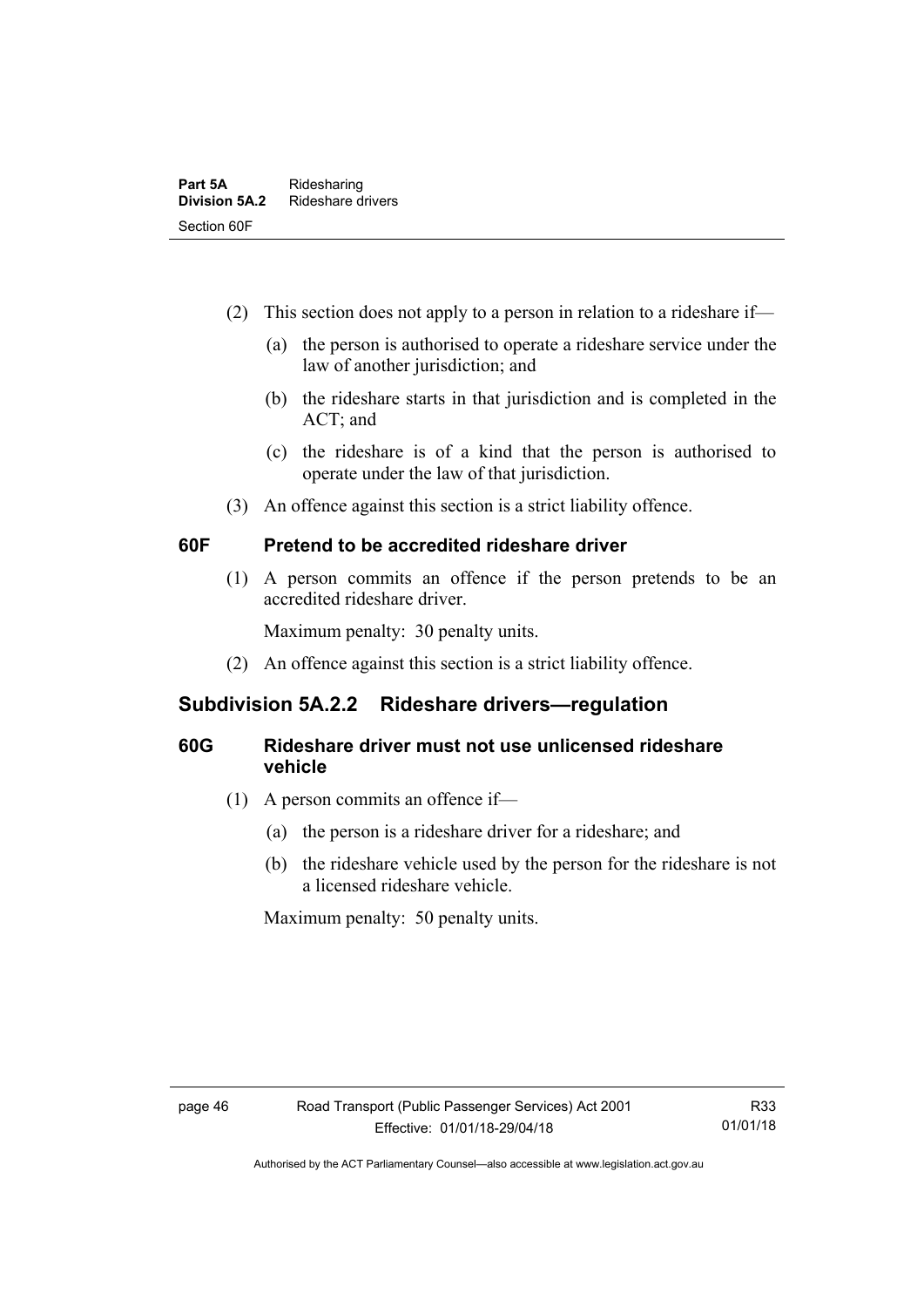- (2) This section does not apply if—
	- (a) the vehicle is licensed as a rideshare vehicle under the law of another jurisdiction; and
	- (b) the rideshare begins in that jurisdiction and is completed in the ACT.

### **60H Regulations about operation of rideshare service**

A regulation may make provision about the operation of rideshare services by rideshare drivers, including, for example—

- (a) compliance with service standards; and
- (b) insurance; and
- (c) the solicitation of passengers or rideshare bookings; and
- (d) the booking of rideshare vehicles; and
- (e) customer complaints and inquiries; and
- (f) lost property; and
- (g) the making and keeping of records and their inspection; and
- (h) the auditing of records and systems; and
- (i) requirements for advertising for the service; and
- (j) the provision of information and reports to the road transport authority.
- *Note* An example is part of the Act, is not exhaustive and may extend, but does not limit, the meaning of the provision in which it appears (see [Legislation Act,](http://www.legislation.act.gov.au/a/2001-14) s 126 and s 132).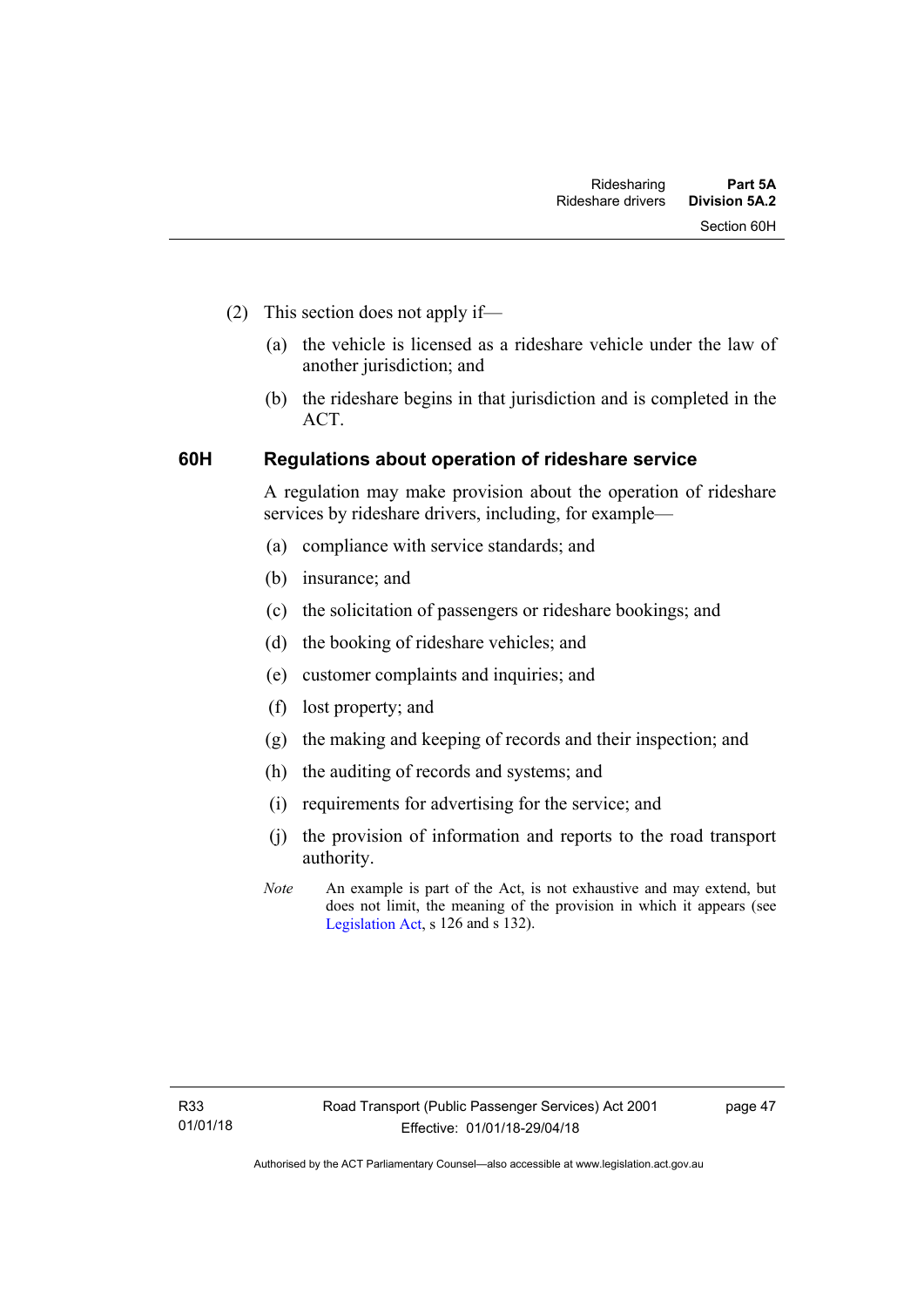#### **Part 5A** Ridesharing<br>**Division 5A.3** Rideshare ve **Division 5A.3** Rideshare vehicles Section 60I

### **60I Regulations about rideshare drivers**

A regulation may make provision about rideshare drivers, including, for example—

- (a) the powers, duties and conduct of rideshare drivers; and
- (b) the safety of rideshare drivers and passengers (including, for example, particular kinds of security devices); and
- (c) the qualifications, training and experience required for rideshare drivers; and
- (d) maximum driving times and minimum rest times of rideshare drivers; and
- (e) the picking up and dropping off of passengers and other matters relating to the transport of passengers; and
- (f) the transport of passengers' luggage or other goods, and animals; and
- (g) the payment by passengers of gratuities and other amounts in addition to fares; and
- (h) the display of licences.
- *Note* An example is part of the Act, is not exhaustive and may extend, but does not limit, the meaning of the provision in which it appears (see [Legislation Act,](http://www.legislation.act.gov.au/a/2001-14) s 126 and s 132).

### **Division 5A.3 Rideshare vehicles**

### **60J Meaning of** *rideshare vehicle licence*

(1) In this Act:

*rideshare vehicle licence* means a licence that—

 (a) is issued under the regulation to the registered operator of a vehicle; and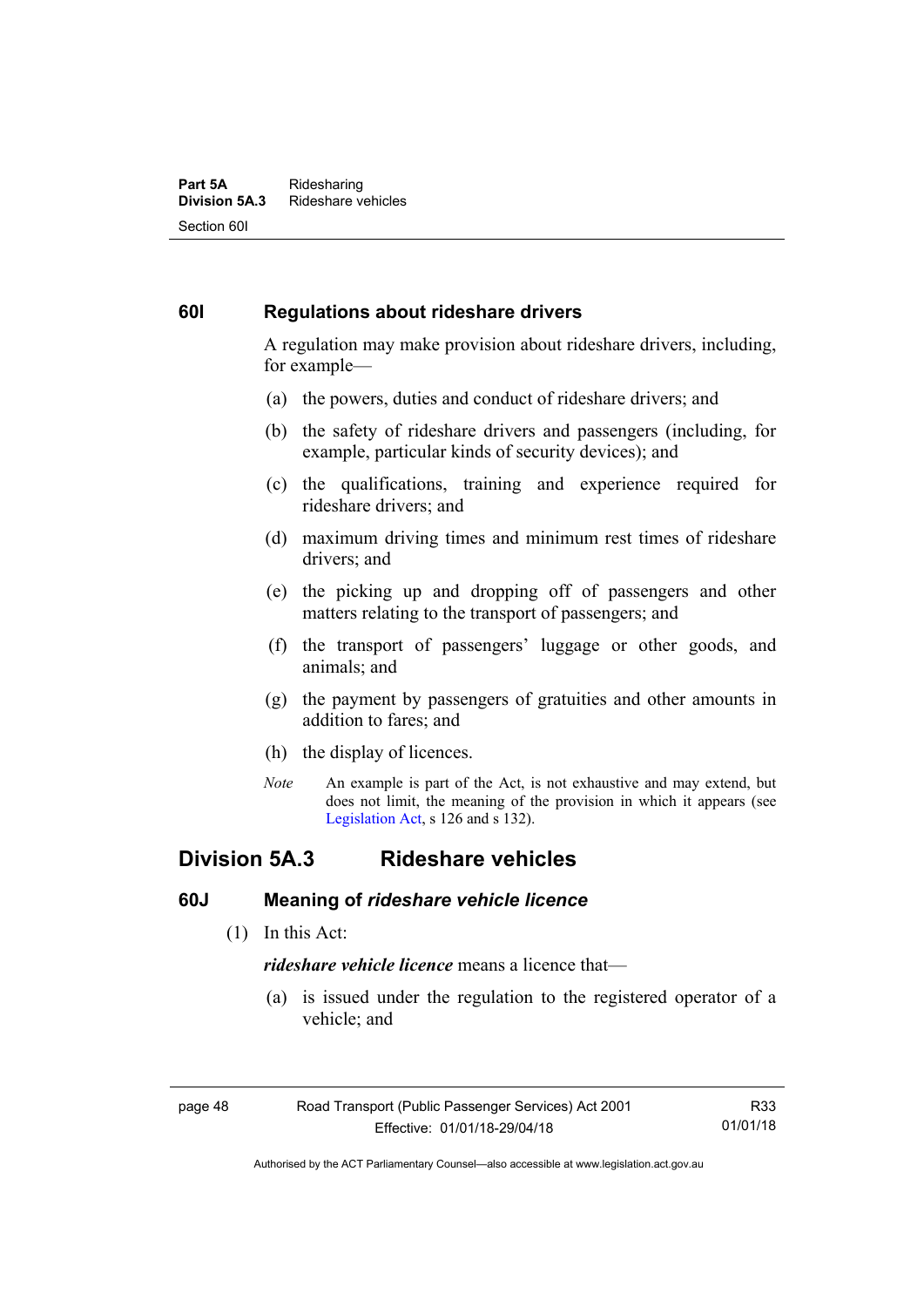- (b) authorises the vehicle to be used as a rideshare vehicle.
- *Note* A rideshare driver must not use an unlicensed rideshare vehicle for a rideshare (see s 60G).
- (2) In this section:

*registered operator*, for a vehicle—see the *[Road Transport \(Vehicle](http://www.legislation.act.gov.au/a/1999-81)  [Registration\) Act 1999](http://www.legislation.act.gov.au/a/1999-81)*, dictionary.

### **60K Rideshare vehicle licence not transferable**

A rideshare vehicle licence is not transferable.

### **60L Pretend vehicle is licensed rideshare vehicle**

A person commits an offence if the person pretends that a vehicle is a licensed rideshare vehicle.

Maximum penalty: 30 penalty units.

### **60M Licensed rideshare vehicle not to be used by unlicensed or unaccredited driver**

A person commits an offence if—

- (a) the person is a rideshare vehicle licensee; and
- (b) the vehicle is used as a rideshare vehicle for a rideshare; and
- (c) the person is not the rideshare driver for the rideshare; and
- (d) the person does not take reasonable steps to ensure that the rideshare driver—
	- (i) either—
		- (A) holds a public vehicle licence to drive the rideshare vehicle; or
		- (B) is exempted by the *[Road Transport \(Driver](http://www.legislation.act.gov.au/sl/2000-14/default.asp)  [Licensing\) Regulation 2000](http://www.legislation.act.gov.au/sl/2000-14/default.asp)* from holding an Australian driver licence; and

page 49

Authorised by the ACT Parliamentary Counsel—also accessible at www.legislation.act.gov.au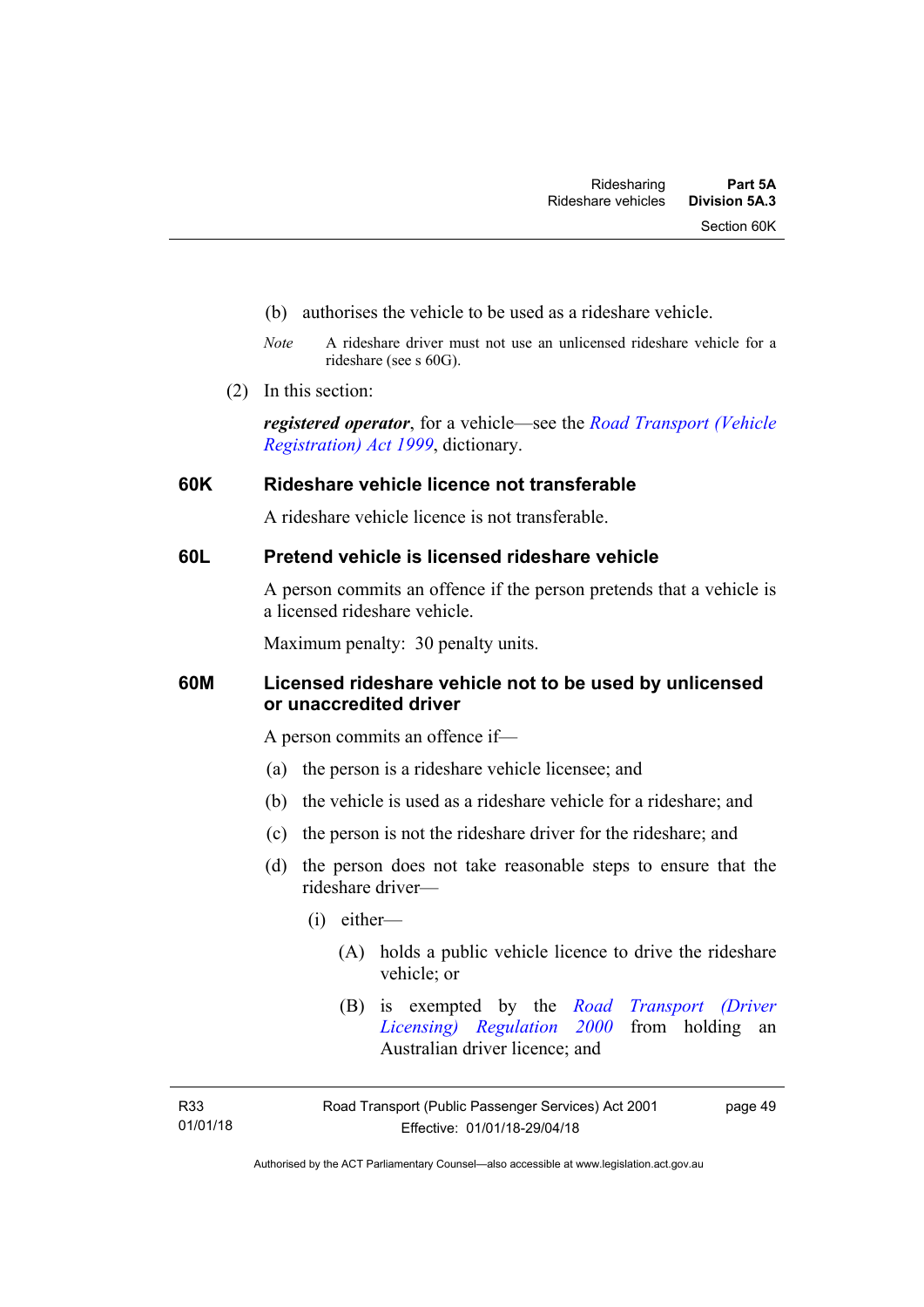(ii) is an accredited rideshare driver.

Maximum penalty: 20 penalty units.

- *Note 1* A rideshare driver must hold a public vehicle licence to drive the rideshare vehicle (see *[Road Transport \(Driver Licensing\) Act 1999](http://www.legislation.act.gov.au/a/1999-78)*, s 31).
- *Note 2* Rideshare drivers' insurance is dealt with in pt 8A.

### **60N Licensed rideshare vehicle not to be used unless insured**

A person commits an offence if—

- (a) the person is a rideshare vehicle licensee; and
- (b) the vehicle is used as a rideshare vehicle for a rideshare; and
- (c) the person is not the rideshare driver for the rideshare; and
- (d) the person does not take reasonable steps to ensure that the vehicle is insured in the way prescribed by regulation.

Maximum penalty: 50 penalty units.

*Note* Additional public passenger vehicle insurance is dealt with in pt 8A.

### **60O Regulations about rideshare vehicles**

- (1) A regulation may provide a system for the licensing of rideshare vehicles, including, for example—
	- (a) matters in relation to the giving, refusal or surrender of rideshare vehicle licences; and
	- (b) the term of rideshare vehicle licences; and
	- (c) the conditions of rideshare vehicle licences; and
	- (d) the action that may be taken in relation to rideshare vehicle licences in circumstances prescribed by regulation, including, for example—
		- (i) the suspension or cancellation of a licence; and

| page 50 | Road Transport (Public Passenger Services) Act 2001 | R33      |
|---------|-----------------------------------------------------|----------|
|         | Effective: 01/01/18-29/04/18                        | 01/01/18 |

Authorised by the ACT Parliamentary Counsel—also accessible at www.legislation.act.gov.au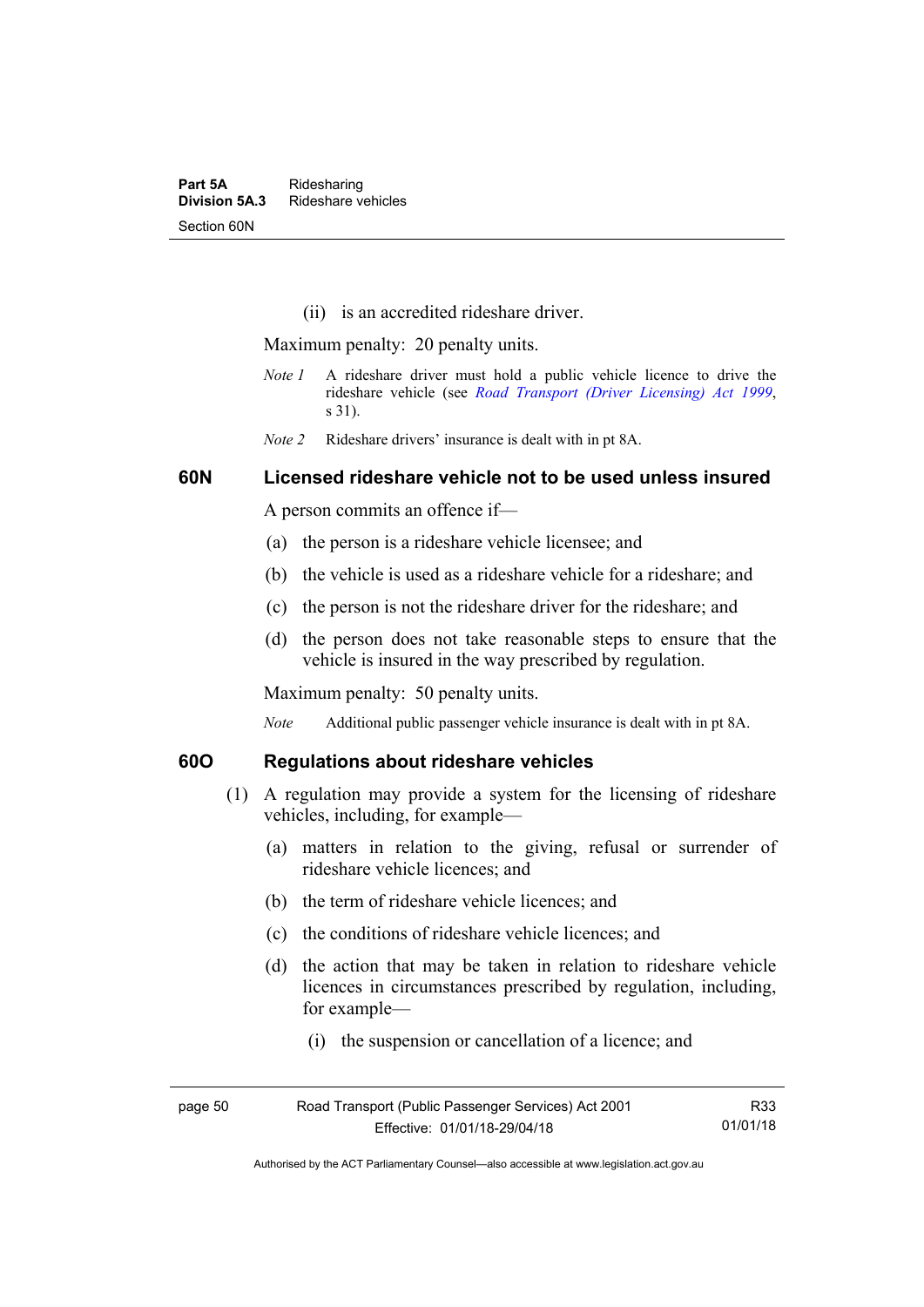- (ii) the imposition of a condition on, or the amendment of a condition of, a licence; and
- (iii) an order that the licensee pay to the Territory an amount of not more than—
	- (A) for an individual—\$5 000; or
	- (B) for a corporation—\$25 000; and
- (iv) the reprimanding of the licensee.

#### **Example—par (c)**

how the licensed vehicle is to be equipped

- *Note* An example is part of the Act, is not exhaustive and may extend, but does not limit, the meaning of the provision in which it appears (see [Legislation Act,](http://www.legislation.act.gov.au/a/2001-14) s 126 and s 132).
- (2) A regulation may make provision about the operation of rideshare vehicles, including, for example—
	- (a) service standards for rideshare vehicles; and
	- (b) the regulation or prohibition of the use of rideshare vehicles on certain roads or road related areas; and
	- (c) the design, equipment and fittings (internal or external) of rideshare vehicles; and
	- (d) the regulation or prohibition of notices, signs and advertisements inside or on the outside of rideshare vehicles; and
	- (e) the records to be made and kept, how they are to be made and kept, and their inspection; and
	- (f) the maintenance and condition of rideshare vehicles.
	- *Note* An example is part of the Act, is not exhaustive and may extend, but does not limit, the meaning of the provision in which it appears (see [Legislation Act,](http://www.legislation.act.gov.au/a/2001-14) s 126 and s 132).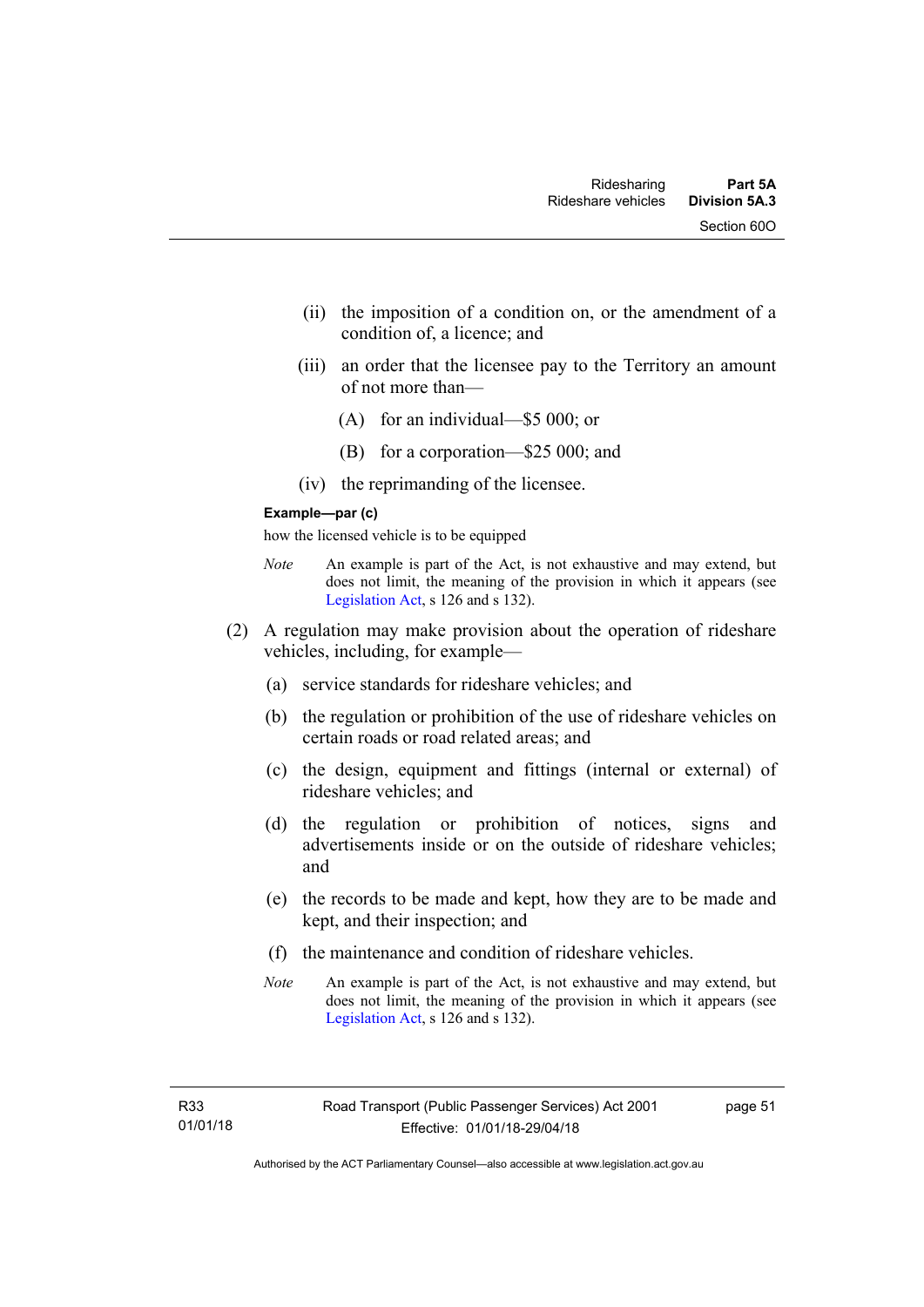# **Division 5A.4 Rideshare passengers and fares**

### **60P Regulations about conduct of rideshare vehicle passengers**

A regulation may make provision in relation to the conduct of rideshare passengers, including, for example—

- (a) the authority of rideshare drivers, police officers and authorised people to direct people contravening a regulation to leave a rideshare vehicle; and
- (b) the authority of police officers and authorised people to remove people from a rideshare vehicle if they fail to leave when directed.
- *Note* An example is part of the Act, is not exhaustive and may extend, but does not limit, the meaning of the provision in which it appears (see [Legislation Act,](http://www.legislation.act.gov.au/a/2001-14) s 126 and s 132).

### **60Q Power to determine rideshare fares**

- (1) The Minister may determine fares, and ways of calculating fares, for ridesharing.
	- *Note* Power to make a statutory instrument includes power to make different provision in relation to different matters or different classes of matters, and to make an instrument that applies differently by reference to stated exceptions or factors (see [Legislation Act](http://www.legislation.act.gov.au/a/2001-14), s 48).
- (2) A determination is a disallowable instrument.
	- *Note* A disallowable instrument must be notified, and presented to the Legislative Assembly, under the [Legislation Act.](http://www.legislation.act.gov.au/a/2001-14)
- (3) In this section:

*fare* includes a charge relating to ridesharing.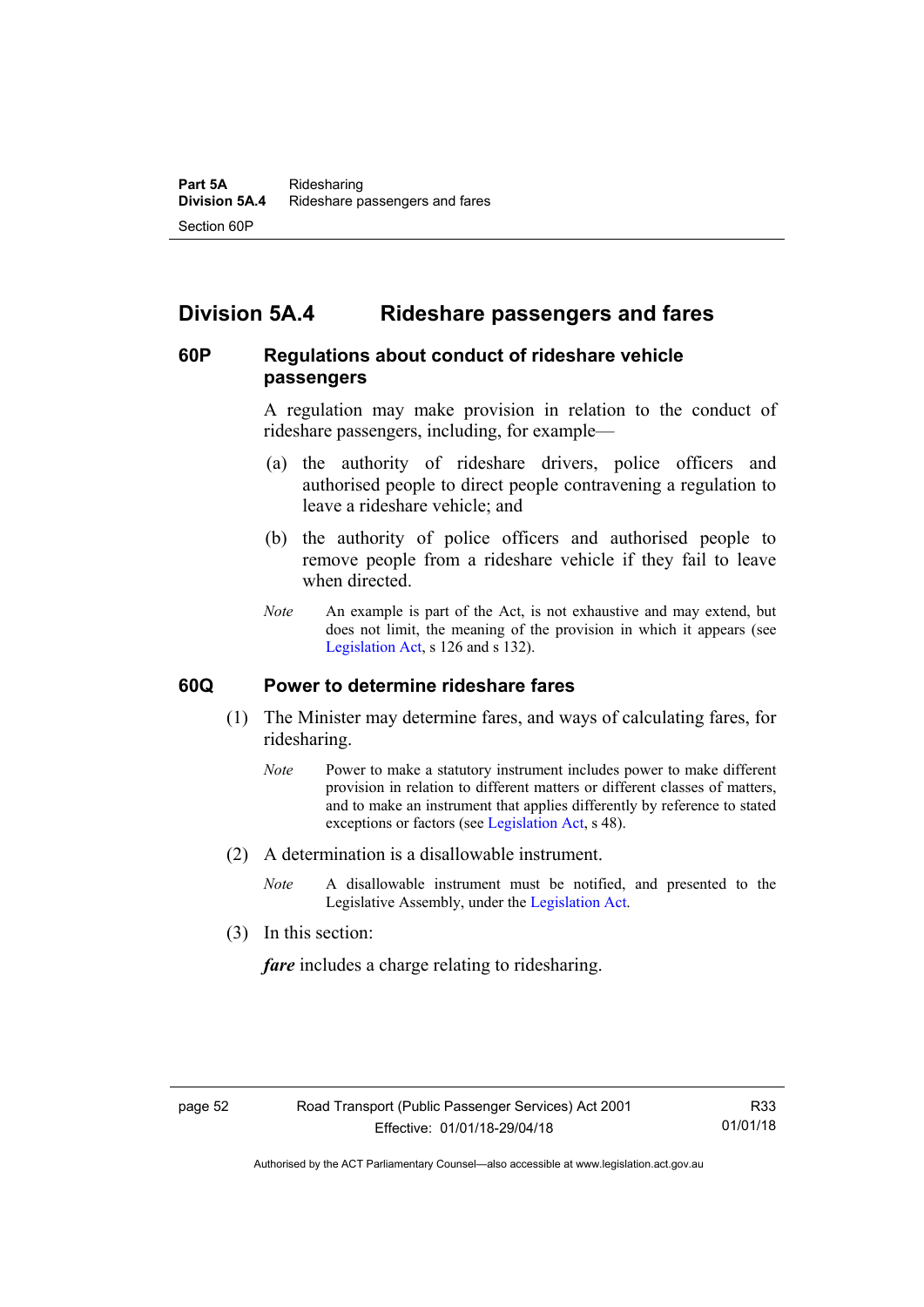# **Part 6 Licensing of hire cars**

# **Division 6.1 Basic concepts**

### **61 Meaning of** *hire car licence*

A *hire car licence* is a licence issued under the regulations to use a vehicle as a hire car, and includes a restricted hire car licence.

*Note* References to *hire car licence* include a *restricted hire car licence* unless the contrary intention otherwise appears (see [Legislation Act,](http://www.legislation.act.gov.au/a/2001-14) s 155).

### **62 Meaning of** *restricted hire car licence*

A *restricted hire car licence* is a licence issued under the regulations to use a vehicle as a restricted hire car.

# **Division 6.2 Hire car licences**

### **63 Transferability of hire car licences**

 (1) A hire car licence (other than a restricted hire car licence) issued before the commencement of this section is transferable.

### **Examples of how licence might be transferred**

- 1 hiring the licence to someone else
- 2 selling the licence to someone else
- *Note* An example is part of the Act, is not exhaustive and may extend, but does not limit, the meaning of the provision in which it appears (see [Legislation Act,](http://www.legislation.act.gov.au/a/2001-14) s 126 and s 132).
- (2) A hire car licence issued after the commencement of this section is not transferable.
- (3) A restricted hire car licence is not transferable.
- (4) If the holder of a transferable hire car licence asks the road transport authority to transfer the licence to someone else, the authority must transfer the licence to the person.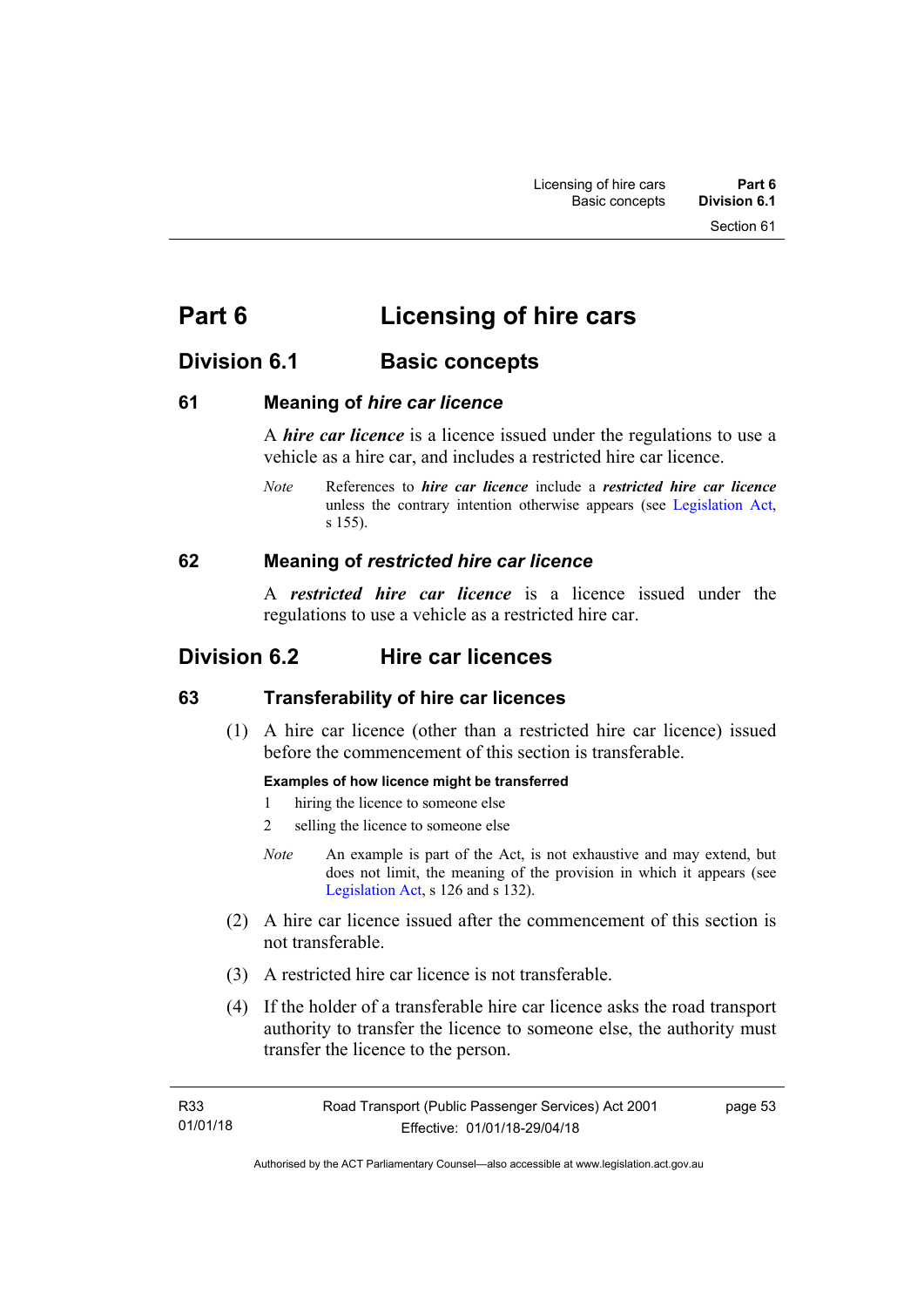### **64 Use of vehicles as hire cars**

 (1) A person must not use a vehicle as a hire car (other than a restricted hire car) unless the vehicle is licensed under the regulations as a hire car.

Maximum penalty: 50 penalty units.

 (2) A person must not use a vehicle as a restricted hire car unless the vehicle is licensed under the regulations as a restricted hire car.

Maximum penalty: 50 penalty units.

- (3) This section does not apply to a person in relation to the hiring of a vehicle used by the person if—
	- (a) the vehicle is licensed as a hire car under the law of another jurisdiction; and
	- (b) the hiring begins in that jurisdiction and is completed in the ACT.
- (4) This section also does not apply to a person who is using a substitute vehicle as a licensed hire car in accordance with the regulations.
- (5) An offence against this section is a strict liability offence.

### **65 Pretending vehicles are licensed hire cars**

(1) A person must not pretend that a vehicle is licensed under the regulations as a hire car (other than a restricted hire car).

Maximum penalty: 30 penalty units.

 (2) A person must not pretend that a vehicle is licensed under the regulations as a restricted hire car.

Maximum penalty: 30 penalty units.

(3) An offence against this section is a strict liability offence.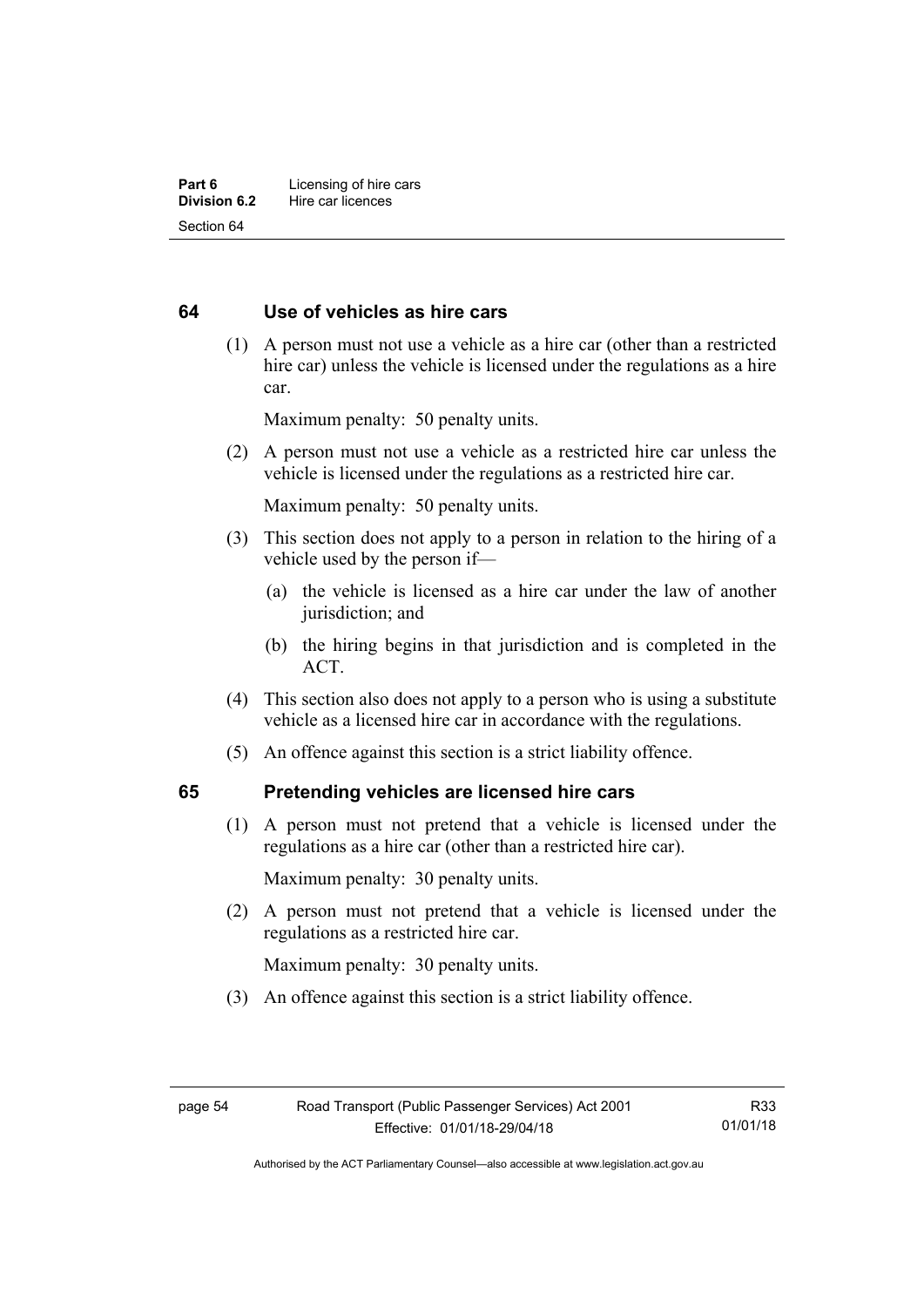#### **66 Regulations about hire car licences**

- (1) A regulation may provide a system for the licensing of hire cars and restricted hire cars, including, for example—
	- (a) matters in relation to the giving, refusal or surrender of licences; and
	- (b) the term of restricted hire car licences; and
	- (c) the conditions of licences; and
	- (d) the circumstances in which a substitute vehicle may be used as a licensed hire car; and
	- (e) the action that may be taken in relation to licences in circumstances prescribed by regulation, including, for example—
		- (i) the suspension or cancellation of a licence; and
		- (ii) the imposition of a condition on, or the amendment of a condition of, a licence; and
		- (iii) an order that the holder of a licence pay to the Territory an amount of not more than—
			- (A) for an individual—\$5 000; or
			- (B) for a corporation—\$25 000; and
		- (iv) the reprimanding of the holder of a licence.

#### **Examples of conditions for restricted hire car licences—s (1) (c)**

- 1 how the vehicle to which the restricted hire car licence relates must be equipped
- 2 the kinds of restricted hire car services that may be operated using the vehicle
- *Note* An example is part of the Act, is not exhaustive and may extend, but does not limit, the meaning of the provision in which it appears (see [Legislation Act,](http://www.legislation.act.gov.au/a/2001-14) s 126 and s 132).

R33 01/01/18 page 55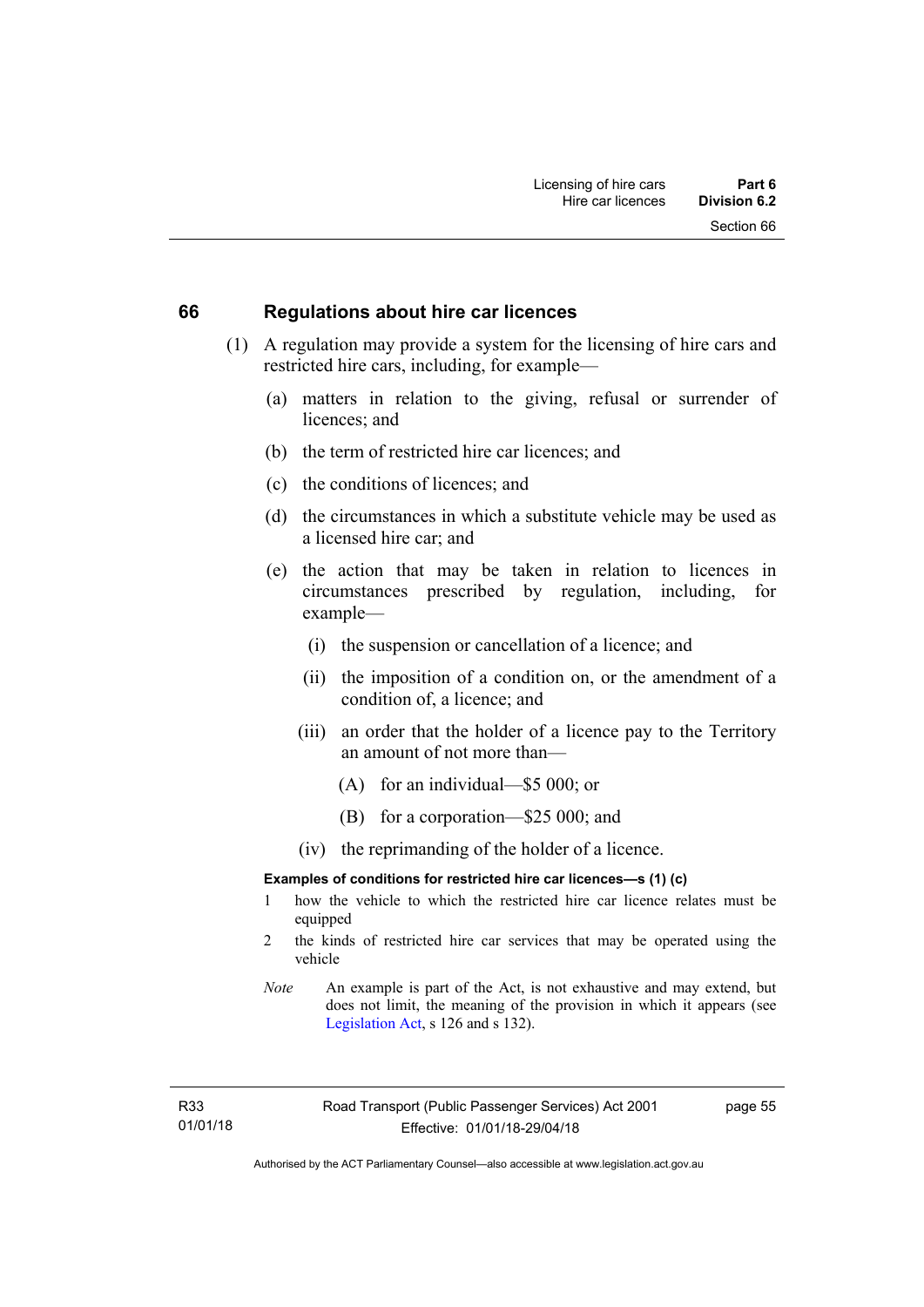| Part 6       | Licensing of hire cars |
|--------------|------------------------|
| Division 6.2 | Hire car licences      |
| Section 66   |                        |

 (2) The regulations may place different requirements on the person to whom a hire car licence (other than a restricted hire car licence) is issued and a person to whom the licence is hired.

page 56 Road Transport (Public Passenger Services) Act 2001 Effective: 01/01/18-29/04/18

R33 01/01/18

Authorised by the ACT Parliamentary Counsel—also accessible at www.legislation.act.gov.au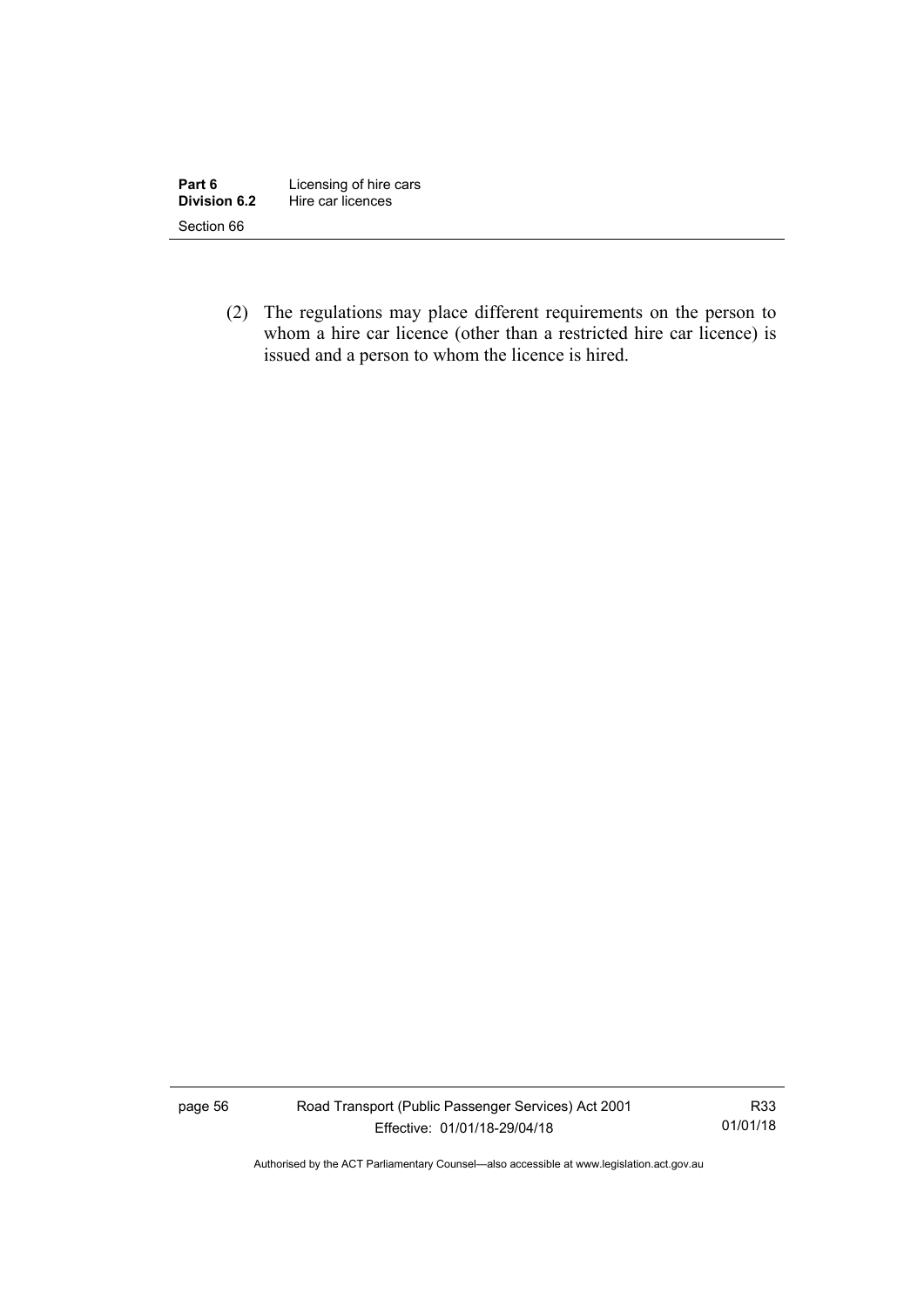Section 67

# **Part 7 Hire car services**

# **Division 7.1 Basic concepts**

### **67 Meaning of** *hire car*

A *hire car* is a vehicle (other than a bus, taxi, rideshare vehicle or demand responsive service vehicle) that—

- (a) is used, or is intended to be used, for the transport of passengers under a contract; and
- (b) does not stand or ply for hire for the transport of passengers along a road or road related area;

and includes a restricted hire car.

*Note* References to *hire car* include a *restricted hire car* unless the contrary intention otherwise appears (see [Legislation Act](http://www.legislation.act.gov.au/a/2001-14), s 155).

### **68 Meaning of** *restricted hire car*

A *restricted hire car* is a vehicle (other than a bus, taxi, rideshare vehicle or demand responsive service vehicle) that—

- (a) is used, or is intended to be used, for the transport of passengers under a contract; and
- (b) does not stand or ply for hire for the transport of passengers along a road or road related area; and
- (c) is licensed under the regulations as a restricted hire car.

### **69 Meaning of** *hire car service*

A *hire car service* is a public passenger service operated using 1 or more hire cars (including restricted hire cars).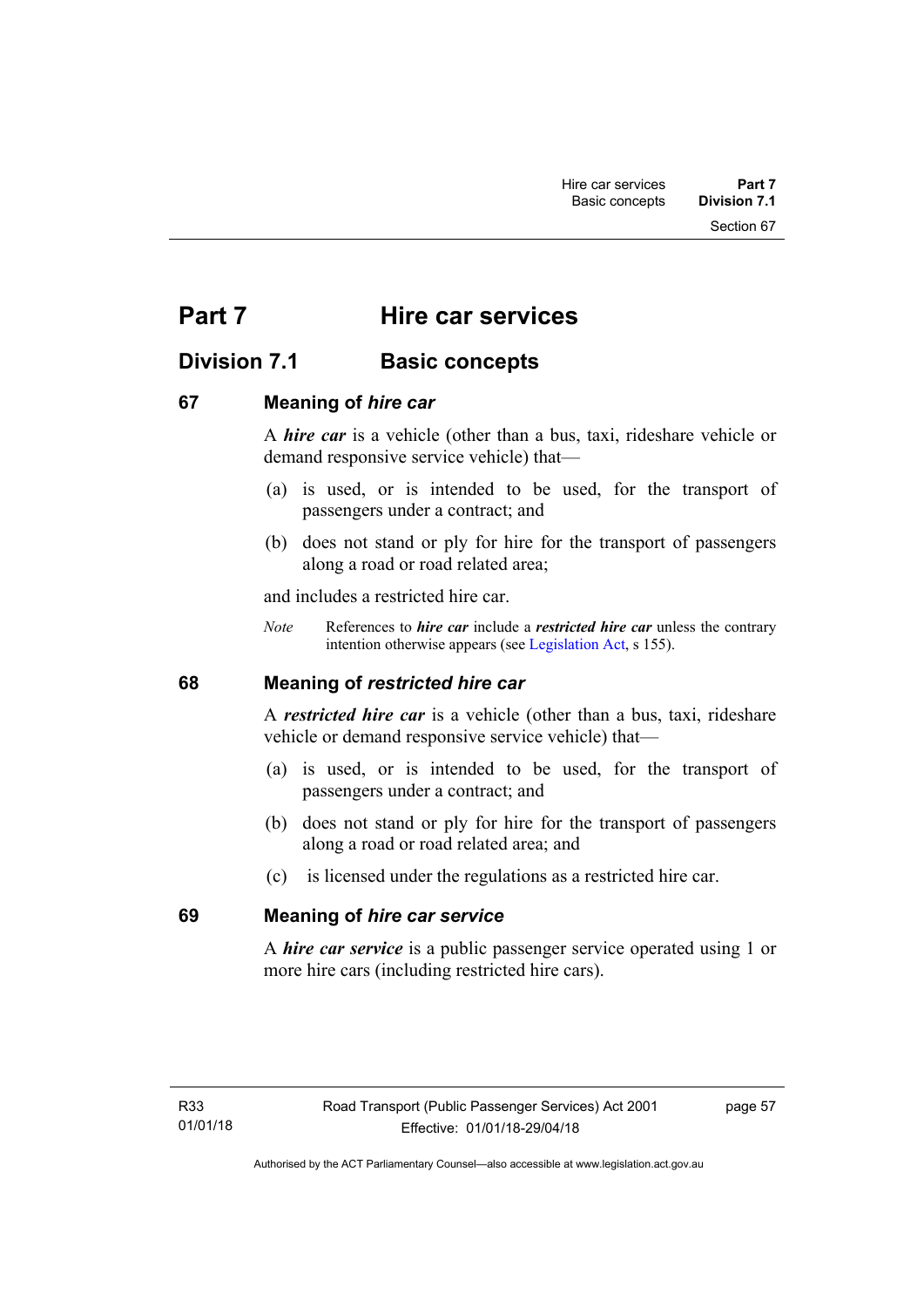### **70 Meaning of** *restricted hire car service*

A *restricted hire car service* is a public passenger service operated using only 1 or more restricted hire cars.

#### **Example of a restricted hire car service**

a pre-booked public passenger service that provides transport to weddings and school formals

*Note* An example is part of the Act, is not exhaustive and may extend, but does not limit, the meaning of the provision in which it appears (see [Legislation Act,](http://www.legislation.act.gov.au/a/2001-14) s 126 and s 132).

# **Division 7.2 Accreditation of hire car service operators**

#### **71 Hire car service operators—purposes of accreditation**

The purpose of accreditation under the regulations to operate a hire car service is to ensure that—

- (a) each person, including the accredited person, who is concerned with, or takes part in, the management of the service, is a suitable person to operate the service; and
- (b) each person, including the accredited person, who is concerned with, or takes part in, the management of the service, has demonstrated the capacity to comply with the relevant regulations and, in particular, the regulations about—
	- (i) the safety of passengers and the public; and
	- (ii) the maintenance of hire cars.

### **72 Hire car service operators—regulations about accreditation system**

- (1) A regulation may provide a system for the accreditation of people to operate hire car services, including, for example—
	- (a) the kinds of accreditations; and

Authorised by the ACT Parliamentary Counsel—also accessible at www.legislation.act.gov.au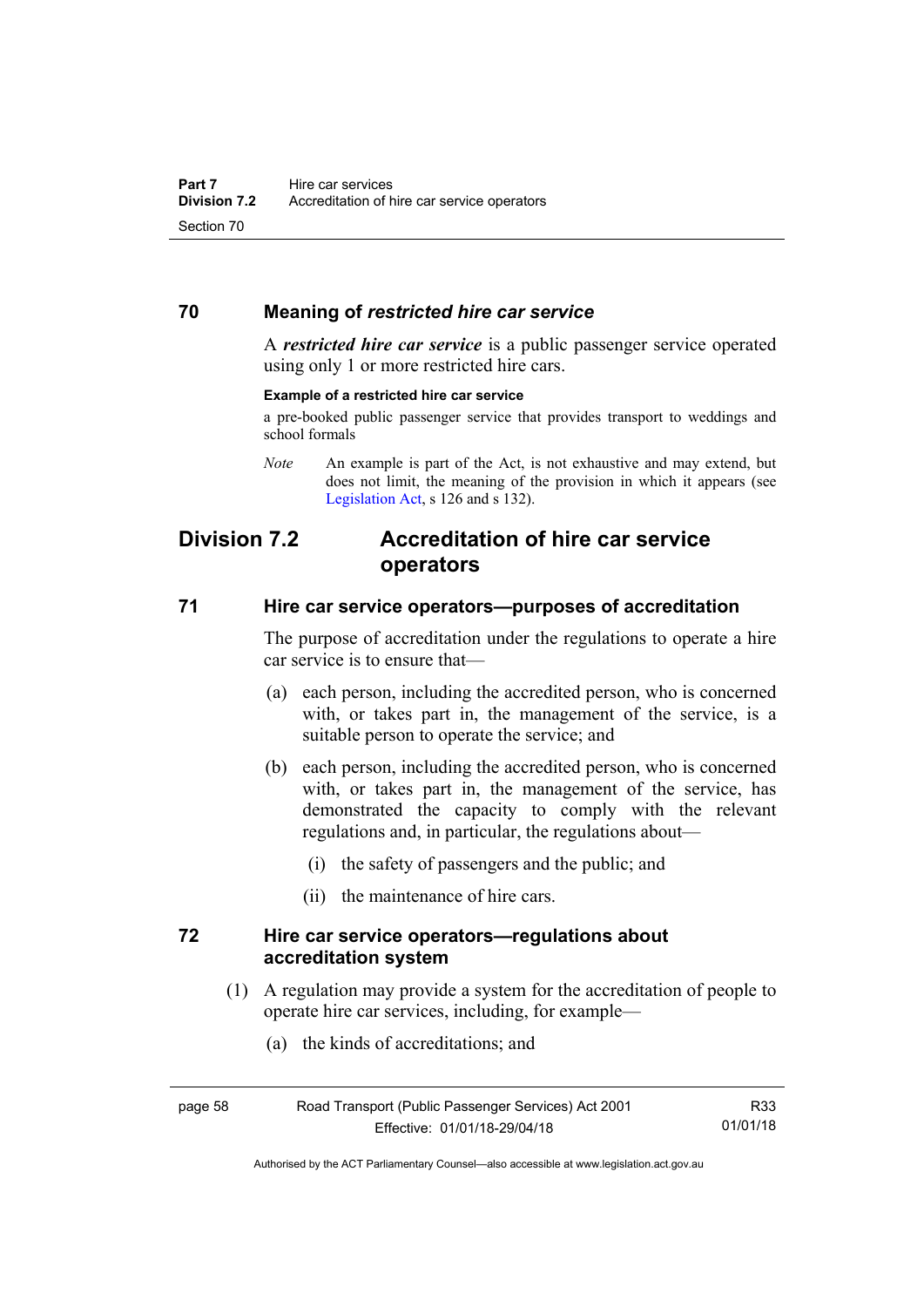- (b) the kinds of hire cars and hire car services that a person who holds a particular kind of accreditation is entitled to operate; and
- (c) the conditions of accreditations; and
- (d) matters in relation to the giving, refusal or surrender of accreditations; and
- (e) the action that may be taken in relation to an accredited person in circumstances prescribed by regulation, including, for example—
	- (i) the suspension or cancellation of an accreditation; and
	- (ii) the imposition of a condition on, or the amendment of a condition of, an accreditation; and
	- (iii) an order that an accredited person pay to the Territory an amount of not more than—
		- (A) for an individual—\$5 000; or
		- (B) for a corporation—\$25 000; and
	- (iv) the reprimanding of an accredited person.
- *Note* An example is part of the Act, is not exhaustive and may extend, but does not limit, the meaning of the provision in which it appears (see [Legislation Act,](http://www.legislation.act.gov.au/a/2001-14) s 126 and s 132).
- (2) The regulations may make provision in relation to the accreditation of people to operate hire car services, including, for example—
	- (a) requirements about the suitability of the applicant and each person who will be concerned with, or take part in, the management of the service; and
	- (b) capacity to meet service standards.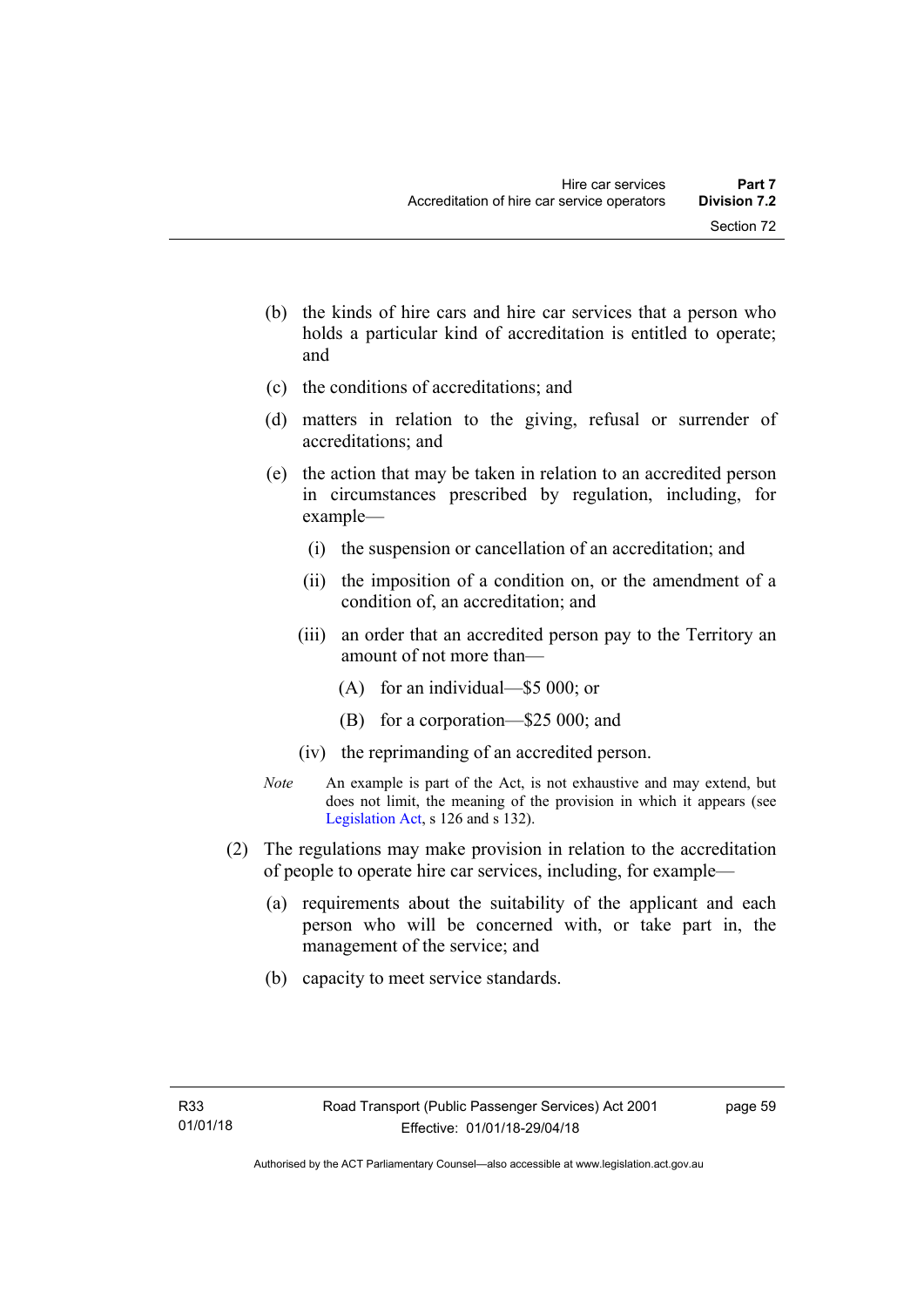- (3) For subsection (1) (a), the regulations must provide for the accreditation of people to operate—
	- (a) a hire car service (other than a restricted hire car service); and
	- (b) a restricted hire car service.
	- *Note* For examples of kinds of restricted hire car services, see s 70.

### **Division 7.3 Entitlement to operate hire car services**

#### **73 Entitlement to operate hire car services**

A person is entitled to operate a particular kind of hire car service, in or partly in the ACT, if—

- (a) the person is accredited under the regulations to operate a hire car service of that kind; and
- (b) the vehicles used to operate the service are licensed under the regulations as hire cars for that kind of hire car service.

### **74 Unaccredited operators not to operate hire car services**

(1) A person must not operate, in or partly in the ACT, a hire car service of a particular kind unless the person is accredited under the regulations to operate a hire car service of that kind.

Maximum penalty: 50 penalty units.

- (2) This section does not apply to a person in relation to the hiring of a hire car operated by the person if—
	- (a) the person is authorised to operate a hire car service under the law of another jurisdiction; and
	- (b) the hiring begins in that jurisdiction and is completed in the ACT; and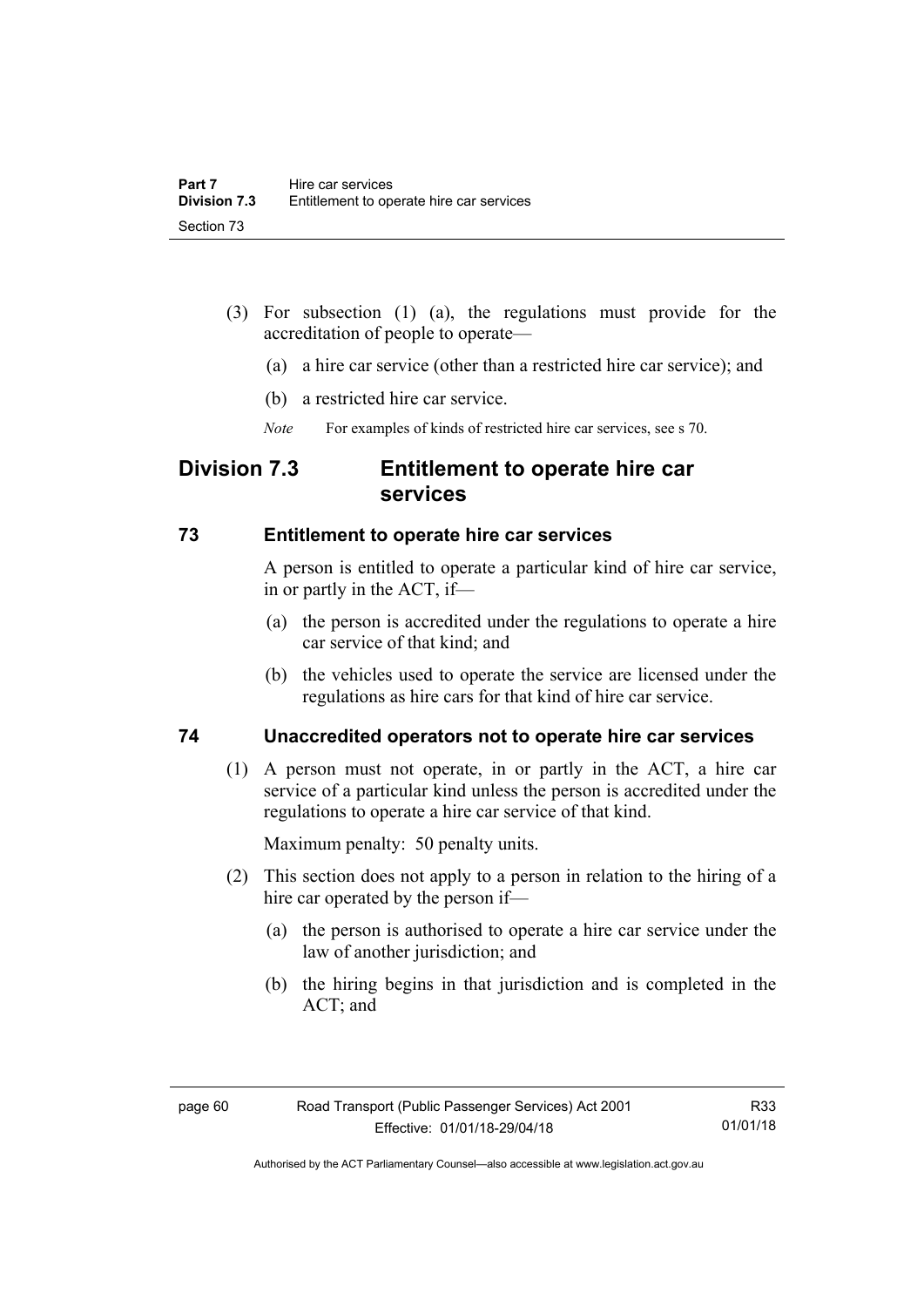- (c) the hiring is of a kind that the person is authorised to operate under the law of that jurisdiction.
- (3) An offence against this section is a strict liability offence.

### **75 Pretending to be an accredited hire car service operator**

(1) A person must not pretend to be accredited under the regulations to operate a hire car service.

Maximum penalty: 30 penalty units.

 (2) A person must not pretend to be accredited under the regulations to operate a particular kind of hire car service.

Maximum penalty: 30 penalty units.

(3) An offence against this section is a strict liability offence.

# **Division 7.4 Regulation of hire car services**

### **76 Regulations about operation of hire car services by accredited people**

A regulation may make provision in relation to the operation of hire car services by accredited hire car service operators, including, for example—

- (a) the supervision and monitoring of drivers of hire cars for compliance with the service standards and the responsibilities of the operator in relation to a failure to comply with the standards; and
- (b) the safety of passengers (including, for example, by the use of particular kinds of security devices) and the public; and
- (c) the qualifications, training and experience of accredited hire car service operators and hire car drivers (including, for example, in relation to particular kinds of hire car services); and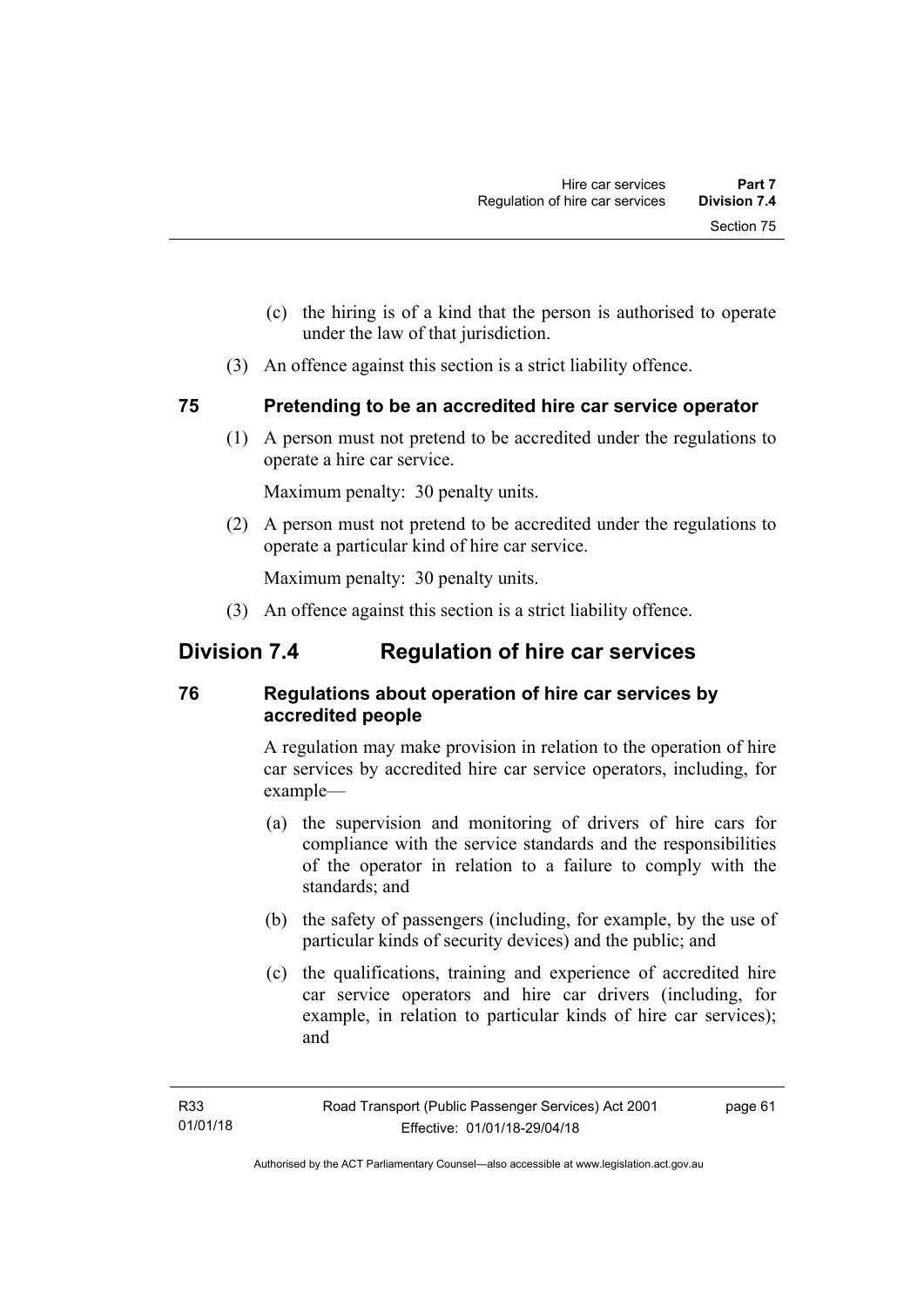- (d) maximum driving times and minimum rest times of hire car drivers; and
- (e) insurance; and
- (f) customer complaints and inquiries; and
- (g) lost property; and
- (h) the operation of particular kinds of hire cars and hire car services; and
- (i) the requirements that hire cars, and their equipment and fittings (internal and external) (including, for example, baby capsules), must comply with; and
- (j) the maintenance and cleaning of hire cars; and
- (k) the making and keeping of records and their inspection; and
- (l) the auditing of records and systems; and
- (m) the display of licences; and
- (n) requirements for display of accreditation numbers on advertisements for the service; and
- (o) the provision of information and reports to the road transport authority.
- *Note* An example is part of the Act, is not exhaustive and may extend, but does not limit, the meaning of the provision in which it appears (see [Legislation Act,](http://www.legislation.act.gov.au/a/2001-14) s 126 and s 132).

### **77 Regulations about operation of hire cars**

A regulation may make provision in relation to the operation of hire cars, including, for example—

- (a) the solicitation of passengers or hirings; and
- (b) the hiring of vehicles; and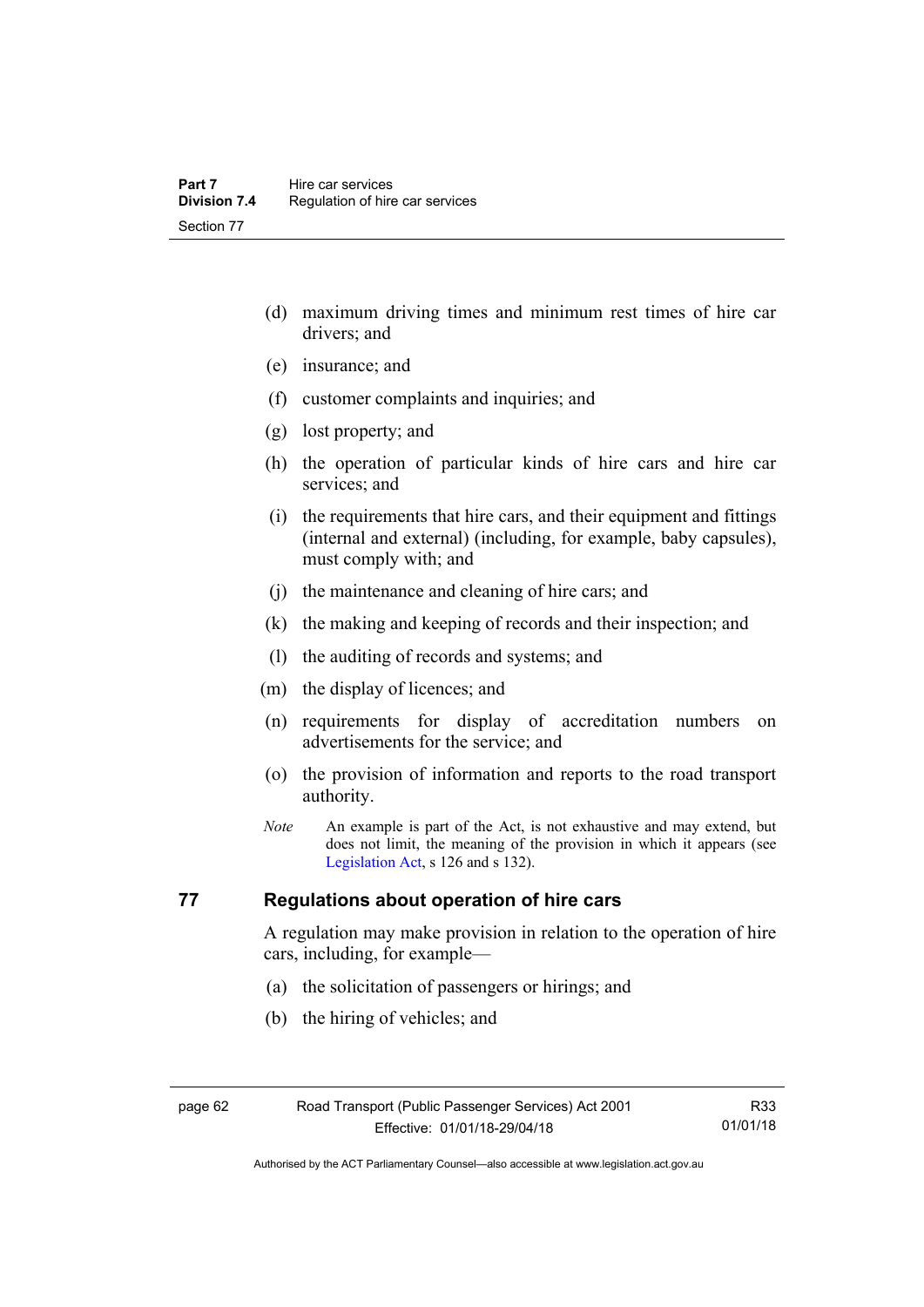- (c) the picking-up and dropping-off of passengers and other matters relating to the transport of passengers; and
- (d) the transport of passengers' luggage or other goods, and animals; and
- (e) the regulation or prohibition of the use of vehicles on certain roads or road related areas; and
- (f) the design, equipment and fittings (internal or external) of vehicles; and
- (g) the regulation or prohibition of notices, signs and advertisements inside or on the outside of vehicles; and
- (h) the records to be made and kept, how they are to be made and kept, and their inspection; and
- (i) approval of uniforms or industry codes of practice for dress standards.
- *Note* An example is part of the Act, is not exhaustive and may extend, but does not limit, the meaning of the provision in which it appears (see [Legislation Act,](http://www.legislation.act.gov.au/a/2001-14) s 126 and s 132).

## **78 Regulations about hire car drivers**

A regulation may make provision in relation to hire car drivers, including, for example—

- (a) the powers, duties and conduct of hire car drivers; and
- (b) the training of drivers; and
- (c) how hire car drivers must dress.
- *Note 1* For the licensing of people to drive hire cars, see the *[Road Transport](http://www.legislation.act.gov.au/sl/2000-14)  [\(Driver Licensing\) Regulation 2000](http://www.legislation.act.gov.au/sl/2000-14)*.
- *Note 2* An example is part of the Act, is not exhaustive and may extend, but does not limit, the meaning of the provision in which it appears (see [Legislation Act,](http://www.legislation.act.gov.au/a/2001-14) s 126 and s 132).

R33 01/01/18 page 63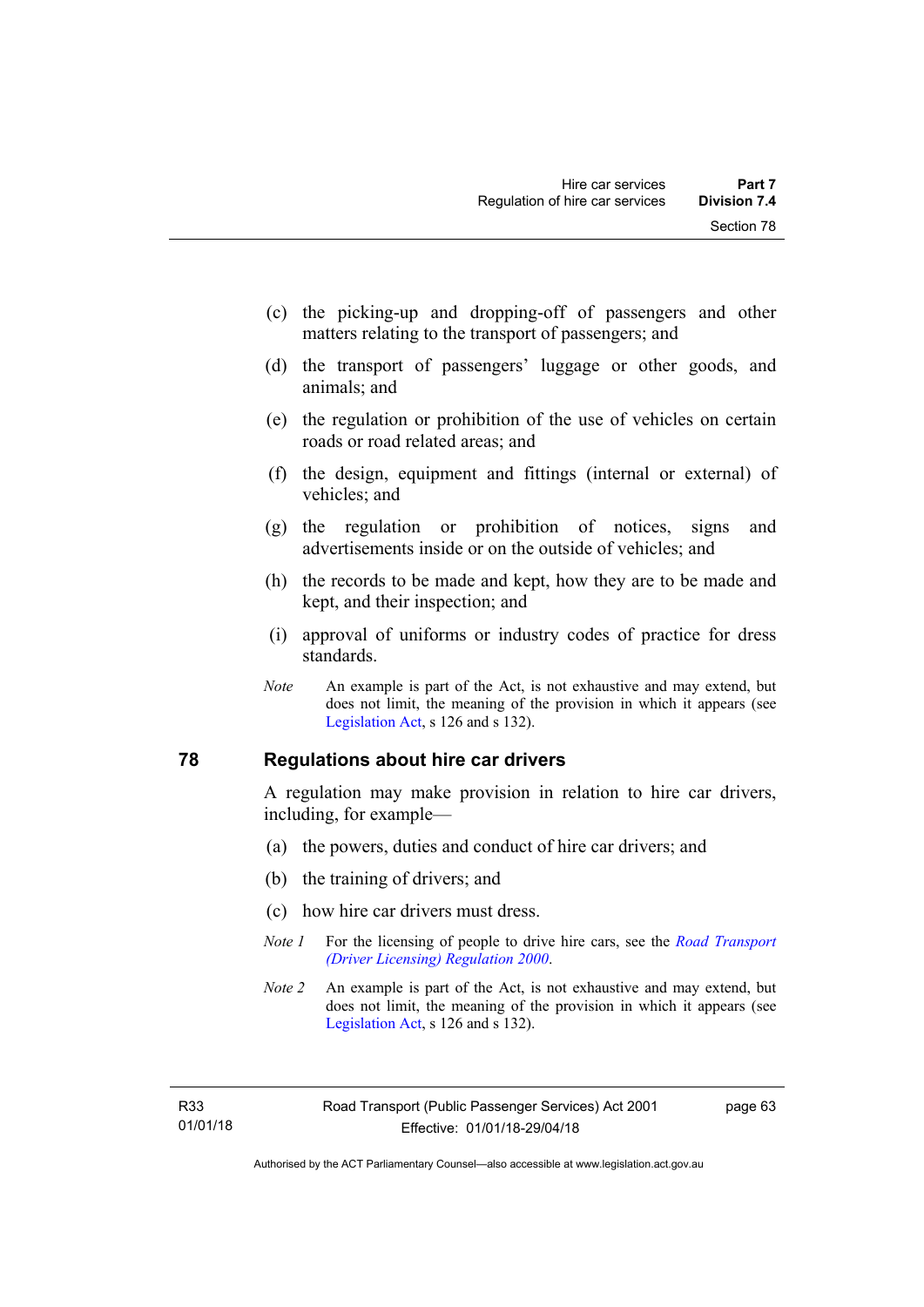# **79 Regulations about conduct of hire car passengers**

A regulation may make provision in relation to the conduct of hire car passengers, including, for example—

- (a) the authority of hire car drivers, police officers and authorised people to direct people contravening a regulation to leave a hire car; and
- (b) the authority of police officers and authorised people to remove people from a hire car if they fail to leave when directed.
- *Note* An example is part of the Act, is not exhaustive and may extend, but does not limit, the meaning of the provision in which it appears (see [Legislation Act,](http://www.legislation.act.gov.au/a/2001-14) s 126 and s 132).

# **79A Power to determine hire car fares**

- (1) The Minister may determine fares, and ways of calculating fares, for hiring or using a hire car.
	- *Note* Power to make a statutory instrument includes power to make different provision in relation to different matters or different classes of matters, and to make an instrument that applies differently by reference to stated exceptions or factors (see [Legislation Act](http://www.legislation.act.gov.au/a/2001-14), s 48).
- (2) A determination is a disallowable instrument.
	- *Note* A disallowable instrument must be notified, and presented to the Legislative Assembly, under the [Legislation Act.](http://www.legislation.act.gov.au/a/2001-14)
- (3) In this section:

*fare* includes a charge relating to hiring or using a hire car.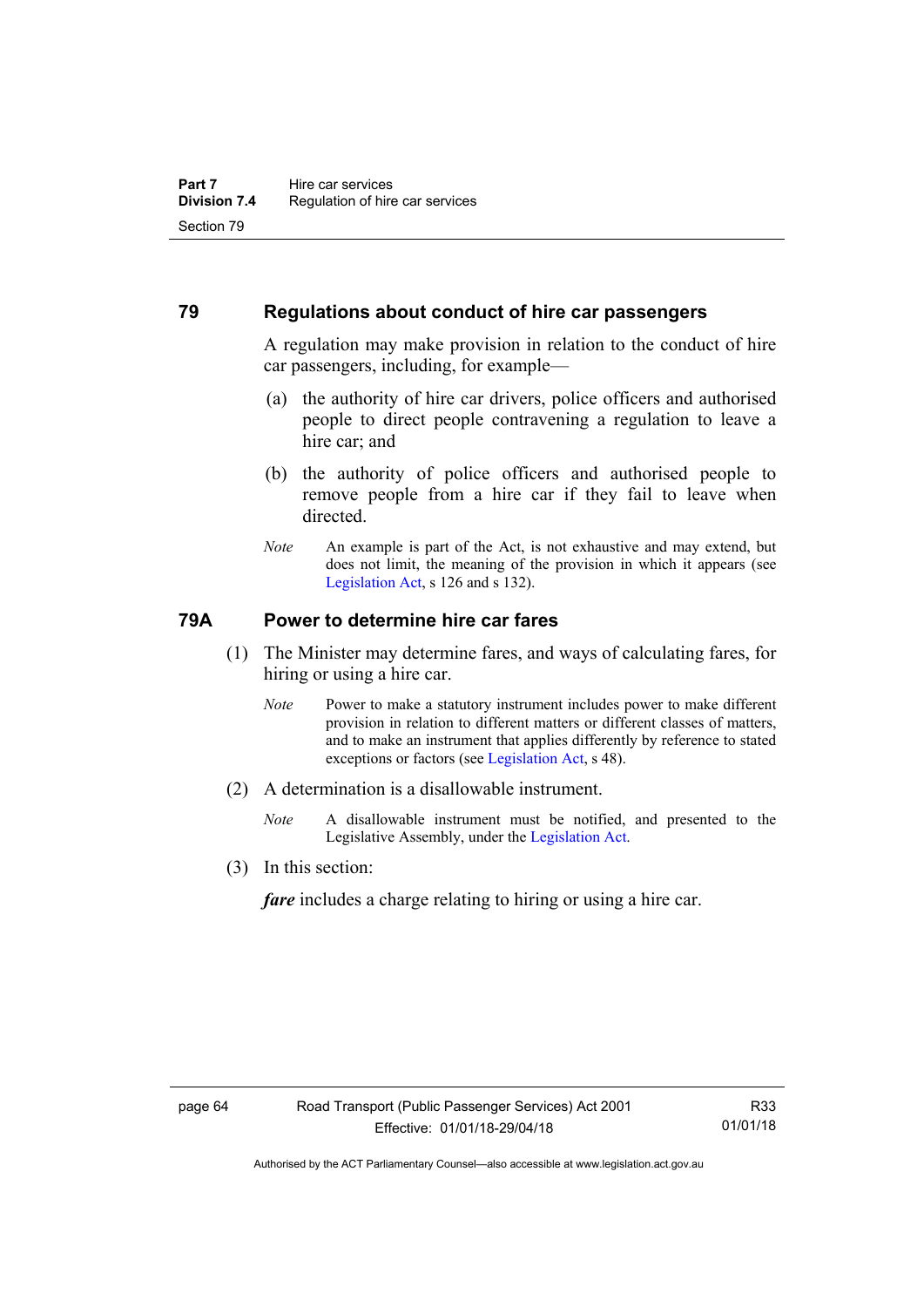# **Part 8 Demand responsive services**

# **Division 8.1 Basic concepts**

# **80 Meaning of** *demand responsive service*

A *demand responsive service* is a public passenger service that a person may operate under an authorisation given for this part.

# **81 Meaning of** *demand responsive service vehicle*

A *demand responsive service vehicle* is a motor vehicle used, in accordance with a demand responsive service authorisation, to operate the demand responsive service.

# **Division 8.2 Authorisations to operate demand responsive services**

## **82 Demand responsive service authorisations**

- (1) The Minister must have regard to the guidelines approved under section 83 in deciding whether to give a person an authorisation to operate a demand responsive service.
- (2) A demand responsive service authorisation may exempt a person or vehicle from this Act (or a stated provision of this Act).
	- *Note* A reference to an Act includes a reference to the statutory instruments made or in force under the Act, including any regulation (see [Legislation Act,](http://www.legislation.act.gov.au/a/2001-14) s 104).
- (3) An authorisation is a disallowable instrument.
	- *Note* A disallowable instrument must be notified, and presented to the Legislative Assembly, under the [Legislation Act.](http://www.legislation.act.gov.au/a/2001-14)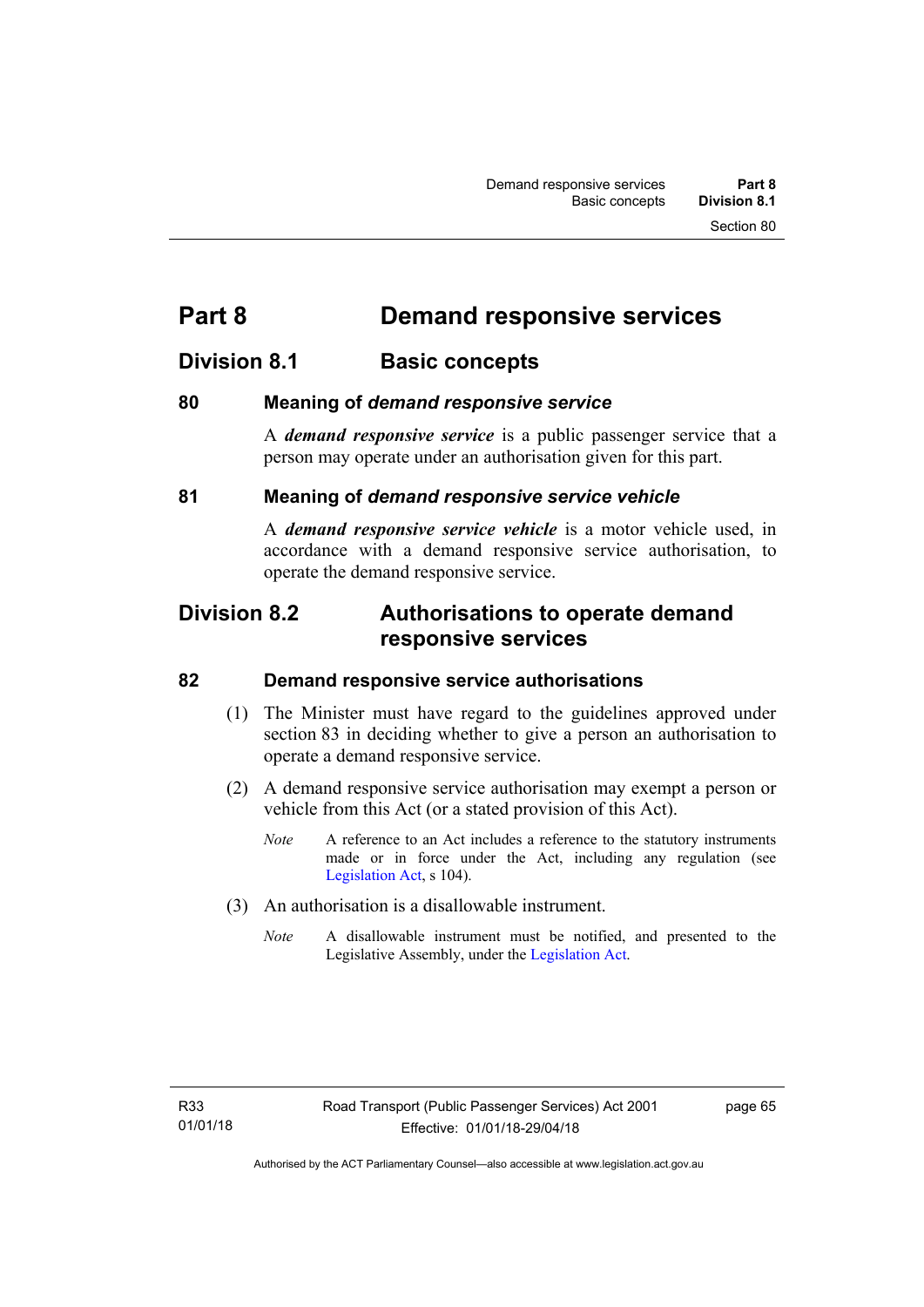# **82A Territory's entitlement to operate demand responsive service**

If the Territory operates a demand responsive service, the Territory may operate the service under a name prescribed by regulation.

## **83 Demand responsive services—guidelines for giving authorisations**

- (1) The Minister may approve guidelines for the giving of authorisations to operate demand responsive services.
- (2) The guidelines may make provision in relation to—
	- (a) the kinds of public passenger services that may be operated under demand responsive service authorisations, including, for example, matters in relation to—
		- (i) hours of operation; and
		- (ii) routes and areas of operation; and
		- (iii) kinds of passengers that may be transported; and
		- (iv) accessing of services by passengers; and
	- (b) the kinds of vehicles that may be used to operate demand responsive services.
	- *Note* An example is part of the Act, is not exhaustive and may extend, but does not limit, the meaning of the provision in which it appears (see [Legislation Act,](http://www.legislation.act.gov.au/a/2001-14) s 126 and s 132).
- (3) The guidelines must provide that the Minister must not give a person an authorisation for a demand responsive service if the operation of the service will have an adverse impact on the viability of an existing regular route service.
- (4) Approved guidelines are a disallowable instrument.
	- *Note* A disallowable instrument must be notified, and presented to the Legislative Assembly, under the [Legislation Act.](http://www.legislation.act.gov.au/a/2001-14)

Authorised by the ACT Parliamentary Counsel—also accessible at www.legislation.act.gov.au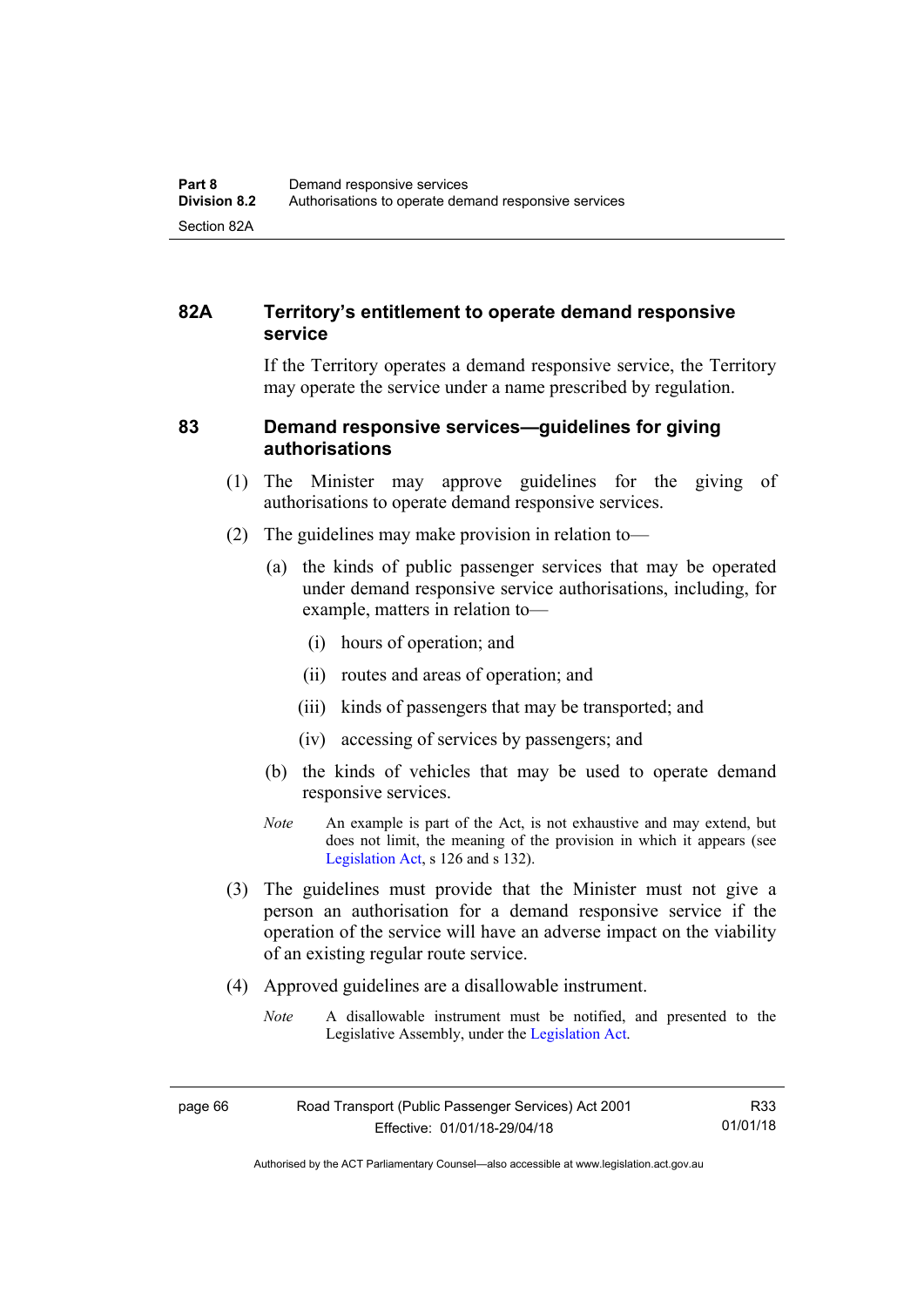# **84 Demand responsive services—regulations about authorisations**

A regulation may make provision in relation to authorisations to operate demand responsive services, including, for example—

- (a) the term of authorisations; and
- (b) the conditions of authorisations; and
- (c) matters relating to the giving, refusal or surrender of an authorisation; and
- (d) the action that may be taken in relation to an authorised demand responsive service operator in circumstances prescribed by regulation, including—
	- (i) the suspension or cancellation of an authorisation; and
	- (ii) the imposition of a condition on, or the amendment of a condition of, an authorisation; and
	- (iii) an order that an authorised demand responsive service operator pay to the Territory an amount of not more than—
		- (A) for an individual—\$5 000; or
		- (B) for a corporation—\$25 000; and
	- (iv) the reprimanding of an authorised demand responsive service operator.
- *Note* An example is part of the Act, is not exhaustive and may extend, but does not limit, the meaning of the provision in which it appears (see [Legislation Act,](http://www.legislation.act.gov.au/a/2001-14) s 126 and s 132).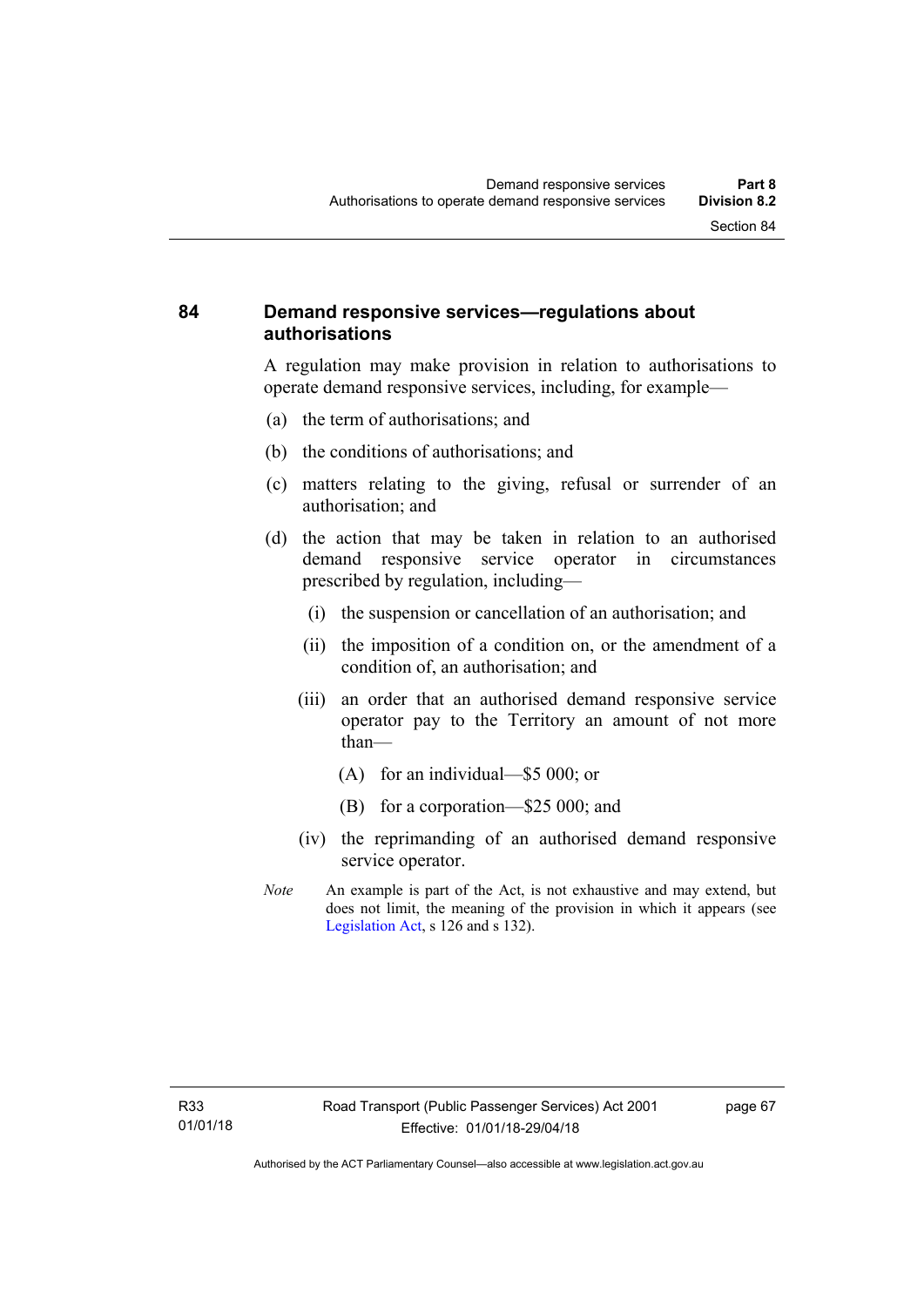### **85 Use of vehicles for demand responsive services**

- (1) An authorised demand responsive service operator commits an offence if—
	- (a) the operator uses a vehicle to operate a demand responsive service; and
	- (b) the operator is not authorised by the demand responsive service authorisation for the service to use the vehicle to operate the service.

Maximum penalty: 50 penalty units.

(2) An offence against this section is a strict liability offence.

#### **86 Representing vehicle as demand responsive service vehicle**

- (1) A person commits an offence if—
	- (a) the person represents a vehicle to be a demand responsive service vehicle; and
	- (b) the person is reckless about whether the person's conduct represents the vehicle to be a demand responsive service vehicle; and
	- (c) the vehicle is not a demand responsive service vehicle.

Maximum penalty: 30 penalty units.

(2) Strict liability applies to subsection (1) (c).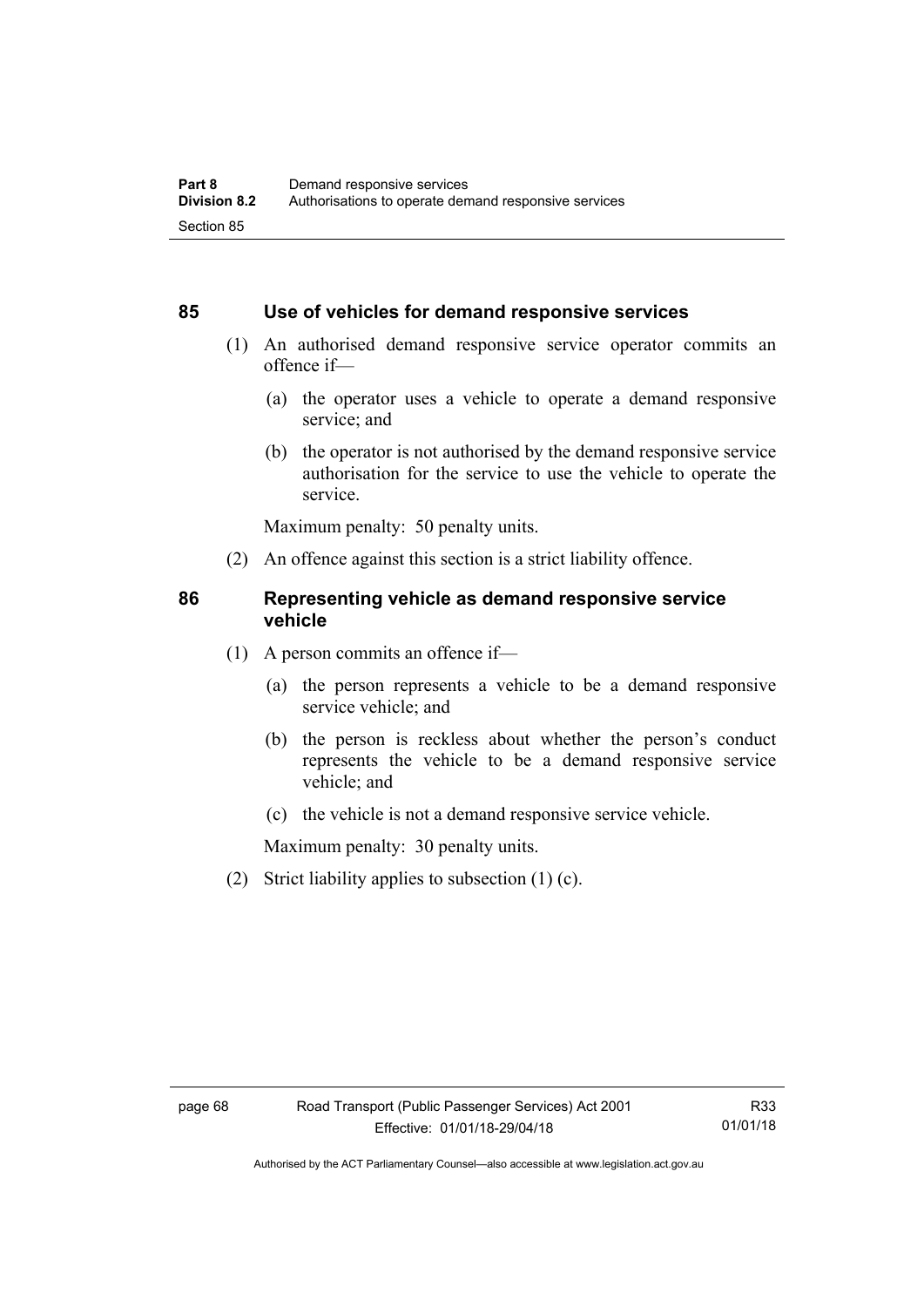# **Division 8.3 Accreditation of demand responsive service operators**

# **87 Demand responsive service operators—purposes of accreditation**

The purpose of accreditation under the regulations to operate a demand responsive service is to ensure that—

- (a) the accredited person has the financial capacity to meet the service standards for the service; and
- (b) the accredited person, and each person who is concerned with, or takes part in, the management of the service, are suitable people to operate the service; and
- (c) the accredited person, and each person who is concerned with, or takes part in, the management of the service, have demonstrated the capacity to comply with the relevant regulations and, in particular, regulations about—
	- (i) the safety of passengers and the public; and
	- (ii) the maintenance of demand responsive service vehicles.

# **88 Demand responsive service operators—regulations about accreditation system**

- (1) The regulations may provide a system for the accreditation of people to operate demand responsive services, including, for example—
	- (a) the kinds of accreditations; and
	- (b) the conditions of accreditations; and
	- (c) matters relating to the giving, refusal or surrender of accreditations; and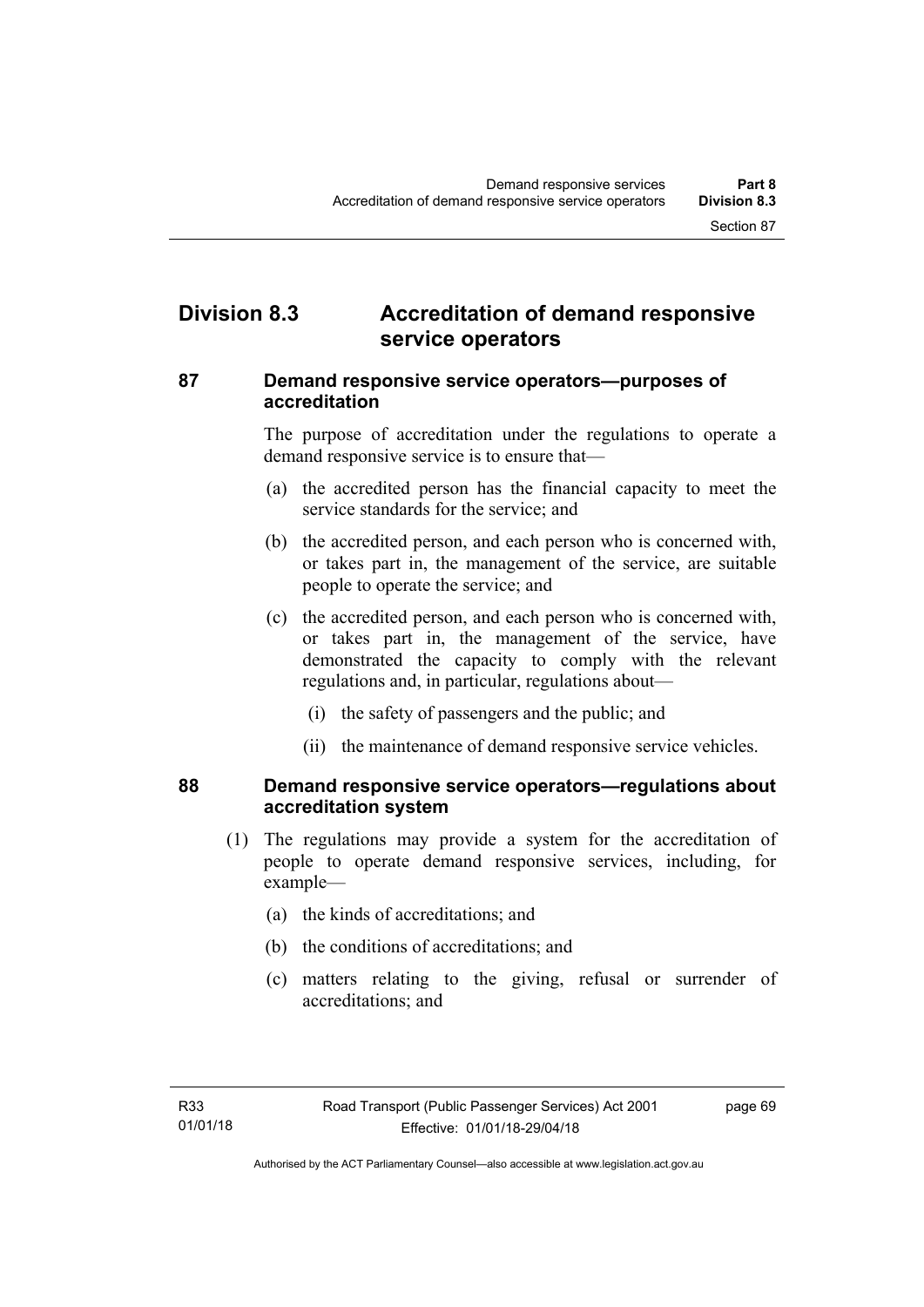- (d) the action that may be taken in relation to an accredited person in circumstances prescribed by regulation, including—
	- (i) the suspension or cancellation of an accreditation; and
	- (ii) the imposition of a condition on, or the amendment of a condition of, an accreditation; and
	- (iii) an order that an accredited person pay to the Territory an amount of not more than—
		- (A) for an individual—\$5 000; or
		- (B) for a corporation—\$25 000; and
	- (iv) the reprimanding of an accredited person.
- *Note* An example is part of the Act, is not exhaustive and may extend, but does not limit, the meaning of the provision in which it appears (see [Legislation Act,](http://www.legislation.act.gov.au/a/2001-14) s 126 and s 132).
- (2) The regulations may make provision in relation to the accreditation of people to operate demand responsive services, including, for example—
	- (a) requirements about the suitability of the applicant and each person who will be concerned with, or take part in, the management of the service; and
	- (b) capacity to meet service standards; and
	- (c) financial viability.

# **Division 8.4 Service contracts for demand responsive services**

## **89 Service contracts—demand responsive services**

 (1) The road transport authority may, on behalf of the Territory, enter into a contract (a *service contract*) for the operation of a demand responsive service with an authorised demand responsive service operator.

| page 70 | Road Transport (Public Passenger Services) Act 2001 | R33      |
|---------|-----------------------------------------------------|----------|
|         | Effective: 01/01/18-29/04/18                        | 01/01/18 |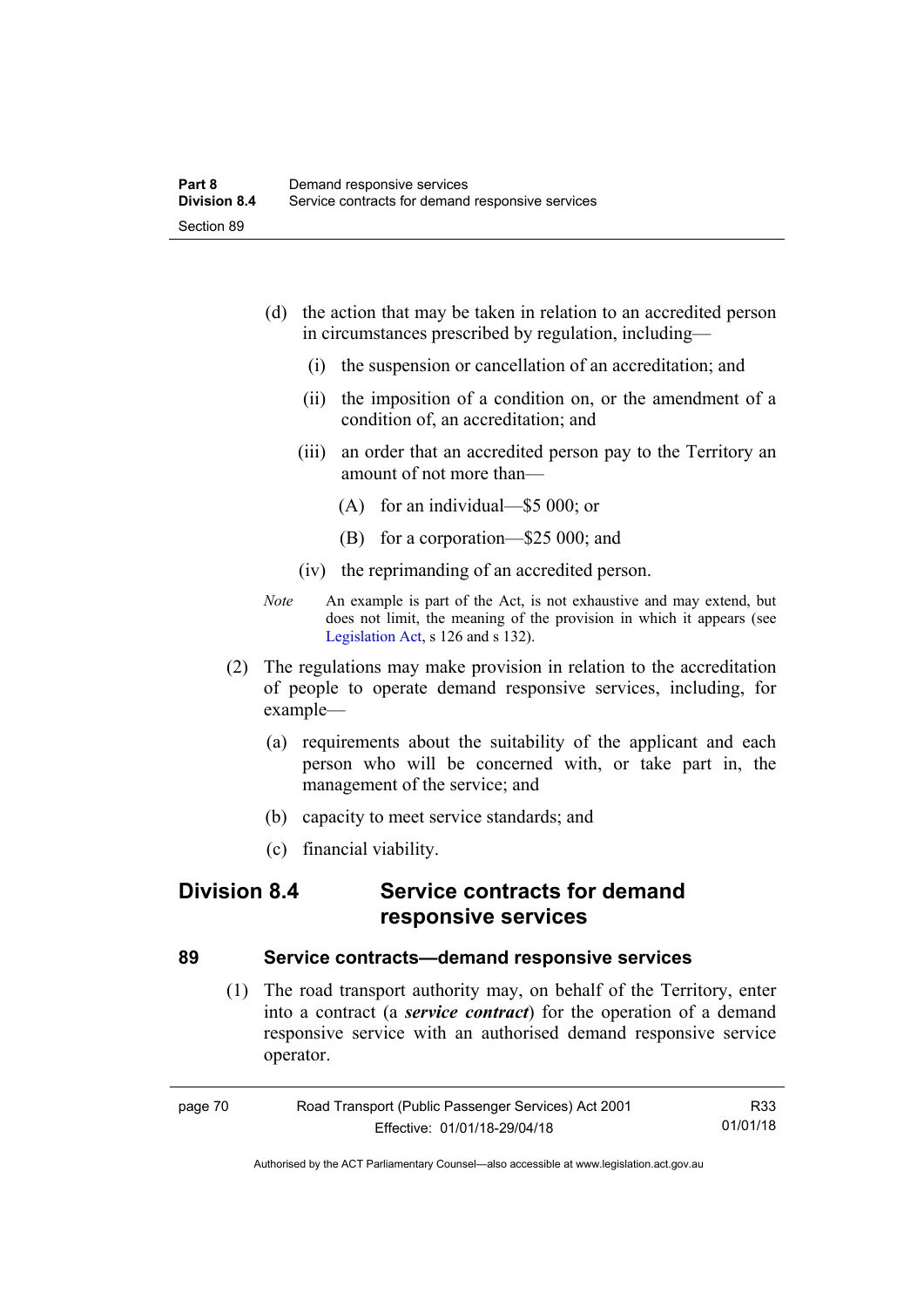- (2) A service contract must state whether the right given under the contract to operate a demand responsive service is an exclusive right to operate a demand responsive service, or a demand responsive service operated in a particular way, along a particular route or in a particular area.
- (3) A service contract may make provision in relation to the operation of a demand responsive service and the administration of the contract, including, for example—
	- (a) service requirements under the contract; and
	- (b) the availability and use of booking services for the service; and
	- (c) the transfer, suspension, cancellation and surrender of the contract; and
	- (d) the fees (if any) payable under the contract; and
	- (e) the adjustment of payments and refunds in relation to any contract fees; and
	- (f) financial or other penalties for breaches of the contract; and
	- (g) the records (including accounts) to be made and kept, how they are to be made and kept, and their inspection; and
	- (h) the provision of information and reports to the road transport authority about the demand responsive service and the verification of the information and reports; and
	- (i) the publication and the collection of fares payable by passengers; and
	- (j) the sale of tickets and the conditions under which tickets must be sold.
	- (k) free or reduced fares for travel; and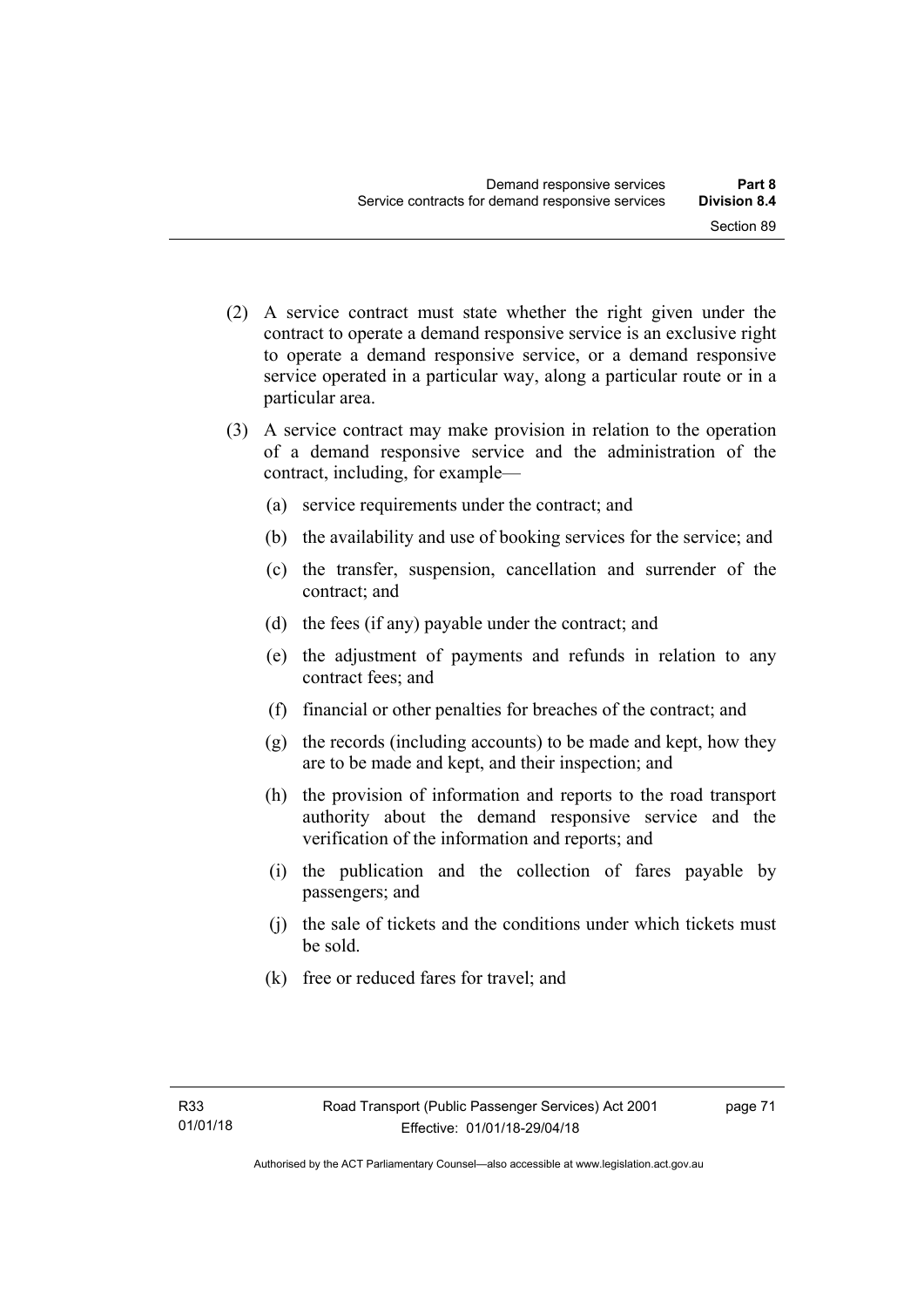- (l) the issue and acceptance of free or concession passes.
- *Note* An example is part of the Act, is not exhaustive and may extend, but does not limit, the meaning of the provision in which it appears (see [Legislation Act,](http://www.legislation.act.gov.au/a/2001-14) s 126 and s 132).
- (4) Subsection (3) does not limit the matters about which a service contract may make provision.

# **Division 8.5 Entitlement to operate demand responsive services**

## **90 Entitlement to operate demand responsive services**

- (1) A person is entitled to operate a demand responsive service, in or partly in the ACT, if the person—
	- (a) holds an authorisation to operate the service; and
	- (b) holds a service contract for the service; and
	- (c) is an accredited demand responsive service operator.
- (2) However, the Territory is entitled to operate a demand responsive service, whether or not the Territory—
	- (a) holds an authorisation to operate the service; or
	- (b) holds a service contract for the service; or
	- (c) is an accredited demand responsive service operator.
- (3) If the Territory operates a demand responsive service, part 8 (Demand responsive services) applies in relation to the Territory's operation of the service as if—
	- (a) the Territory held an authorisation to operate the service; and
	- (b) the Territory held a service contract for the service; and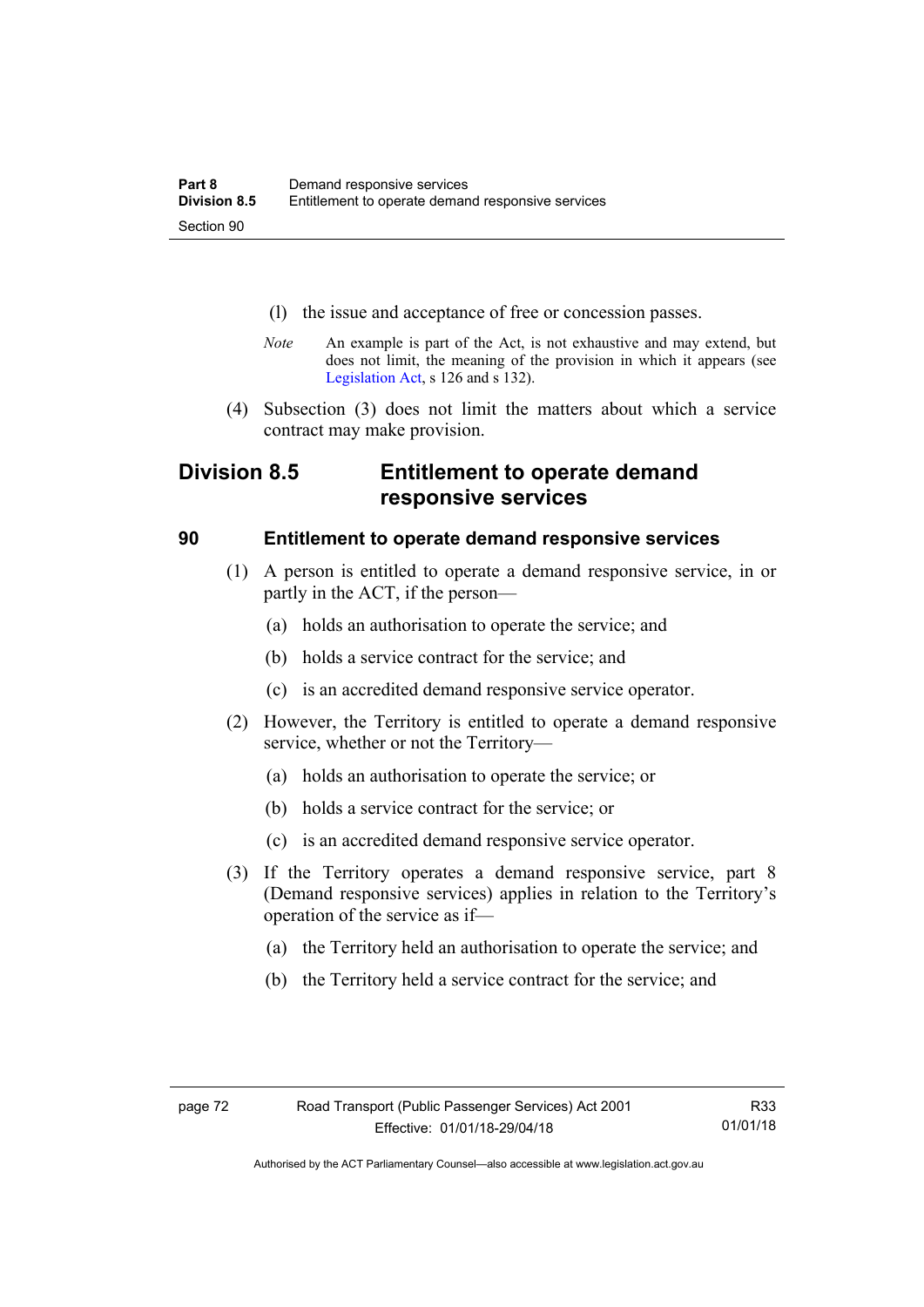- (c) the Territory were accredited to operate the service; and
- (d) all necessary changes, and any changes prescribed by regulation, were made.

# **91 Operating demand responsive service without entitlement**

- (1) A person commits an offence if—
	- (a) the person operates, in or partly in the ACT, a demand responsive service; and
	- (b) the person is not entitled under section 90 to operate the service.

Maximum penalty: 50 penalty units.

- (2) An offence against this section is a strict liability offence.
- (3) However, section 90 (b) does not apply in relation to the person if—
	- (a) a demand responsive service is discontinued because of a variation or termination of a service contract; and
	- (b) the road transport authority has made arrangements with the person, to operate a temporary demand responsive service without a service contract, to replace the discontinued service.
- (4) Also, this section does not apply to the operation of a demand responsive service by the Territory.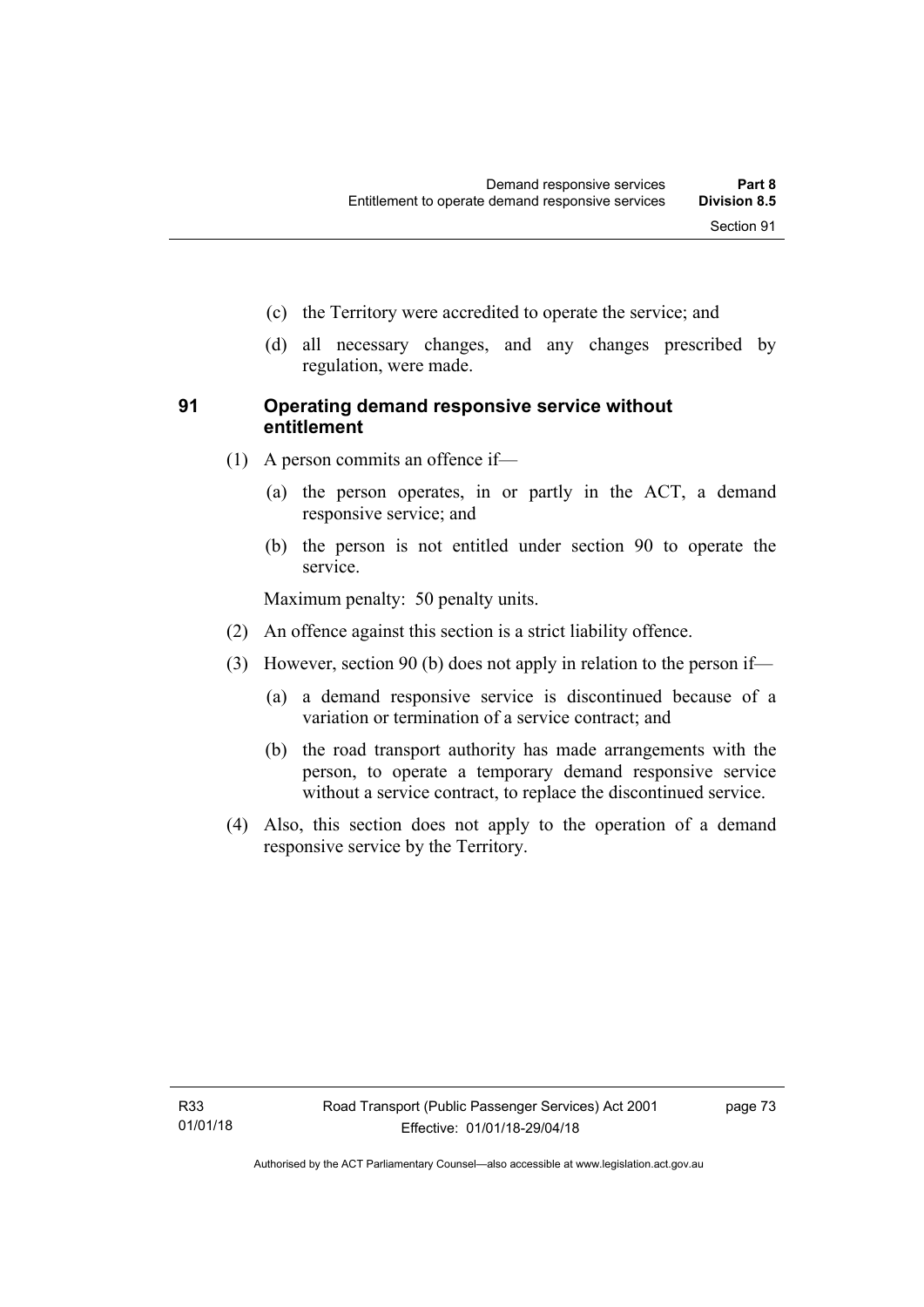# **92 Representing entitlement to operate demand responsive service**

- (1) A person commits an offence if—
	- (a) the person represents that the person is entitled to operate a demand responsive service; and
	- (b) the person is reckless about whether the person's conduct represents that the person is entitled to operate a demand responsive service; and
	- (c) the person is not entitled to operate a demand responsive service.

Maximum penalty: 30 penalty units.

- (2) Strict liability applies to subsection (1) (c).
	- *Note* For the entitlement of a person to operate a demand responsive service, see s 90.

# **Division 8.6 Regulation of demand responsive services**

## **93 Demand responsive services—minimum fares**

- (1) The Minister must determine minimum fares, or ways of calculating minimum fares, payable by passengers for a demand responsive service.
- (2) A determination is a disallowable instrument.
	- *Note* A disallowable instrument must be notified, and presented to the Legislative Assembly, under the [Legislation Act.](http://www.legislation.act.gov.au/a/2001-14)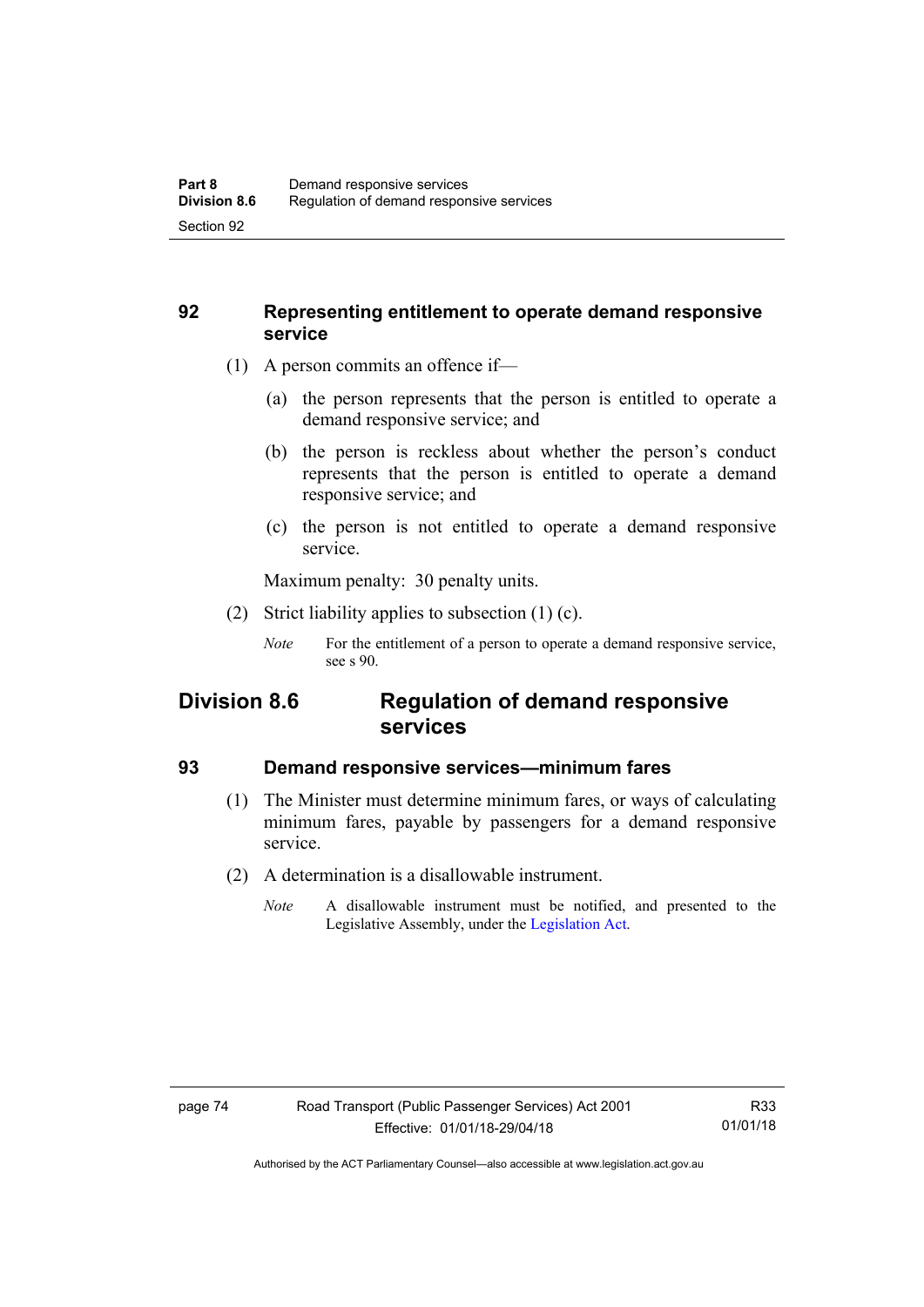# **94 Regulations about operation of demand responsive services**

A regulation may make provision in relation to the operation of demand responsive services by authorised demand responsive service operators, including, for example—

- (a) the conduct of demand responsive services, including, for example—
	- (i) the supervision and monitoring of drivers of demand responsive service vehicles for compliance with the service standards and the responsibilities of the operator in relation to a failure to comply with the standards; and
	- (ii) the safety of passengers (including, for example, by the use of particular kinds of security devices) and the public; and
	- (iii) the qualifications, training and experience of demand responsive service vehicle drivers and other people providing services on behalf of authorised demand responsive service operators; and
	- (iv) maximum driving times and minimum rest times of demand responsive service vehicle drivers; and
	- (v) insurance; and
	- (vi) if appropriate, the issue of tickets; and
	- (vii) customer complaints and inquiries; and
	- (viii) lost property; and
- (b) the preparation and publication of service information for demand responsive services, including timetables (if any) and compliance with any timetables; and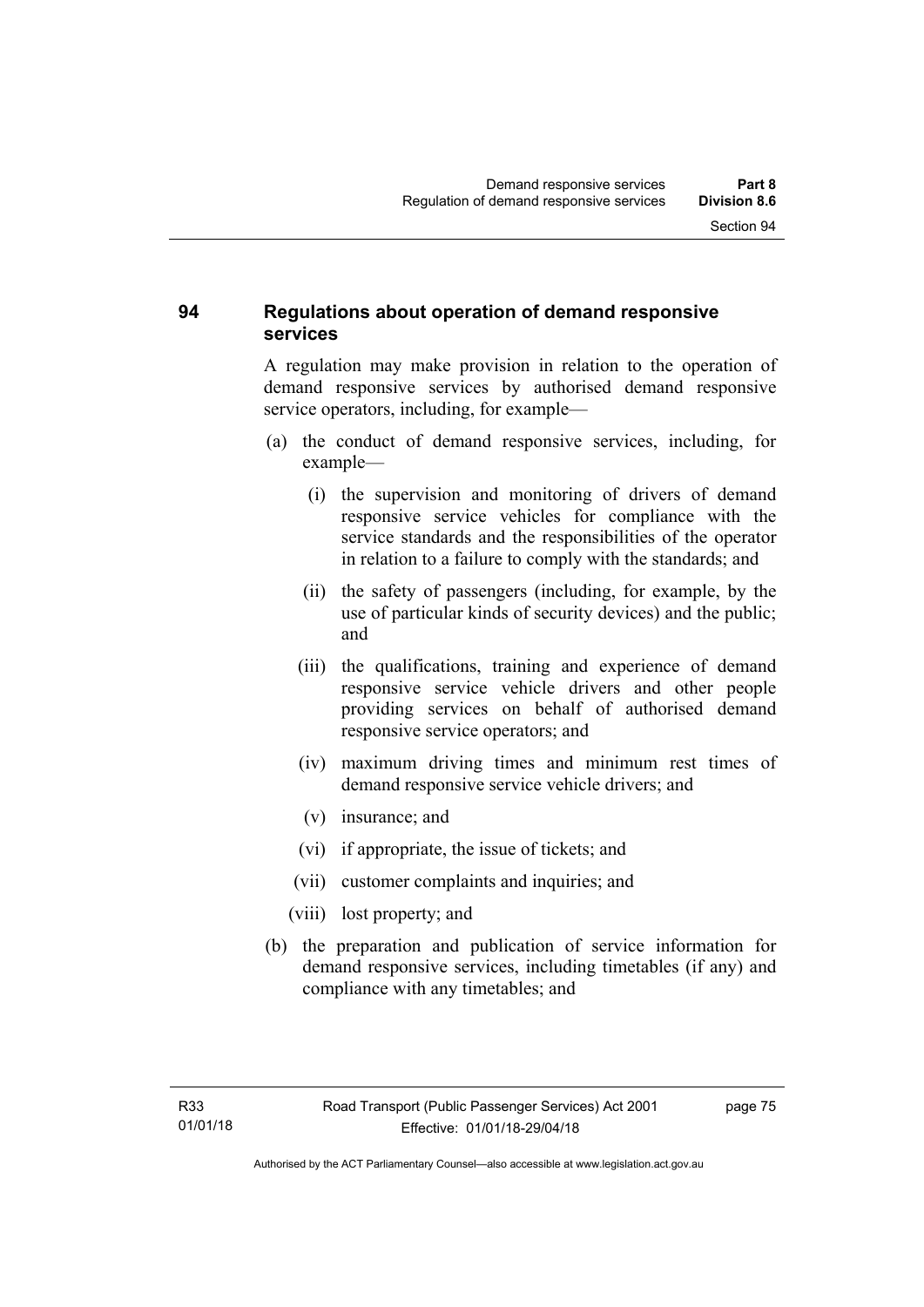- (c) the obligations of drivers of demand responsive service vehicles and other people providing services on behalf of authorised demand responsive service operators; and
- (d) the requirements that demand responsive service vehicles, and their equipment and fittings (internal and external), must comply with; and
- (e) the maintenance and cleaning of demand responsive service vehicles; and
- (f) maintenance, parking and other facilities for demand responsive service vehicles; and
- (g) the making and keeping of records and their inspection; and
- (h) the auditing of records and systems; and
- (i) requirements for display of authorisation numbers on advertisements for the service; and
- (j) the provision of information and reports to the road transport authority.
- *Note* An example is part of the Act, is not exhaustive and may extend, but does not limit, the meaning of the provision in which it appears (see [Legislation Act,](http://www.legislation.act.gov.au/a/2001-14) s 126 and s 132).

## **95 Regulations about operation of demand responsive service vehicles**

A regulation may make provision in relation to the operation of demand responsive service vehicles, including, for example—

- (a) the use of demand responsive services by people, including the payment of fares; and
- (b) the regulation or prohibition of the use of demand responsive service vehicles on certain roads or road related areas; and
- (c) the picking-up and dropping-off of passengers and other matters relating to the transport of passengers; and

| page 76 | Road Transport (Public Passenger Services) Act 2001 | R33      |
|---------|-----------------------------------------------------|----------|
|         | Effective: 01/01/18-29/04/18                        | 01/01/18 |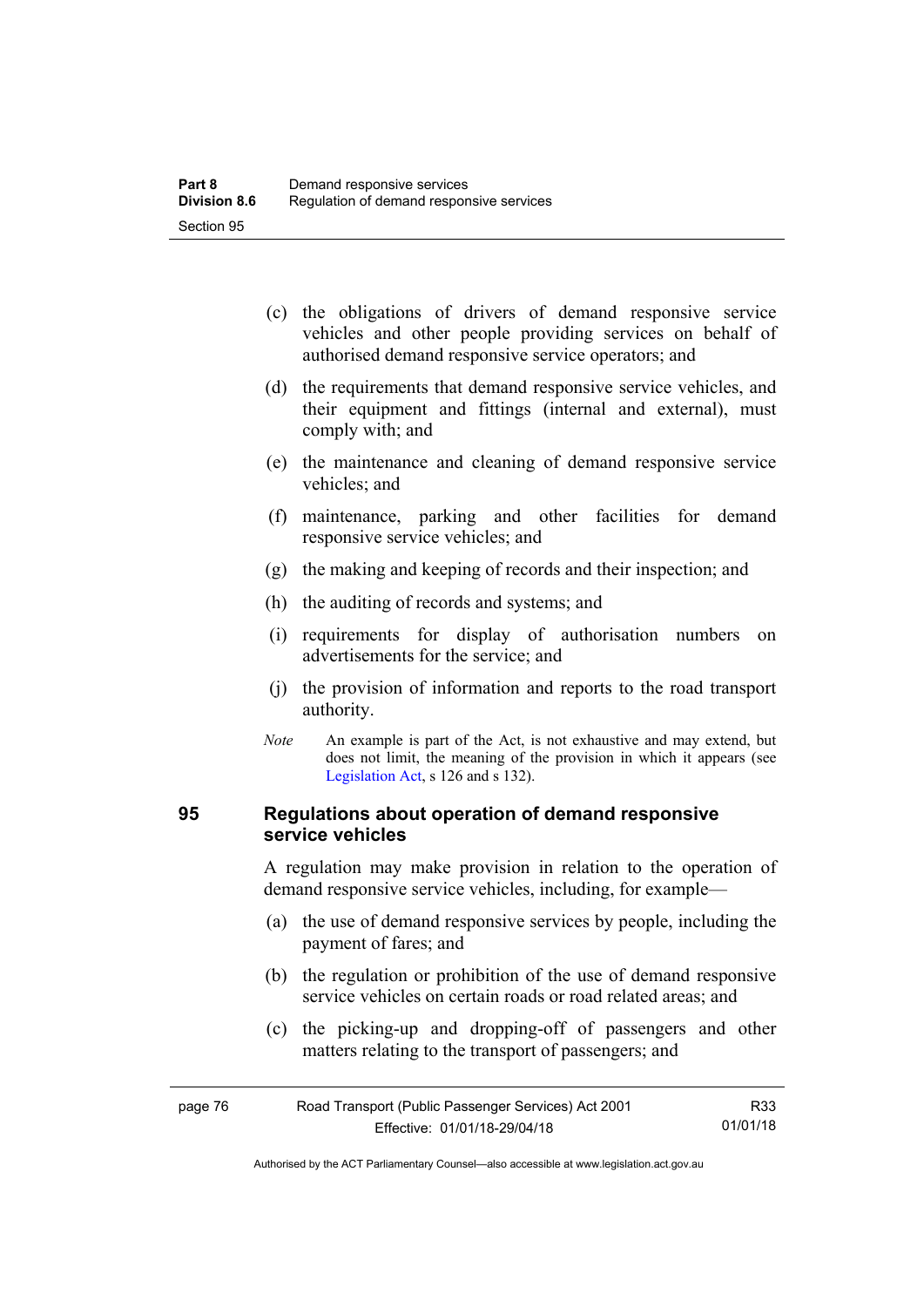- (d) the records to be made and kept, how they are to be made and kept, and their inspection; and
- (e) the transport of passengers' luggage or other goods, and animals; and
- (f) if the demand responsive service vehicle is a bus—the regulation or prohibition of the transport of passengers standing in or on any part of the vehicle; and
- (g) the maximum speed of demand responsive service vehicles; and
- (h) the solicitation of passengers; and
- (i) the payment of fares; and
- (j) the design, equipment and fittings (internal or external) of demand responsive service vehicles; and
- (k) the use of bus, minibus, loading and taxi zones; and
- (l) the regulation or prohibition of notices, signs, and advertisements inside or on the outside of demand responsive service vehicles; and
- (m) the use of decal signs and livery for demand responsive service vehicles; and
- (n) approval of uniforms or industry codes of practice for dress standards.
- *Note* An example is part of the Act, is not exhaustive and may extend, but does not limit, the meaning of the provision in which it appears (see [Legislation Act,](http://www.legislation.act.gov.au/a/2001-14) s 126 and s 132).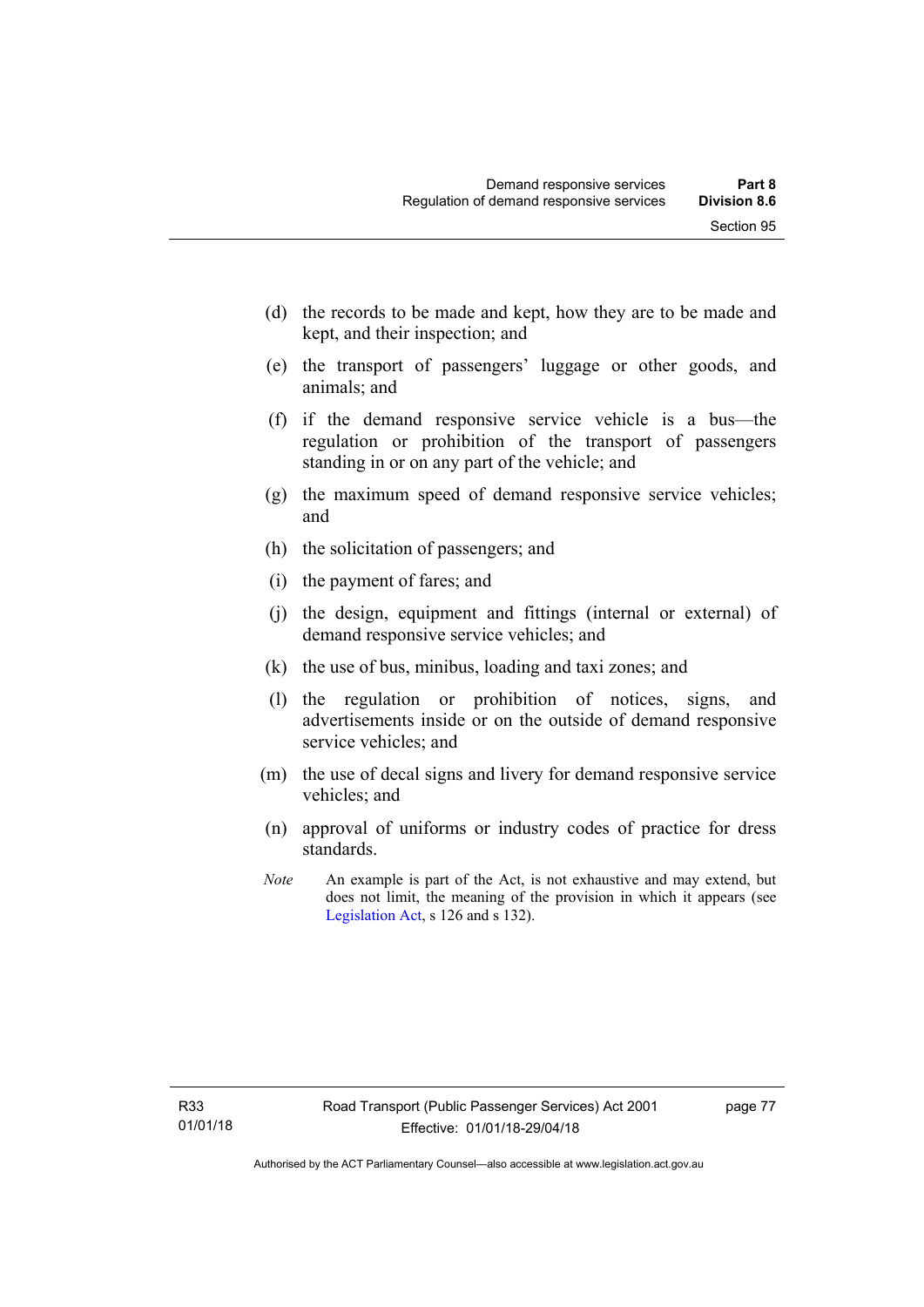# **96 Regulations about demand responsive service vehicle drivers**

A regulation may make provision in relation to drivers of demand responsive service vehicles, including, for example—

- (a) the powers, duties and conduct of drivers; and
- (b) the training of drivers; and
- (c) how drivers must dress.
- *Note* An example is part of the Act, is not exhaustive and may extend, but does not limit, the meaning of the provision in which it appears (see [Legislation Act,](http://www.legislation.act.gov.au/a/2001-14) s 126 and s 132).

# **97 Regulations about conduct of demand responsive vehicle passengers**

A regulation may make provision in relation to the conduct of passengers being carried by demand responsive service vehicles, including, for example—

- (a) the regulation or prohibition of eating and drinking; and
- (b) the authority of demand responsive service vehicle drivers, police officers and authorised people to direct people contravening a regulation to leave a demand responsive service vehicle and to remove them if they fail to leave.
- *Note* An example is part of the Act, is not exhaustive and may extend, but does not limit, the meaning of the provision in which it appears (see [Legislation Act,](http://www.legislation.act.gov.au/a/2001-14) s 126 and s 132).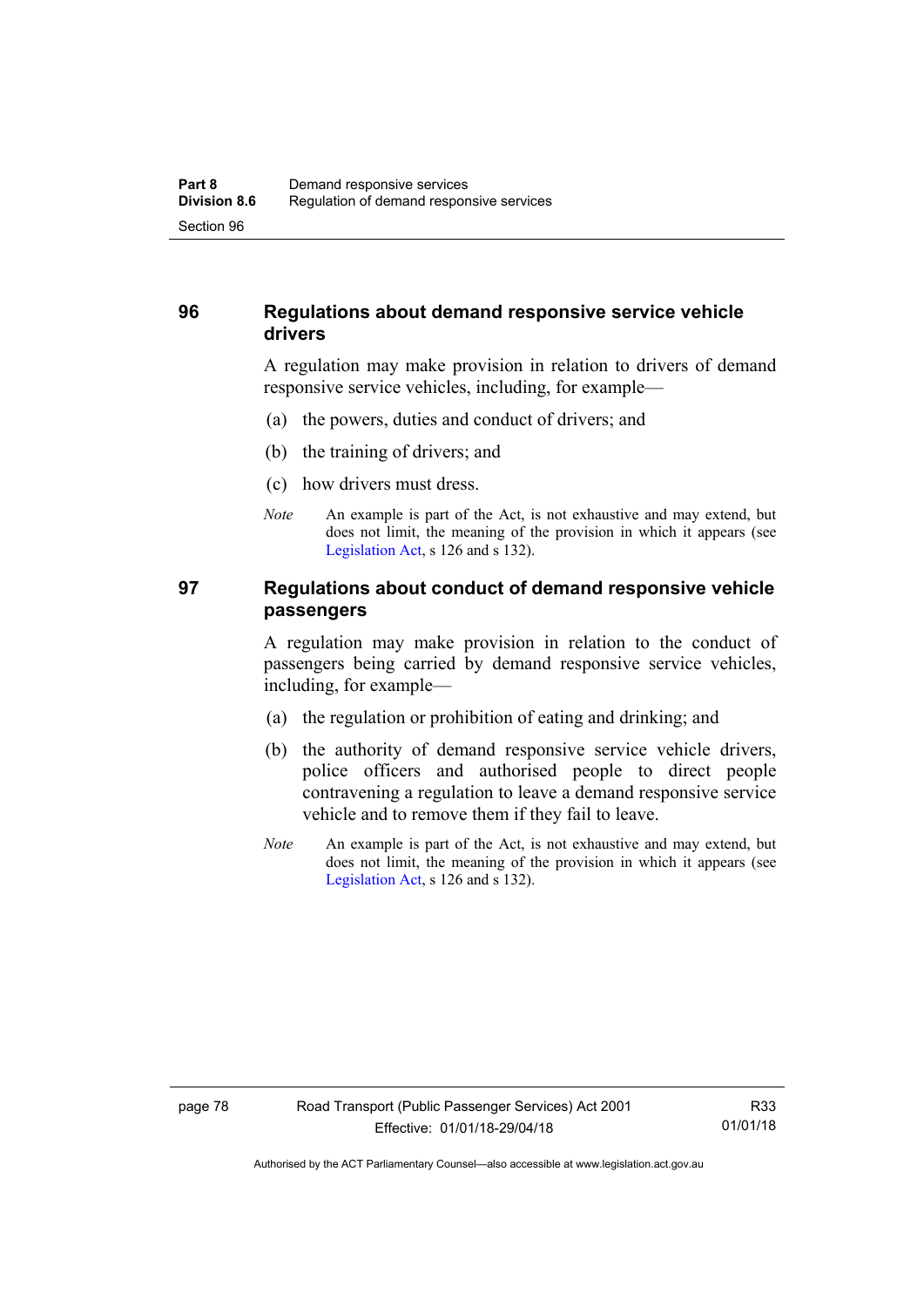# **Part 8A Additional public passenger vehicle insurance**

#### **110 Definitions—Act**

In this Act:

*accredited operator*, of a public passenger vehicle, means a person who is accredited to operate the public passenger service for which the vehicle is operated.

*public passenger vehicle policy* means a policy that—

- (a) is issued (or renewed) by a corporation authorised under the *[Insurance Act 1973](http://www.comlaw.gov.au/Details/C2013C00019)* (Cwlth); and
- (b) insures the accredited operator of the public passenger vehicle to which the policy applies against liability in relation to damage to property caused by, or arising out of the use of, the vehicle anywhere in Australia (whether or not on a road or road related area).

#### **111 Public passenger vehicle insurance compulsory**

- (1) The accredited operator of a public passenger vehicle commits an offence if—
	- (a) the accredited operator operates the public passenger vehicle; and
	- (b) there is no public passenger vehicle policy for at least \$5 000 000 for the vehicle.

Maximum penalty: 50 penalty units.

 (2) To remove any doubt, it is irrelevant that a public passenger vehicle policy also insures the accredited operator against other risks.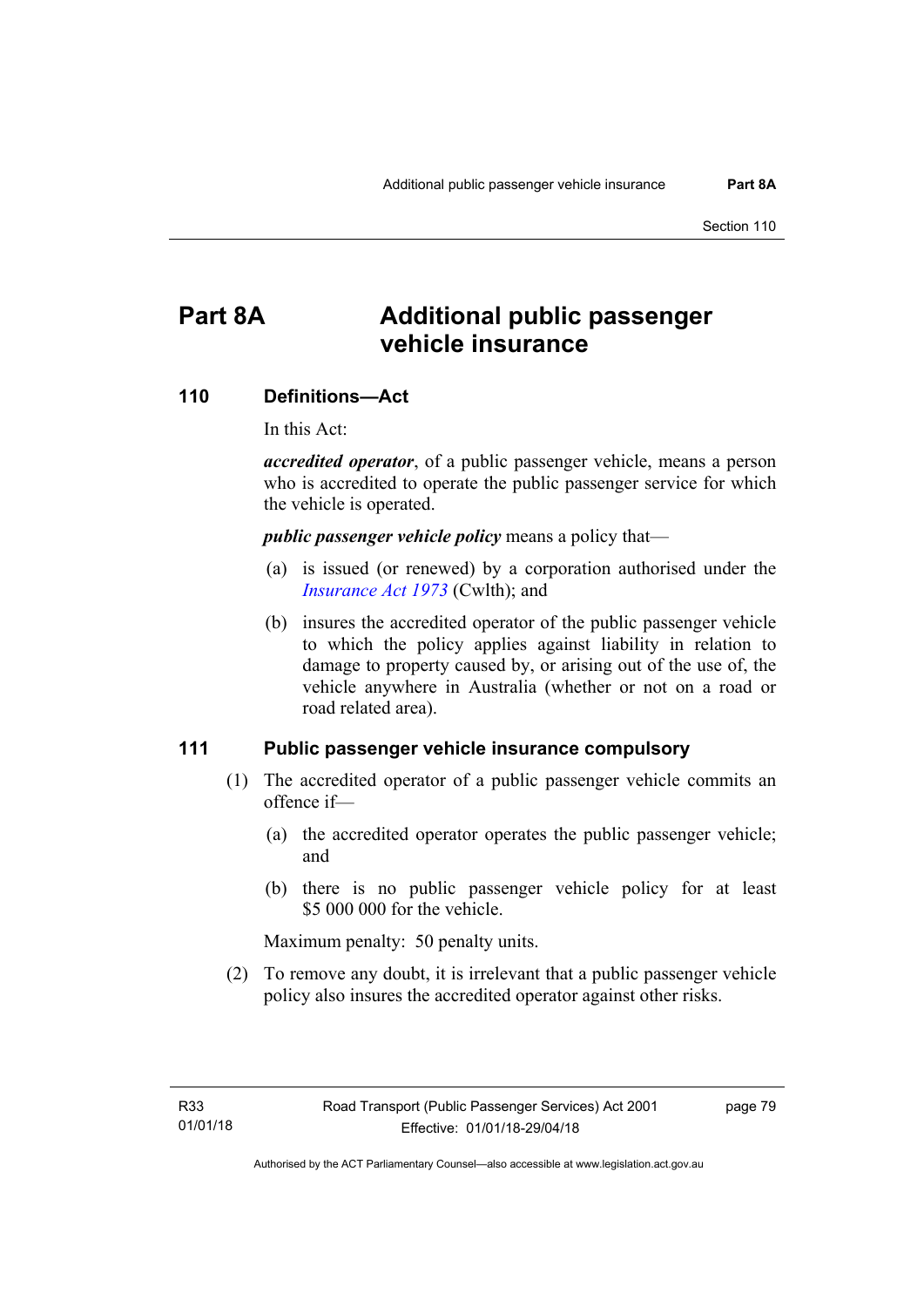Section 112

# **112 Police officer or authorised person may require evidence of public passenger vehicle insurance**

- (1) A police officer or authorised person may require the accredited operator of a public passenger vehicle to produce evidence that a public passenger vehicle policy is in force for the vehicle.
- (2) The accredited operator must not fail to produce the evidence when required to do so.

Maximum penalty: 20 penalty units.

- (3) It is a defence to an offence against subsection (2) if—
	- (a) the accredited operator has a reasonable excuse for failing to produce the evidence when required to do so; and
	- (b) within 3 days after being required to produce the evidence, produces the evidence at a place prescribed by regulation or as directed by the police officer or authorised person.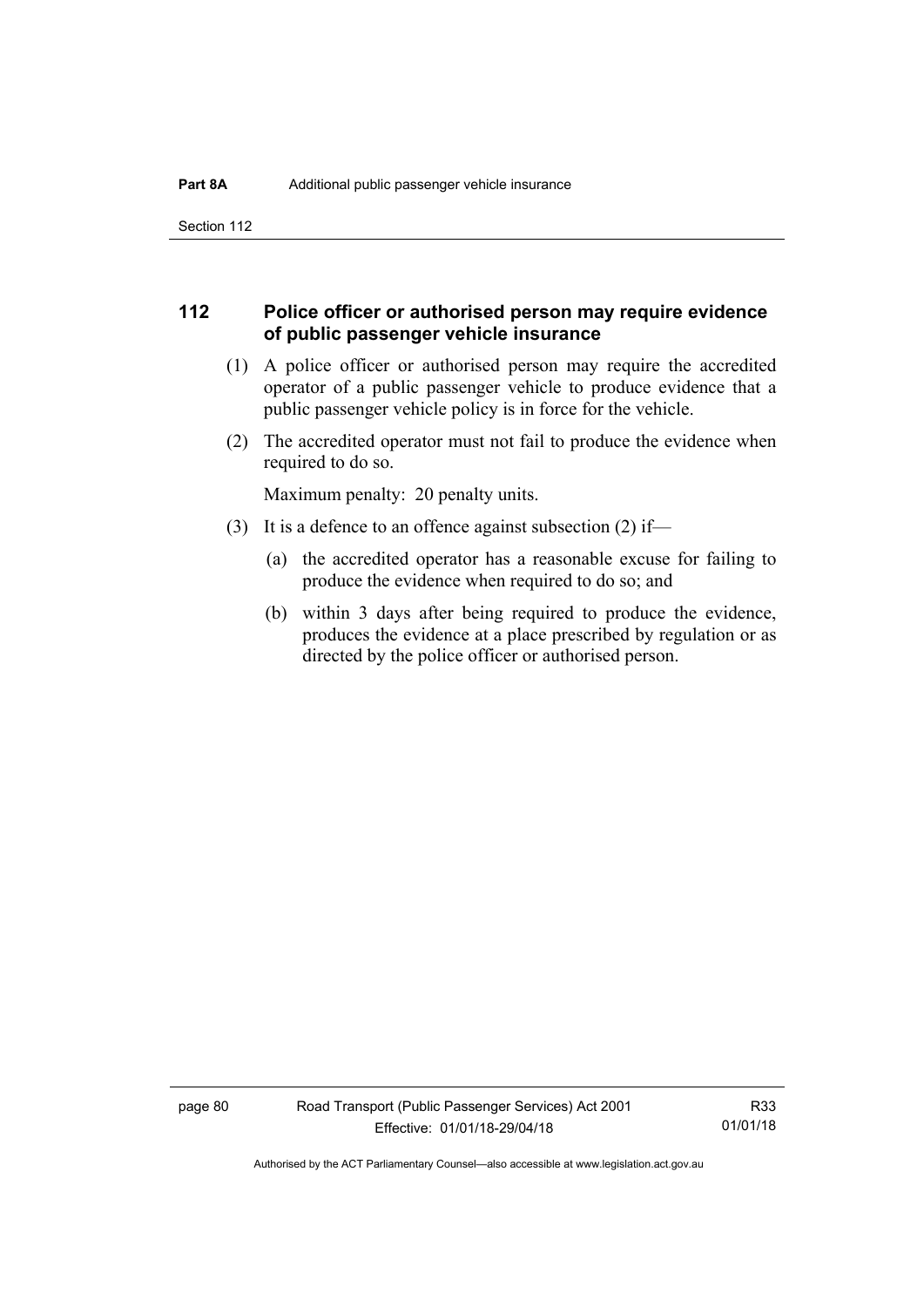# **Part 9 Enforcement**

# **115 Purpose of powers under pt 9**

The powers under this part may be exercised by the road transport authority, a police officer or an authorised person to decide whether—

- (a) there has been compliance with, or a contravention of, this Act (including, for example, the conditions of an accreditation, taxi licence, rideshare vehicle licence or hire car licence); or
- (b) a public passenger vehicle complies with the *[Road Transport](http://www.legislation.act.gov.au/a/1999-81)  [\(Vehicle Registration\) Act 1999](http://www.legislation.act.gov.au/a/1999-81)*.
- *Note 1* A reference to an Act includes a reference to the statutory instruments made or in force under the Act, including any regulation (see [Legislation Act,](http://www.legislation.act.gov.au/a/2001-14) s 104).
- *Note 2* An example is part of the regulation, is not exhaustive and may extend, but does not limit, the meaning of the provision in which it appears (see [Legislation Act,](http://www.legislation.act.gov.au/a/2001-14) s 126 and s 132).

# **116 Power to require records or information**

- (1) The road transport authority, a police officer or an authorised person may, by written notice, require a person to provide records or information within the reasonable time stated in the notice.
- (2) The notice may only require a person to provide records that are in the person's possession or control.
- (3) The road transport authority, police officer or authorised person may take copies of any record provided in response to the notice.
- (4) A record required by a notice must be provided in written form except as provided by the notice.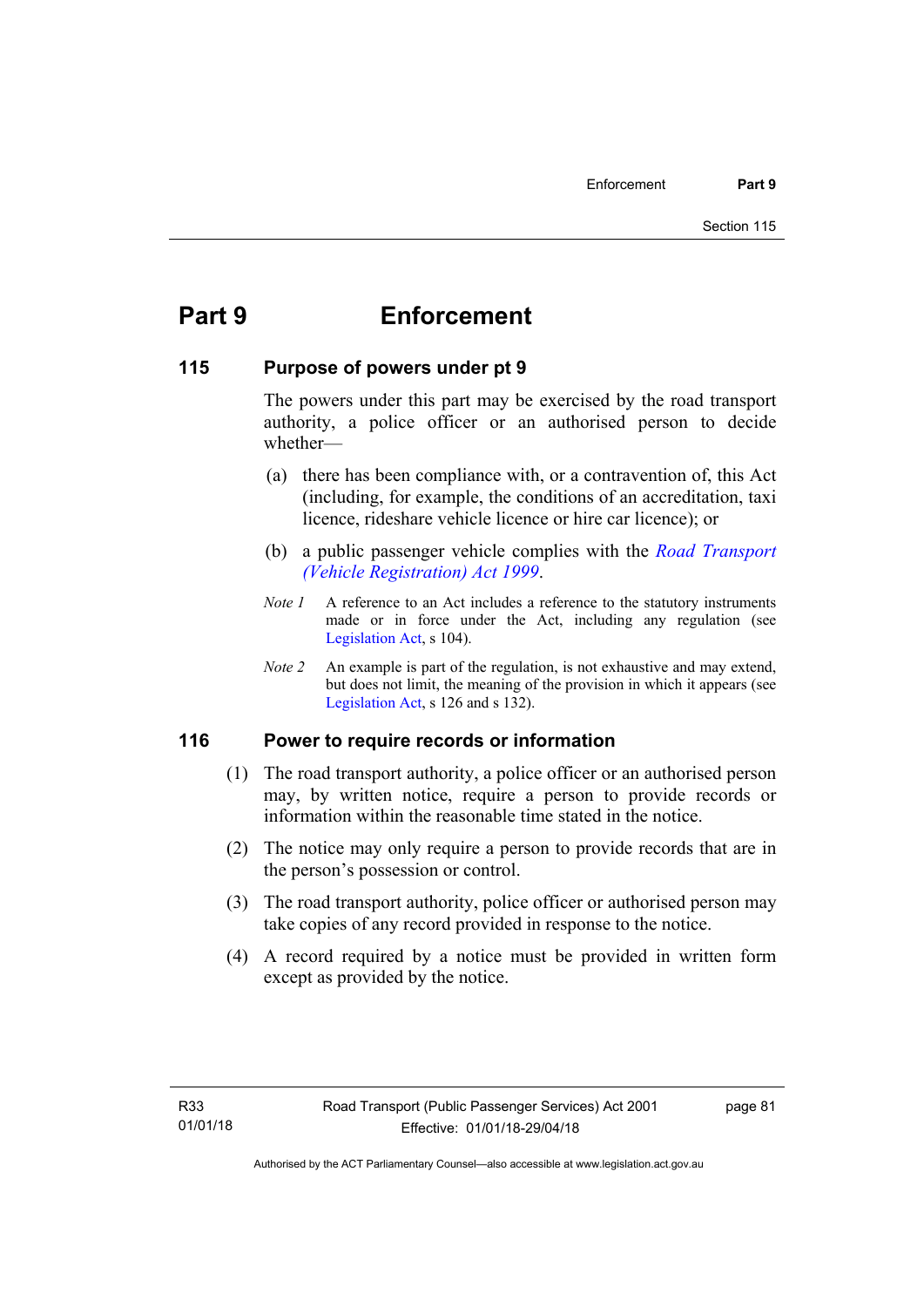Section 117

 (5) A person commits an offence if the person fails to comply with a notice given to the person under this section.

Maximum penalty: 20 penalty units.

(6) An offence against this section is a strict liability offence.

# **117 Power to inspect maintenance facilities**

- (1) For this part, a police officer or authorised person may, at any reasonable time, enter any premises used for or in relation to the maintenance of a public passenger vehicle (other than any part of premises being used solely for residential purposes).
- (2) The police officer or authorised person may—
	- (a) inspect records in the premises relating to the maintenance of public passenger vehicles carried out at the premises; and
	- (b) inspect the premises; and
	- (c) inspect or test any equipment in the premises used or proposed to be used for or in relation to the maintenance of a public passenger vehicle.
	- *Note* The dictionary definition of *inspect* a vehicle includes observe the performance of the vehicle or any of its equipment, with or without the use of instruments.
- (3) For subsection (2) (a), the police officer or authorised person may—
	- (a) require the person apparently in charge of the premises, or anyone else who has the custody or control of the records, to produce them to the police officer or authorised person for inspection; and
	- (b) make copies of, or take extracts from, a record and, for that purpose, may take possession of the record and, if necessary, keep it for not longer than 7 days.

R33 01/01/18

Authorised by the ACT Parliamentary Counsel—also accessible at www.legislation.act.gov.au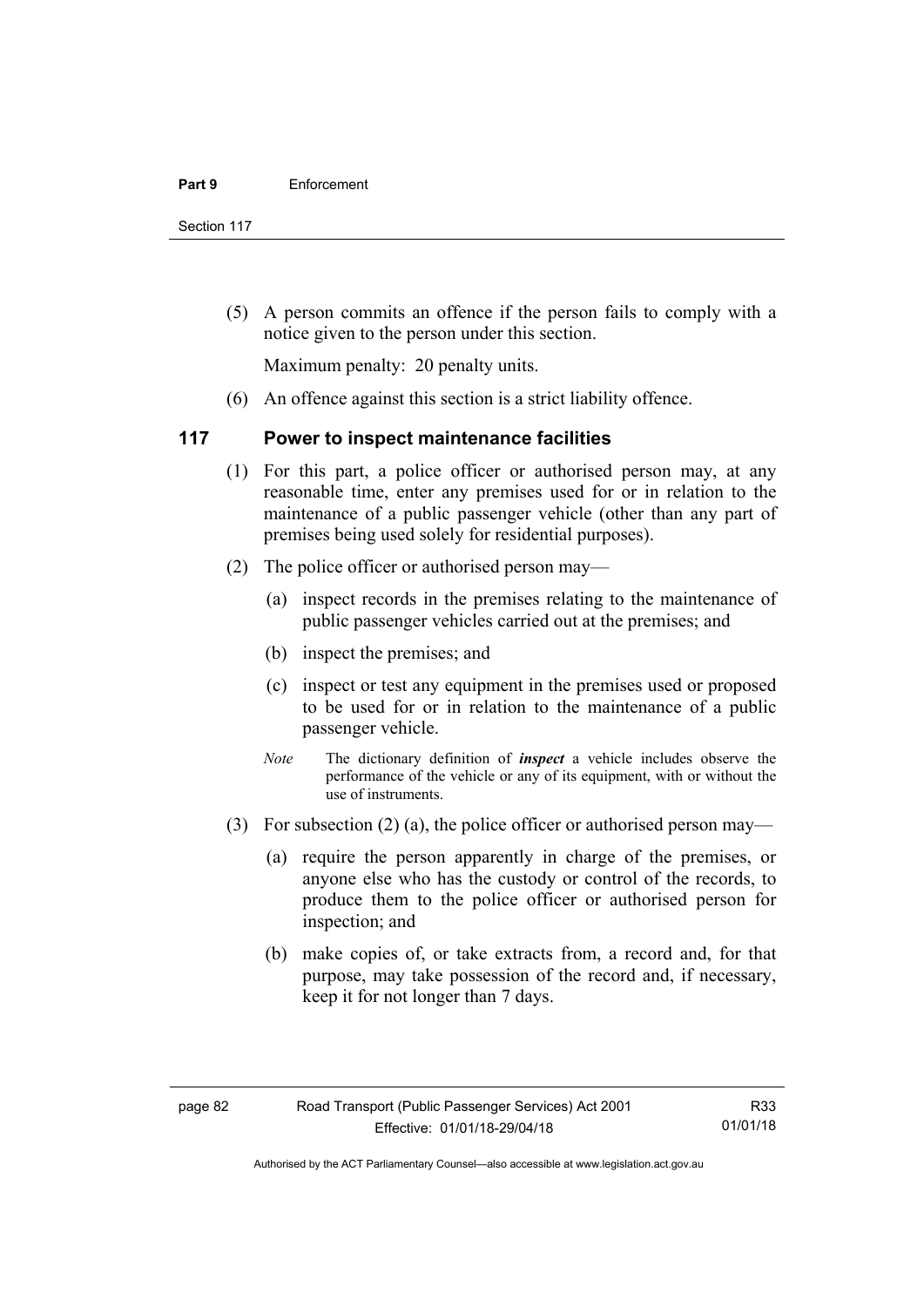- (4) For subsection (2) (c), the police officer or authorised person may do 1 or more of the following:
	- (a) operate any equipment in the premises;
	- (b) require the person apparently in charge of the premises to give the police officer or authorised person any information the police officer or authorised person reasonably needs to inspect or test any equipment in the premises;
	- (c) require the person apparently in charge of the premises to do anything else the police officer or authorised person reasonably needs to inspect or test any equipment in the premises.
- (5) A person commits an offence if the person fails to comply with a requirement made by a police officer or authorised person under this section.

Maximum penalty: 20 penalty units.

- (6) An offence against this section is a strict liability offence.
- (7) An authorised person who enters premises under this section is not authorised to remain in the premises if, when asked by the person in charge of the premises, the authorised person does not produce his or her identity card for inspection.

# **118 Power to inspect and test vehicles**

- (1) A police officer or authorised person may inspect a public passenger vehicle, or any other vehicle that the police officer or authorised person believes, on reasonable grounds, is operating, or has operated, as a public passenger vehicle, and may inspect and test its equipment and fittings.
	- *Note* The dictionary definition of *inspect* a vehicle includes observe the performance of the vehicle or any of its equipment, with or without the use of instruments.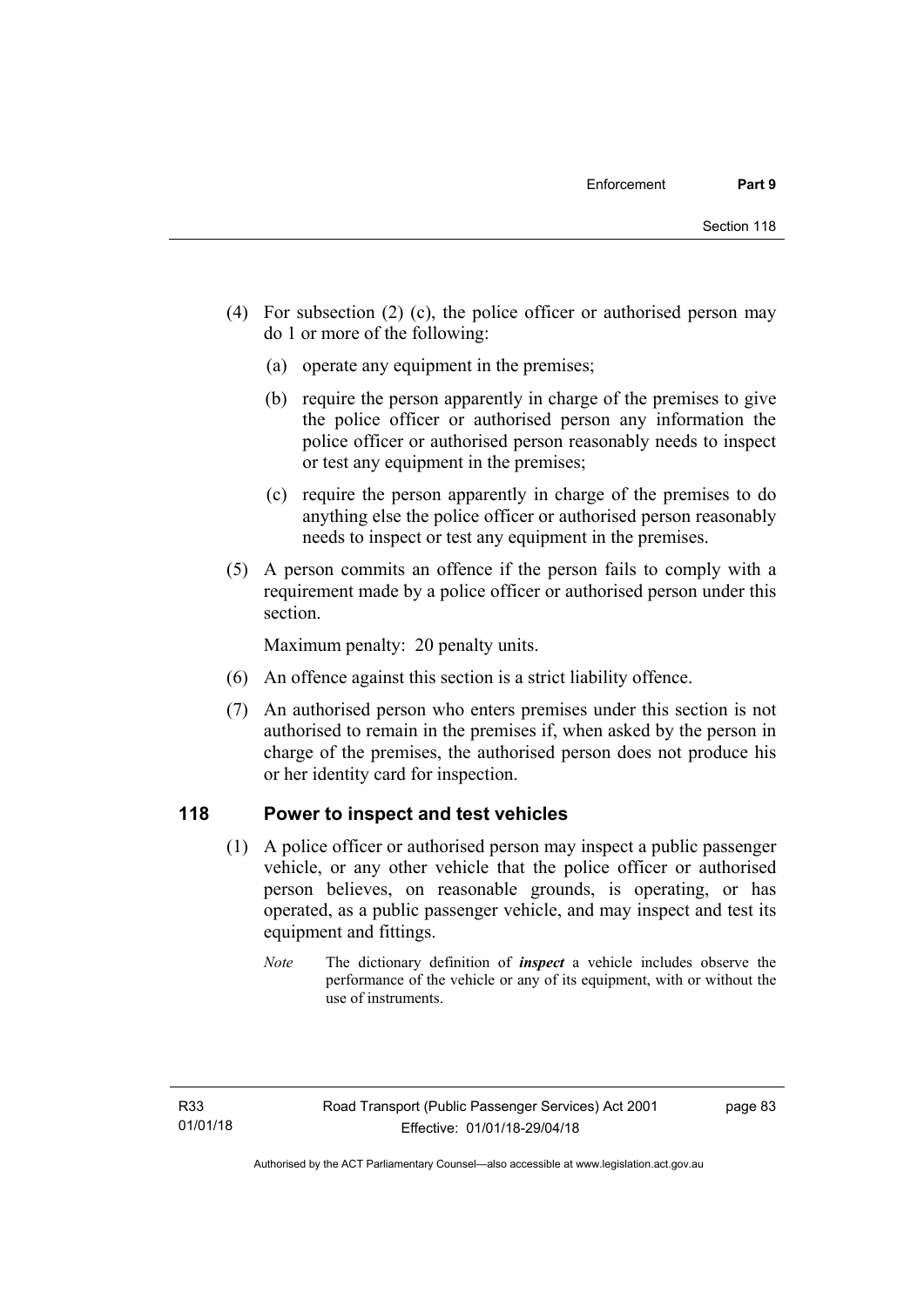Section 118

- (2) Without limiting subsection (1), the police officer or authorised person may, for that subsection, do 1 or more of the following:
	- (a) if the vehicle is being driven—ask or signal the driver of the vehicle to stop the vehicle;
	- (b) get into or onto the vehicle and remain in or on the vehicle;
	- (c) operate the vehicle and any of its equipment;
	- (d) ask the driver or anyone else apparently in charge of the vehicle to—
		- (i) give the police officer or authorised person any information the police officer or authorised person reasonably requires to inspect or test the vehicle; or
		- (ii) do anything else the police officer or authorised person reasonably requires to inspect or test the vehicle.
- (3) If a vehicle is stopped because of a request or signal under subsection (2) (a), any inspection or testing of the vehicle must be carried out—
	- (a) at, or as near as practicable to, the place where the request or signal is made or given; and
	- (b) as soon as practicable, and in any case within 1 hour, after the vehicle is stopped.
- (4) A person commits an offence if the person fails to comply with a request or signal made or given by a police officer or authorised person under this section.

Maximum penalty: 20 penalty units.

(5) An offence against this section is a strict liability offence.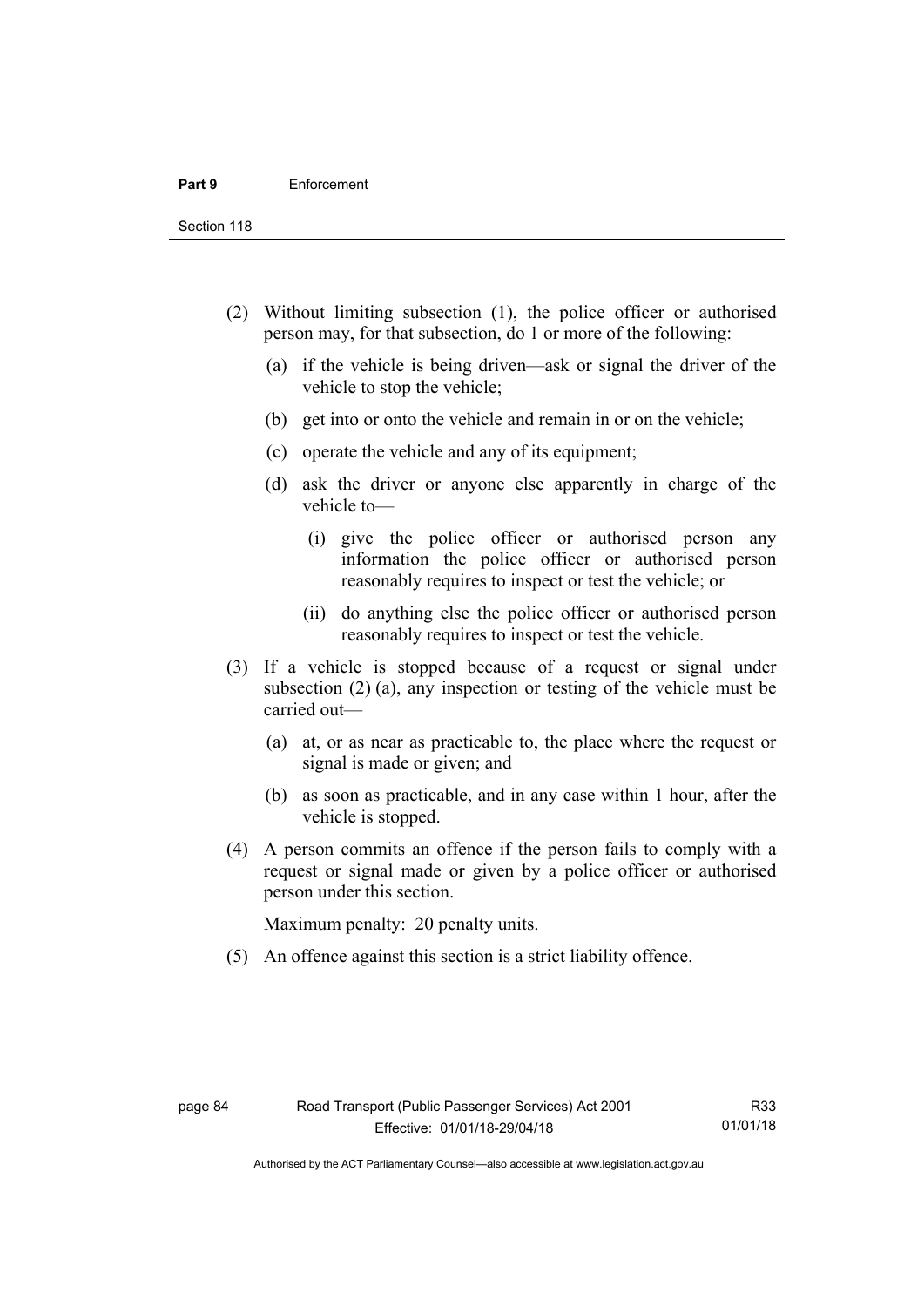# **119 Power to require vehicles or equipment to be inspected and tested**

- (1) A police officer or authorised person may, by written notice given to the operator of a public passenger vehicle, or any other vehicle that the police officer or authorised person believes, on reasonable grounds, is operating, or has operated, as a public passenger vehicle, require the person to have the vehicle and its equipment and fittings (or stated equipment) inspected or tested.
- (2) The notice may require any of the following:
	- (a) the inspection and testing to be carried out within or at a stated reasonable time;
	- (b) the inspection and testing to be carried out by or in the presence of a police officer, an authorised person or anyone else;
	- (c) the inspection and testing to be carried out at a stated reasonable place;
	- (d) a report of the inspection and testing to be given to a police officer, an authorised person or the road transport authority within a stated reasonable time;
	- (e) anything else reasonably necessary or convenient for the inspection and testing.
- (3) A person commits an offence if the person fails to comply with a notice given to the person under subsection (1).

Maximum penalty: 20 penalty units.

(4) An offence against this section is a strict liability offence.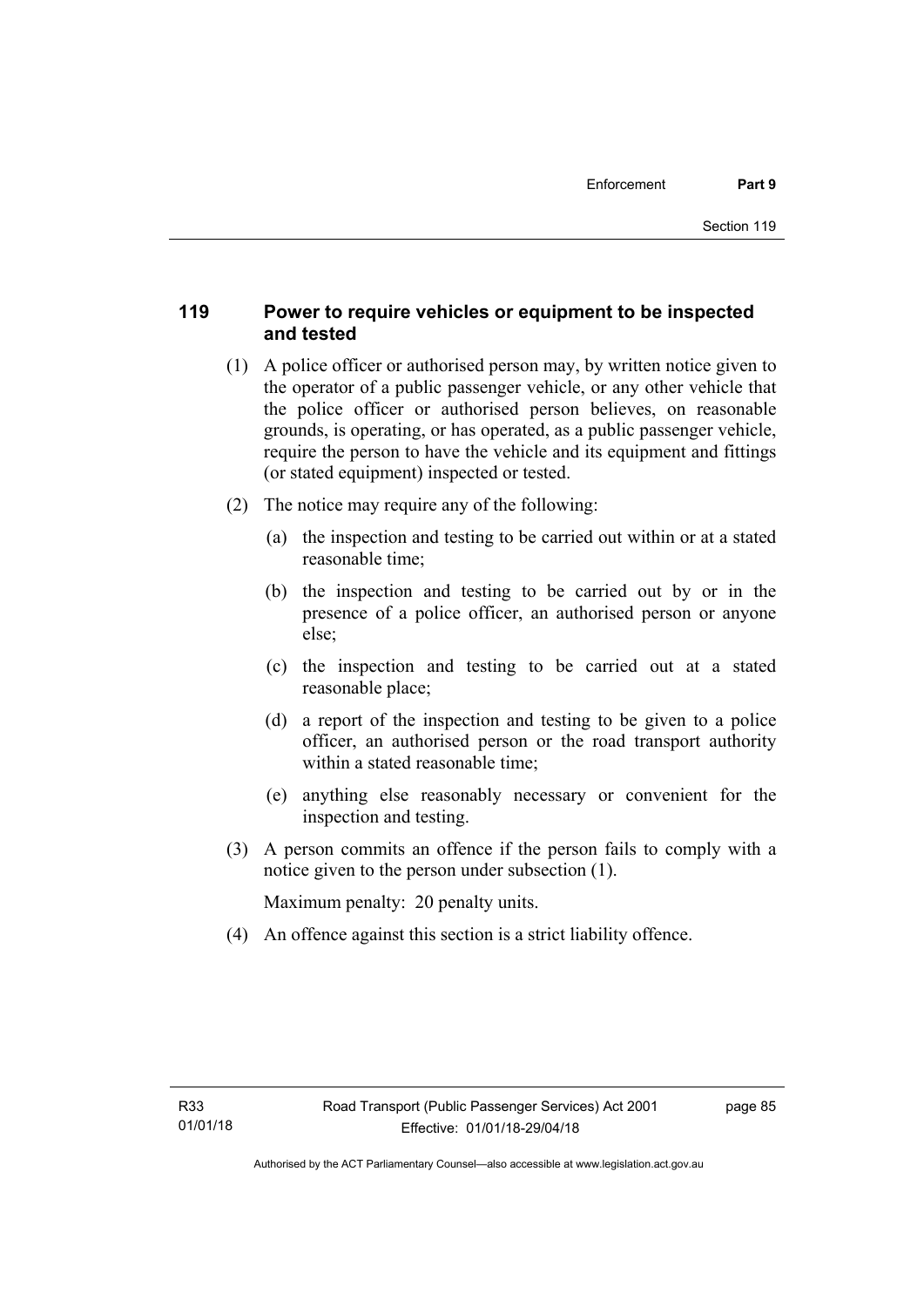(5) In subsection (1):

*equipment*, for a vehicle that is a bookable vehicle, includes any device used by the driver of the vehicle to communicate with a transport booking service.

#### **Examples—device used to communicate with a transport booking service**

- the driver's mobile phone
- the driver's iPad
- *Note 1 Bookable vehicle* means a taxi, a rideshare vehicle or a hire car (see s 29).
- *Note 2* An example is part of the Act, is not exhaustive and may extend, but does not limit, the meaning of the provision in which it appears (see [Legislation Act,](http://www.legislation.act.gov.au/a/2001-14) s 126 and s 132).

*operator*, of a vehicle, includes the responsible person for the vehicle within the meaning of the *[Road Transport \(General\) Act](http://www.legislation.act.gov.au/a/1999-77)  [1999](http://www.legislation.act.gov.au/a/1999-77)*, section 10 and section 11.

#### **120 Attachment and removal of noncompliance notices**

- (1) A police officer or authorised person, or a person inspecting a vehicle under this part, may attach a notice (a *noncompliance notice*) to the vehicle if the officer or person suspects, on reasonable grounds, that—
	- (a) the vehicle or its equipment or fittings, or its servicing or maintenance, do not comply with this Act; or
	- (b) the vehicle (including its equipment and fittings) does not comply with the *[Road Transport \(Vehicle Registration\) Act](http://www.legislation.act.gov.au/a/1999-81)  [1999](http://www.legislation.act.gov.au/a/1999-81)*.
	- *Note* A reference to an Act includes a reference to the statutory instruments made or in force under the Act, including any regulation (see [Legislation Act,](http://www.legislation.act.gov.au/a/2001-14) s 104).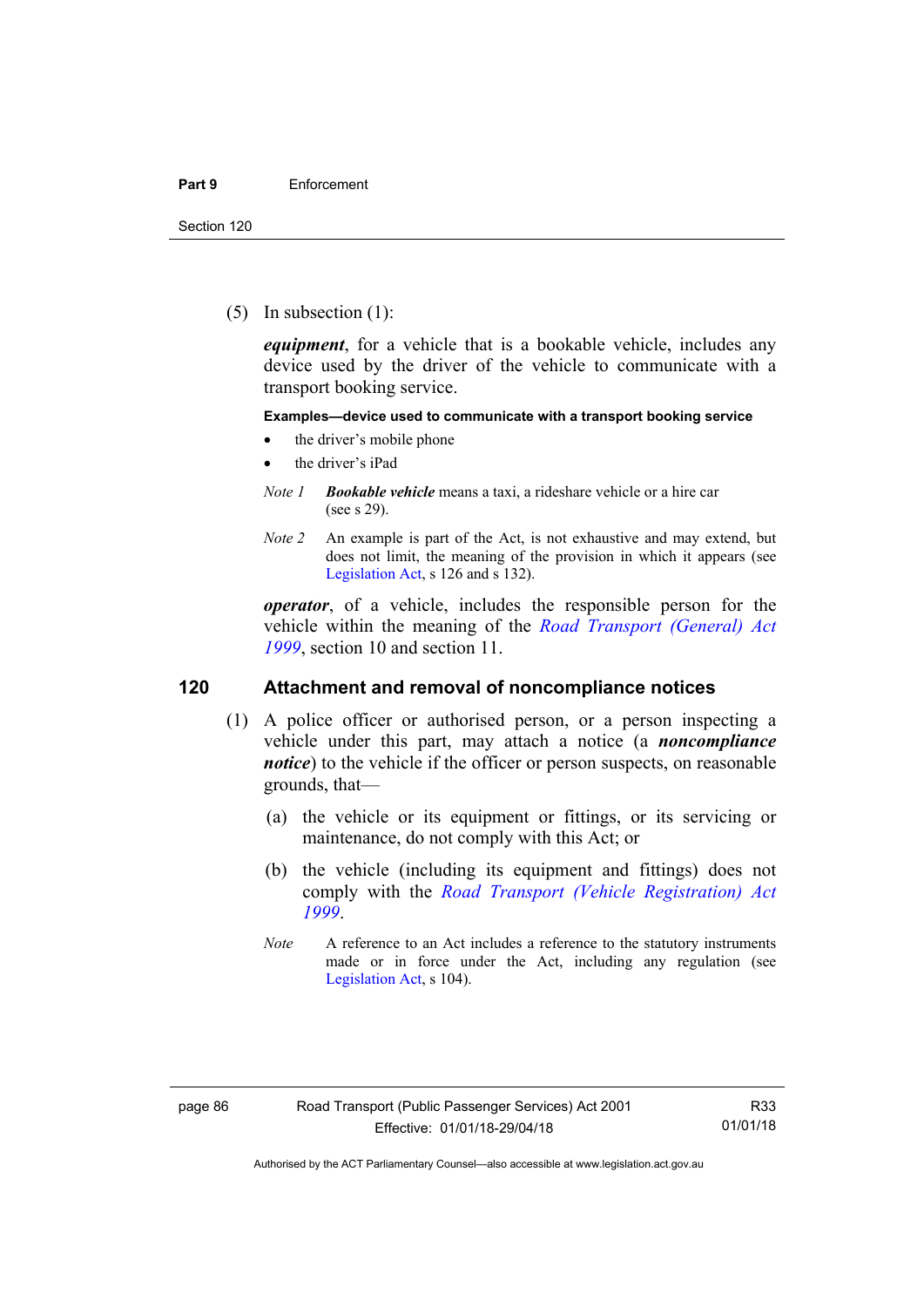- (2) The notice must state—
	- (a) the action necessary for the vehicle, equipment or fittings, or its servicing or maintenance, to comply with this Act or the *[Road Transport \(Vehicle Registration\) Act 1999](http://www.legislation.act.gov.au/a/1999-81)*; and
	- (b) a date and time (the *time of effect*) after which the vehicle must not be operated as a public passenger vehicle if the notice has not been removed by a police officer or authorised person.
- (3) A police officer or authorised person may remove the noncompliance notice from the vehicle, or direct in writing that it be taken to have been removed, if satisfied on inspection or testing of the vehicle or its equipment or fittings that the necessary action mentioned in the notice has been taken.
- (4) A person other than a police officer or authorised person commits an offence if the person removes a noncompliance notice from a public passenger vehicle.

Maximum penalty: 20 penalty units.

- (5) An offence against this section is a strict liability offence.
- (6) A police officer's or authorised person's power to issue a noncompliance notice for a public passenger vehicle under this section is additional to the power of the police officer or authorised person to issue a defect notice under the *[Road Transport \(Vehicle](http://www.legislation.act.gov.au/sl/2000-12)  [Registration\) Regulation 2000](http://www.legislation.act.gov.au/sl/2000-12)* for a public passenger vehicle.

page 87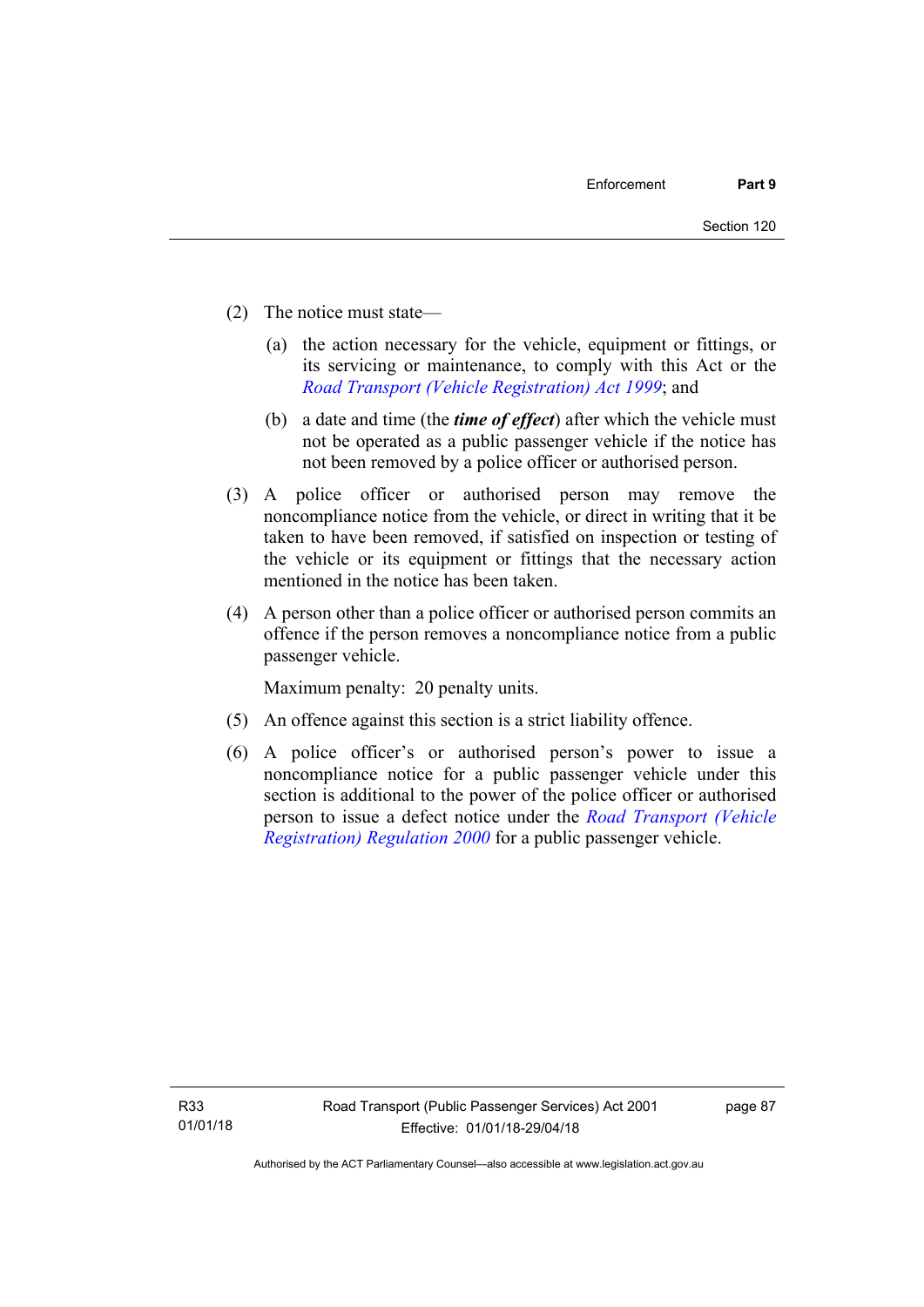# **121 Police officer or authorised person—power to require name and address etc**

- (1) A police officer or authorised person may require a person to state the person's name and home address if the police officer or authorised person believes, on reasonable grounds, that the person is committing or has committed an offence against this Act.
	- *Note* A reference to an Act includes a reference to the statutory instruments made or in force under the Act, including any regulation (see [Legislation Act,](http://www.legislation.act.gov.au/a/2001-14) s 104).
- (2) The police officer or authorised person must tell the person the reason for the requirement and, as soon as practicable, record the reason.
- (3) The person may ask the police officer or authorised person to produce his or her identity card for inspection by the person.
- (4) A person must comply with a requirement made of the person under subsection (1) if—
	- (a) the police officer or authorised person tells the person the reason for the requirement; and
	- (b) for a request made by an authorised person—the authorised person has complied with the *[Road Transport \(General\) Act](http://www.legislation.act.gov.au/a/1999-77)  [1999](http://www.legislation.act.gov.au/a/1999-77)*, section 21 (Power not to be exercised before identity card shown).

Maximum penalty: 10 penalty units.

(5) An offence against this section is a strict liability offence.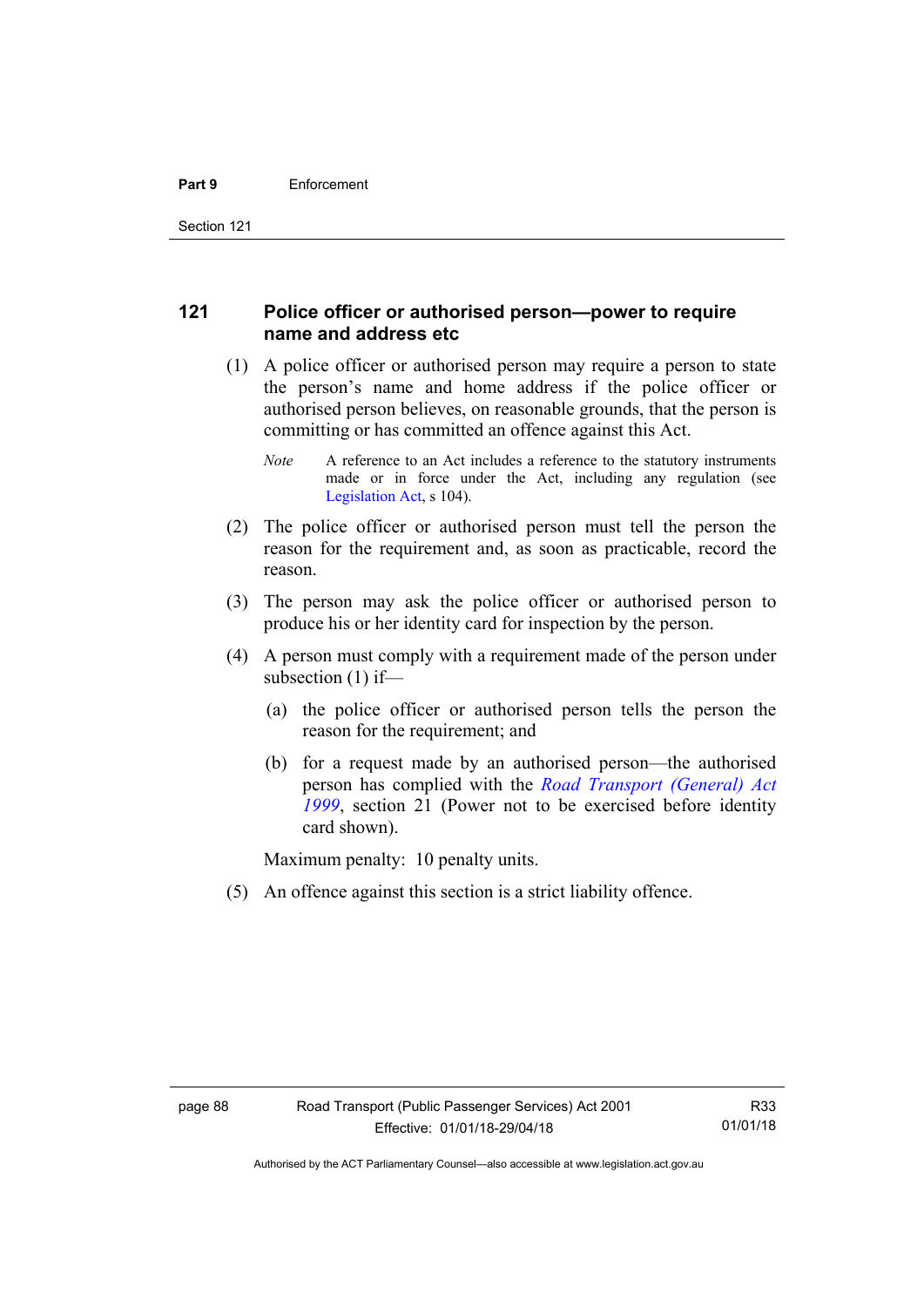# **Part 10 Miscellaneous**

#### **125 Unauthorised public passenger services**

 (1) A person must not use a vehicle for the transport of passengers for a fare or other consideration along a road or road related area.

Maximum penalty: 50 penalty units.

- (2) This section does not apply to the person if—
	- (a) the monetary or other consideration receivable by the person is not more than the cost of operating the vehicle to transport the passengers; or
	- (b) the person is entitled under this Act to operate the public passenger service being operated by the person.

#### **Examples for par (a)**

- 1 A car pool in which participants share the costs of operating the vehicle for the car pool.
- 2 Helen is a member of Bush Hikers Anonymous. She carries 2 other members in her car to a club walk. The 2 other members pay Helen part of the costs of operating her car for the club walk.
- *Note 1* For the entitlement of a person to operate a public passenger service, see the following provisions:
	- s 18 (Entitlement to regular route services)
	- s 19 (Entitlement to operate tour and charter services)
	- s 51 (Entitlement to operate taxi services)
	- s 60D (Entitlement to operate rideshare services)
	- s 73 (Entitlement to operate hire car services)
	- s 90 (Entitlement to operate demand responsive services).
- *Note 2* This section also does not apply if the person is exempted from the operation of this section under s 127 or s 128.
- *Note 3* An example is part of the Act, is not exhaustive and may extend, but does not limit, the meaning of the provision in which it appears (see [Legislation Act,](http://www.legislation.act.gov.au/a/2001-14) s 126 and s 132).

R33 01/01/18 page 89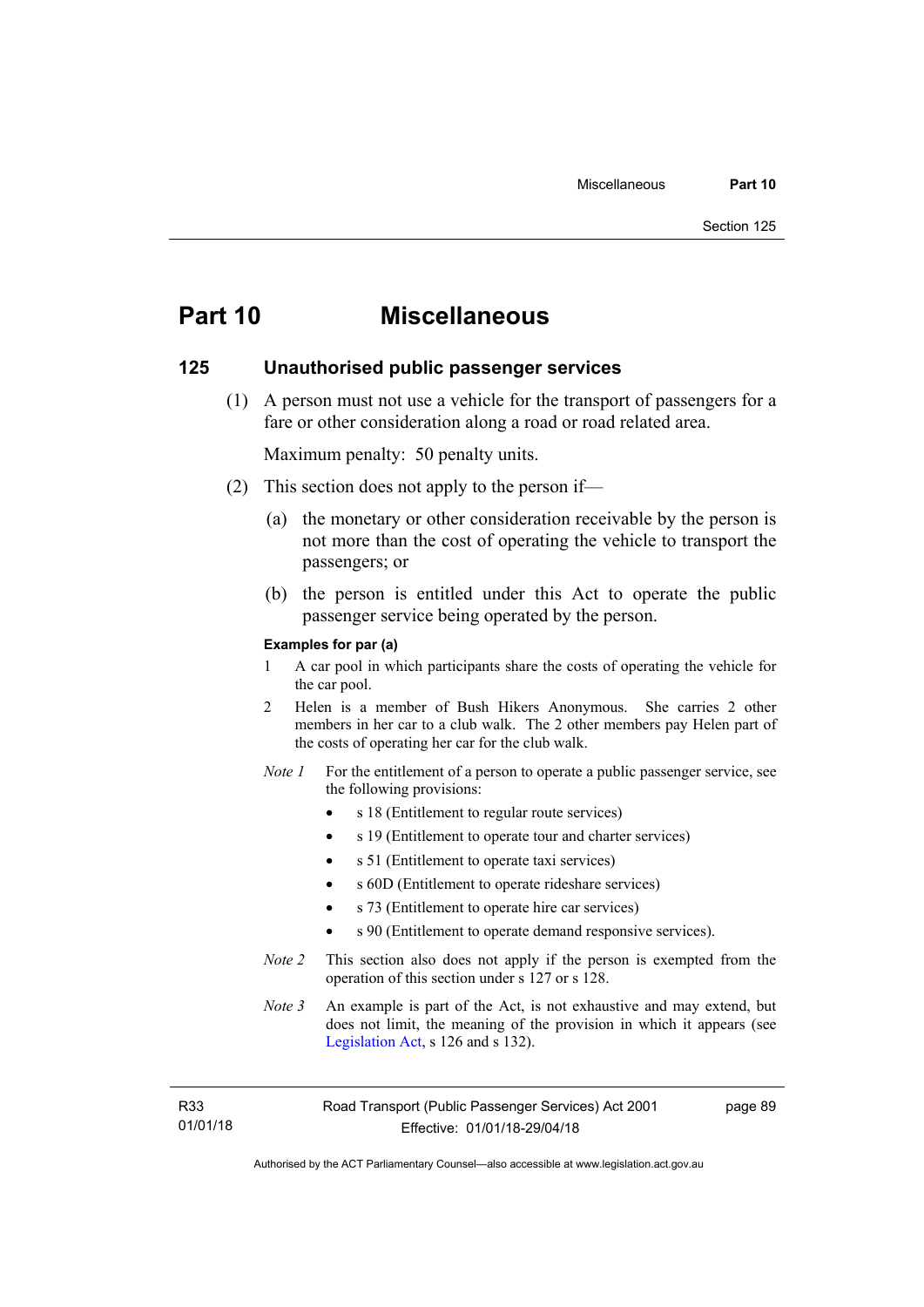#### **Part 10** Miscellaneous

Section 126

(3) An offence against this section is a strict liability offence.

# **126 Regulation-making power**

- (1) The Executive may make regulations for this Act.
	- *Note* Regulations must be notified and presented to the Legislative Assembly, under the [Legislation Act.](http://www.legislation.act.gov.au/a/2001-14)
- (2) A regulation may apply, adopt or incorporate a law of another jurisdiction or an instrument, or a provision of a law of another jurisdiction or instrument, as in force from time to time.
	- *Note 1* The text of an applied, adopted or incorporated law or instrument, whether applied as in force from time to time or as at a particular time, is taken to be a notifiable instrument if the operation of the [Legislation](http://www.legislation.act.gov.au/a/2001-14)  [Act](http://www.legislation.act.gov.au/a/2001-14), s 47 (5) or (6) is not disapplied (see s 47 (7)).
	- *Note 2* A notifiable instrument must be notified under the [Legislation Act](http://www.legislation.act.gov.au/a/2001-14).
- (3) A regulation may make provision in relation to the powers and duties of police officers and authorised people in relation to public passenger services, including, for example, in relation to public passenger vehicles, drivers of public passenger vehicles and passengers.
	- *Note* An example is part of the Act, is not exhaustive and may extend, but does not limit, the meaning of the provision in which it appears (see [Legislation Act,](http://www.legislation.act.gov.au/a/2001-14) s 126 and s 132).
- (4) A regulation may make provision in relation to insurance against liability for damage to property caused by, or arising out of the use of, a public passenger vehicle.
- (5) A regulation may create offences and fix maximum penalties of not more than 20 penalty units for the offences.
- (6) In this section:

*law of another jurisdiction*—see the [Legislation Act](http://www.legislation.act.gov.au/a/2001-14), section 47 (10).

R33 01/01/18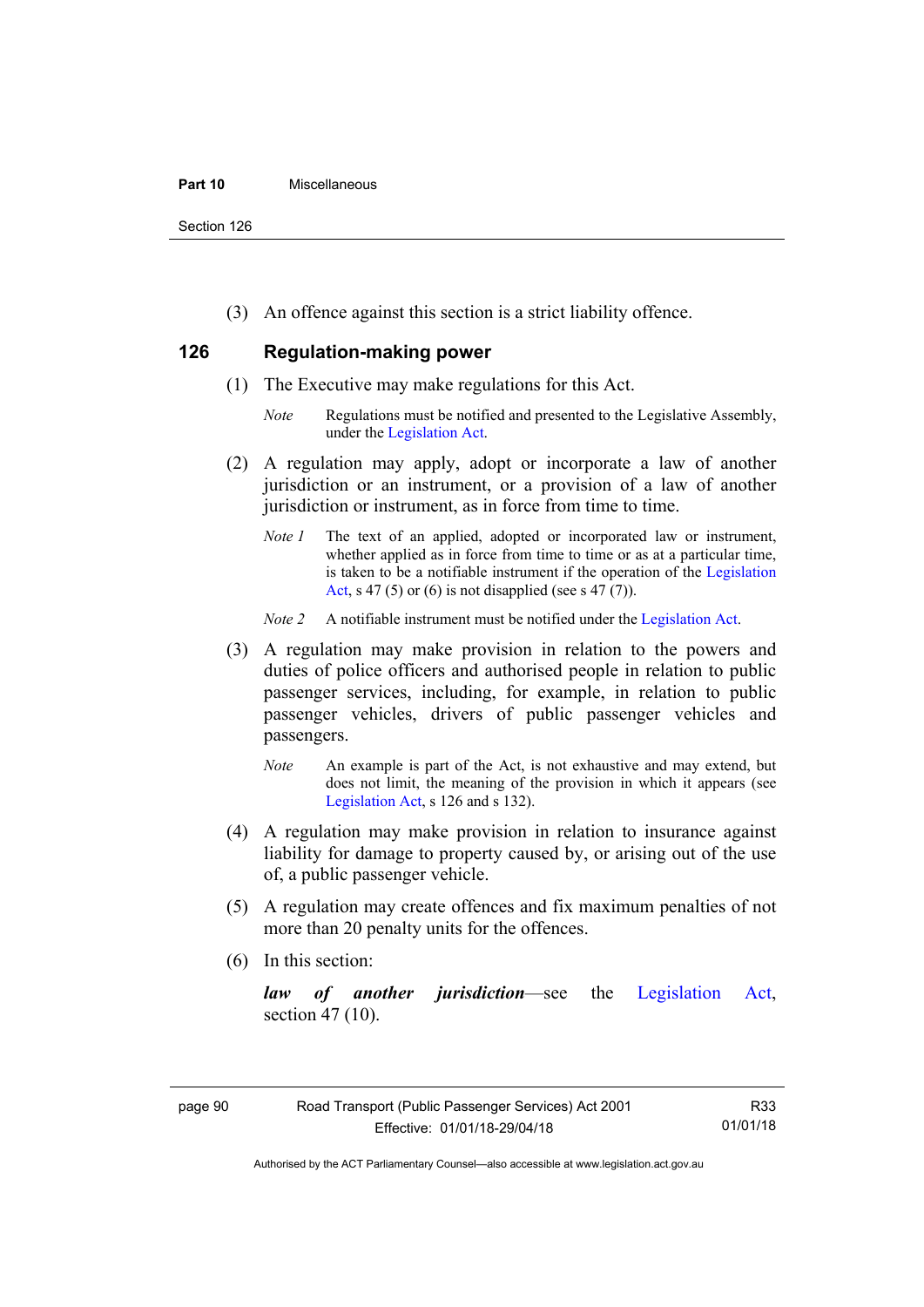#### **127 Minister may exempt vehicles and people from Act**

- (1) The Minister may exempt a vehicle or person from this Act (or a stated provision of this Act).
- (2) An exemption is a disallowable instrument.
	- *Note* A disallowable instrument must be notified, and presented to the Legislative Assembly, under the [Legislation Act.](http://www.legislation.act.gov.au/a/2001-14)

## **128 Regulations may exempt vehicles and people from Act**

- (1) A regulation may—
	- (a) exempt a vehicle or person from this Act; or
	- (b) authorise the road transport authority to exempt a vehicle or person from this Act.
	- *Note 1* Power to make a statutory instrument (including a regulation) includes power to make different provision in relation to different matters or different classes of matters (see [Legislation Act,](http://www.legislation.act.gov.au/a/2001-14) s 48).
	- *Note 2* A reference to an Act includes a reference to a provision of an Act (see [Legislation Act,](http://www.legislation.act.gov.au/a/2001-14) s 7 (3)).
- (2) An exemption given under a regulation mentioned in subsection (1) may be conditional.
- (3) A regulation may provide for the road transport authority to—
	- (a) suspend the operation of a regulation mentioned in subsection (1) (a) in the way and circumstances prescribed by regulation; or
	- (b) suspend the operation of an exemption given by the authority to a vehicle or person in the way and circumstances prescribed by regulation.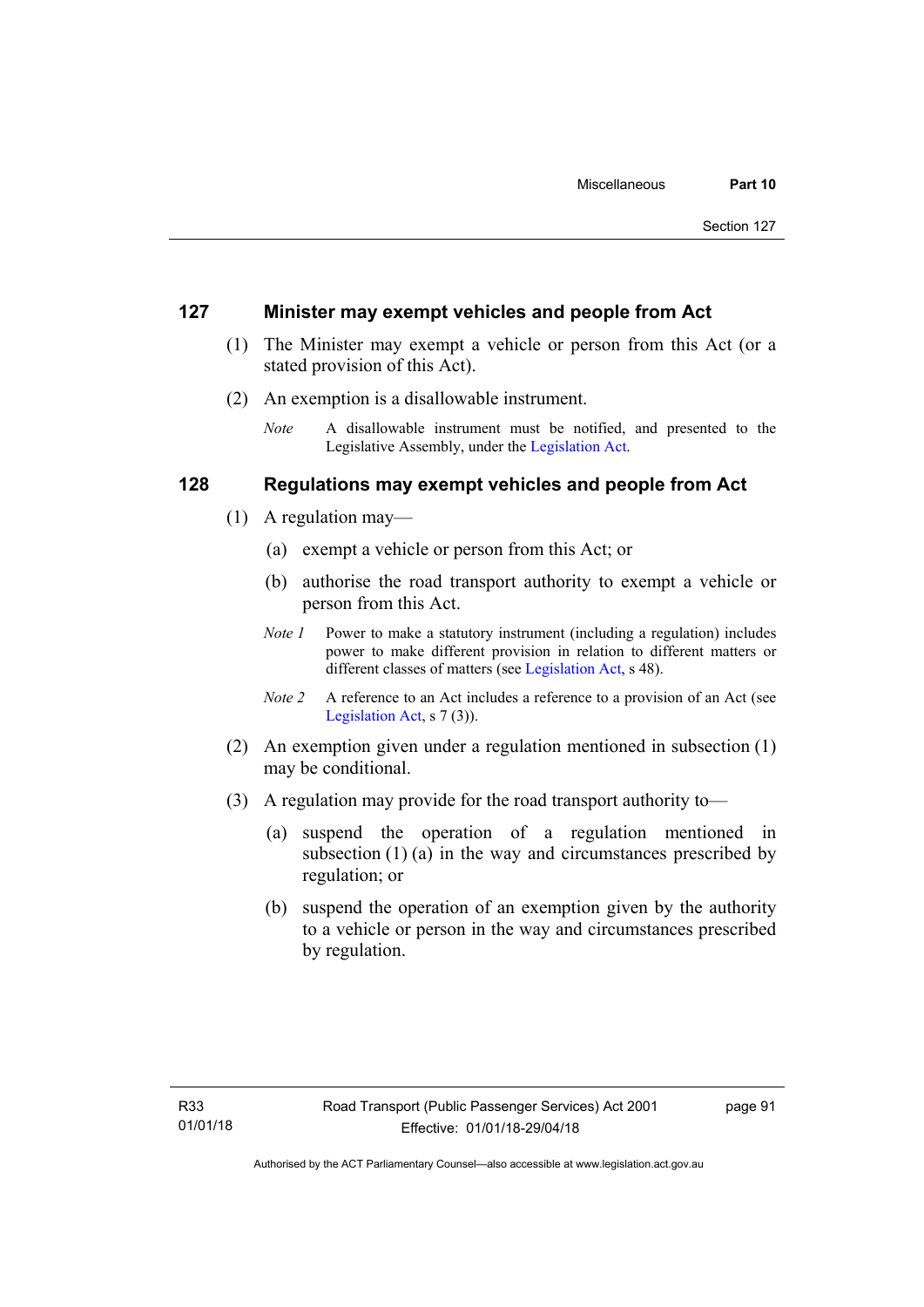#### **Part 10** Miscellaneous

Section 129

# **129 References to Motor Traffic Act, Traffic Act etc**

- (1) In any Act, instrument made under an Act or document, a reference to an earlier law is, in relation to anything to which this Act applies, a reference to this Act.
- (2) In this section:

*earlier law* means any of the following:

- (a) *[Motor Traffic Act 1936](http://www.legislation.act.gov.au/a/1936-45)*;
- (b) *[Motor Traffic Regulations 1934](http://www.legislation.act.gov.au/sl/1934-6)*;
- (c) *[Road Transport \(Bus Services\) Regulations 2000](http://www.legislation.act.gov.au/sl/2000-9)*;
- (d) *[Road Transport \(General\) Act 1999](http://www.legislation.act.gov.au/a/1999-77)*;
- (e) *[Road Transport \(Hire Vehicle Services\) Regulations 2000](http://www.legislation.act.gov.au/sl/2000-4)*;
- (f) *[Road Transport \(Taxi Services\) Regulations 2000](http://www.legislation.act.gov.au/sl/2000-5)*.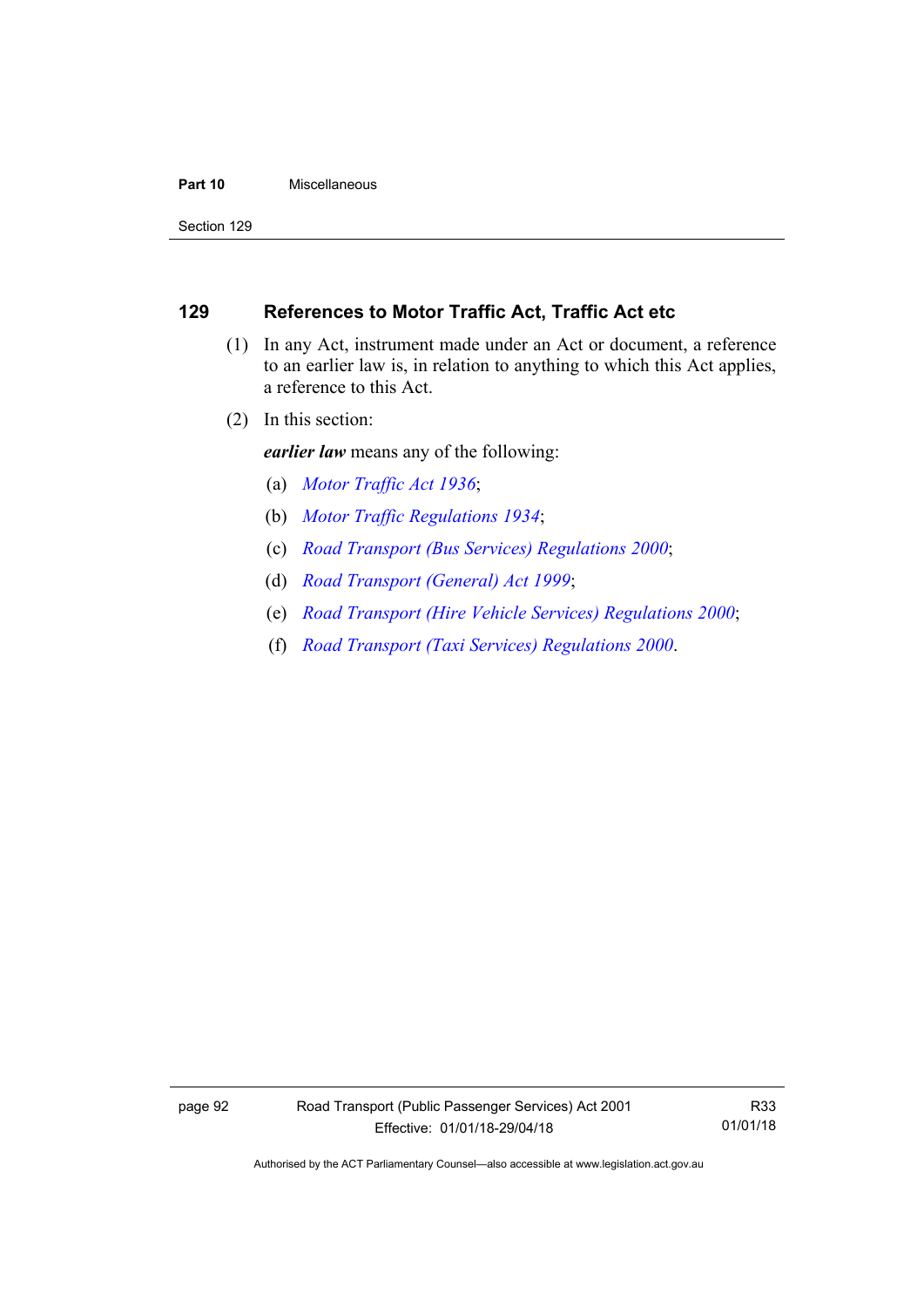# **Dictionary**

(see s 4)

- Note 1 The [Legislation Act](http://www.legislation.act.gov.au/a/2001-14) contains definitions and other provisions relevant to this Act.
- *Note 2* In particular, the [Legislation Act,](http://www.legislation.act.gov.au/a/2001-14) dict, pt 1, defines the following terms:
	- ACT
	- exercise
	- function
	- home address
	- the Territory.
- *Note 3* The *[Road Transport \(General\) Act 1999](http://www.legislation.act.gov.au/a/1999-77)* contains definitions relevant to this Act. For example, the following terms are defined in the *[Road](http://www.legislation.act.gov.au/a/1999-77)  [Transport \(General\) Act 1999](http://www.legislation.act.gov.au/a/1999-77)*, dictionary:
	- another jurisdiction
	- Australian Road Rules
	- driver
	- jurisdiction
	- motor vehicle
	- road transport authority (or authority) (see s 16)
	- road transport legislation (see s 6)
	- use (in relation to a vehicle)
	- vehicle.
- *Note 4* If a word or expression is defined in an Act (but not a regulation or another publication) included in the road transport legislation, the definition applies to each use of the word or expression in other road transport legislation unless the contrary intention appears (see *[Road](http://www.legislation.act.gov.au/a/1999-77)  [Transport \(General\) Act 1999](http://www.legislation.act.gov.au/a/1999-77)*, s 8).

*accredited*, in relation to a kind of public passenger service, means accredited under the regulations to operate that kind of public passenger service.

*accredited demand responsive service operator* means accredited under a regulation to operate a demand responsive service.

page 93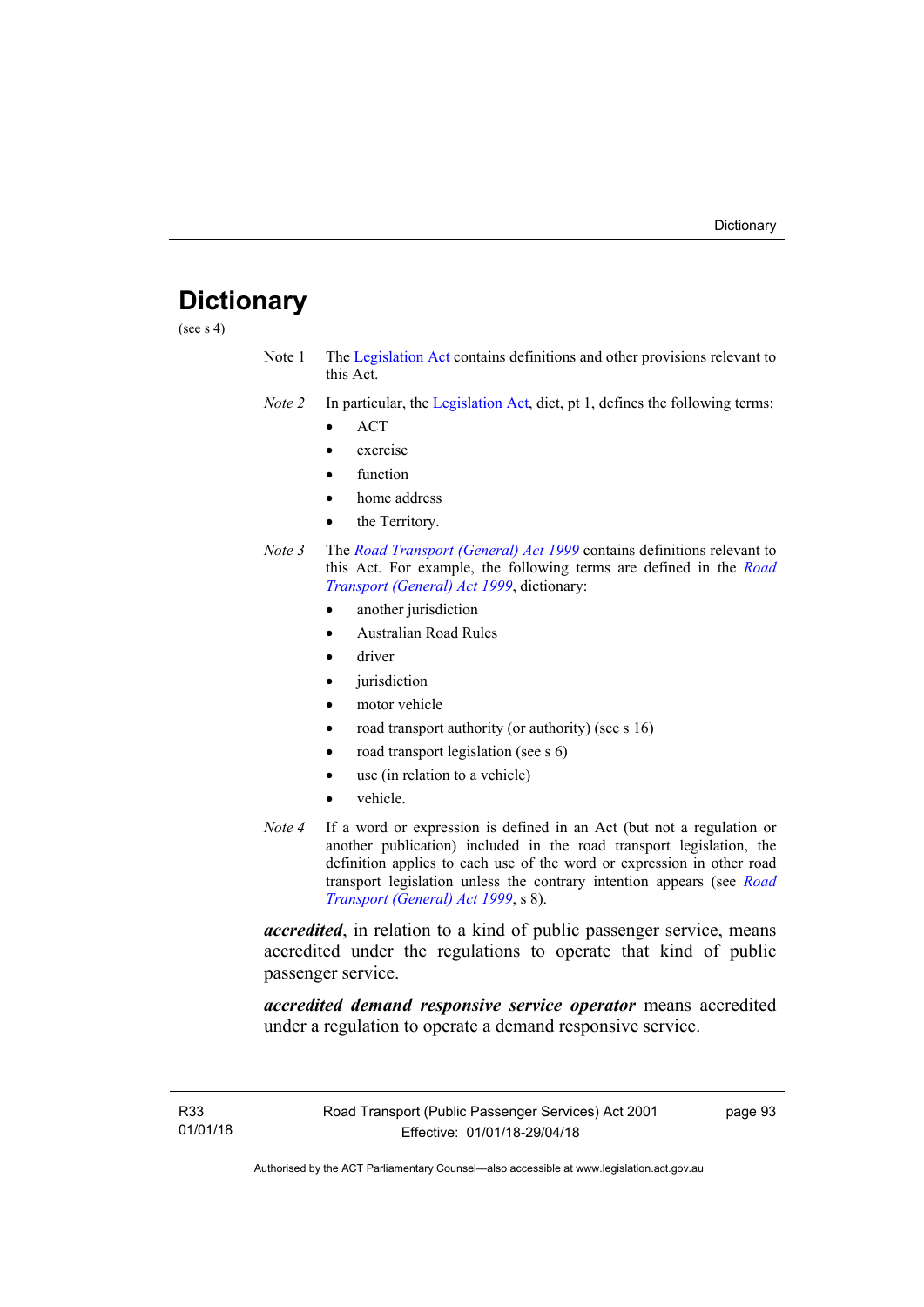*accredited hire car service operator* means accredited under the regulations to operate a hire car service.

*accredited operator*, of a public passenger vehicle—see section 110.

*accredited rideshare driver* means a person accredited under regulation to operate a rideshare service.

*accredited taxi service operator* means accredited under the regulations to operate a taxi service.

*accredited transport booking service* means a transport booking service accredited under regulation to operate a transport booking service.

*affiliated driver*, for a transport booking service—see section 35.

*affiliated driver agreement*—see section 36.

*affiliated operator*, for a transport booking service—see section 36B.

*affiliated operator agreement*—see section 36C.

*authorisation*, in relation to a demand responsive service, means an authorisation under this Act to operate a demand responsive service.

*authorised demand responsive service operator* means a person who is authorised under this Act to operate a demand responsive service.

*bookable vehicle*—see section 29.

*bookable vehicle driver*—see section 29.

*bus*—see section 10A.

*bus service*—see section 11.

*demand responsive service—*see section 80.

*demand responsive service vehicle—*see section 81.

*fare* means the amount payable by passengers for transport, or for the transport of passengers' luggage or other goods, on public passenger vehicles.

page 94 Road Transport (Public Passenger Services) Act 2001 Effective: 01/01/18-29/04/18

R33 01/01/18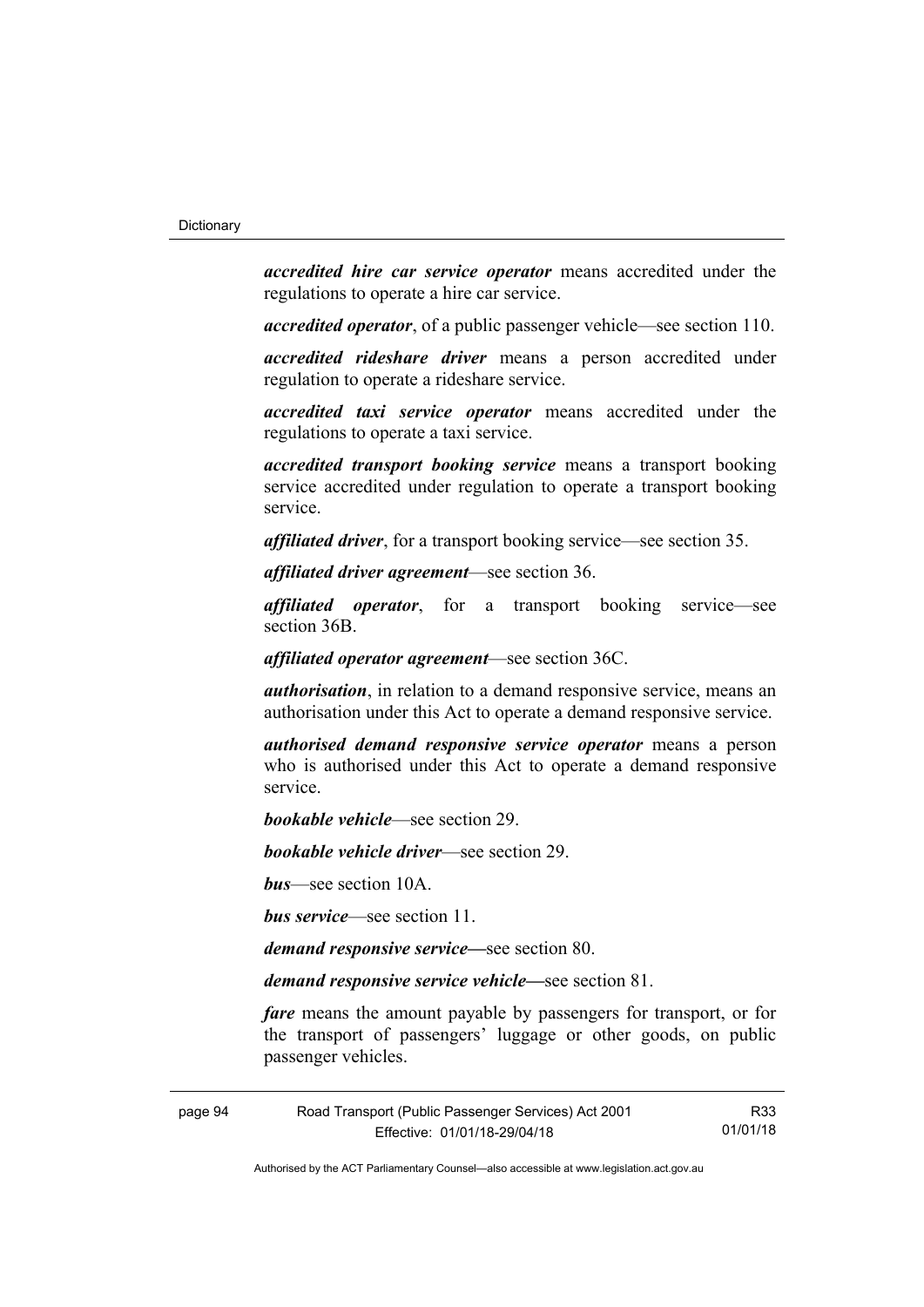*fittings*, of a vehicle, includes the seats, seat covers and floor coverings of the vehicle.

*hire car*—see section 67.

*hire car licence*—see section 61.

*hire car service*—see section 69.

*independent taxi service operator* means a taxi service operator approved under regulation as an independent taxi service operator.

*inspect* a vehicle includes observe the performance of the vehicle or any of its equipment, with or without the use of instruments.

*licensed rideshare vehicle* means a vehicle that is the subject of a rideshare vehicle licence.

*long-distance service*—see section 14.

*noncompliance notice*—see section 120 (1).

*public bus*—see section 10A.

*public passenger service*—see section 10.

*public passenger vehicle* means a public bus, taxi, rideshare vehicle, hire car or demand responsive service vehicle.

*public passenger vehicle policy*—see section 110.

*public vehicle licence*—see the *[Road Transport \(Driver Licensing\)](http://www.legislation.act.gov.au/a/1999-78)  [Act 1999](http://www.legislation.act.gov.au/a/1999-78)*, dictionary.

*regular route service*—see section 12.

*restricted hire car*—see section 68.

*restricted hire car licence*—see section 62.

*restricted hire car service*—see section 70.

*restricted taxi*—see section 46.

*restricted taxi licence*—see section 38.

*restricted taxi service*—see section 48.

page 95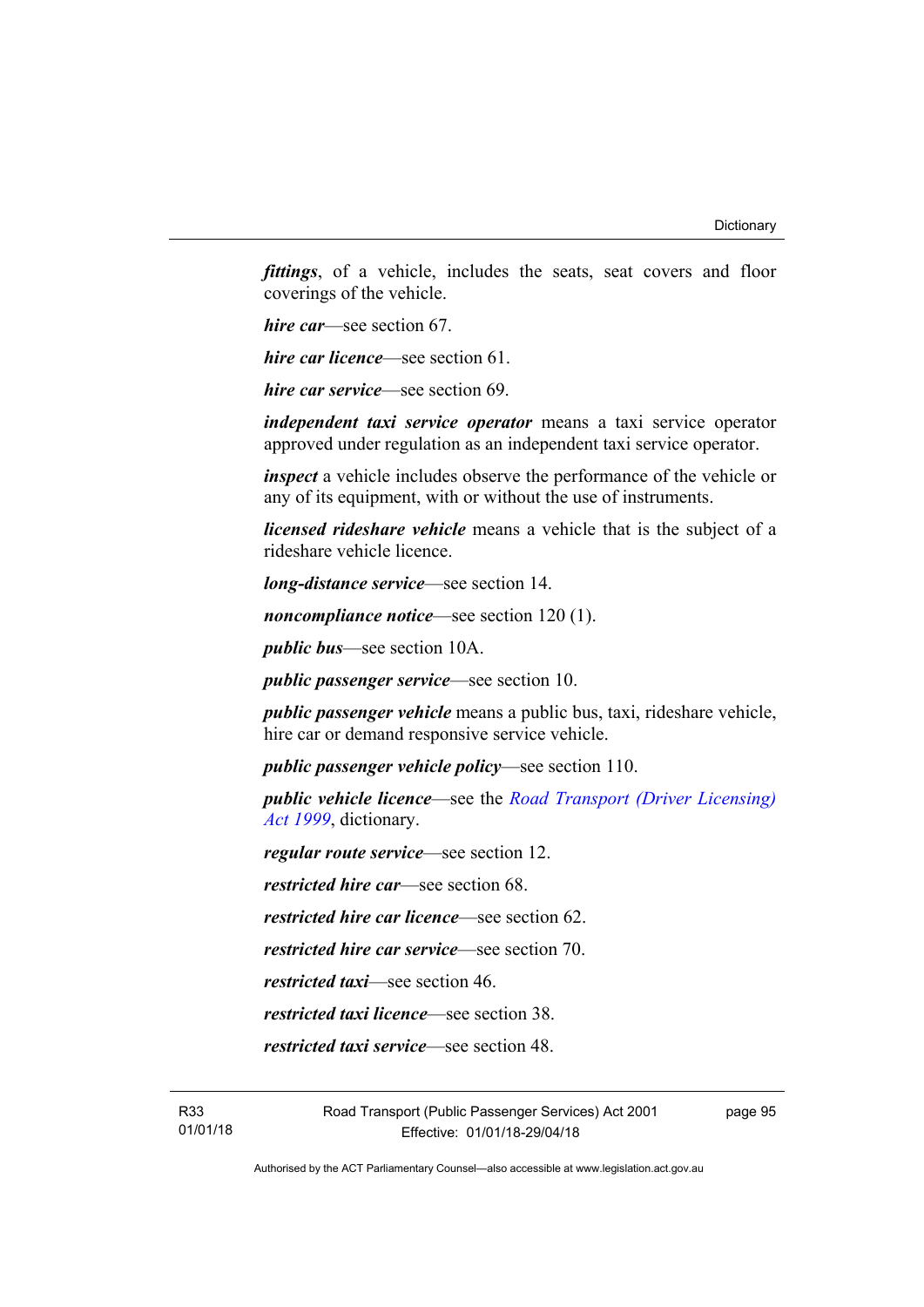*rideshare*—see section 60A. *rideshare driver*—see section 60A. *rideshare service*—see section 60A. *rideshare vehicle*—see section 60A. *rideshare vehicle licence*—see section 60J.

*road* means an area that is open to or used by the public and is developed for, or has as 1 of its main uses, the driving or riding of motor vehicles, but does not include an area that would otherwise be a road so far as a declaration under the *[Road Transport \(General\)](http://www.legislation.act.gov.au/a/1999-77)  [Act 1999](http://www.legislation.act.gov.au/a/1999-77)*, section 12 (Power to include or exclude areas in road transport legislation) declares that this Act does not apply to the area.

#### *road related area* means—

- (a) an area that divides a road; or
- (b) a footpath or nature strip adjacent to a road; or
- (c) an area that is open to the public and is designated for use by cyclists or animals; or
- (d) an area that is not a road and that is open to or used by the public for driving, riding or parking vehicles; or
- (e) a shoulder of a road; or
- (f) any other area that is open to or used by the public so far as a declaration under the *[Road Transport \(General\) Act 1999](http://www.legislation.act.gov.au/a/1999-77)*, section 12 (Power to include or exclude areas in road transport legislation) declares that this Act applies to the area;

but does not include an area that would otherwise be a road related area so far as a declaration under that section declares that this Act does not apply to the area.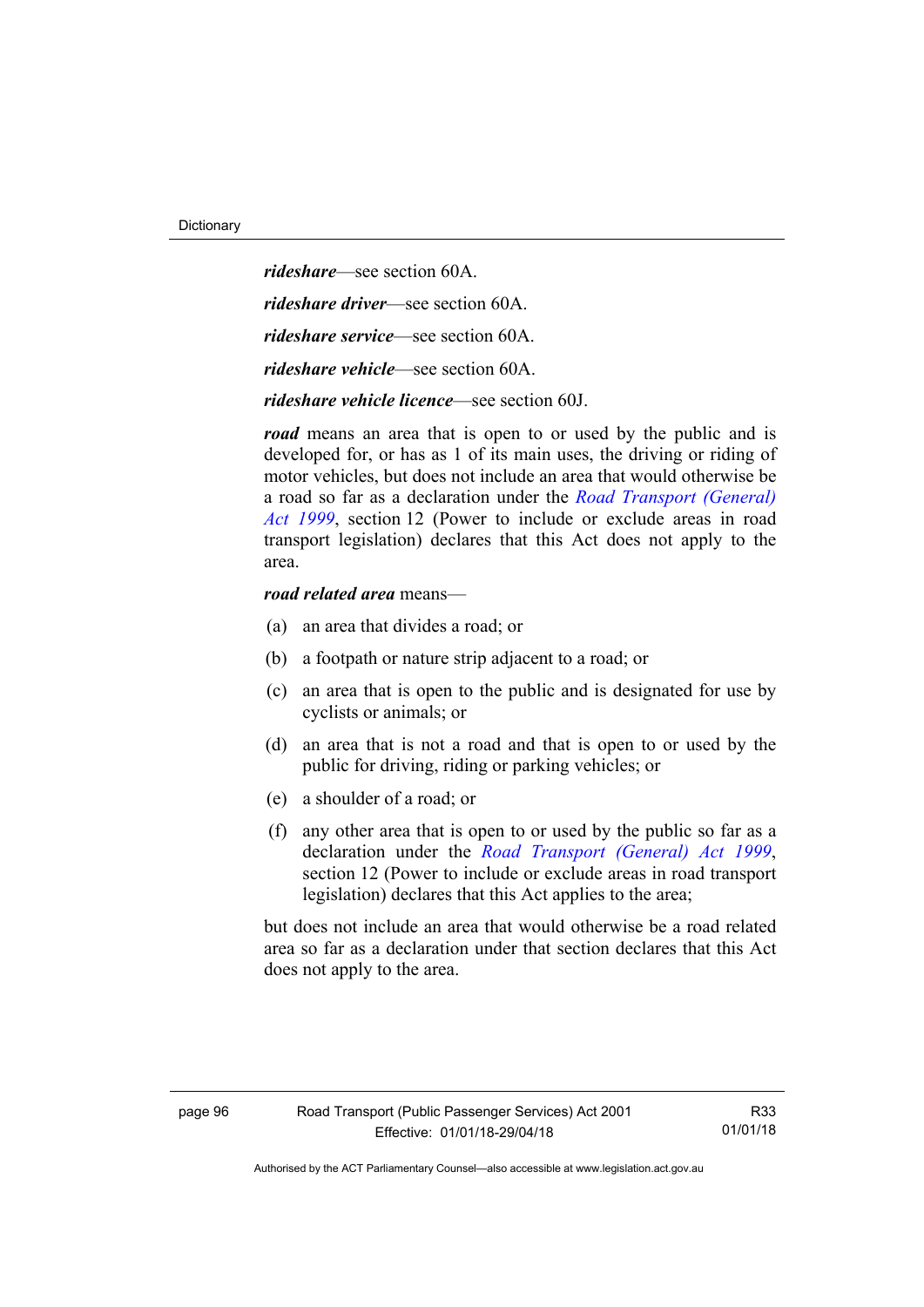#### *service contract—*

- (a) for part 2 (Bus services)—see section 17; and
- (b) for part 8 (Demand responsive services)—see section 89.

*taxi*—see section 45.

*taxi driver* means the person driving a taxi if the person holds a public vehicle licence authorising the person to drive the taxi for hire or reward.

*taxi licence*—see section 37.

*taxi service*—see section 47.

*taxi zone*—see the [Australian Road Rules](http://www.legislation.act.gov.au//ni/db_37271/default.asp), rule 182. *time of effect*, for a noncompliance notice—see section 120 (2) (b).

*tour and charter service*—see section 13.

*transport booking service*—see section 28.

page 97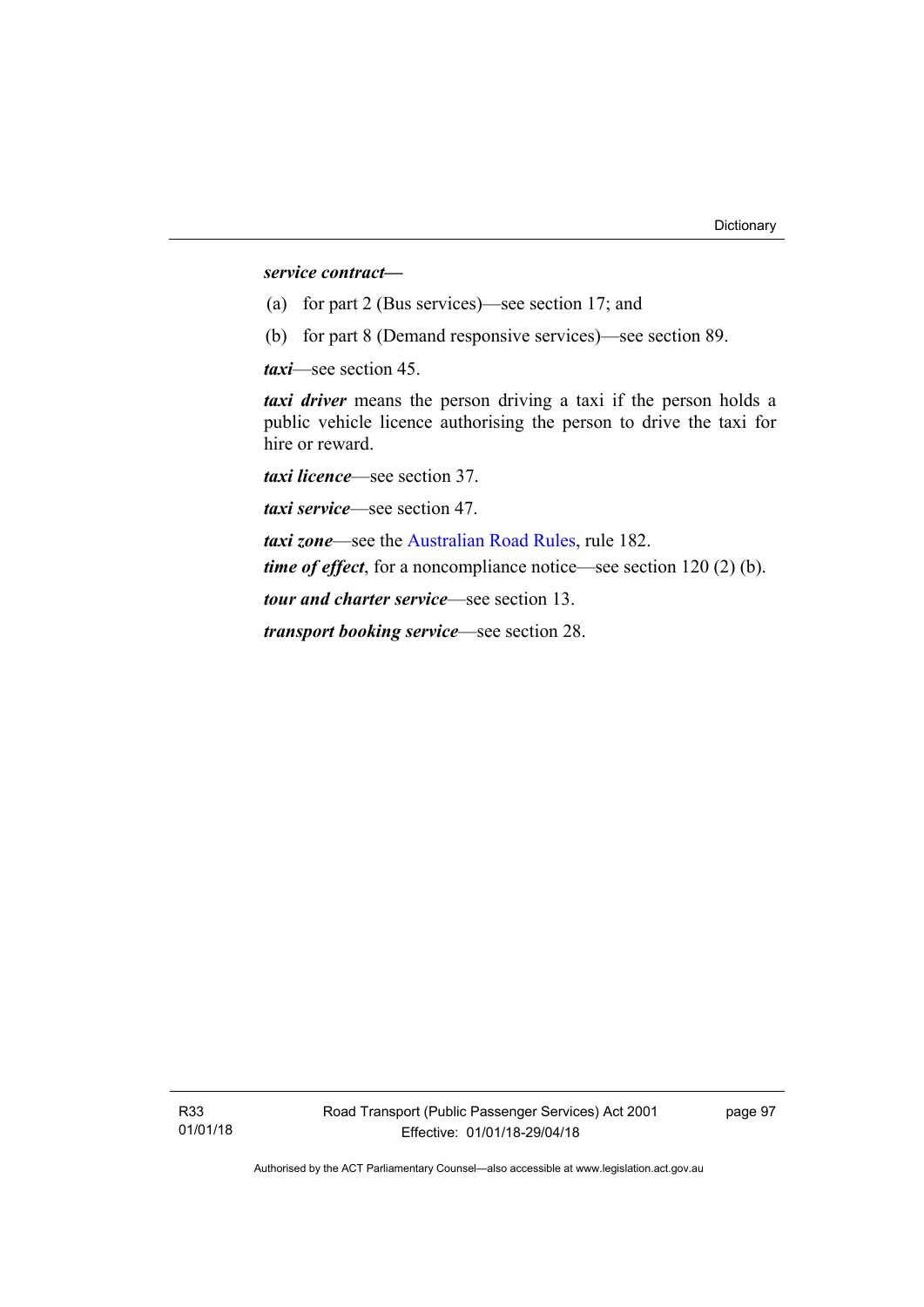#### **Endnotes**

1 About the endnotes

# **Endnotes**

## **1 About the endnotes**

Amending and modifying laws are annotated in the legislation history and the amendment history. Current modifications are not included in the republished law but are set out in the endnotes.

Not all editorial amendments made under the *[Legislation Act 2001](http://www.legislation.act.gov.au/a/2001-14/default.asp)*, part 11.3 are annotated in the amendment history. Full details of any amendments can be obtained from the Parliamentary Counsel's Office.

Uncommenced amending laws are not included in the republished law. The details of these laws are underlined in the legislation history. Uncommenced expiries are underlined in the legislation history and amendment history.

If all the provisions of the law have been renumbered, a table of renumbered provisions gives details of previous and current numbering.

The endnotes also include a table of earlier republications.

| $A = Act$<br>$AF =$ Approved form<br>$am = amended$<br>$amdt = amendment$<br>$AR = Assembly resolution$<br>$ch = chapter$<br>CN = Commencement notice<br>$def = definition$<br>$DI = Disallowable instrument$<br>$dict = dictionary$<br>disallowed = disallowed by the Legislative<br>Assembly<br>$div = division$<br>$exp = expires/expired$<br>$Gaz = qazette$<br>$hdg = heading$<br>IA = Interpretation Act 1967<br>ins = inserted/added<br>$LA =$ Legislation Act 2001<br>$LR =$ legislation register | $NI = Notifiable$ instrument<br>$o = order$<br>om = omitted/repealed<br>$ord = ordinance$<br>orig = original<br>par = paragraph/subparagraph<br>pres = present<br>$prev = previous$<br>$(\text{prev})$ = previously<br>$pt = part$<br>$r = rule/subrule$<br>$reloc = relocated$<br>$renum = renumbered$<br>$R[X]$ = Republication No<br>$RI =$ reissue<br>$s = section/subsection$<br>$sch = schedule$<br>$sdiv = subdivision$<br>SL = Subordinate law |
|-----------------------------------------------------------------------------------------------------------------------------------------------------------------------------------------------------------------------------------------------------------------------------------------------------------------------------------------------------------------------------------------------------------------------------------------------------------------------------------------------------------|--------------------------------------------------------------------------------------------------------------------------------------------------------------------------------------------------------------------------------------------------------------------------------------------------------------------------------------------------------------------------------------------------------------------------------------------------------|
|                                                                                                                                                                                                                                                                                                                                                                                                                                                                                                           |                                                                                                                                                                                                                                                                                                                                                                                                                                                        |
|                                                                                                                                                                                                                                                                                                                                                                                                                                                                                                           | $sub =$ substituted                                                                                                                                                                                                                                                                                                                                                                                                                                    |
| LRA = Legislation (Republication) Act 1996<br>$mod = modified/modification$                                                                                                                                                                                                                                                                                                                                                                                                                               | underlining = whole or part not commenced<br>or to be expired                                                                                                                                                                                                                                                                                                                                                                                          |

# **2 Abbreviation key**

page 98 Road Transport (Public Passenger Services) Act 2001 Effective: 01/01/18-29/04/18

R33 01/01/18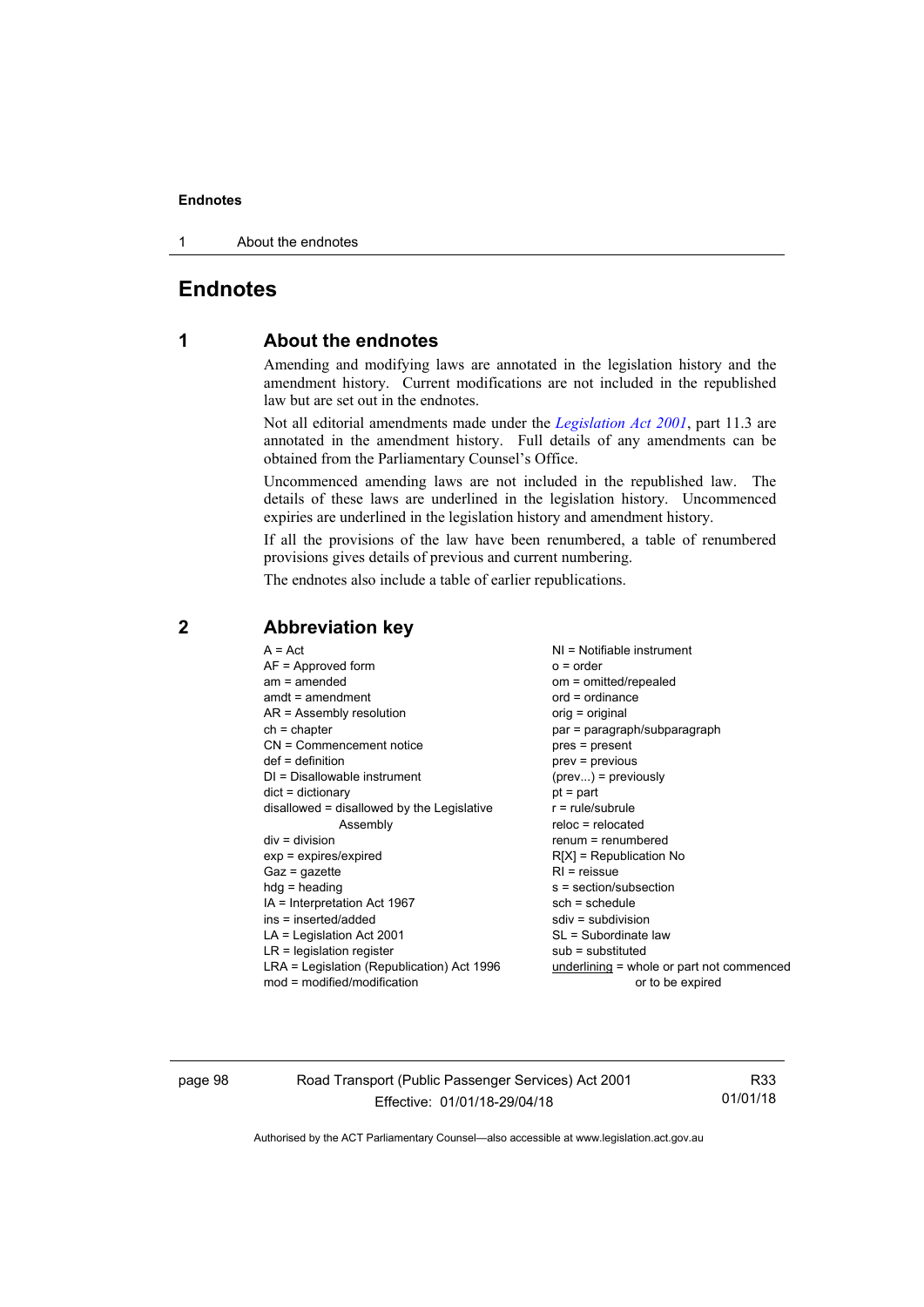## **3 Legislation history**

## **Road Transport (Public Passenger Services) Act 2001 A2001-62**

notified 10 September 2001 [\(Gaz 2001 No S66\)](http://www.legislation.act.gov.au/gaz/2001-S66/default.asp)

s 1, s 2 commenced 10 September 2001 (IA s 10B) remainder commenced 1 December 2001 (s 2 and [CN2001-2\)](http://www.legislation.act.gov.au/cn/2001-2/default.asp)

as amended by

## **[Road Transport \(Public Passenger Services\) Amendment Act 2001](http://www.legislation.act.gov.au/a/2001-94) A2001-94**

notified LR 27 September 2001

s 1, s 2 commenced 27 September 2001 (LA s 75) remainder commenced 1 March 2002 (s 2 and [CN2002-2\)](http://www.legislation.act.gov.au/cn/2002-2/default.asp)

## **[Statute Law Amendment Act 2002](http://www.legislation.act.gov.au/a/2002-30) A2002-30 pt 3.70**

notified LR 16 September 2002

- s 1, s 2 taken to have commenced 19 May 1997 (LA s 75 (2))
- pt 3.70 commenced 17 September 2002 (s 2 (1))

## **[Statute Law Amendment Act 2002 \(No 2\)](http://www.legislation.act.gov.au/a/2002-49) A2002-49 pt 3.23**

notified LR 20 December 2002 s 1, s 2 taken to have commenced 7 October 1994 (LA s 75 (2)) pt 3.23 commenced 17 January 2003 (s 2 (1))

#### **[Road Transport \(Public Passenger Services\) \(Hire Cars\) Amendment](http://www.legislation.act.gov.au/a/2004-69)  [Act 2004](http://www.legislation.act.gov.au/a/2004-69) A2004-69 pt 2**

notified LR 9 September 2004 s 1, s 2 commenced 9 September 2004 (LA s 75 (1)) pt 2 commenced 9 March 2005 (s 2 and LA s 79)

as modified by

## **[Road Transport \(Public Passenger Services\) Regulation 2002](http://www.legislation.act.gov.au/sl/2002-3) SL2002-3 (as am by [SL2005-4](http://www.legislation.act.gov.au/sl/2005-4) s 12)**

notified LR 27 February 2002

s 1, s 2 commenced 27 February 2002 (LA s 75 (1))

s 132 (4) commenced 1 March 2003 (s 2 (2))

remainder commenced 1 March 2002 (s 2 (1) and see [CN2002-2](http://www.legislation.act.gov.au/cn/2002-2/default.asp))

R33 01/01/18 Road Transport (Public Passenger Services) Act 2001 Effective: 01/01/18-29/04/18

page 99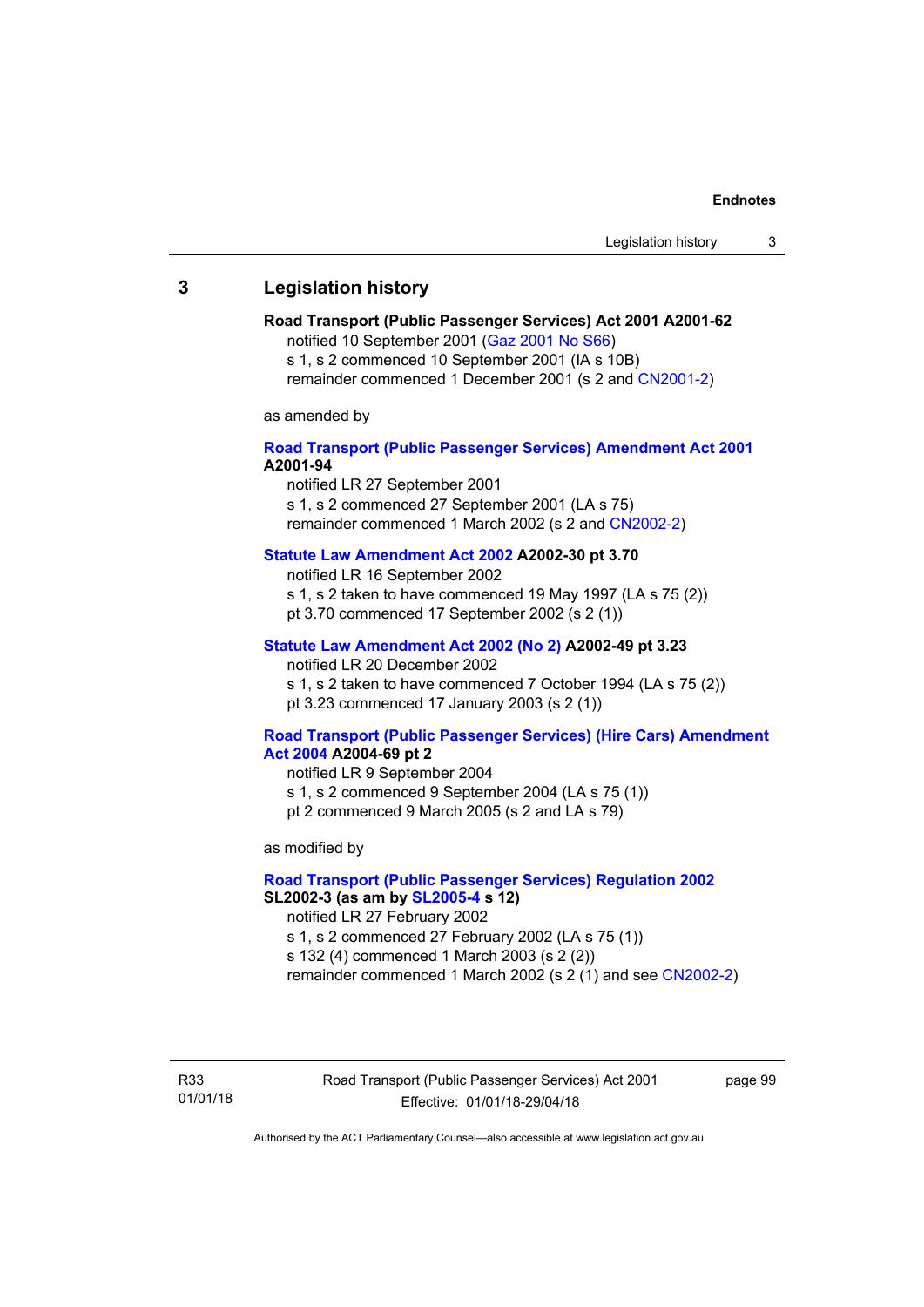3 Legislation history

## **[Road Transport Legislation \(Hire Cars\) Amendment Regulation 2005](http://www.legislation.act.gov.au/sl/2005-4)  [\(No 1\)](http://www.legislation.act.gov.au/sl/2005-4) SL2005-4 s 12**

notified LR 7 March 2005

s 1, s 2 commenced 7 March 2005 (LA s 75 (1))

s 12 commenced 9 March 2005 (s 2 and see [Road Transport \(Public](http://www.legislation.act.gov.au/a/2004-69)  [Passenger Services\) \(Hire Cars\) Amendment Act 2004](http://www.legislation.act.gov.au/a/2004-69) A2004-69, s 2 and LA s 79)

*Note* This regulation only amends the Road Transport (Public [Passenger Services\) Regulation 2002](http://www.legislation.act.gov.au/sl/2002-3) SL2002-3.

as amended by

#### **[Statute Law Amendment Act 2005](http://www.legislation.act.gov.au/a/2005-20) A2005-20 sch 3 pt 3.57**

notified LR 12 May 2005

s 1, s 2 taken to have commenced 8 March 2005 (LA s 75 (2)) amdt 3.372, amdt 3.374 commenced 2 June 2005 (s 2 (2)) sch 3 pt 3.57 remainder commenced 2 June 2005 (s 2 (1))

### **[Road Transport \(Public Passenger Services\) Amendment Act 2006](http://www.legislation.act.gov.au/a/2006-9) A2006-9**

notified LR 15 March 2006 s 1, s 2 commenced 15 March 2006 (LA s 75 (1)) remainder commenced 1 July 2006 (s 2 and [CN2006-13](http://www.legislation.act.gov.au/cn/2006-13/default.asp))

## **[Road Transport Legislation Amendment Act 2006](http://www.legislation.act.gov.au/a/2006-26) A2006-26 pt 2, s 31**

notified LR 14 June 2006 s 1, s 2 commenced 14 June 2006 (LA s 75 (1)) pt 2, s 31 commenced 2 July 2006 (s 2 and [CN2006-12](http://www.legislation.act.gov.au/cn/2006-12/default.asp))

**[Administrative \(Miscellaneous Amendments\) Act 2006](http://www.legislation.act.gov.au/a/2006-30) A2006-30** 

## **sch 1 pt 1.10**

notified LR 16 June 2006 s 1, s 2 commenced 16 June 2006 (LA s 75 (1)) amdt 1.84 commenced 3 July 2006 (s 2 (2)) sch 1 pt 1.10 remainder commenced 1 July 2006 (s 2 (1))

## **[Road Transport \(Third-Party Insurance\) Act 2008](http://www.legislation.act.gov.au/a/2008-1) A2008-1 sch 1 pt 1.9 (as am by [A2008-39](http://www.legislation.act.gov.au/a/2008-39) s 4)**

notified LR 26 February 2008

s 1, s 2 commenced 26 February 2008 (LA s 75 (1))

sch 1 pt 1.9 commenced 1 October 2008 (s 2 as am by [A2008-39](http://www.legislation.act.gov.au/a/2008-39) s 4)

| page 100 | Road Transport (Public Passenger Services) Act 2001 | R33      |
|----------|-----------------------------------------------------|----------|
|          | Effective: 01/01/18-29/04/18                        | 01/01/18 |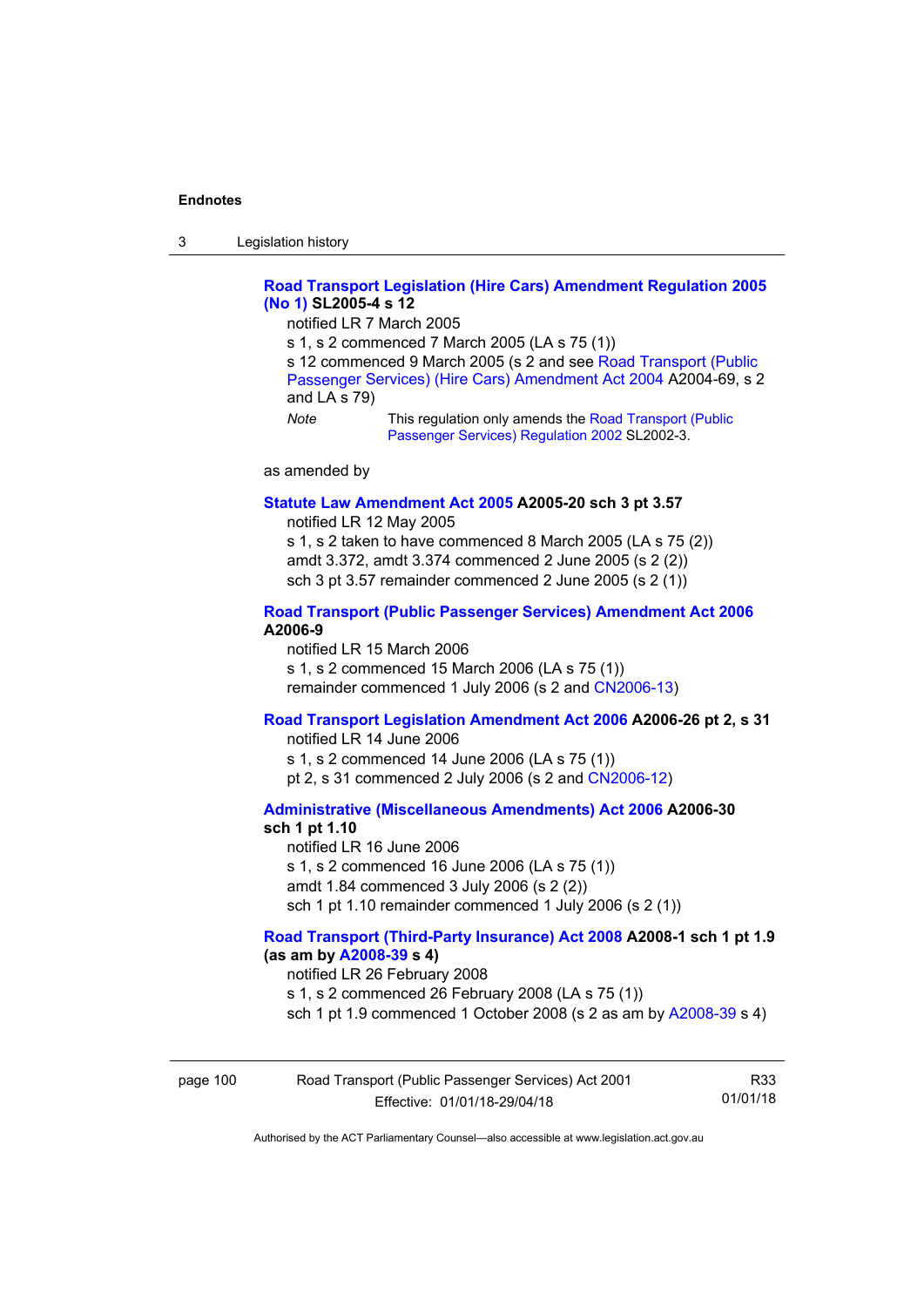## **[Road Transport \(Third-Party Insurance\) Amendment Act 2008](http://www.legislation.act.gov.au/a/2008-39) A2008-39**

notified LR 22 August 2008

s 1, s 2 commenced 22 August 2008 (LA s 75 (1))

remainder commenced 23 August 2008 (s 2)

*Note* This Act only amends the [Road Transport \(Third-Party](http://www.legislation.act.gov.au/a/2008-1)  [Insurance\) Act 2008](http://www.legislation.act.gov.au/a/2008-1) A2008-1.

as modified by

## **[Road Transport \(Third-Party Insurance\) Regulation 2008](http://www.legislation.act.gov.au/sl/2008-37) SL2008-37 s 103 and sch 20 mod 20.1**

notified LR 25 August 2008

s 1, s 2 commenced 25 August 2008 (LA s 75 (1))

s 103 and sch 20 mod 20.1 commenced 1 October 2008 (s 2 and see [Road Transport \(Third-Party Insurance\) Act 2008](http://www.legislation.act.gov.au/a/2008-1) A2008-1 s 2 (as am by [A2008-39](http://www.legislation.act.gov.au/a/2008-39) s 4))

as amended by

#### **[Road Transport \(Third-Party Insurance\) Amendment Act 2009](http://www.legislation.act.gov.au/a/2009-16) A2009-16 sch 3 pt 3.3**

notified LR 30 June 2009 s 1, s 2 commenced 30 June 2009 (LA s 75 (1)) sch 3 pt 3.3 commenced 5 July 2009 (s 2)

## **[Road Transport \(Mass, Dimensions and Loading\) Act 2009](http://www.legislation.act.gov.au/a/2009-22/default.asp) A2009-22**

## **sch 1 pt 1.8**

notified LR 3 September 2009

s 1, s 2 commenced 3 September 2009 (LA s 75 (1))

sch 1 pt 1.8 commenced 3 March 2010 (s 2 and LA s 79)

## **[Statute Law Amendment Act 2009 \(No 2\)](http://www.legislation.act.gov.au/a/2009-49) A2009-49 sch 3 pt 3.63**

notified LR 26 November 2009 s 1, s 2 commenced 26 November 2009 (LA s 75 (1)) sch 3 pt 3.63 commenced 17 December 2009 (s 2)

#### **[Statute Law Amendment Act 2010](http://www.legislation.act.gov.au/a/2010-18) A2010-18 sch 3 pt 3.18**

notified LR 13 May 2010

s 1, s 2 commenced 13 May 2010 (LA s 75 (1))

sch 3 pt 3.18 commenced 3 June 2010 (s 2)

R33 01/01/18 Road Transport (Public Passenger Services) Act 2001 Effective: 01/01/18-29/04/18

page 101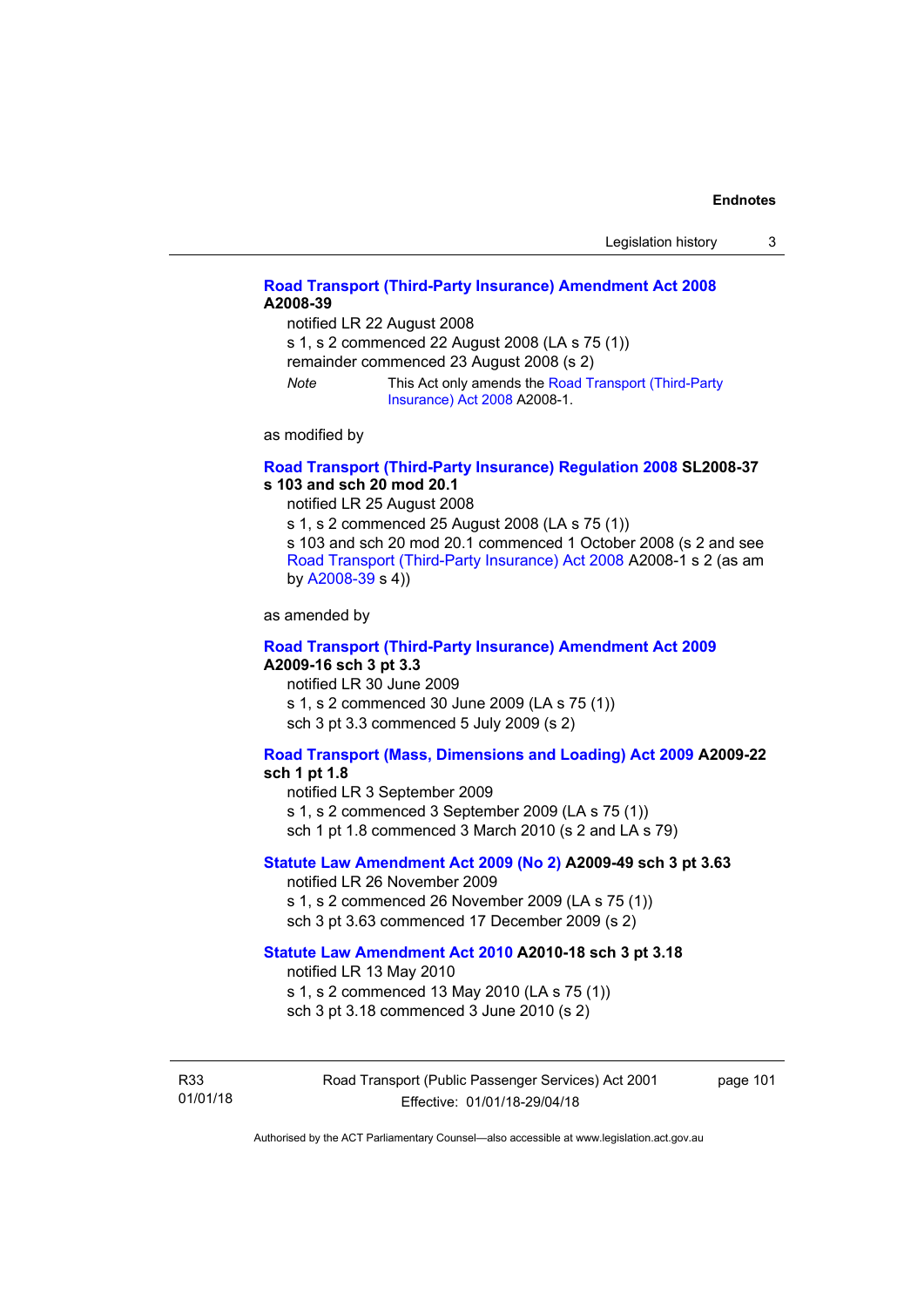| ు | Legislation history |  |
|---|---------------------|--|
|---|---------------------|--|

## **[Fair Trading \(Australian Consumer Law\) Amendment Act 2010](http://www.legislation.act.gov.au/a/2010-54) A2010-54 sch 3 pt 3.21**

notified LR 16 December 2010 s 1, s 2 commenced 16 December 2010 (LA s 75 (1)) sch 3 pt 3.21 commenced 1 January 2011 (s 2 (1))

#### **[Statute Law Amendment Act 2013](http://www.legislation.act.gov.au/a/2013-19) A2013-19 sch 3 pt 3.42**

notified LR 24 May 2013

s 1, s 2 commenced 24 May 2013 (LA s 75 (1)) sch 3 pt 3.42 commenced 14 June 2013 (s 2)

#### **[Heavy Vehicle National Law \(Consequential Amendments\) Act 2013](http://www.legislation.act.gov.au/a/2013-52) A2013-52 pt 11**

notified LR 9 December 2013

s 1, s 2 commenced 9 December 2013 (LA s 75 (1)) pt 11 commenced 10 February 2014 (s 2 and see [Heavy Vehicle](http://www.legislation.act.gov.au/a/2013-51/default.asp)  [National Law \(ACT\) Act 2013](http://www.legislation.act.gov.au/a/2013-51/default.asp) A2013-51, s 2 (1) and [CN2014-2](http://www.legislation.act.gov.au/cn/2014-2/default.asp))

## **[Justice and Community Safety Legislation Amendment Act 2014](http://www.legislation.act.gov.au/a/2014-49)**

**[\(No 2\)](http://www.legislation.act.gov.au/a/2014-49) A2014-49 sch 1 pt 1.19** 

notified LR 10 November 2014

s 1, s 2 commenced 10 November 2014 (LA s 75 (1))

sch 1 pt 1.19 commenced 17 November 2014 (s 2)

#### **[Road Transport \(Public Passenger Services\) \(Taxi Industry](http://www.legislation.act.gov.au/a/2015-47/default.asp)  [Innovation\) Amendment Act 2015](http://www.legislation.act.gov.au/a/2015-47/default.asp) A2015-47**

notified LR 24 November 2015

s 1, s 2 commenced 24 November 2015 (LA s 75 (1))

s 3 commenced 20 May 2016 (LA s 75AA)

s 30 commenced 20 May 2016 (s 2 and [CN2016-9](http://www.legislation.act.gov.au/cn/2016-9/default.asp))

remainder commenced 1 August 2016 (s 2, [CN2016-9](http://www.legislation.act.gov.au/cn/2016-9/default.asp) and see mod of [A2001-62](http://www.legislation.act.gov.au/a/2001-62/default.asp) by [SL2016-12](http://www.legislation.act.gov.au/sl/2016-12/default.asp) s 3)

as modified by

## **[Road Transport \(Public Passenger Services\) \(Transitional](http://www.legislation.act.gov.au/sl/2016-12/default.asp)  [Provisions\) Regulation 2016](http://www.legislation.act.gov.au/sl/2016-12/default.asp) SL2016-12**

notified LR 19 May 2016 s 1, s 2 commenced 19 May 2016 (LA s 75 (1))

remainder commenced 20 May 2016 (s 2)

page 102 Road Transport (Public Passenger Services) Act 2001 Effective: 01/01/18-29/04/18

R33 01/01/18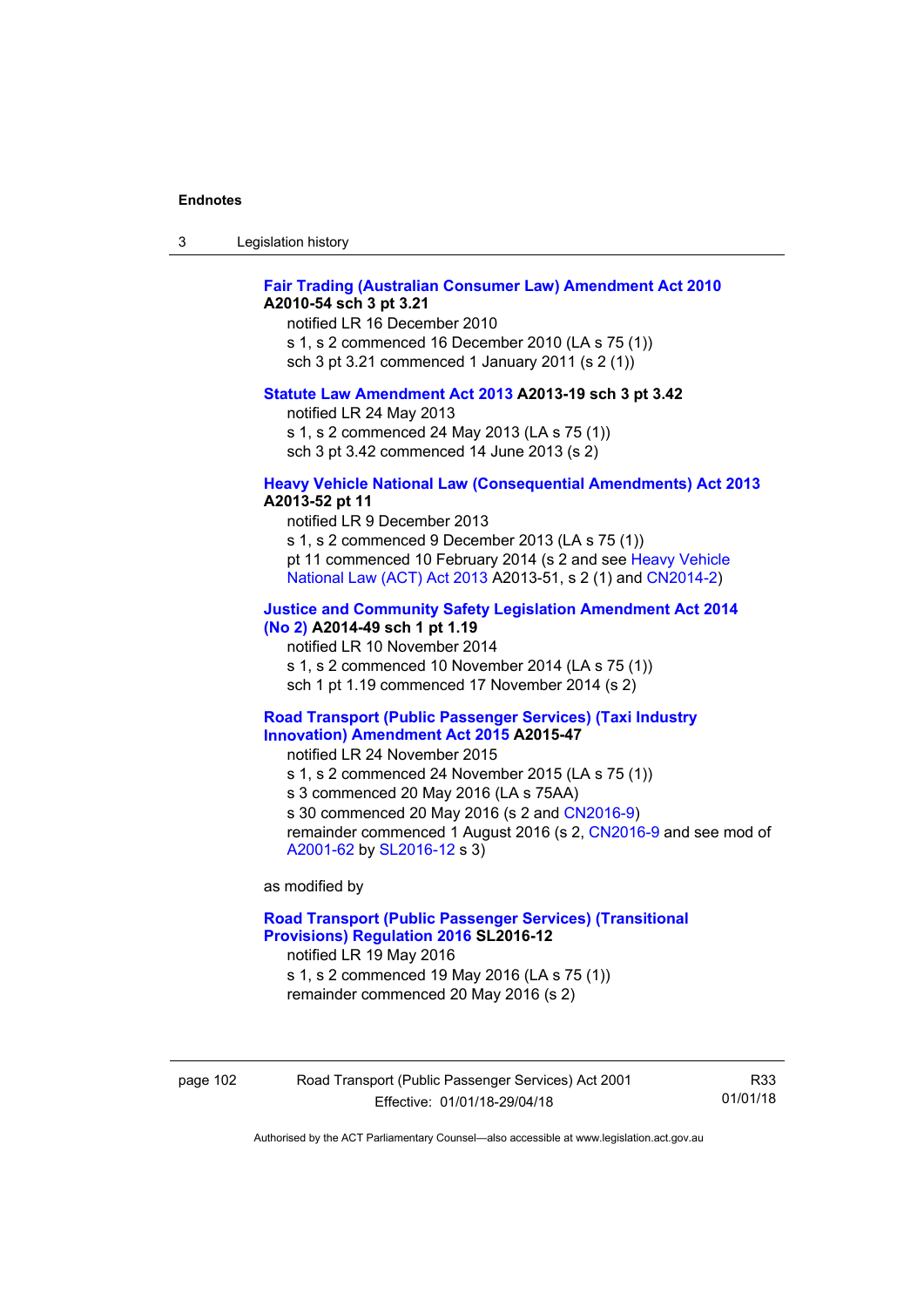## **[Freedom of Information Act 2016](http://www.legislation.act.gov.au/a/2016-55/default.asp) A2016-55 sch 4 pt 4.24 (as am by [A2017-14](http://www.legislation.act.gov.au/a/2017-14) s 19)**

notified LR 26 August 2016

s 1, s 2 commenced 26 August 2016 (LA s 75 (1))

sch 4 pt 4.24 commenced 1 January 2018 (s 2 as am by [A2017-14](http://www.legislation.act.gov.au/a/2017-14) s 19)

#### **[Statute Law Amendment Act 2017](http://www.legislation.act.gov.au/a/2017-4/default.asp) A2017-4 sch 3 pt 3.28**

notified LR 23 February 2017

s 1, s 2 commenced 23 February 2017 (LA s 75 (1))

sch 3 pt 3.28 commenced 9 March 2017 (s 2)

## **[Justice and Community Safety Legislation Amendment Act 2017](http://www.legislation.act.gov.au/a/2017-14/default.asp)**

**[\(No 2\)](http://www.legislation.act.gov.au/a/2017-14/default.asp) A2017-14 s 19, pt 18** 

notified LR 17 May 2017

s 1, s 2 commenced 17 May 2017 (LA s 75 (1))

s 19 commenced 24 May 2017 (s 2 (1))

pt 18 awaiting commencement

*Note* This Act also amends the Freedom of Information Act 2016 [A2016-55](http://www.legislation.act.gov.au/a/2016-55/default.asp).

## **[Road Transport Reform \(Light Rail\) Legislation Amendment Act 2017](http://www.legislation.act.gov.au/a/2017-21/default.asp) A2017-21 pt 6**

notified LR 8 August 2017 s 1, s 2 commenced 8 August 2017 (LA s 75 (1)) pt 6 commenced 15 August 2017 (s 2)

## **[Statute Law Amendment Act 2017 \(No 2\)](http://www.legislation.act.gov.au/a/2017-28/default.asp) A2017-28 sch 3 pt 3.14**

notified LR 27 September 2017

s 1, s 2 commenced 27 September 2017 (LA s 75 (1))

sch 3 pt 3.14 commenced 11 October 2017 (s 2)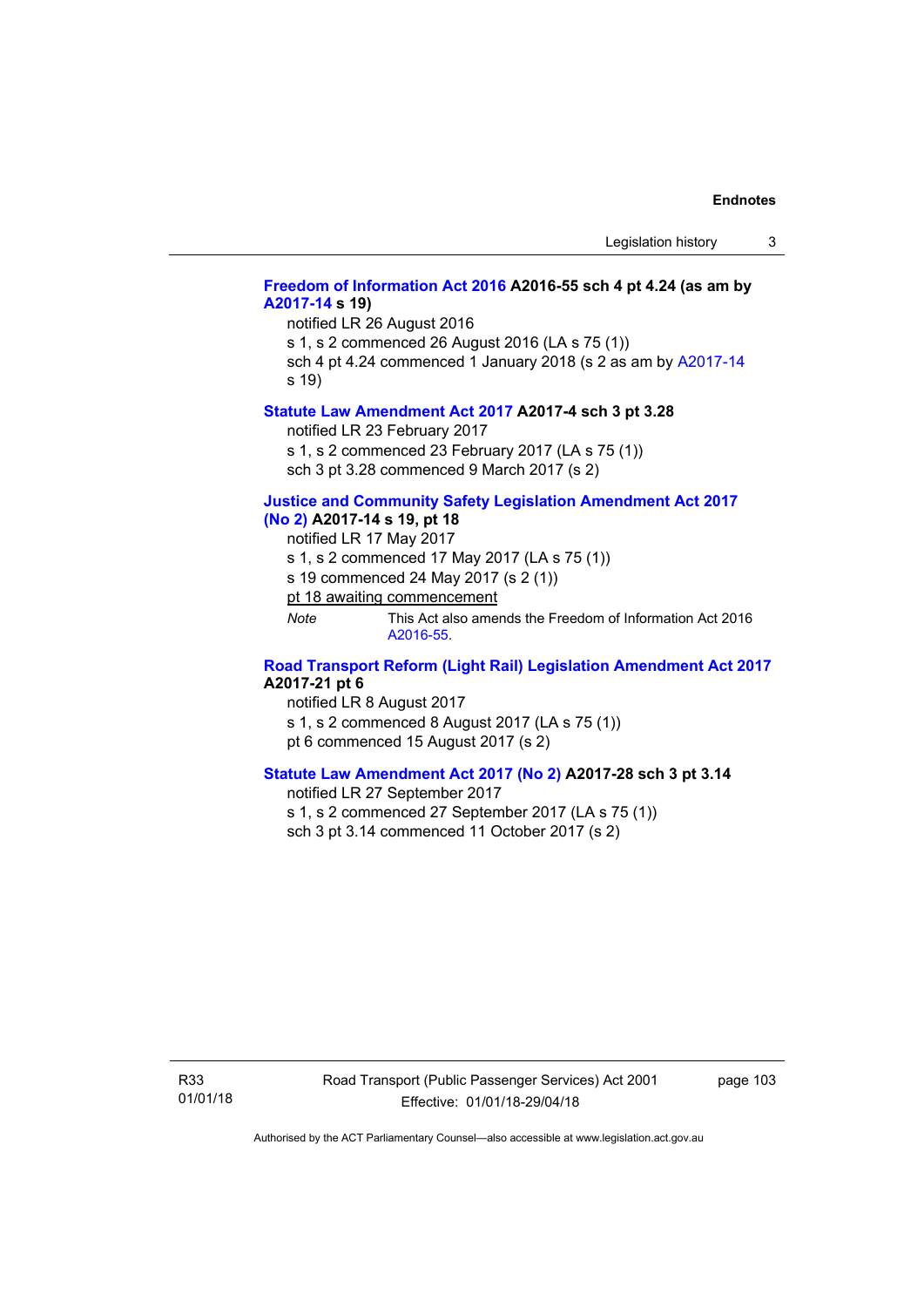4 Amendment history

# **4 Amendment history**

| Preliminary<br>pt 1 hdg note                       | om A2005-20 amdt 3.369                                                                                                                                                                                             |
|----------------------------------------------------|--------------------------------------------------------------------------------------------------------------------------------------------------------------------------------------------------------------------|
| Name of Act<br>s 1                                 | am A2005-20 amdt 3.370; A2009-22 amdt 1.23; A2013-52<br>s 61, s 62                                                                                                                                                 |
| <b>Objects of Act</b><br>s 2 hdg<br>s <sub>2</sub> | bracketed note $exp 30$ June 2002 (s 4 (3))<br>orig s 2 om R1 LA (s 89 (4))<br>(prev s 3) sub A2001-94 s 4<br>renum as s 2 R1 LA (see A2001-94 s 17)<br>am A2004-69 s 4<br>sub A2015-47 s 4                        |
| <b>Dictionary</b><br>s <sub>3</sub>                | (prev s 4) renum as s 3 R1 LA (see A2001-94 s 17)                                                                                                                                                                  |
| <b>Notes</b><br>s 4                                | (prev s 5) sub A2001-94 s 5<br>renum as s 4 R1 LA (see A2001-94 s 17)<br>ss (2), (3) exp 30 June 2002 (s 4 (3))                                                                                                    |
| s 4A                                               | Offences against Act-application of Criminal Code etc<br>ins A2004-69 s 5<br>am A2006-9 s 4; A2006-26 s 4; A2015-47 s 5; A2017-4<br>amdt 3.179                                                                     |
| s 5                                                | Functions of road transport authority<br>(prev s 6) sub A2001-94 s 5<br>renum as s 5 R1 LA (see A2001-94 s 17)<br>am A2004-69 s 6; A2006-9 ss 5-7; pars renum R13 LA;<br>A2015-47 s 6                              |
| <b>Registers under this Act</b><br>s 6 hdg<br>s 6  | sub A2006-9 s 8; A2015-47 s 7<br>(prev s 7) sub A2001-94 s 5<br>renum as s 6 R1 LA (see A2001-94 s 17)<br>am A2004-69 s 7; A2006-9 s 9; A2015-47 s 8                                                               |
| s 7                                                | Security and disclosure of information in registers<br>(prev s 8) sub A2001-94 s 5<br>renum as s 7 R1 LA (see A2001-94 s 17)<br>sub A2002-49 amdt 3.229<br>am A2006-9 s 10; A2014-49 amdt 1.40; A2016-55 amdt 4.34 |

page 104 Road Transport (Public Passenger Services) Act 2001 Effective: 01/01/18-29/04/18

R33 01/01/18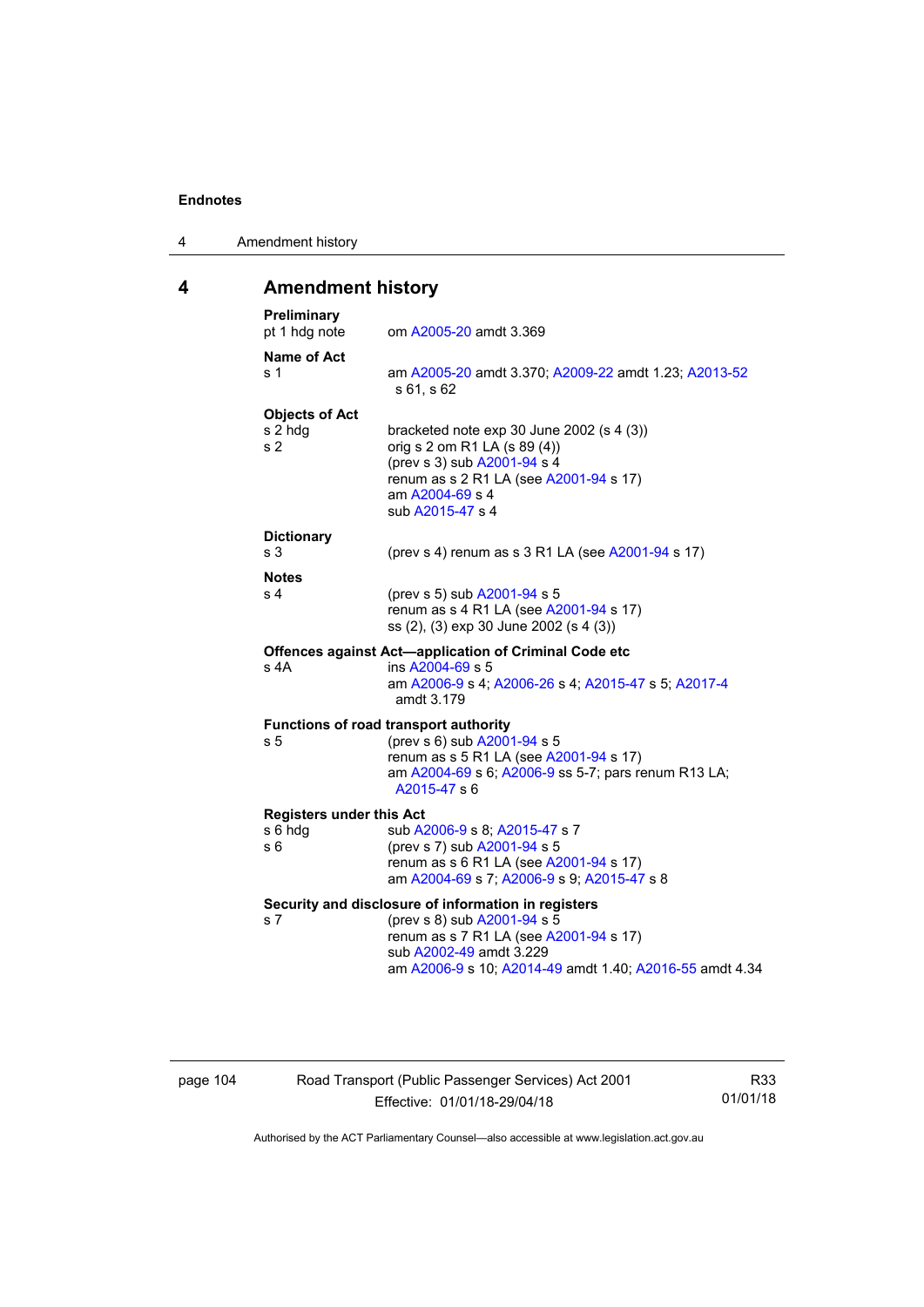## **Competition and Consumer Act authorisation**  s 8 hdg am [A2010-54](http://www.legislation.act.gov.au/a/2010-54) amdt 3.50 s 8 (prev s 9) renum as s 8 R1 LA (see [A2001-94](http://www.legislation.act.gov.au/a/2001-94) s 17) am [A2010-54](http://www.legislation.act.gov.au/a/2010-54) amdt 3.51 **Combinations of accreditations, authorisations and licences**  s 9 (prev s 9A) ins [A2001-94](http://www.legislation.act.gov.au/a/2001-94) s 6 renum as s 9 R1 LA (see [A2001-94](http://www.legislation.act.gov.au/a/2001-94) s 17) sub [A2006-9](http://www.legislation.act.gov.au/a/2006-9) s 11 **Combinations of accreditations and licences**  s 9A renum as s 9 **Meaning of** *bus* **and** *public bus* s 10A ins [A2005-20](http://www.legislation.act.gov.au/a/2005-20) amdt 3.371 am [A2015-47](http://www.legislation.act.gov.au/a/2015-47) s 9; [A2017-21](http://www.legislation.act.gov.au/a/2017-21/default.asp) s 53 **Meaning of** *bus service* s 11 hdg bracketed note exp 30 June 2002 (s 4 (3)) s 11 sub [A2006-9](http://www.legislation.act.gov.au/a/2006-9) s 12 **What is a** *regular route service***?**  s 12 hdg bracketed note exp 30 June 2002 (s 4 (3)) **What is a** *long-distance service***?**  s 14 hdg bracketed note exp 30 June 2002 (s 4 (3)) **Bus operators—purposes of accreditation**  s 15 hdg bracketed note exp 30 June 2002 (s 4 (3)) **Regulations about accreditation system**  s 16 am [A2002-30](http://www.legislation.act.gov.au/a/2002-30) amdt 3.748; [A2006-9](http://www.legislation.act.gov.au/a/2006-9) amdt 1.9 **Service contracts—regular route services**  s 17 hdg bracketed note exp 30 June 2002 (s 4 (3)) sub [A2006-9](http://www.legislation.act.gov.au/a/2006-9) s 13 s 17 am [A2002-49](http://www.legislation.act.gov.au/a/2002-49) amdt 3.230; [A2005-20](http://www.legislation.act.gov.au/a/2005-20) amdt 3.372 **Entitlement to operate regular route services**  s 18 am [A2006-30](http://www.legislation.act.gov.au/a/2006-30) amdt 1.78 **Entitlement to operate tour and charter services**  s 19 am [A2006-30](http://www.legislation.act.gov.au/a/2006-30) amdt 1.79 **Territory's entitlement to operate bus service**  s 19A ins [A2006-30](http://www.legislation.act.gov.au/a/2006-30) amdt 1.80 **Unaccredited operators not to operate certain bus services**  s 20 hdg bracketed note exp 30 June 2002 (s 4 (3)) s 20 am [A2006-30](http://www.legislation.act.gov.au/a/2006-30) amdt 1.81 **Pretending to be an accredited bus service operator**  s 21 sub [A2002-30](http://www.legislation.act.gov.au/a/2002-30) amdt 3.749

R33 01/01/18 Road Transport (Public Passenger Services) Act 2001 Effective: 01/01/18-29/04/18

page 105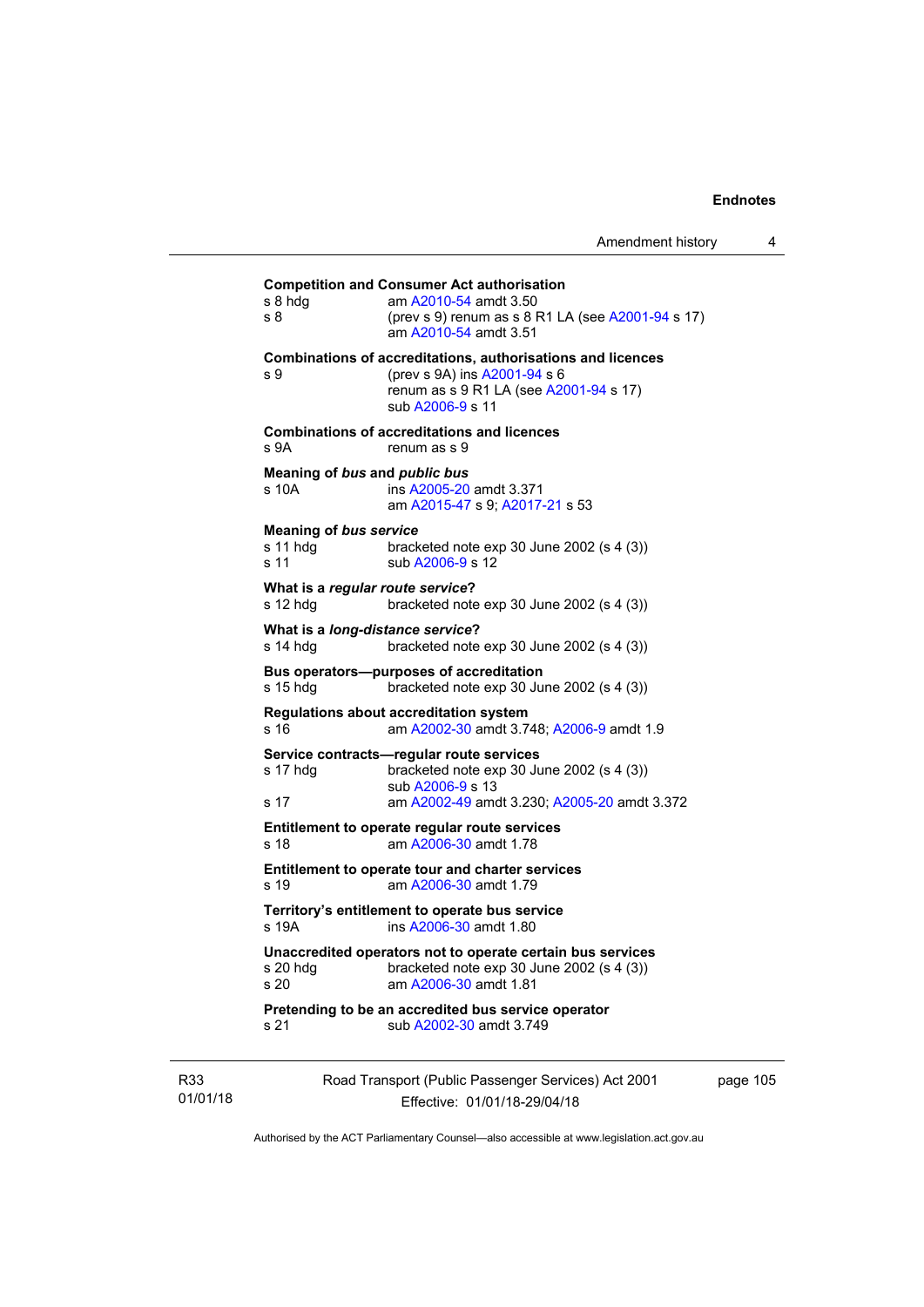| 4        | Amendment history                                                                                                                                                                                                                             |
|----------|-----------------------------------------------------------------------------------------------------------------------------------------------------------------------------------------------------------------------------------------------|
|          | Operators of regular route services to hold service contracts<br>s 22 hdg<br>bracketed note $exp 30$ June 2002 (s 4 (3))<br>s 22<br>am A2006-30 amdt 1.82                                                                                     |
|          | Regulations about operation of bus services by accredited people<br>am A2004-69 s 8; A2006-9 amdt 1.1<br>s 24                                                                                                                                 |
|          | Regulations about operation of public buses<br>am A2006-9 amdt 1.2, amdt 1.3<br>s 25                                                                                                                                                          |
|          | <b>Regulations about bus drivers</b><br>am A2002-49 amdt 3.230<br>s 26                                                                                                                                                                        |
|          | Regulations about conduct of passengers<br>s 27<br>am A2002-49 amdt 3.230                                                                                                                                                                     |
|          | <b>Transport booking services</b><br>sub A2001-94 s 8; A2015-47 s 10<br>pt 3 hdg                                                                                                                                                              |
|          | <b>Basic concepts</b><br>div 3.1 hdg<br>ins A2001-94 s 8; A2015-47 s 10                                                                                                                                                                       |
|          | <b>Meaning of transport booking service</b><br>$s$ 28 hdg<br>bracketed note $exp 30$ June 2002 (s 4 (3))<br>s 28<br>orig s 28 om A2001-94 s 7<br>(prev s 29) sub A2001-94 s 8<br>renum as s 28 R1 LA (see A2001-94 s 17)<br>sub A2015-47 s 10 |
|          | Meaning of bookable vehicle and bookable vehicle driver<br>s 29 hdg<br>bracketed note $exp 30$ June 2002 (s 4 (3))<br>s 29<br>(prev s 29A) ins A2001-94 s 8<br>renum as s 29 R1 LA (see A2001-94 s 17)<br>sub A2015-47 s 10                   |
|          | <b>Meaning of taxi booking service</b><br>s 29A<br>renum as s 29                                                                                                                                                                              |
|          | Taxi network providers--purposes of accreditation<br>s 29B<br>renum as s 30                                                                                                                                                                   |
|          | Taxi network providers-regulations about accreditation system<br>s29C<br>renum as s 31                                                                                                                                                        |
|          | <b>Entitlement to operate taxi networks</b><br>s 29D.<br>renum as s 32                                                                                                                                                                        |
|          | Unaccredited persons not to operate taxi network<br>s 29E<br>renum as s 33                                                                                                                                                                    |
|          | Pretending to be an accredited taxi network provider<br>s 29F<br>renum as s 34                                                                                                                                                                |
| page 106 | Road Transport (Public Passenger Services) Act 2001                                                                                                                                                                                           |

Effective: 01/01/18-29/04/18

R33 01/01/18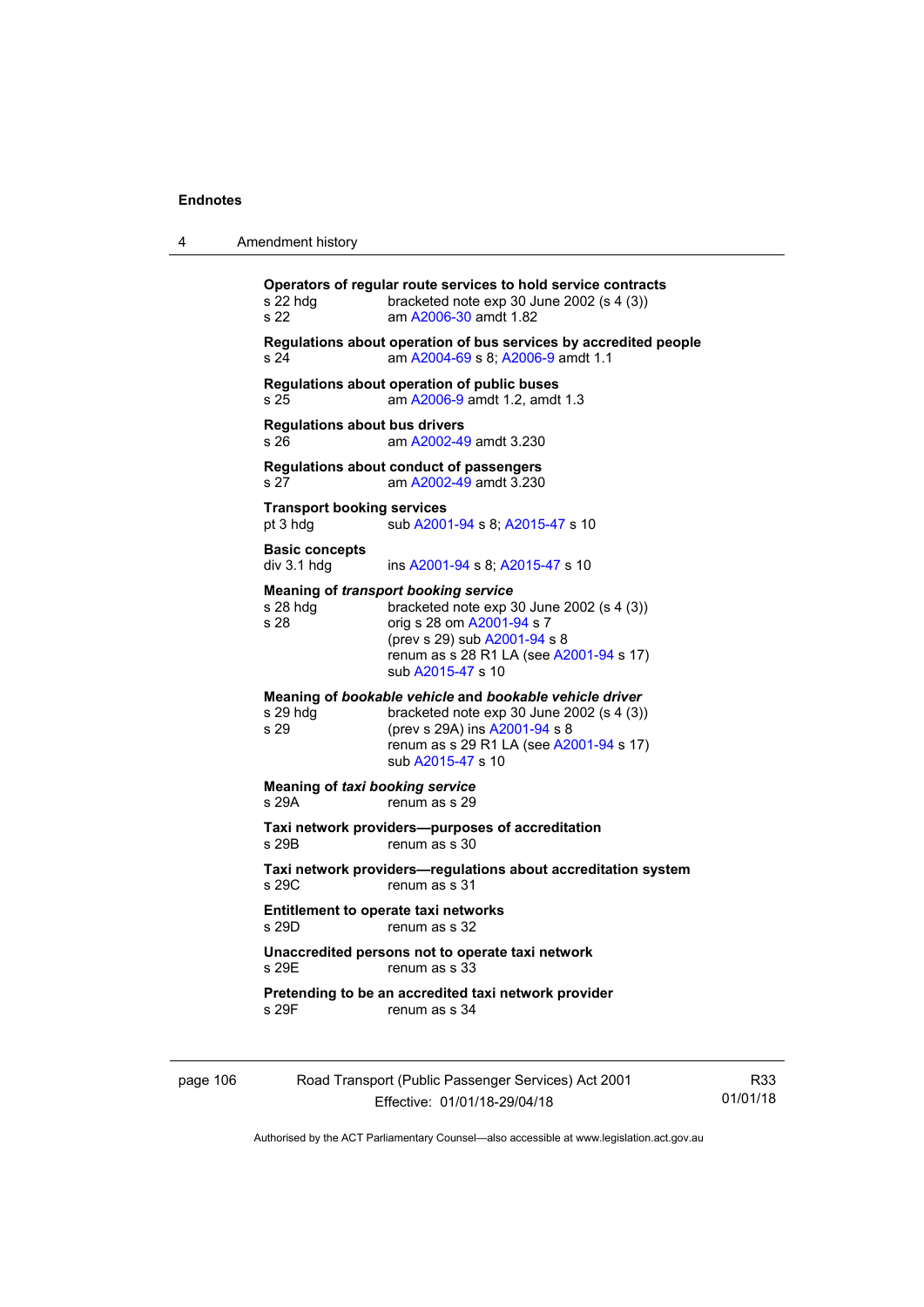```
Regulations about operation of taxi networks by accredited people 
                   renum as s 35
Regulations about operation of taxi networks 
s 29H renum as s 36
Transport booking service—accreditation<br>div 3.2 hdg ins A2001-94 s 8
                   A2001-94 s 8
                    sub A2015-47 s 10 
Transport booking service—purpose of accreditation 
s 30 hdg bracketed note exp 30 June 2002 (s 4 (3)) 
s 30 (prev s 29B) ins A2001-94 s 8 
                   renum as s 30 R1 LA (see A2001-94 s 17)
                   sub A2015-47 s 10 
Meaning of restricted taxi licence 
s 30A renum as s 38
Maximum numbers of taxi licences 
                  renum as s 39
Issue of taxi licences 
s 30C renum as s 40
Transferability of taxi licences<br>s 30D renum as s 4
                  renum as s 41
Use of vehicles as taxis 
s 30E renum as s 42
Pretending vehicles are licensed taxis 
s 30F renum as s 43
Regulations about taxi licences 
s 30G renum as s 44
Transport booking service—regulations about accreditation<br>s 31 hdg bracketed note exp 30 June 2002 (s 4 (3))
                   bracketed note exp 30 June 2002 (s 4 (3))
s 31 (prev s 29C) ins A2001-94 s 8 
                   renum as s 31 R1 LA (see A2001-94 s 17)
                    am A2006-9 amdt 1.9; A2006-26 s 5; pars renum A2006-26
                   s 6 
                    sub A2015-47 s 10 
Meaning of restricted taxi<br>s 31A renum a
                  renum as s 46
Meaning of taxi service 
s 31B renum as s 47
Meaning of restricted taxi service 
s 31C renum as s 48
```
R33 01/01/18 Road Transport (Public Passenger Services) Act 2001 Effective: 01/01/18-29/04/18

page 107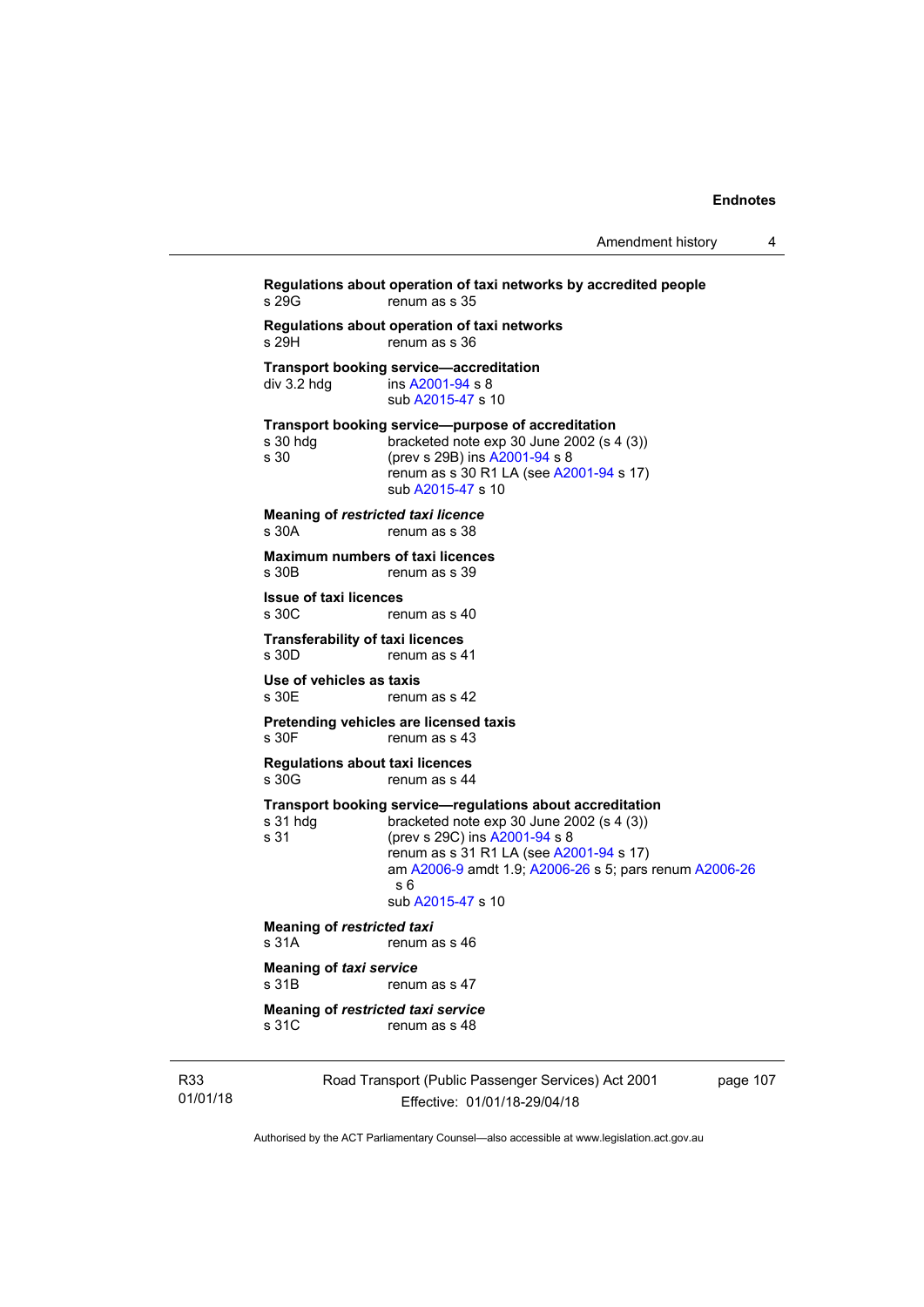4 Amendment history

| s 31D                                          | renum as s 49                                                                                                                                               |
|------------------------------------------------|-------------------------------------------------------------------------------------------------------------------------------------------------------------|
| s 31E                                          | Taxi service operators-regulations about accreditation system<br>renum as s 50                                                                              |
| s 31F                                          | <b>Entitlement to operate taxi services</b><br>renum as s 51                                                                                                |
| s 31G                                          | Unaccredited operators not to operate taxi services<br>renum as s 52                                                                                        |
| s <sub>31H</sub>                               | Pretending to be an accredited taxi service operator<br>renum as s 53                                                                                       |
| s 31l                                          | Taxi service operators to be affiliated with taxi network<br>renum as s 54                                                                                  |
| s 31J                                          | Pretending to be affiliated with taxi network<br>renum as s 55                                                                                              |
| s 31K                                          | Regulations about operation of taxi services by accredited people<br>renum as s 56                                                                          |
| s 31L                                          | Regulations about operation of taxis<br>renum as s 57                                                                                                       |
| <b>Regulations about taxi drivers</b><br>s 31M | renum as s 58                                                                                                                                               |
| s 31N                                          | Regulations about conduct of taxi passengers<br>renum as s 59                                                                                               |
| s 31O                                          | Power to determine maximum taxi fares<br>renum as s 60                                                                                                      |
| s 32                                           | Transport booking service must be accredited<br>(prev s 29D) ins A2001-94 s 8<br>renum as s 32 R1 LA (see A2001-94 s 17)<br>sub A2006-26 s 7; A2015-47 s 10 |
| s 32A                                          | Regulations may apply certain laws and instruments<br>renum as s 62 and then s 82                                                                           |
| <b>Regulations about enforcement</b><br>s 32B  | renum as s 63 and then s 83                                                                                                                                 |
| s 32C                                          | Minister may exempt vehicles and people from Act<br>renum as s 64 and then s 84                                                                             |
| s 32D                                          | Regulations may exempt vehicles and people from Act<br>renum as s 65 and then s 85                                                                          |

page 108 Road Transport (Public Passenger Services) Act 2001 Effective: 01/01/18-29/04/18

R33 01/01/18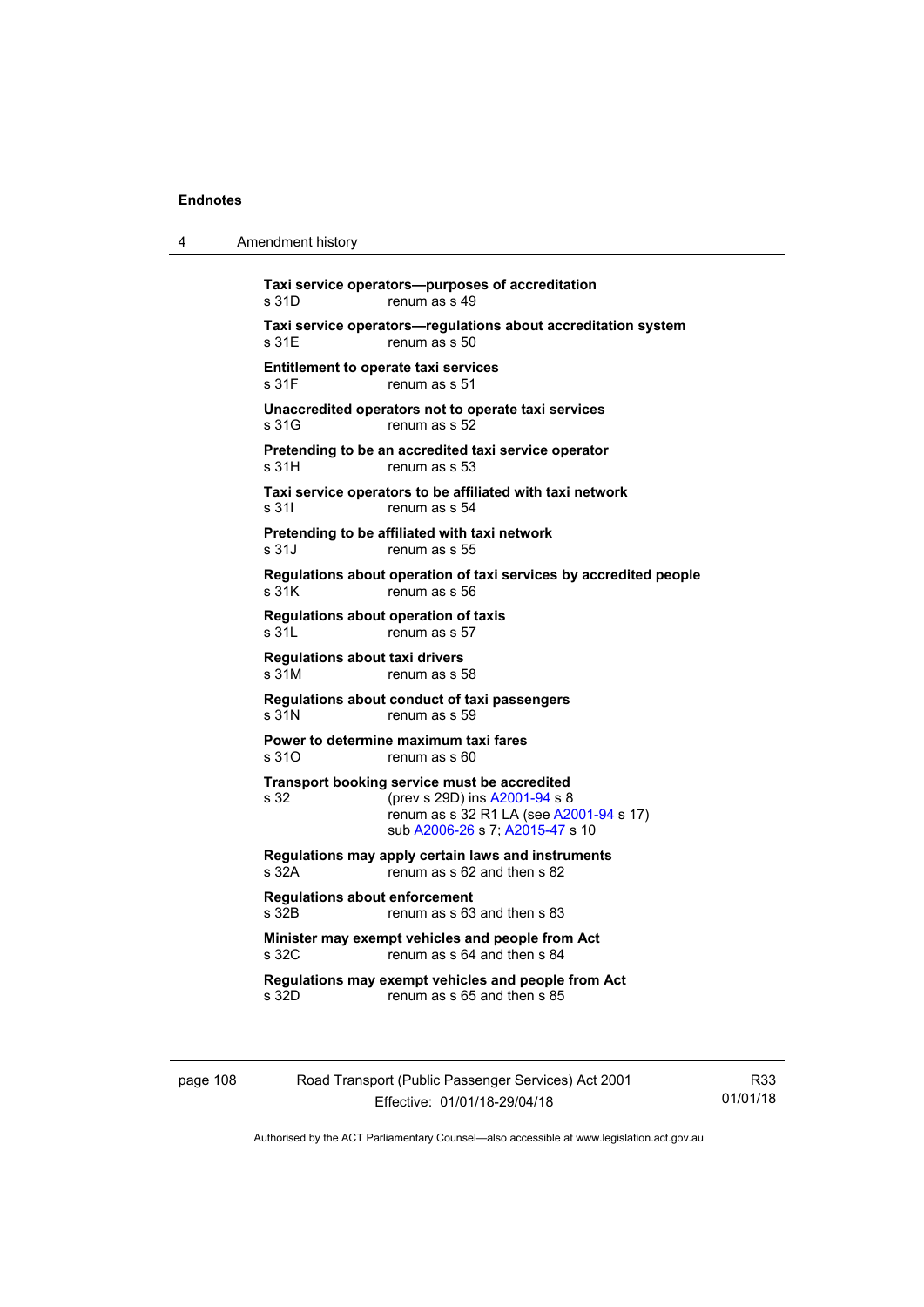## **Transport booking service must comply with accreditation conditions**

| s 33 hdg<br>s 33                                        | <b>Transport booking service must comply with accreditation conditions</b><br>bracketed note exp 30 June 2002 (s 4 (3))<br>orig s 33 renum as s 66 and then s 87<br>(prev s 29E) ins A2001-94 s 8<br>renum as s 33 R1 LA (see A2001-94 s 17)<br>sub A2006-26 s 7; A2015-47 s 10 |
|---------------------------------------------------------|---------------------------------------------------------------------------------------------------------------------------------------------------------------------------------------------------------------------------------------------------------------------------------|
| s 34                                                    | Pretend to be accredited transport booking service<br>orig s 34 renum as s 67 and then s 88<br>(prev s 29F) ins A2001-94 s 8<br>renum as s 34 R1 LA (see A2001-94 s 17)<br>am A2006-26 s 8<br>sub A2015-47 s 10                                                                 |
| div 3.3 hdg                                             | Transport booking service-affiliated drivers and affiliated operators<br>ins A2001-94 s 8<br>sub A2015-47 s 10                                                                                                                                                                  |
| <b>Meaning of affiliated driver</b><br>s 35 hdg<br>s 35 | bracketed note $exp 30$ June 2002 (s 4 (3))<br>orig s 35 renum as s 68 and then s 89<br>(prev s 29G) ins A2001-94 s 8<br>renum as s 35 R1 LA (see A2001-94 s 17)<br>sub A2015-47 s 10                                                                                           |
| s 36                                                    | <b>Meaning of affiliated driver agreement</b><br>orig s 36 renum as s 69 and then s 90<br>(prev s 29H) ins A2001-94 s 8<br>renum as s 36 R1 LA (see A2001-94 s 17)<br>sub A2015-47 s 10                                                                                         |
| <b>Pretend to be affiliated driver</b><br>s 36A         | ins A2015-47 s 10                                                                                                                                                                                                                                                               |
| Meaning of <i>affiliated</i> operator<br>s 36B          | ins A2015-47 s 10                                                                                                                                                                                                                                                               |
| s 36C                                                   | Meaning of affiliated operator agreement<br>ins A2015-47 s 10                                                                                                                                                                                                                   |
| Pretend to be affiliated operator<br>s 36D              | ins A2015-47 s 10                                                                                                                                                                                                                                                               |
| service<br>s 36E                                        | Taxi driver or taxi service operator must be affiliated with transport booking<br>ins A2015-47 s 10                                                                                                                                                                             |

**Rideshare driver must be affiliated with transport booking service**  s 36F ins [A2015-47](http://www.legislation.act.gov.au/a/2015-47) s 10

R33 01/01/18 Road Transport (Public Passenger Services) Act 2001 Effective: 01/01/18-29/04/18

page 109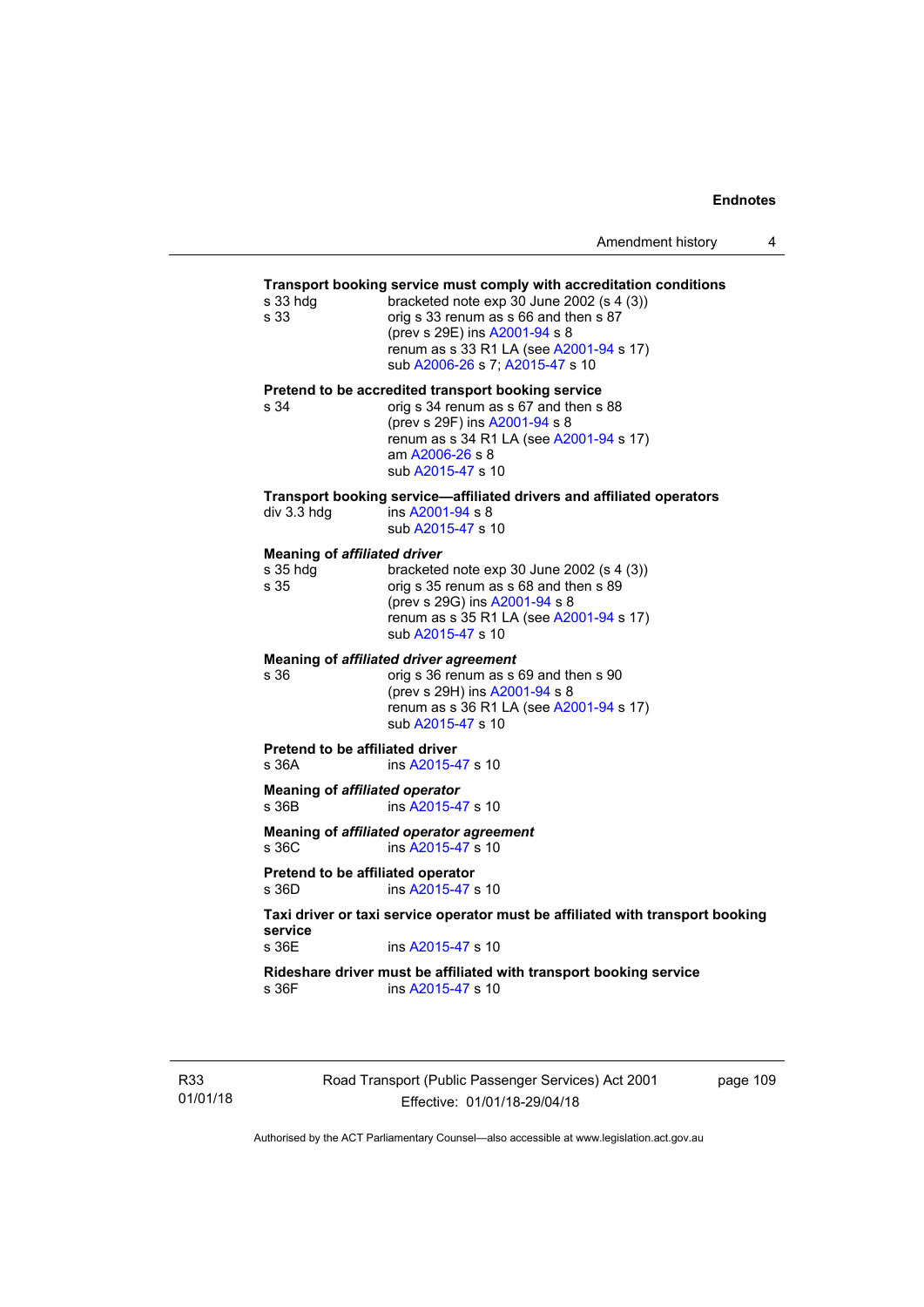4 Amendment history

| div 3.4 hdg                                        | ins A2001-94 s 8<br>sub A2015-47 s 10                                                                                                                                                                                              |
|----------------------------------------------------|------------------------------------------------------------------------------------------------------------------------------------------------------------------------------------------------------------------------------------|
| s 36G                                              | <b>Transport booking service-responsibilities</b><br>ins A2015-47 s 10                                                                                                                                                             |
| s 36H                                              | Transport booking services-regulations about operation<br>ins A2015-47 s 10                                                                                                                                                        |
| s 361                                              | Court may order transport booking service to take certain actions<br>ins A2015-47 s 10                                                                                                                                             |
| <b>Licensing of taxi vehicles</b><br>pt 4 hdg      | orig pt 4 hdg renum as pt 7 hdg (see A2001-94 s 9)<br>ins A2001-94 s 8                                                                                                                                                             |
| <b>Basic concepts</b><br>div 4.1 hdg               | orig div 4.1 hdg renum as div 7.1 hdg<br>ins A2001-94 s 8                                                                                                                                                                          |
| <b>Meaning of taxi licence</b><br>s 37 hdg<br>s 37 | bracketed note $exp 30$ June 2002 (s 4 (3))<br>orig s 37 renum as s 70 and then s 91<br>(prev s 30) sub A2001-94 s 8<br>renum as s 37 R1 LA (see A2001-94 s 17)<br>sub A2004-69 s 37                                               |
| s 38 hdg<br>s 38                                   | <b>Meaning of restricted taxi licence</b><br>bracketed note exp 30 June 2002 (s 4 (3))<br>orig s 38 renum as s 71 and then s 92<br>(prev s 30A) ins A2001-94 s 8<br>renum as s 38 R1 LA (see A2001-94 s 17)                        |
| <b>Taxi licences</b><br>div 4.2 hdg                | orig div 4.2 hdg renum as div 7.2 hdg<br>ins A2001-94 s 8                                                                                                                                                                          |
| s 39 hdg<br>s 39                                   | <b>Maximum numbers of taxi licences</b><br>bracketed note exp 30 June 2002 (s 4 (3))<br>orig s 39 renum as s 72 and then s 93<br>(prev s 30B) ins A2001-94 s 8<br>renum as s 39 R1 LA (see A2001-94 s 17)<br>am A2017-4 amdt 3.180 |
| <b>Issue of taxi licences</b><br>s 40 hdg<br>s 40  | bracketed note exp 30 June 2002 (s 4 (3))<br>orig s 40 renum as s 73<br>(prev s 30C) ins A2001-94 s 8<br>renum as s 40 R1 LA (see A2001-94 s 17)                                                                                   |

## page 110 Road Transport (Public Passenger Services) Act 2001 Effective: 01/01/18-29/04/18

R33 01/01/18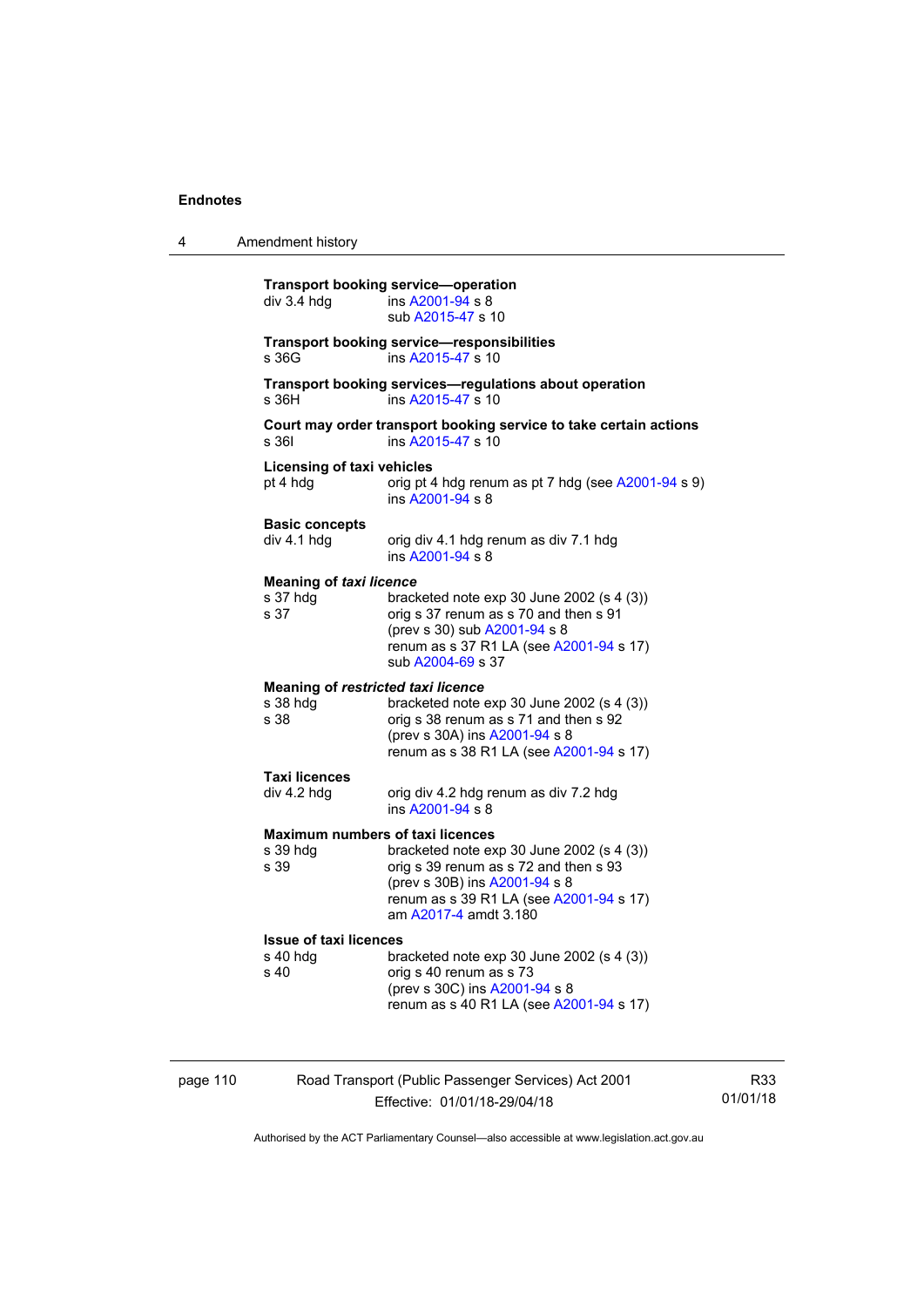| <b>Transferability of taxi licences</b> |                                                                               |
|-----------------------------------------|-------------------------------------------------------------------------------|
| s 41 hdg<br>s 41                        | bracketed note exp 30 June 2002 (s 4 (3))<br>orig s 41 renum as s 74          |
|                                         | (prev s 30D) ins A2001-94 s 8                                                 |
|                                         | renum as s 41 R1 LA (see A2001-94 s 17)<br>sub A2006-26 s 9                   |
| Use of vehicles as taxis                |                                                                               |
| s 42 hdg<br>s 42                        | bracketed note $exp 30$ June 2002 (s 4 (3))<br>orig s 42 renum as s 75        |
|                                         | (prev s 30E) ins A2001-94 s 8                                                 |
|                                         | renum as s 42 R1 LA (see A2001-94 s 17)<br>am A2004-69 s 10                   |
|                                         | Pretending vehicles are licensed taxis                                        |
| s 43                                    | orig s 43 renum as s 76<br>(prev s 30F) ins A2001-94 s 8                      |
|                                         | renum as s 43 R1 LA (see A2001-94 s 17)                                       |
| <b>Regulations about taxi licences</b>  |                                                                               |
| s 44 hdg<br>s 44                        | bracketed note exp 30 June 2002 (s 4 (3))<br>orig s 44 renum as s 77          |
|                                         | (prev s 30G) ins A2001-94 s 8                                                 |
|                                         | renum as s 44 R1 LA (see A2001-94 s 17)<br>am A2006-9 amdt 1.9; A2006-26 s 10 |
| Taxi services                           |                                                                               |
| pt 5 hdg                                | orig pt 5 hdg om R1 LA (s 89 (3)) but see s 54)                               |
|                                         | prev pt 5 hdg exp 31 December 2001 (s 54)<br>ins A2001-94 s 8                 |
| <b>Basic concepts</b>                   |                                                                               |
| div 5.1 hdg                             | ins A2001-94 s 8                                                              |
| <b>Meaning of taxi</b><br>s 45 hdg      | bracketed note $exp 30$ June 2002 (s 4 (3))                                   |
| s 45                                    | orig s 45 renum as s 78                                                       |
|                                         | (prev s 31) sub A2001-94 s 8                                                  |
|                                         | renum as s 45 R1 LA (see A2001-94 s 17)<br>sub A2004-69 s 11                  |
| <b>Meaning of restricted taxi</b>       |                                                                               |
| s 46 hdg<br>s 46                        | bracketed note exp 30 June 2002 (s 4 (3))<br>orig s 46 renum as s 79          |
|                                         | (prev s 31A) ins A2001-94 s 8                                                 |
|                                         | renum as s 46 R1 LA (see A2001-94 s 17)<br>am A2006-9 s 15                    |

Road Transport (Public Passenger Services) Act 2001 Effective: 01/01/18-29/04/18

page 111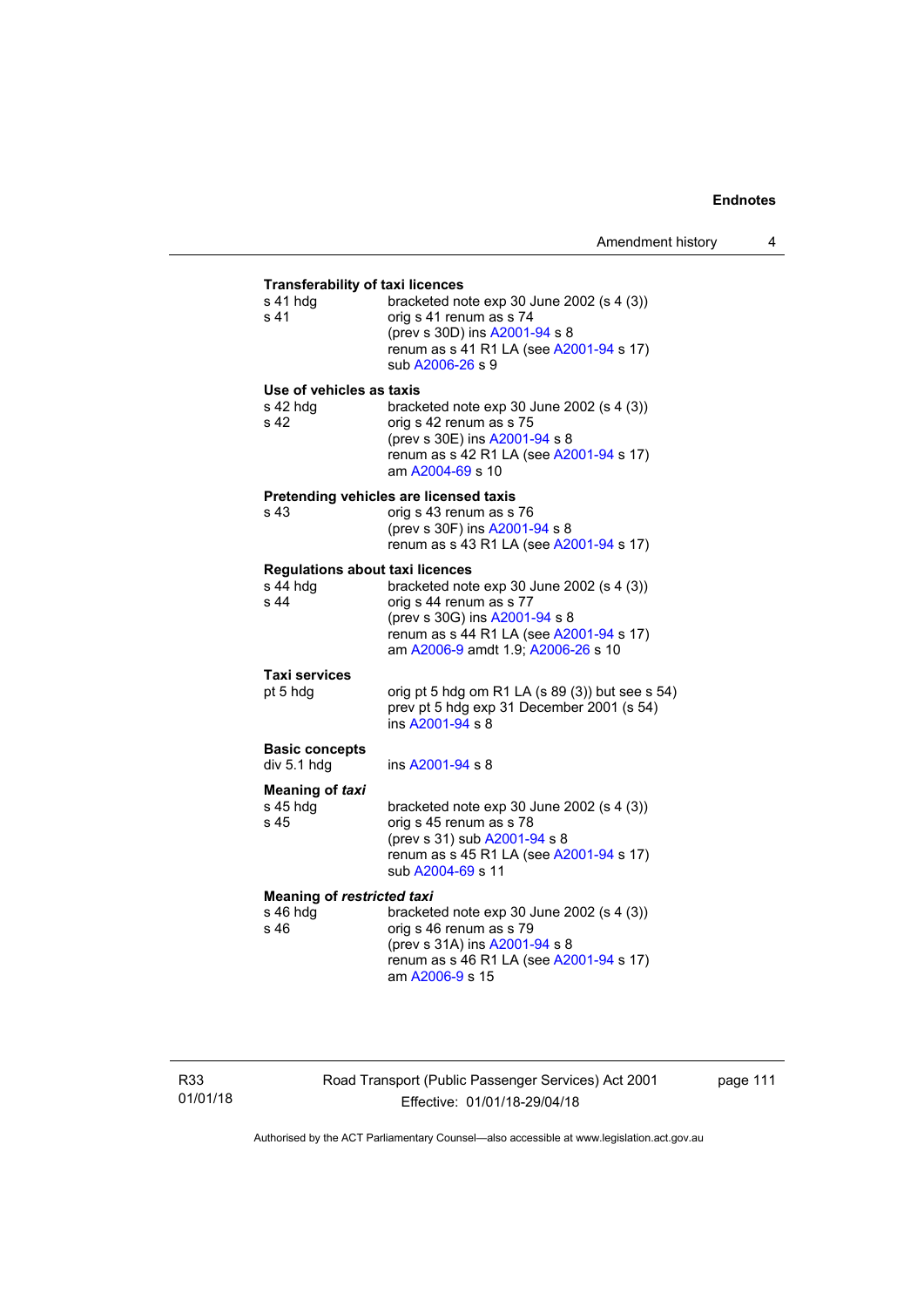4 Amendment history

| s 47 hdg<br>s 47  | <b>Meaning of taxi service</b><br>bracketed note $\exp 30$ June 2002 (s 4 (3))<br>orig s 47 renum as s 80<br>(prev s 31B) ins A2001-94 s 8<br>renum as s 47 R1 LA (see A2001-94 s 17)                                                    |
|-------------------|------------------------------------------------------------------------------------------------------------------------------------------------------------------------------------------------------------------------------------------|
| s 48              | Meaning of restricted taxi service<br>orig s 48 renum as s 81<br>(prev s 31C) ins A2001-94 s 8<br>renum as s 48 R1 LA (see A2001-94 s 17)                                                                                                |
| div 5.2 hdg       | Accreditation of taxi service operators<br>ins A2001-94 s 8                                                                                                                                                                              |
| s 49 hdg<br>s 49  | Taxi service operators—purposes of accreditation<br>bracketed note $exp 30$ June 2002 (s 4 (3))<br>orig s 49 renum as s 82<br>(prev s 31D) ins A2001-94 s 8<br>renum as s 49 R1 LA (see A2001-94 s 17)                                   |
| s 50 hdg<br>s 50  | Taxi service operators—regulations about accreditation system<br>bracketed note exp 30 June 2002 (s 4 (3))<br>orig s 50 renum as s 83<br>(prev s 31E) ins A2001-94 s 8<br>renum as s 50 R1 LA (see A2001-94 s 17)<br>am A2006-9 amdt 1.9 |
| div 5.3 hdg       | <b>Entitlement to operate taxi services</b><br>ins A2001-94 s 8                                                                                                                                                                          |
| $s51$ hdg<br>s 51 | <b>Entitlement to operate taxi services</b><br>bracketed note exp 30 June 2002 (s 4 (3))<br>orig s 51 renum as s 84<br>(prev s 31F) ins A2001-94 s 8<br>renum as s 51 R1 LA (see A2001-94 s 17)<br>am A2006-26 s 11; A2015-47 s 11       |
| s 51A             | <b>Existing approved taxi networks</b><br>renum as s 85                                                                                                                                                                                  |
| s 51B             | Existing taxi licences and restricted taxi licences<br>renum as s 86                                                                                                                                                                     |
| s 51C             | Interim accreditation of existing taxi operators<br>renum as s 87                                                                                                                                                                        |
| s 51D             | Determination about maximum number of taxi licences<br>renum as s 88                                                                                                                                                                     |
| s 51E             | Determination about maximum number of restricted taxi licences<br>renum as s 89                                                                                                                                                          |

| page 112 | Road Transport (Public Passenger Services) Act 2001 | R33      |
|----------|-----------------------------------------------------|----------|
|          | Effective: 01/01/18-29/04/18                        | 01/01/18 |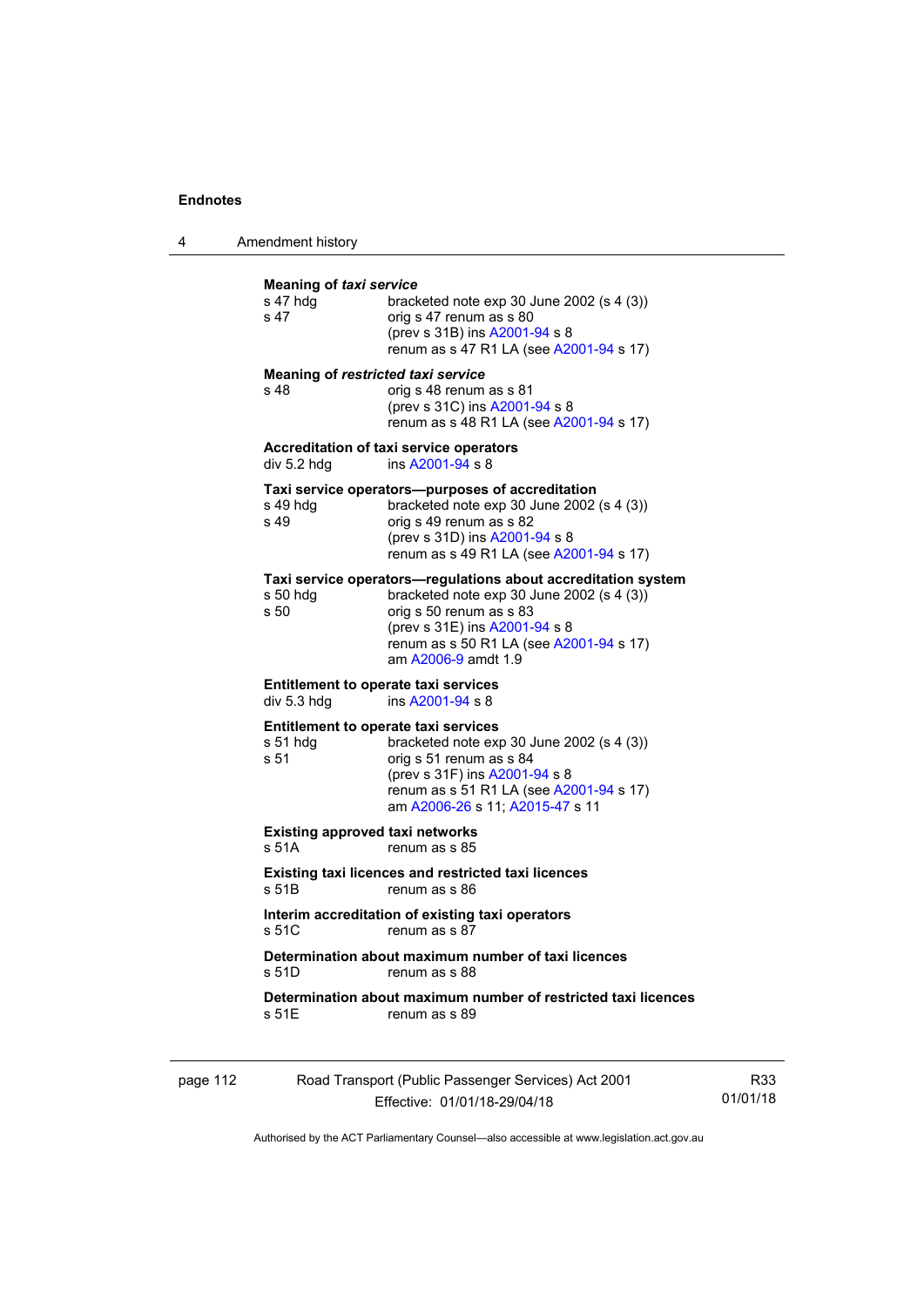|                 | Application to transfer taxi licence<br>s 51F     | renum as s 90                                                                                                                                                                                                                                                         |          |
|-----------------|---------------------------------------------------|-----------------------------------------------------------------------------------------------------------------------------------------------------------------------------------------------------------------------------------------------------------------------|----------|
|                 | s 51G                                             | Determination about maximum taxi fares<br>renum as s 91                                                                                                                                                                                                               |          |
|                 | Expiry of div 7.7<br>s 51H                        | renum as s 92                                                                                                                                                                                                                                                         |          |
|                 | s 52 hdg<br>s 52                                  | Unaccredited operators not to operate taxi services<br>bracketed note $exp 30$ June 2002 (s 4 (3))<br>orig s 52 exp 31 December 2001 (s 54)<br>(prev s 31G) ins A2001-94 s 8<br>renum as s 52 R1 LA (see A2001-94 s 17)<br>am A2004-69 s 12                           |          |
|                 | s 53                                              | Pretending to be an accredited taxi service operator<br>orig s 53 exp 31 December 2001 (s 54)<br>(prev s 31H) ins A2001-94 s 8<br>renum as s 53 R1 LA (see A2001-94 s 17)                                                                                             |          |
|                 | s 54                                              | Taxi service operators to be affiliated with taxi network<br>orig s 54 exp 31 December 2001 (s 54)<br>(prev s 31l) ins A2001-94 s 8<br>renum as s 54 R1 LA (see A2001-94 s 17)<br>sub A2006-26 s 12<br>om A2015-47 s 12                                               |          |
|                 | s 55                                              | Pretending to be affiliated with taxi network<br>(prev s 31J) ins A2001-94 s 8<br>renum as s 55 R1 LA (see A2001-94 s 17)<br>om A2015-47 s 12                                                                                                                         |          |
|                 | <b>Regulation of taxi services</b><br>div 5.4 hdg | ins A2001-94 s 8                                                                                                                                                                                                                                                      |          |
|                 | $s$ 56 hdg<br>s 56                                | Regulations about operation of taxi services by accredited people<br>bracketed note exp 30 June 2002 (s 4 (3))<br>(prev s 31K) ins A2001-94 s 8<br>renum as s 56 R1 LA (see A2001-94 s 17)<br>am A2006-9 amdt 1.4, amdt 1.5; A2010-18 amdt 3.77;<br>A2015-47 ss 13-15 |          |
|                 | s 57                                              | Regulations about operation of taxis<br>(prev s 31L) ins A2001-94 s 8<br>renum as s 57 R1 LA (see A2001-94 s 17)<br>am A2015-47 s 16; pars renum R26 LA                                                                                                               |          |
|                 | <b>Regulations about taxi drivers</b><br>s 58     | (prev s 31M) ins A2001-94 s 8<br>renum as s 58 R1 LA (see A2001-94 s 17)                                                                                                                                                                                              |          |
| R33<br>01/01/18 |                                                   | Road Transport (Public Passenger Services) Act 2001<br>Effective: 01/01/18-29/04/18                                                                                                                                                                                   | page 113 |

Authorised by the ACT Parliamentary Counsel—also accessible at www.legislation.act.gov.au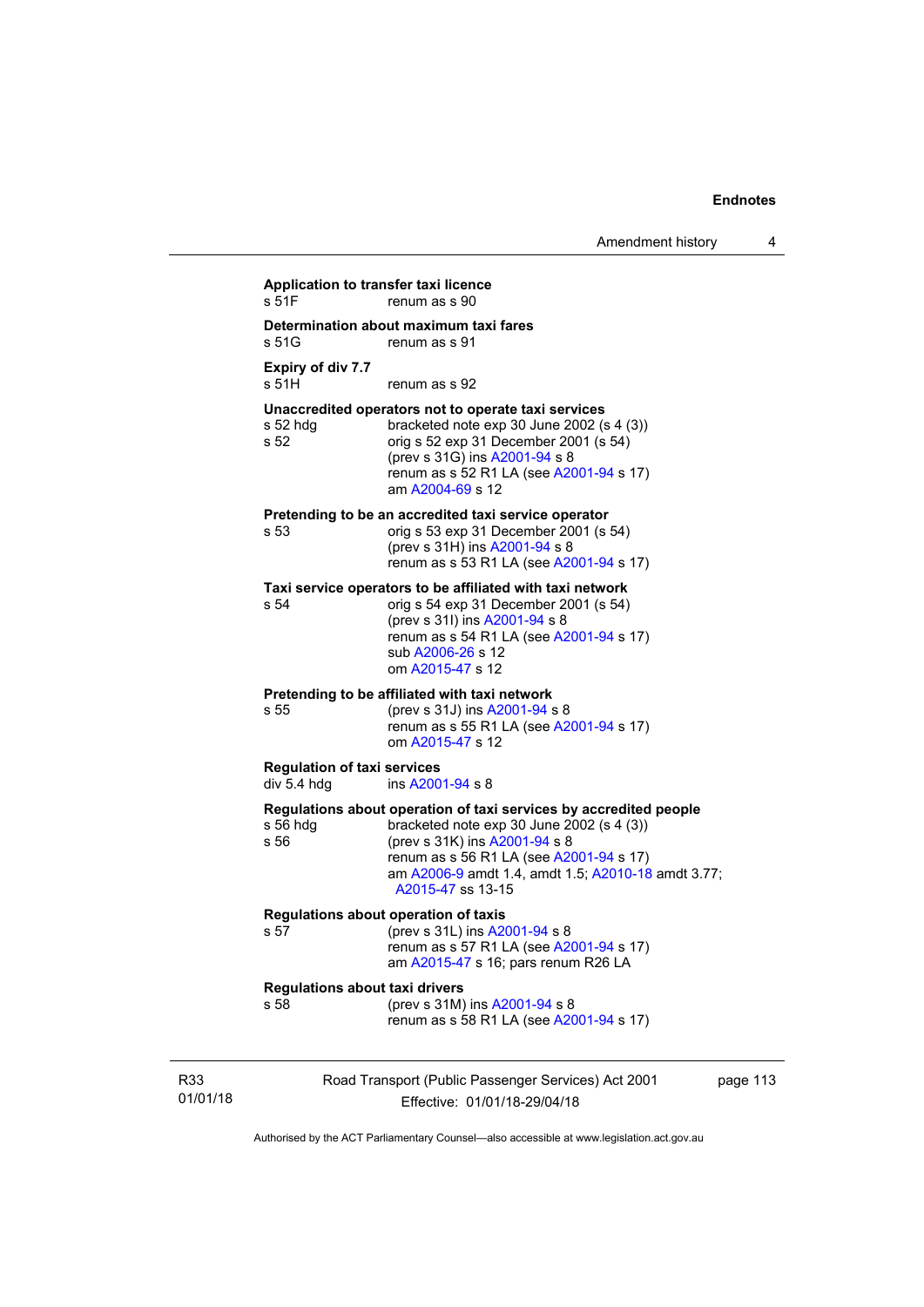4 Amendment history



page 114 Road Transport (Public Passenger Services) Act 2001 Effective: 01/01/18-29/04/18

R33 01/01/18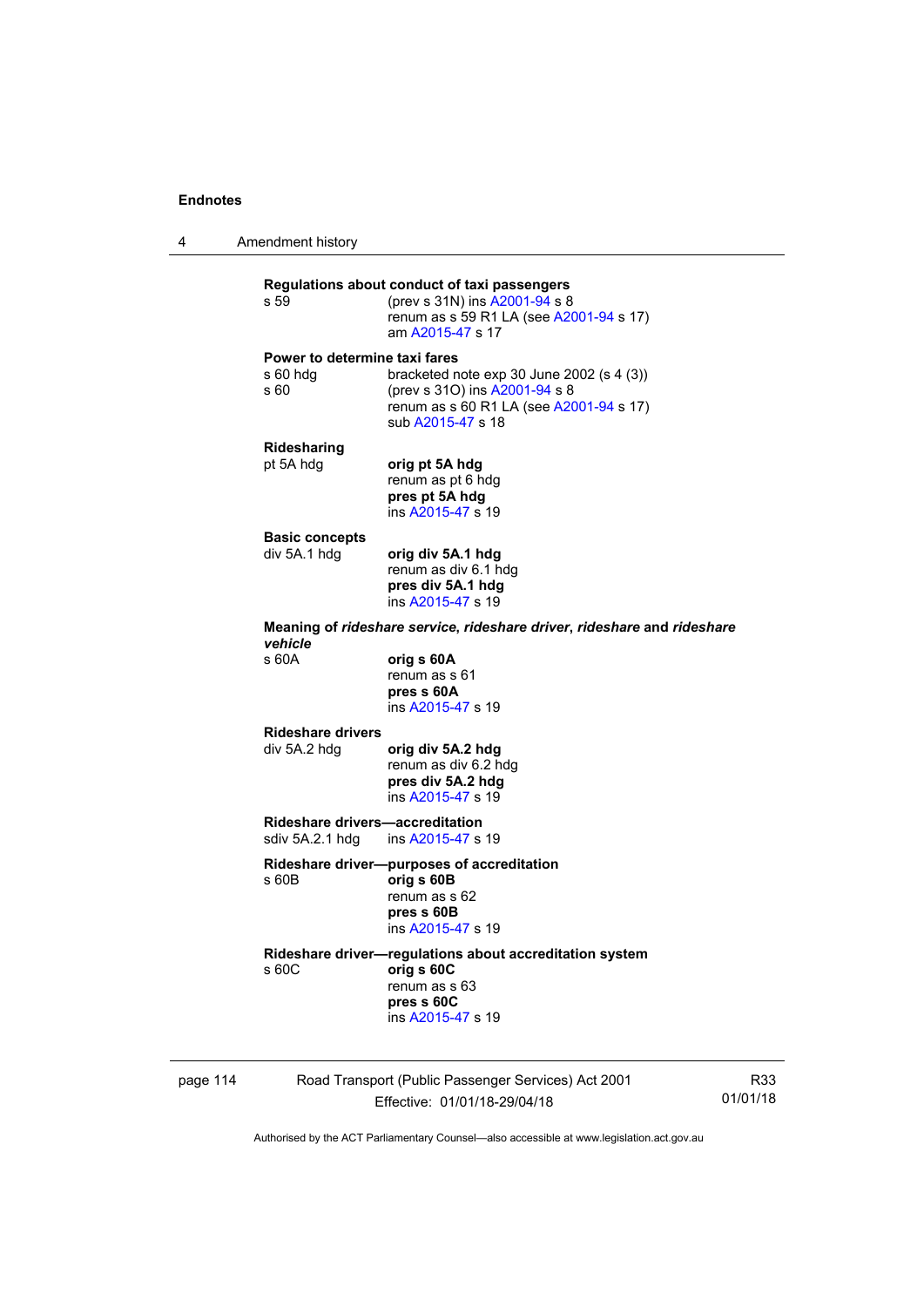Amendment history 4

**Entitlement to operate rideshare services**  s 60D **orig s 60D**  renum as s 64 **pres s 60D**  ins [A2015-47](http://www.legislation.act.gov.au/a/2015-47) s 19 **Rideshare driver must be accredited**  s 60E **orig s 60E**  renum as s 65 **pres s 60E**  ins [A2015-47](http://www.legislation.act.gov.au/a/2015-47) s 19 **Pretend to be accredited rideshare driver**  s 60F **orig s 60F**  renum as s 66 **pres s 60F**  ins [A2015-47](http://www.legislation.act.gov.au/a/2015-47) s 19 **Rideshare drivers—regulation**  sdiv 5A.2.2 hdg ins [A2015-47](http://www.legislation.act.gov.au/a/2015-47) s 19 **Rideshare driver must not use unlicensed rideshare vehicle** s 60G **orig s 60G**  renum as s 67 **pres s 60G**  ins [A2015-47](http://www.legislation.act.gov.au/a/2015-47) s 19 **Regulations about operation of rideshare service** s 60H **orig s 60H**  renum as s 68 **pres s 60H**  ins [A2015-47](http://www.legislation.act.gov.au/a/2015-47) s 19 **Regulations about rideshare drivers** s 60I **orig s 60I**  renum as s 69 **pres s 60I**  ins [A2015-47](http://www.legislation.act.gov.au/a/2015-47) s 19 **Rideshare vehicles**  div 5A.3 hdg ins [A2015-47](http://www.legislation.act.gov.au/a/2015-47) s 19 **Meaning of** *rideshare vehicle licence*  s 60J **orig s 60J**  renum as s 70 **pres s 60J** 

 ins [A2015-47](http://www.legislation.act.gov.au/a/2015-47) s 19 am [A2017-4](http://www.legislation.act.gov.au/a/2017-4/default.asp) amdt 3.181

R33 01/01/18 Road Transport (Public Passenger Services) Act 2001 Effective: 01/01/18-29/04/18

page 115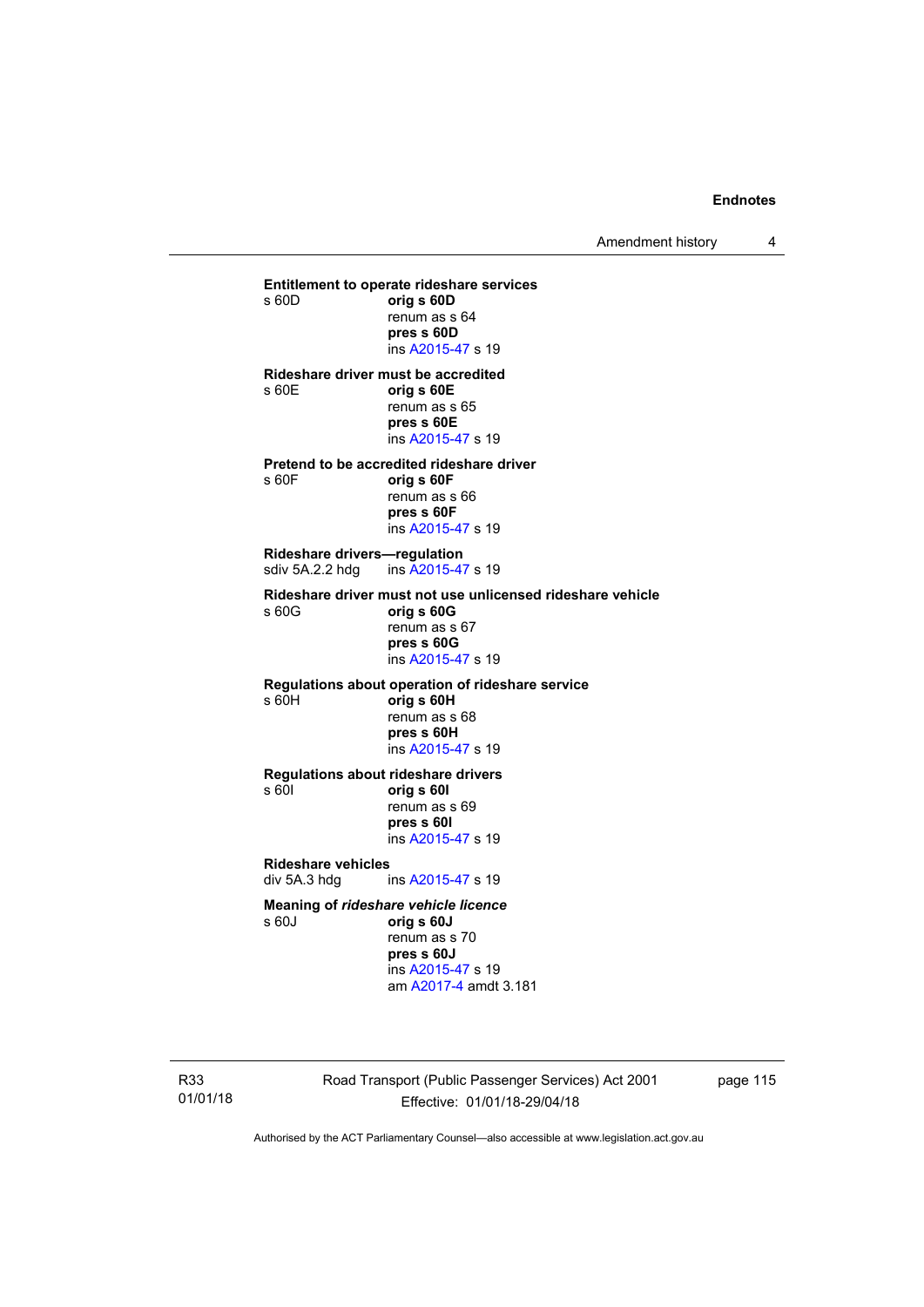4 Amendment history page 116 Road Transport (Public Passenger Services) Act 2001 R33 **Rideshare vehicle licence not transferable**  s 60K **orig s 60K**  renum as s 71 **pres s 60K**  ins [A2015-47](http://www.legislation.act.gov.au/a/2015-47) s 19 **Pretend vehicle is licensed rideshare vehicle**  s 60L **orig s 60L**  renum as s 72 **pres s 60L**  ins [A2015-47](http://www.legislation.act.gov.au/a/2015-47) s 19 **Licensed rideshare vehicle not to be used by unlicensed or unaccredited driver**  s 60M **orig s 60M**  renum as s 73 **pres s 60M**  ins [A2015-47](http://www.legislation.act.gov.au/a/2015-47) s 19 **Licensed rideshare vehicle not to be used unless insured**  s 60N **orig s 60M**  renum as s 74 **pres s 60M**  ins [A2015-47](http://www.legislation.act.gov.au/a/2015-47) s 19 **Regulations about rideshare vehicles**  s 60O **orig s 60O**  renum as s 75 **pres s 60O**  ins [A2015-47](http://www.legislation.act.gov.au/a/2015-47) s 19 **Rideshare passengers and fares**  div 5A.4 hdg ins [A2015-47](http://www.legislation.act.gov.au/a/2015-47) s 19 **Regulations about conduct of rideshare vehicle passengers**  s 60P **orig s 60P**  renum as s 76 **pres s 60P**  ins [A2015-47](http://www.legislation.act.gov.au/a/2015-47) s 19 **Power to determine rideshare fares**  s 60Q **orig s 60Q**  renum as s 77 **pres s 60Q**  ins [A2015-47](http://www.legislation.act.gov.au/a/2015-47) s 19 **Hire car services**  renum as pt 7 hdg **Basic concepts**  div 5B.1 hdg renum as div 7.1 hdg

Effective: 01/01/18-29/04/18

01/01/18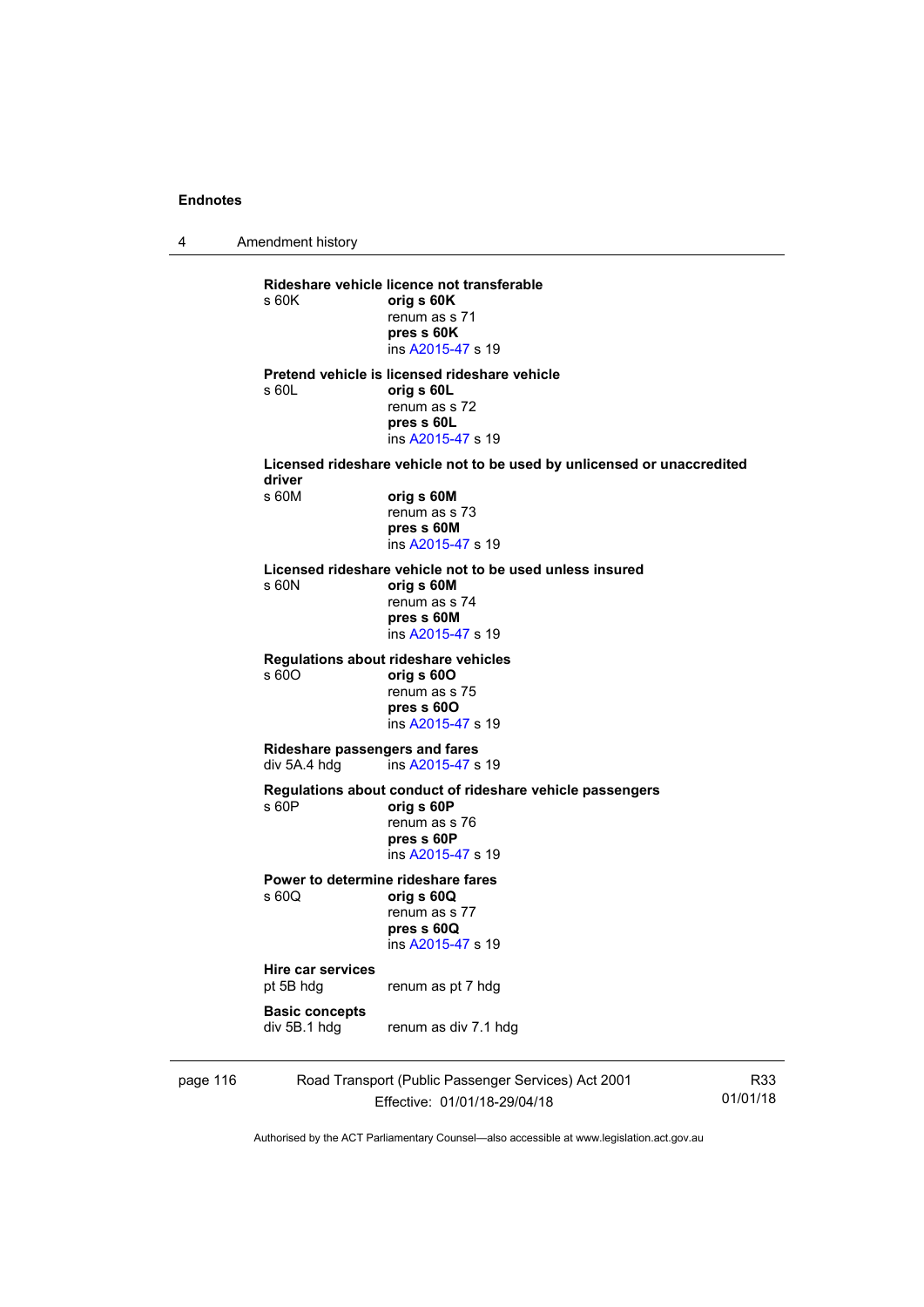| div 5B.2 hdg                                           | renum as div 7.2 hdg                                                                                                                                                     |
|--------------------------------------------------------|--------------------------------------------------------------------------------------------------------------------------------------------------------------------------|
| div 5B.3 hdg                                           | Entitlement to operate hire car services<br>renum as div 7.3 hdg                                                                                                         |
| <b>Regulation of hire car services</b><br>div 5B.4 hdg | renum as div 7.4 hdg                                                                                                                                                     |
| <b>Licensing of hire cars</b><br>pt 6 hdg              | orig pt 6 hdg renum as pt 8 hdg<br>(prev pt 5A hdg) ins A2004-69 s 13<br>renum as pt 6 hdg R10 LA (see A2004-69 s 17)                                                    |
| <b>Basic concepts</b><br>div 6.1 hdg                   | (prev div 5A.1 hdg) ins A2004-69 s 13<br>renum as div 6.1 hdg R10 LA (see A2004-69 s 17)                                                                                 |
| s 60R                                                  | <b>Regulations about hire car drivers</b><br>renum as s 78                                                                                                               |
| s 60S                                                  | Regulations about conduct of hire car passengers<br>renum as s 79                                                                                                        |
| s 60T                                                  | Unauthorised public passenger services<br>renum as s 80                                                                                                                  |
| <b>Meaning of hire car licence</b><br>s 61             | (prev s 32) renum as s 61 and then s 81<br>(prev s 60A) ins A2004-69 s 13<br>renum as s 61 R10 LA (see A2004-69 s 17)                                                    |
| s 62                                                   | Meaning of restricted hire car licence<br>(prev s 32A) renum as s 62 and then s 82<br>(prev s 60B) ins A2004-69 s 13<br>renum as s 62 R10 LA (see A2004-69 s 17)         |
| <b>Hire car licences</b><br>div 6.2 hdg                | (prev div 5A.2 hdg) ins A2004-69 s 13<br>renum as div 6.2 hdg R10 LA (see A2004-69 s 17)                                                                                 |
| s 63                                                   | <b>Transferability of hire car licences</b><br>(prev s $32B$ ) renum as s 63 and then s 83<br>(prev s 60C) ins A2004-69 s 13<br>renum as s 63 R10 LA (see A2004-69 s 17) |
| Use of vehicles as hire cars<br>s 64                   | (prev s 32C) renum as s 64 and then s 84<br>(prev s 60D) ins A2004-69 s 13<br>renum as s 64 R10 LA (see A2004-69 s 17)                                                   |

R33 01/01/18 Road Transport (Public Passenger Services) Act 2001 Effective: 01/01/18-29/04/18

page 117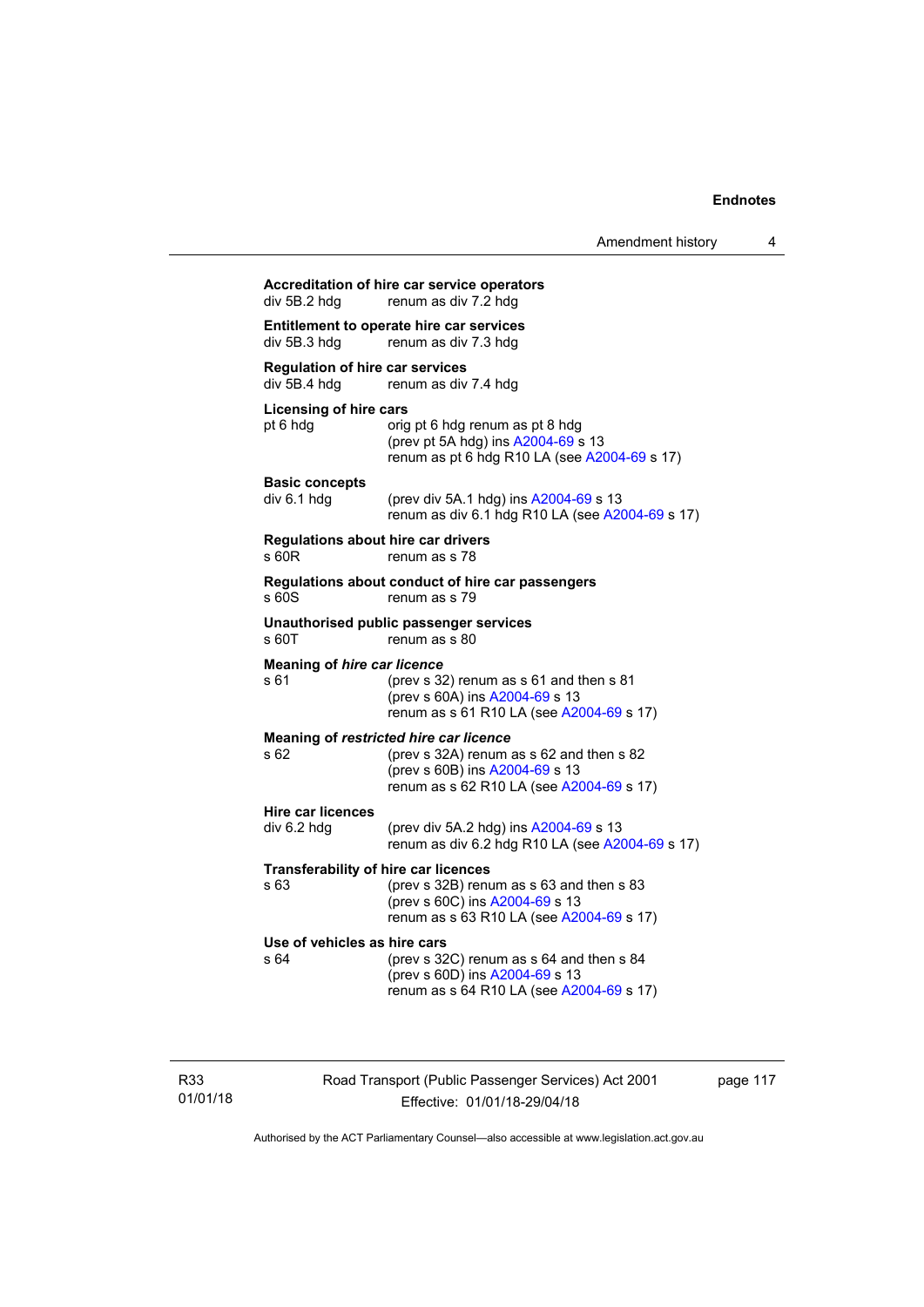4 Amendment history **Pretending vehicles are licensed hire cars**  s 65 (prev s 32D) renum as s 65 and then s 85 (prev s 60E) ins [A2004-69](http://www.legislation.act.gov.au/a/2004-69) s 13 renum as s 65 R10 LA (see [A2004-69](http://www.legislation.act.gov.au/a/2004-69) s 17) **References to Motor Traffic Act, Traffic Act etc**  s 65A renum as s 86 **Regulations about hire car licences**  s 66 orig s 66 (prev s 33) def **restricted taxi operator's licence** ins [A2001-94](http://www.legislation.act.gov.au/a/2001-94) s 10 def *taxi operator's licence* ins [A2001-94](http://www.legislation.act.gov.au/a/2001-94) s 10 renum as s 66 R1 LA (see [A2001-94](http://www.legislation.act.gov.au/a/2001-94) s 17) exp 1 June 2003 (s 69) prev s 66 renum as s 87 pres s 66 (prev s 60F) ins [A2004-69](http://www.legislation.act.gov.au/a/2004-69) s 13 renum as s 66 R10 LA (see [A2004-69](http://www.legislation.act.gov.au/a/2004-69) s 17) am [A2006-9](http://www.legislation.act.gov.au/a/2006-9) amdt 1.9 **Hire car services**  pt 7 hdg **orig pt 7 hdg** (prev pt 4 hdg) renum as pt 7 hdg [A2001-94](http://www.legislation.act.gov.au/a/2001-94) s 9 om R9 LA **prev pt 7 hdg**  renum as pt 9 hdg **pres pt 7 hdg**  (prev pt 5B hdg) ins [A2004-69](http://www.legislation.act.gov.au/a/2004-69) s 13 renum as pt 7 hdg R10 LA (see [A2004-69](http://www.legislation.act.gov.au/a/2004-69) s 17) **Basic concepts**   $div 7.1$  hdg  $(prev div 4.1 hdq)$  renum  $A2001-94 s 9$  $A2001-94 s 9$ exp 1 June 2003 (s 69) (prev div 5B.1 hdg) ins [A2004-69](http://www.legislation.act.gov.au/a/2004-69) s 13 renum as div 7.1 hdg R10 LA (see [A2004-69](http://www.legislation.act.gov.au/a/2004-69) s 17) **Meaning of** *hire car*  s 67 orig s 67 (prev s 34) renum as s 67 R1 LA (see [A2001-94](http://www.legislation.act.gov.au/a/2001-94) s 17) exp 1 June 2003 (s 69) prev s 67 renum as s 88 pres s 67 (prev s 60G) ins [A2004-69](http://www.legislation.act.gov.au/a/2004-69) s 13 renum as s 67 R10 LA (see [A2004-69](http://www.legislation.act.gov.au/a/2004-69) s 17) am [A2006-9](http://www.legislation.act.gov.au/a/2006-9) s 16; [A2015-47](http://www.legislation.act.gov.au/a/2015-47) s 20

page 118 Road Transport (Public Passenger Services) Act 2001 Effective: 01/01/18-29/04/18

R33 01/01/18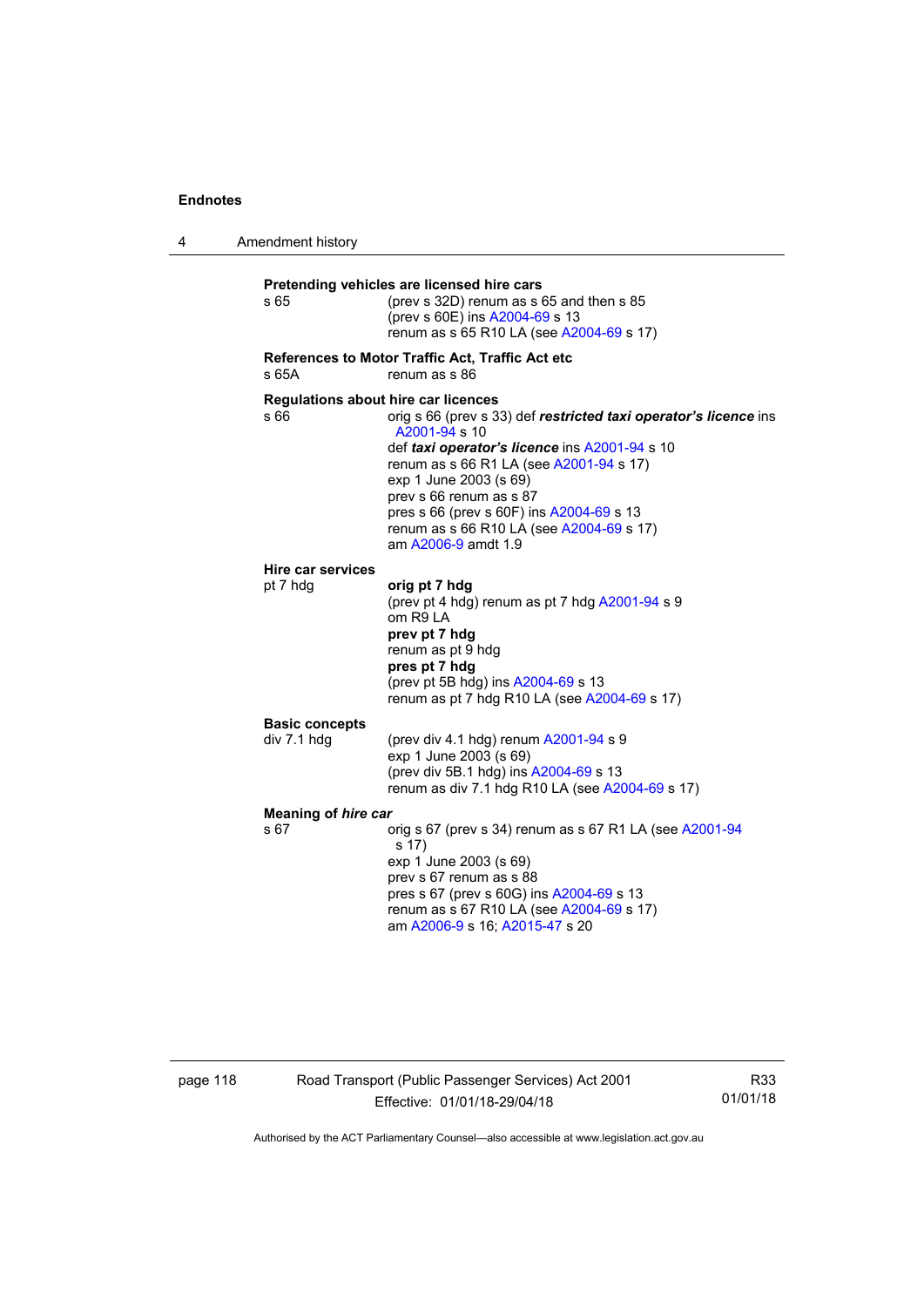## **Meaning of** *restricted hire car*  s 68 **orig s 68 (prev s 35) renum as s 68 R1 LA (see [A2001-94](http://www.legislation.act.gov.au/a/2001-94)** s 17) am [A2002-49](http://www.legislation.act.gov.au/a/2002-49) amdt 3.231 exp 1 June 2003 (s 69) prev s 68 renum as s 89 pres s 68 (prev s 60H) ins [A2004-69](http://www.legislation.act.gov.au/a/2004-69) s 13 renum as s 68 R10 LA (see [A2004-69](http://www.legislation.act.gov.au/a/2004-69) s 17) am [A2006-9](http://www.legislation.act.gov.au/a/2006-9) s 17; [A2015-47](http://www.legislation.act.gov.au/a/2015-47) s 21 **Meaning of** *hire car service*  s 69 orig s 69 (prev s 36) renum as s 69 R1 LA (see [A2001-94](http://www.legislation.act.gov.au/a/2001-94) s 17) sub [A2002-30](http://www.legislation.act.gov.au/a/2002-30) amdt 3.751 exp 1 June 2003 (s 69) prev s 69 renum as s 90 pres s 69 (prev s 60I) ins [A2004-69](http://www.legislation.act.gov.au/a/2004-69) s 13 renum as s 69 R10 LA (see [A2004-69](http://www.legislation.act.gov.au/a/2004-69) s 17) **Meaning of** *restricted hire car service*  s 70 orig s 70 (prev s 37) renum as s 70 R1 LA (see [A2001-94](http://www.legislation.act.gov.au/a/2001-94) s 17) exp 1 December 2002 (s 72) prev s 70 renum as s 91 pres s 70 (prev s 60J) ins [A2004-69](http://www.legislation.act.gov.au/a/2004-69) s 13 renum as s 70 R10 LA (see [A2004-69](http://www.legislation.act.gov.au/a/2004-69) s 17) **Accreditation of hire car service operators**  div 7.2 hdg (prev div 4.2 hdg) renum [A2001-94](http://www.legislation.act.gov.au/a/2001-94) s 9 exp 1 December 2002 (s 72) (prev div 5B.2 hdg) ins [A2004-69](http://www.legislation.act.gov.au/a/2004-69) s 13 renum as div 7.2 hdg R10 LA (see [A2004-69](http://www.legislation.act.gov.au/a/2004-69) s 17) **Hire car service operators—purposes of accreditation**  s 71 orig s 71 (prev s 38) renum as s 71 R1 LA (see [A2001-94](http://www.legislation.act.gov.au/a/2001-94) s 17) exp 1 December 2002 (s 72) prev s 71 renum as s 92 pres s 71 (prev s 60K) ins [A2004-69](http://www.legislation.act.gov.au/a/2004-69) s 13 renum as s 71 R10 LA (see [A2004-69](http://www.legislation.act.gov.au/a/2004-69) s 17) **Hire car service operators—regulations about accreditation system**  s 72 orig s 72 (prev s 39) renum as s 72 R1 LA (see [A2001-94](http://www.legislation.act.gov.au/a/2001-94) s 17) exp 1 December 2002 (s 72) prev s 72 renum as s 93 pres s 72 (prev s 60L) ins [A2004-69](http://www.legislation.act.gov.au/a/2004-69) s 13 renum as s 72 R10 LA (see [A2004-69](http://www.legislation.act.gov.au/a/2004-69) s 17) am [A2006-9](http://www.legislation.act.gov.au/a/2006-9) amdt 1.9

R33 01/01/18 Road Transport (Public Passenger Services) Act 2001 Effective: 01/01/18-29/04/18

page 119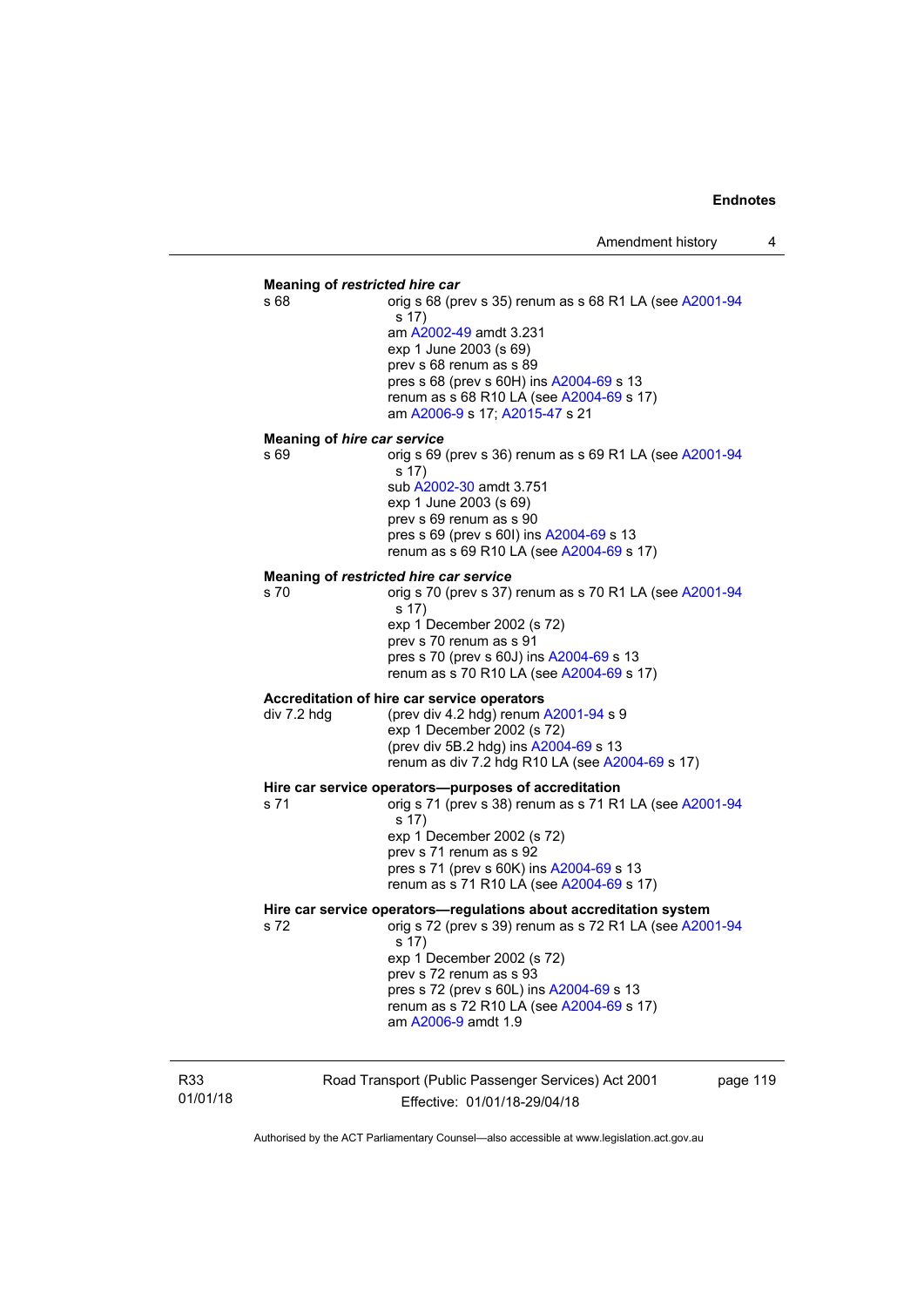4 Amendment history

| div 7.3 hdg                                           | Entitlement to operate hire car services<br>(prev div 4.3 hdg) renum A2001-94 s 9<br>exp 1 June 2002 (s 78)<br>(prev div 5B.3 hdg) ins A2004-69 s 13<br>renum as div 7.3 hdg R10 LA (see A2004-69 s 17)                                                       |
|-------------------------------------------------------|---------------------------------------------------------------------------------------------------------------------------------------------------------------------------------------------------------------------------------------------------------------|
| s 73                                                  | Entitlement to operate hire car services<br>(prev s 40) renum R1 LA (see A2001-94 s 17)<br>exp 1 June 2002 (s 78)<br>(prev s 60M) ins A2004-69 s 13<br>renum as s 73 R10 LA (see A2004-69 s 17)                                                               |
| s 74                                                  | Unaccredited operators not to operate hire car services<br>(prev s 41) renum R1 LA (see A2001-94 s 17)<br>exp 1 June 2002 (s 78)<br>(prev s 60N) ins A2004-69 s 13<br>renum as s 74 R10 LA (see A2004-69 s 17)                                                |
| s 75                                                  | Pretending to be an accredited hire car service operator<br>(prev s 42) renum R1 LA (see A2001-94 s 17)<br>exp 1 June 2002 (s 78)<br>(prev s 600) ins A2004-69 s 13<br>renum as s 75 R10 LA (see A2004-69 s 17)                                               |
| <b>Regulation of hire car services</b><br>div 7.4 hdg | (prev div 4.4 hdg) renum A2001-94 s 9<br>exp 1 December 2002 (s 80)<br>(prev div 5B.4 hdg) ins A2004-69 s 13<br>renum as div 7.4 hdg R10 LA (see A2004-69 s 17)                                                                                               |
| s 76                                                  | Regulations about operation of hire car services by accredited people<br>(prev s 43) renum R1 LA (see A2001-94 s 17)<br>exp 1 June 2002 (s 78)<br>(prev s 60P) ins A2004-69 s 13<br>renum as s 76 R10 LA (see A2004-69 s 17)<br>am A2006-9 amdt 1.6, amdt 1.7 |
| s 77                                                  | Regulations about operation of hire cars<br>(prev s 44) renum R1 LA (see A2001-94 s 17)<br>exp 1 June 2002 (s 78)<br>(prev s 60Q) ins A2004-69 s 13<br>renum as s 77 R10 LA (see A2004-69 s 17)<br>am A2006-9 amdt 1.8; A2015-47 s 22; pars renum R26 LA      |
| s 78                                                  | <b>Regulations about hire car drivers</b><br>(prev s 45) renum R1 LA (see A2001-94 s 17)<br>exp 1 June 2002 (s 78)<br>(prev s 60R) ins A2004-69 s 13<br>renum as s 78 R10 LA (see A2004-69 s 17)                                                              |

page 120 Road Transport (Public Passenger Services) Act 2001 Effective: 01/01/18-29/04/18

R33 01/01/18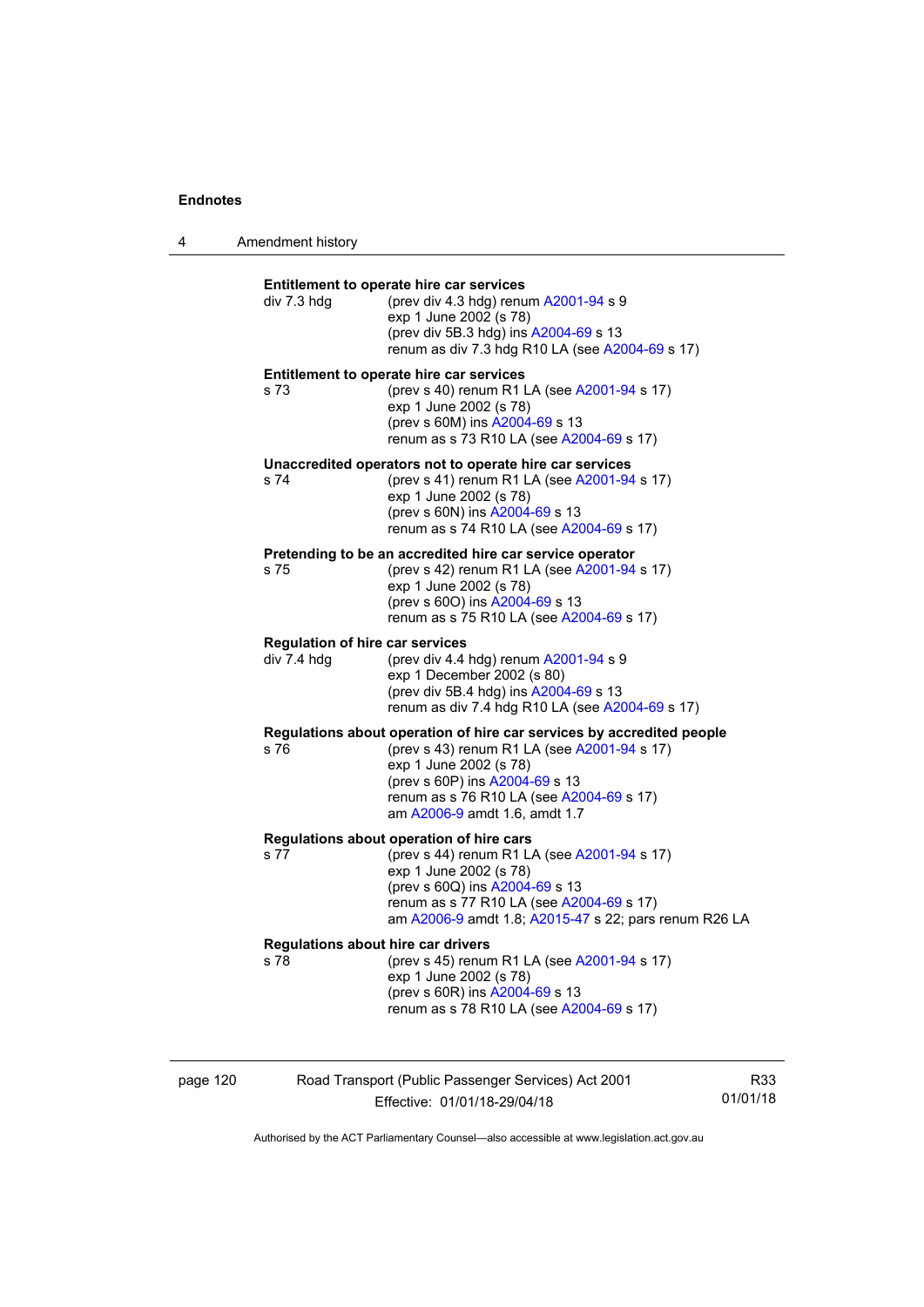## **Regulations about conduct of hire car passengers**  (prev s 46) renum R1 LA (see  $A2001-94$  s 17) exp 1 December 2002 (s 80) (prev s 60S) ins [A2004-69](http://www.legislation.act.gov.au/a/2004-69) s 13 renum as s 79 R10 LA (see [A2004-69](http://www.legislation.act.gov.au/a/2004-69) s 17) sub [A2015-47](http://www.legislation.act.gov.au/a/2015-47) s 23 **Power to determine hire car fares**  s 79A ins [A2015-47](http://www.legislation.act.gov.au/a/2015-47) s 24 **Bus service licences**  div 7.5 hdg (prev div 4.5 hdg) renum R1 LA (see [A2001-94](http://www.legislation.act.gov.au/a/2001-94) s 17) exp 1 December 2002 (s 82) **Small buses**  (prev div 4.6 hdg) renum R1 LA (see  $A2001-94$  s 17) exp 1 June 2003 (s 84) **Taxis**  div 7.7 hdg ins [A2001-94](http://www.legislation.act.gov.au/a/2001-94) s 11 exp 2 March 2003 (s 92) **Demand responsive services**  pt 8 hdg  $($ prev pt 6 hdg) ins [A2001-94](http://www.legislation.act.gov.au/a/2001-94) s 8 renum as pt  $\frac{8}{10}$  hdg R10 LA (see [A2004-69](http://www.legislation.act.gov.au/a/2004-69) s 17) sub [A2006-9](http://www.legislation.act.gov.au/a/2006-9) s 18 **Basic concepts**  div 8.1 hdg ins [A2006-9](http://www.legislation.act.gov.au/a/2006-9) s 18 **Meaning of** *demand responsive service* s 80 (prev s 47) renum R1 LA (see [A2001-94](http://www.legislation.act.gov.au/a/2001-94) s 17) sub [A2002-30](http://www.legislation.act.gov.au/a/2002-30) amdt 3.753 exp 1 December 2002 (s 80) (prev s 60T) ins [A2004-69](http://www.legislation.act.gov.au/a/2004-69) s 14 renum as s 80 R10 LA (see [A2004-69](http://www.legislation.act.gov.au/a/2004-69) s 17) sub [A2006-9](http://www.legislation.act.gov.au/a/2006-9) s 18 **Meaning of** *demand responsive service vehicle* s 81 hdg bracketed note exp 30 June 2002 (s 4 (3))<br>s 81 (prev s 48) renum R1 LA (see A2001-94 s (prev s 48) renum R1 LA (see  $A2001-94$  s 17) exp 1 December 2002 (s 82) (prev s 32) sub [A2001-94](http://www.legislation.act.gov.au/a/2001-94) s 8 renum as s 61 R1 LA (see [A2001-94](http://www.legislation.act.gov.au/a/2001-94) s 17) renum as s 81 R10 LA (see [A2004-69](http://www.legislation.act.gov.au/a/2004-69) s 17) sub [A2006-9](http://www.legislation.act.gov.au/a/2006-9) s 18 **Authorisations to operate demand responsive services**   $ins A2006-9 s 18$  $ins A2006-9 s 18$  $ins A2006-9 s 18$

R33 01/01/18 Road Transport (Public Passenger Services) Act 2001 Effective: 01/01/18-29/04/18

page 121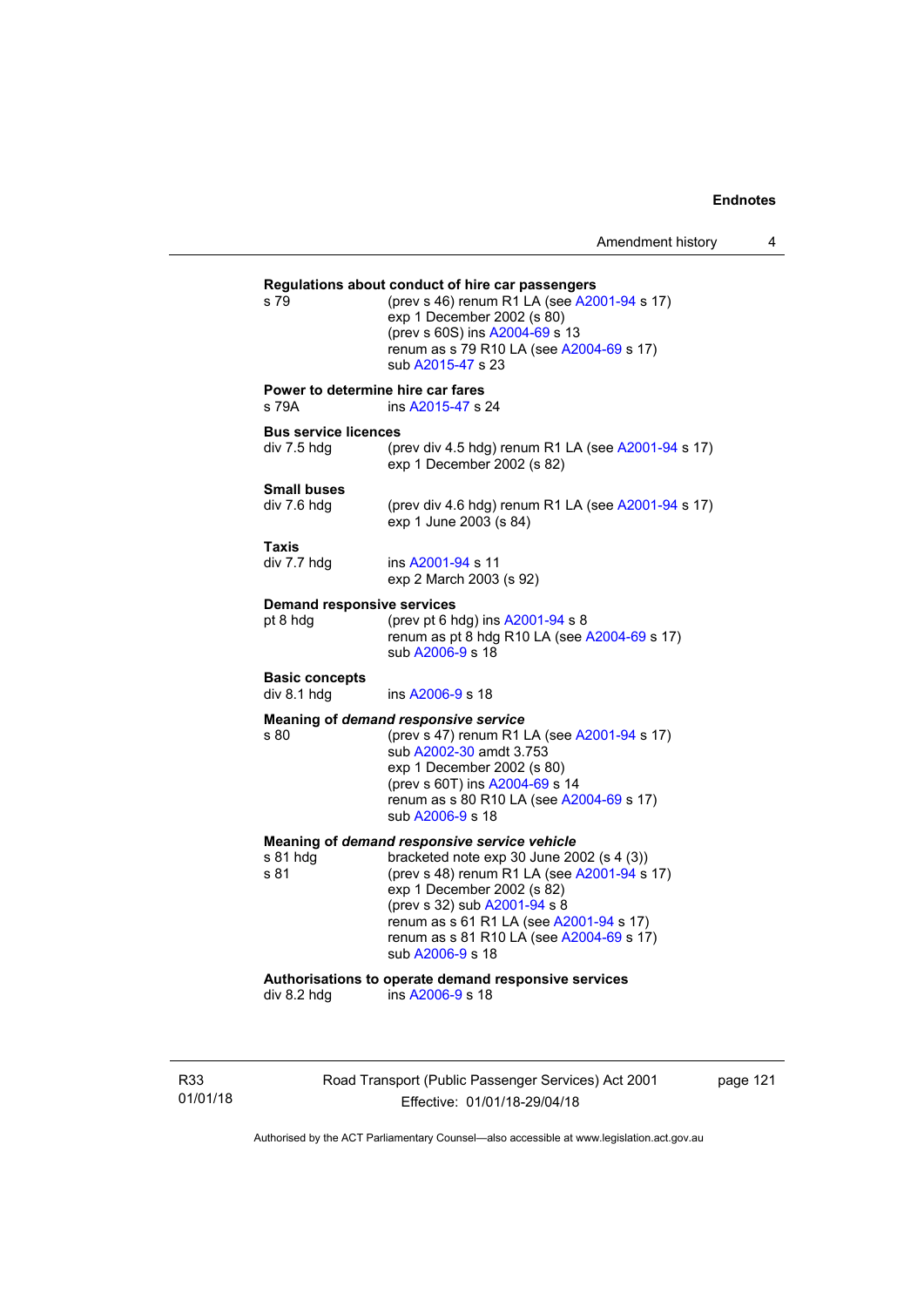4 Amendment history

| s 82             | (prev s 32A) ins A2001-94 s 8<br>renum as s 62 R1 LA (see A2001-94 s 17)<br>sub A2002-30 amdt 3.750<br>renum as s 82 R10 LA (see A2004-69 s 17)<br>sub A2006-9 s 18                                                                                                                                                                     |
|------------------|-----------------------------------------------------------------------------------------------------------------------------------------------------------------------------------------------------------------------------------------------------------------------------------------------------------------------------------------|
| s 82A            | Territory's entitlement to operate demand responsive service<br>ins A2006-30 amdt 1.83<br>om A2006-9 s 18                                                                                                                                                                                                                               |
| s 83             | Demand responsive services-guidelines for giving authorisations<br>(prev s 50) renum R1 LA (see A2001-94 s 17)<br>exp 1 June 2003 (s 84)<br>(prev s 32B) ins A2001-94 s 8<br>renum as s 63 R1 LA (see A2001-94 s 17)<br>renum as s 83 R10 LA (see A2004-69 s 17)<br>sub A2006-9 s 18                                                    |
| s 84             | Demand responsive services—regulations about authorisations<br>(prev s 51) renum R1 LA (see A2001-94 s 17)<br>sub A2002-30 amdt 3.755<br>exp 1 June 2003 (s 84)<br>(prev s 32C) ins A2001-94 s 8<br>renum as s 64 R1 LA (see A2001-94 s 17)<br>renum as s 84 R10 LA (see A2004-69 s 17)<br>sub A2006-9 s 18                             |
| s 85 hdg<br>s 85 | Use of vehicles for demand responsive services<br>bracketed note exp 30 June 2002 (s 4 (3))<br>(prev s 51A) ins A2001-94 s 11<br>renum R1 LA (see A2001-94 s 17)<br>exp 2 March 2003 (s 92)<br>(prev s 32D) ins A2001-94 s 8<br>renum as s 65 R1 LA (see A2001-94 s 17)<br>renum as s 85 R10 LA (see A2004-69 s 17)<br>sub A2006-9 s 18 |
| s 86             | Representing vehicle as demand responsive service vehicle<br>(prev s 51B) ins A2001-94 s 11<br>renum R1 LA (see A2001-94 s 17)<br>exp 2 March 2003 (s 92)<br>(prev s 65A) ins A2004-69 s 15<br>renum as s 86 R10 LA (see A2004-69 s 17)<br>sub A2006-9 s 18                                                                             |
| div 8.3 hdg      | Accreditation of demand responsive service operators<br>ins A2006-9 s 18                                                                                                                                                                                                                                                                |

page 122 Road Transport (Public Passenger Services) Act 2001 Effective: 01/01/18-29/04/18

R33 01/01/18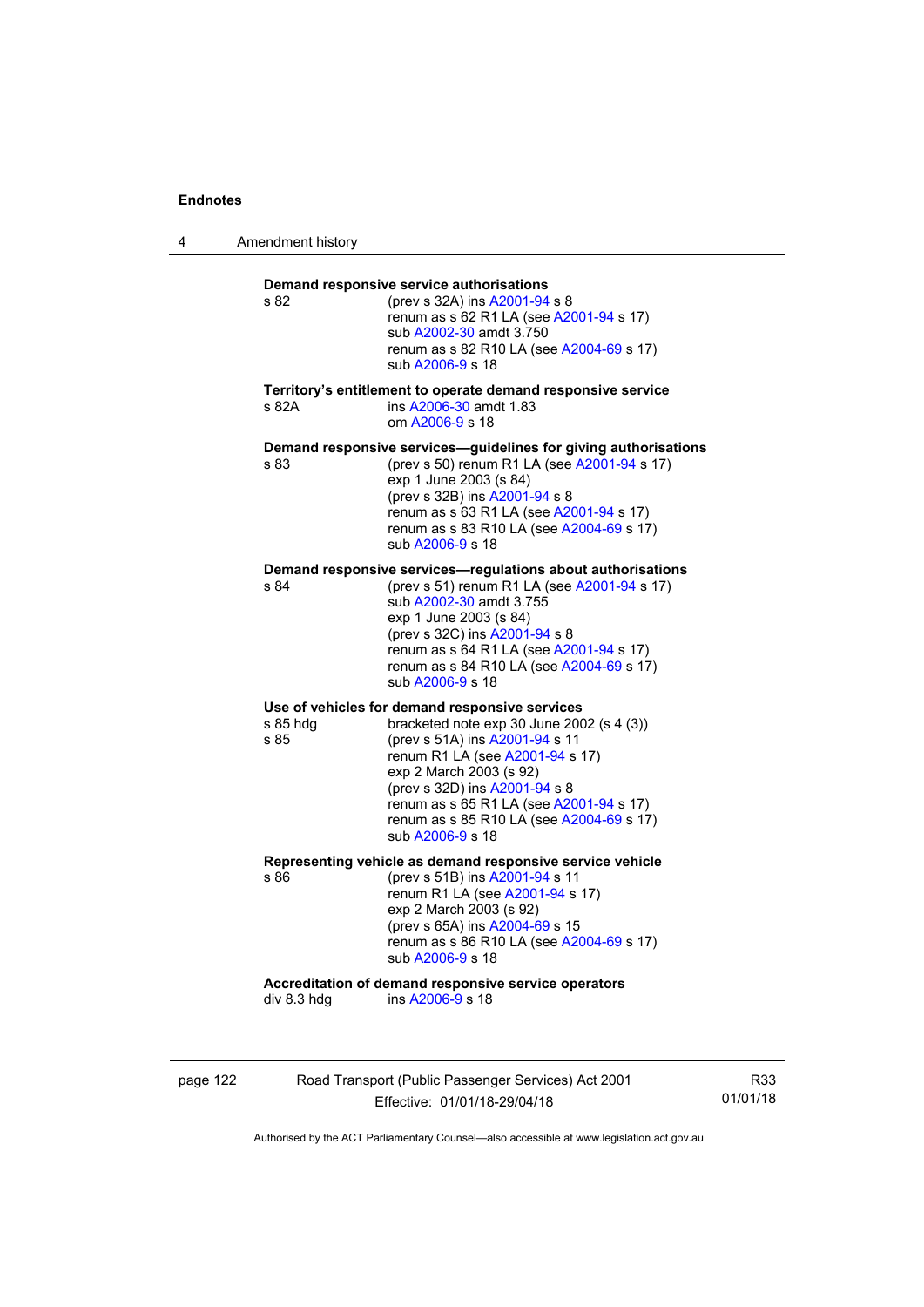#### **Demand responsive service operators—purposes of accreditation**

s 87 (prev s 51C) ins [A2001-94](http://www.legislation.act.gov.au/a/2001-94) s 11 renum R1 LA (see [A2001-94](http://www.legislation.act.gov.au/a/2001-94) s 17) exp 2 March 2003 (s 92) (prev s 66) ins [A2004-69](http://www.legislation.act.gov.au/a/2004-69) s 16 def *annual weddings and school formals licence* ins [A2004-69](http://www.legislation.act.gov.au/a/2004-69) s 16 def *commencement* ins [A2004-69](http://www.legislation.act.gov.au/a/2004-69) s 16 def *General Act* ins [A2004-69](http://www.legislation.act.gov.au/a/2004-69) s 16 renum as s 87 R10 LA (see [A2004-69](http://www.legislation.act.gov.au/a/2004-69) s 17) exp 9 March 2006 (s 93) ins [A2006-9](http://www.legislation.act.gov.au/a/2006-9) s 18

**Demand responsive service operators—regulations about accreditation system** 

(prev s 51D) ins [A2001-94](http://www.legislation.act.gov.au/a/2001-94) s 11 renum R1 LA (see [A2001-94](http://www.legislation.act.gov.au/a/2001-94) s 17) exp 2 March 2003 (s 92) (prev s 67) ins [A2004-69](http://www.legislation.act.gov.au/a/2004-69) s 16 renum as s 88 R10 LA (see [A2004-69](http://www.legislation.act.gov.au/a/2004-69) s 17) exp 9 March 2006 (s 93) ins [A2006-9](http://www.legislation.act.gov.au/a/2006-9) s 18

#### **Service contracts for demand responsive services**  div 8.4 hdg ins [A2006-9](http://www.legislation.act.gov.au/a/2006-9) s 18

#### **Service contracts—demand responsive services**

s 89 (prev s 51E) ins [A2001-94](http://www.legislation.act.gov.au/a/2001-94) s 11 renum R1 LA (see [A2001-94](http://www.legislation.act.gov.au/a/2001-94) s 17) exp 2 March 2003 (s 92) (prev s 68) ins [A2004-69](http://www.legislation.act.gov.au/a/2004-69) s 16 renum as s 89 R10 LA (see [A2004-69](http://www.legislation.act.gov.au/a/2004-69) s 17) exp 9 March 2006 (s 93) ins [A2006-9](http://www.legislation.act.gov.au/a/2006-9) s 18

**Entitlement to operate demand responsive services**  div 8.5 hdg ins [A2006-9](http://www.legislation.act.gov.au/a/2006-9) s 18

#### **Entitlement to operate demand responsive services**

s 90 (prev s 51F) ins [A2001-94](http://www.legislation.act.gov.au/a/2001-94) s 11 renum R1 LA (see [A2001-94](http://www.legislation.act.gov.au/a/2001-94) s 17) exp 2 March 2003 (s 92) (prev s 69) ins [A2004-69](http://www.legislation.act.gov.au/a/2004-69) s 16 renum as s 90 R10 LA (see [A2004-69](http://www.legislation.act.gov.au/a/2004-69) s 17) mod [SL2002-3](http://www.legislation.act.gov.au/sl/2002-3) s 246 (as am by [SL2005-4](http://www.legislation.act.gov.au/sl/2005-4) s 12) exp 9 March 2006 (s 93) ins [A2006-9](http://www.legislation.act.gov.au/a/2006-9) s 18 am [A2006-30](http://www.legislation.act.gov.au/a/2006-30) amdt 1.84

R33 01/01/18 Road Transport (Public Passenger Services) Act 2001 Effective: 01/01/18-29/04/18

page 123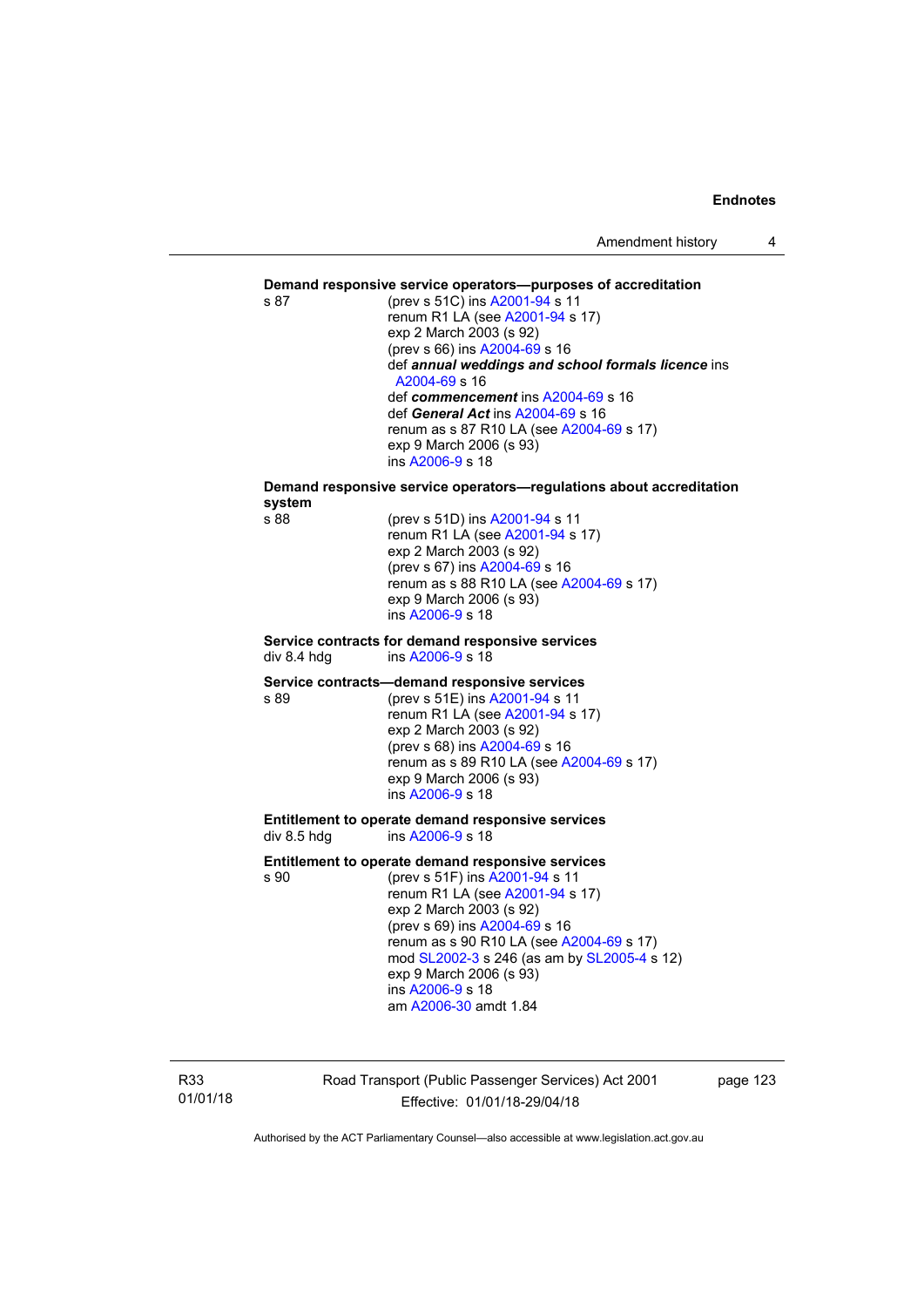4 Amendment history

### **Operating demand responsive service without entitlement**

s 91 (prev s 51G) ins [A2001-94](http://www.legislation.act.gov.au/a/2001-94) s 11 renum R1 LA (see [A2001-94](http://www.legislation.act.gov.au/a/2001-94) s 17) exp 2 March 2003 (s 92) (prev s 70) ins [A2004-69](http://www.legislation.act.gov.au/a/2004-69) s 16 renum as s 91 R10 LA (see [A2004-69](http://www.legislation.act.gov.au/a/2004-69) s 17) exp 9 March 2006 (s 93) ins [A2006-9](http://www.legislation.act.gov.au/a/2006-9) s 18 am [A2006-30](http://www.legislation.act.gov.au/a/2006-30) amdt 1.85

# **Representing entitlement to operate demand responsive service**

(prev s 51H) ins [A2001-94](http://www.legislation.act.gov.au/a/2001-94) s 11 renum R1 LA (see [A2001-94](http://www.legislation.act.gov.au/a/2001-94) s 17) sub [A2002-30](http://www.legislation.act.gov.au/a/2002-30) amdt 3.756 exp 2 March 2003 (s 92) (prev s 71) ins [A2004-69](http://www.legislation.act.gov.au/a/2004-69) s 16 renum as s 92 R10 LA (see [A2004-69](http://www.legislation.act.gov.au/a/2004-69) s 17) exp 9 March 2006 (s 93) ins [A2006-9](http://www.legislation.act.gov.au/a/2006-9) s 18

#### **Regulation of demand responsive services**  div 8.6 hdg ins [A2006-9](http://www.legislation.act.gov.au/a/2006-9) s 18

#### **Demand responsive services—minimum fares**

s 93 (prev s 72) ins [A2004-69](http://www.legislation.act.gov.au/a/2004-69) s 16 renum as s 93 R10 LA (see [A2004-69](http://www.legislation.act.gov.au/a/2004-69) s 17) exp 9 March 2006 (s 93) ins [A2006-9](http://www.legislation.act.gov.au/a/2006-9) s 18

#### **Regulations about operation of demand responsive services**  s 94 ins [A2006-9](http://www.legislation.act.gov.au/a/2006-9) s 18

**Regulations about operation of demand responsive service vehicles**  s 95 ins [A2006-9](http://www.legislation.act.gov.au/a/2006-9) s 18

#### **Regulations about demand responsive service vehicle drivers**  s 96 ins [A2006-9](http://www.legislation.act.gov.au/a/2006-9) s 18

#### **Regulations about conduct of demand responsive vehicle passengers**  s 97 ins [A2006-9](http://www.legislation.act.gov.au/a/2006-9) s 18

#### **Additional public passenger vehicle insurance**

pt 8A hdg ins as mod [SL2008-37](http://www.legislation.act.gov.au/sl/2008-37) mod 20.1

mod lapsed 5 July 2009 when sch 20 [SL2008-37](http://www.legislation.act.gov.au/sl/2008-37) om by [A2009-16](http://www.legislation.act.gov.au/a/2009-16) amdt 2.21

## page 124 Road Transport (Public Passenger Services) Act 2001 Effective: 01/01/18-29/04/18

R33 01/01/18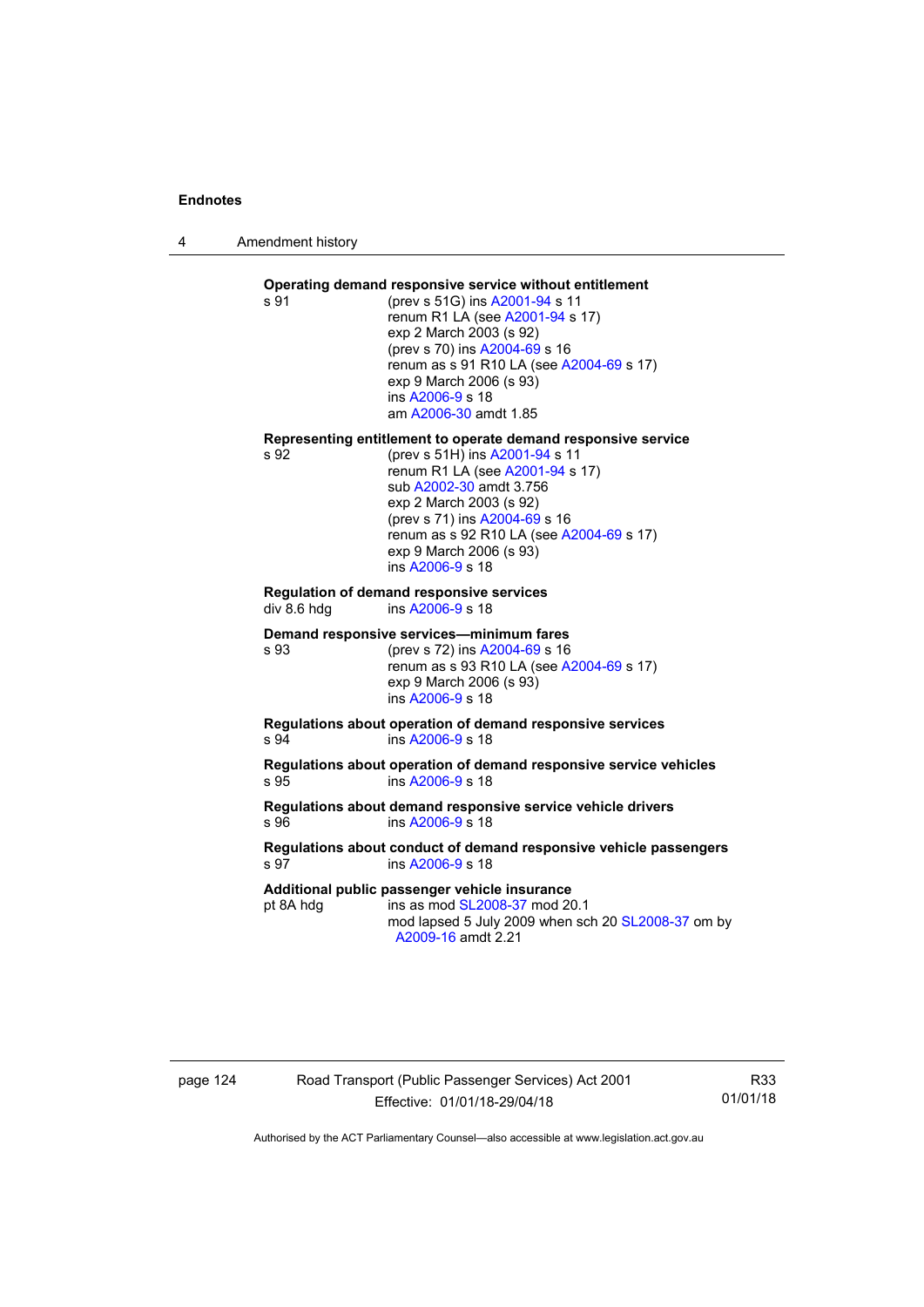

R33 01/01/18 Road Transport (Public Passenger Services) Act 2001 Effective: 01/01/18-29/04/18

page 125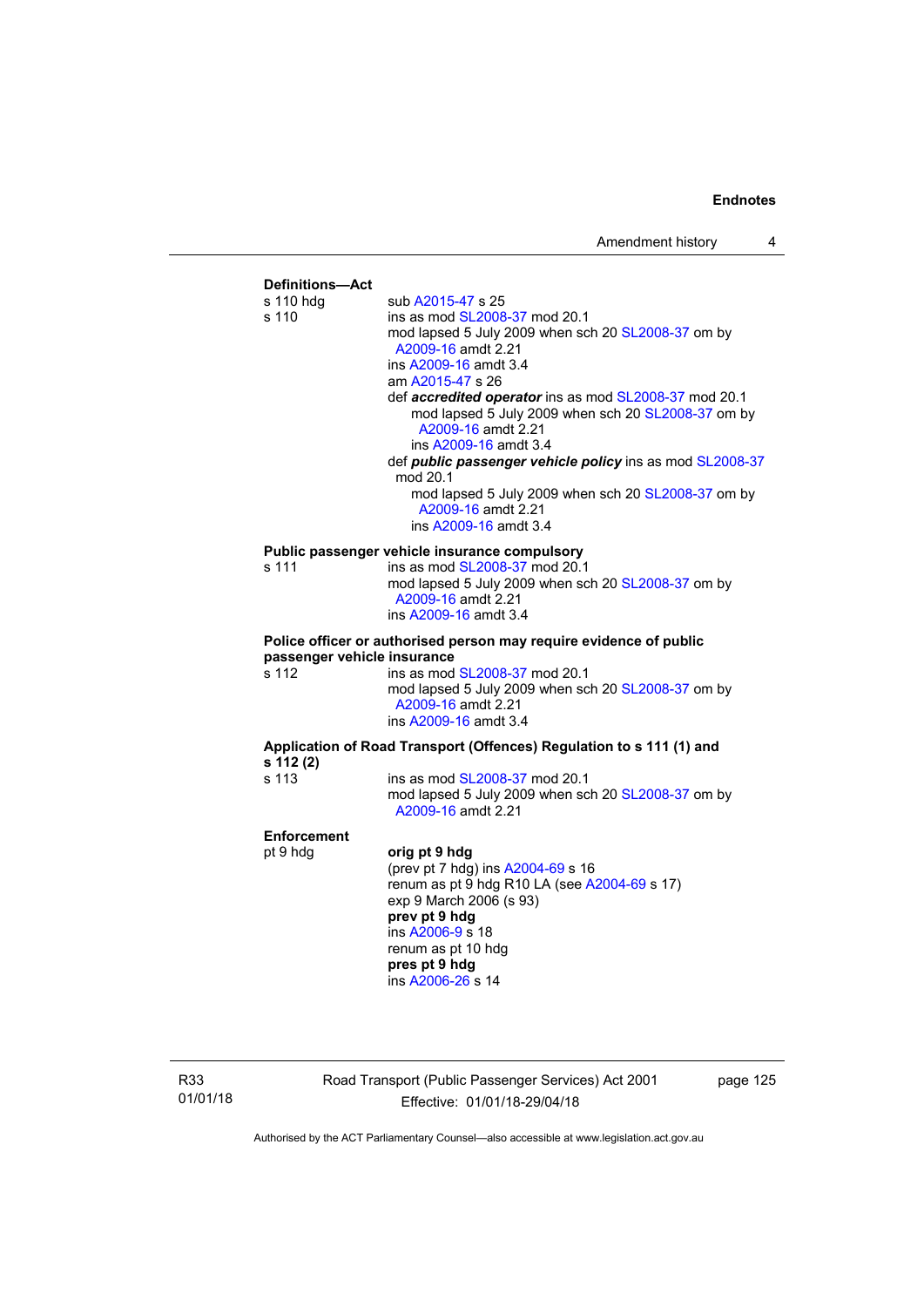| 4        | Amendment history                       |                                                                                                                                                                                                         |                 |
|----------|-----------------------------------------|---------------------------------------------------------------------------------------------------------------------------------------------------------------------------------------------------------|-----------------|
|          | Purpose of powers under pt 9<br>s 115   | reloc from Road Transport (Public Passenger Services)<br>Regulation 2002 s 229 by A2006-26 s 31<br>am A2015-47 s 27                                                                                     |                 |
|          | s 116                                   | Power to require records or information<br>reloc from Road Transport (Public Passenger Services)<br>Regulation 2002 s 230 by A2006-26 s 31                                                              |                 |
|          | s 117                                   | Power to inspect maintenance facilities<br>reloc from Road Transport (Public Passenger Services)<br>Regulation 2002 s 231 by A2006-26 s 31<br>am A2017-4 amdt 3.182                                     |                 |
|          | s 118                                   | Power to inspect and test vehicles<br>reloc from Road Transport (Public Passenger Services)<br>Regulation 2002 s 232 by A2006-26 s 31<br>am A2017-4 amdt 3.182                                          |                 |
|          | s 119                                   | Power to require vehicles or equipment to be inspected and tested<br>reloc from Road Transport (Public Passenger Services)<br>Regulation 2002 s 233 by A2006-26 s 31<br>am A2015-47 s 28                |                 |
|          | s 120                                   | Attachment and removal of noncompliance notices<br>reloc from Road Transport (Public Passenger Services)<br>Regulation 2002 s 234 by A2006-26 s 31                                                      |                 |
|          | s 121                                   | Police officer or authorised person--power to require name and address etc<br>reloc from Road Transport (Public Passenger Services)<br>Regulation 2002 s 235 by A2006-26 s 31<br>am A2009-49 amdt 3.153 |                 |
|          | <b>Miscellaneous</b><br>pt 10 hdg       | (prev pt 9 hdg) ins A2006-9 s 18<br>renum as pt 10 hdg A2006-26 s 13                                                                                                                                    |                 |
|          | s 125                                   | Unauthorised public passenger services<br>ins A2006-9 s 18<br>am A2015-47 s 29                                                                                                                          |                 |
|          | <b>Regulation-making power</b><br>s 126 | ins A2006-9 s 18<br>am A2008-1 amdt 1.33; ss renum R16 LA; A2010-18<br>amdt 3.78                                                                                                                        |                 |
|          | s 127                                   | Minister may exempt vehicles and people from Act<br>ins A2006-9 s 18                                                                                                                                    |                 |
|          | s 128                                   | Regulations may exempt vehicles and people from Act<br>ins A2006-9 s 18<br>am A2017-28 amdt 3.51                                                                                                        |                 |
| page 126 |                                         | Road Transport (Public Passenger Services) Act 2001<br>Effective: 01/01/18-29/04/18                                                                                                                     | R33<br>01/01/18 |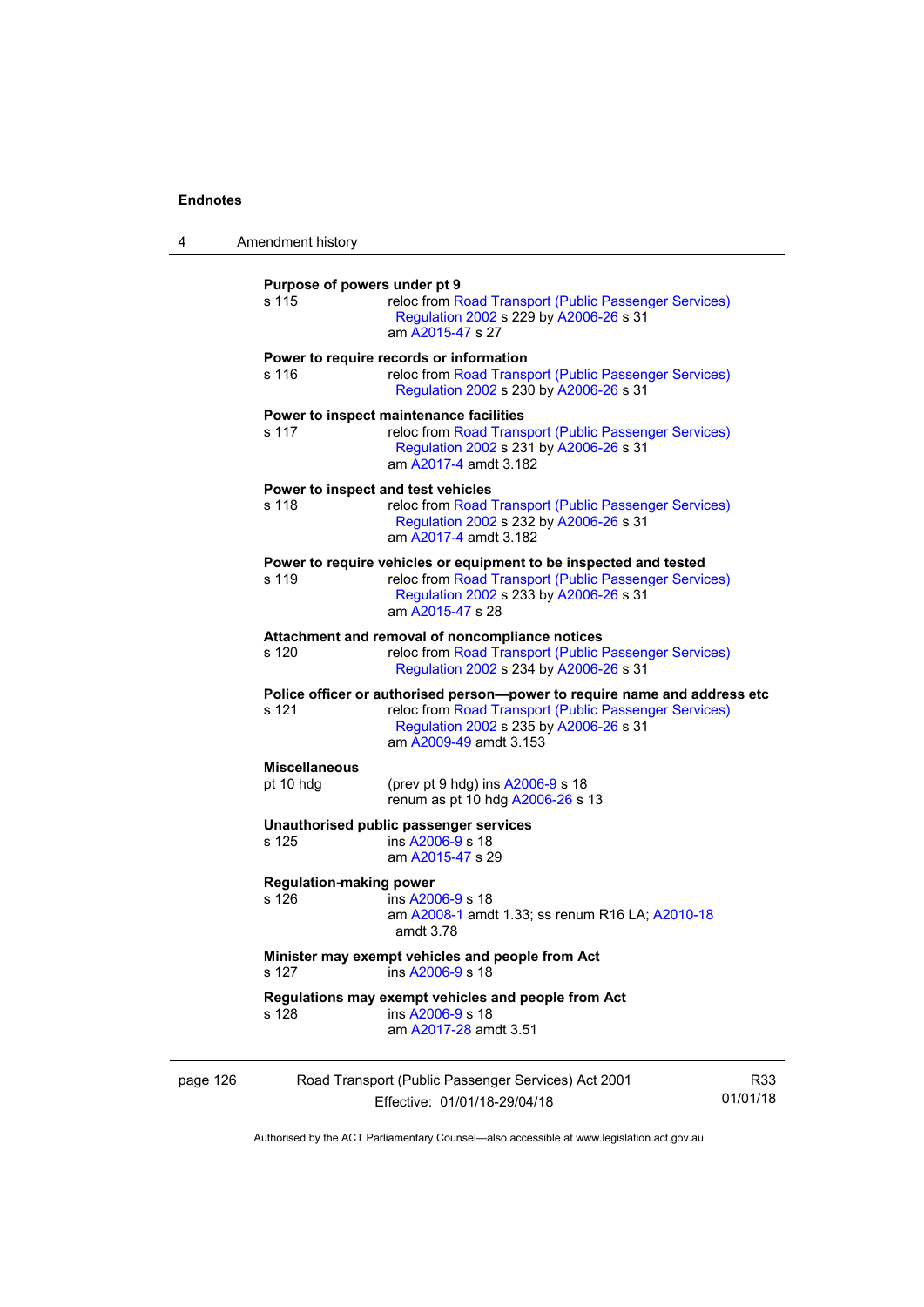```
References to Motor Traffic Act, Traffic Act etc 
s 129 ins A2006-9 s 18 
Transitional regulations 
s 130 ins A2015-47 s 30 
                   exp 20 May 2017 (s 130 (4)) 
Transitional—Road Transport (Public Passenger Services) (Taxi Industry 
Innovation) Amendment Act 2015 
SL2016-12 s 3
                   exp 2 August 2016 (s 131 (2)) 
Dictionary 
dict am A2002-30 amdt 3.757; A2009-49 amdt 3.154; A2010-18
                    amdt 3.79; A2013-19 amdt 3.429 
                    def accredited sub A2001-94 s 12 
                    def accredited bus operators register om A2001-94 s 14 
                    def accredited demand responsive service operator ins 
                    A2006-9 s 19 
                    def accredited hire car service operator ins A2004-69 s 18 
                    def accredited operator ins A2015-47 s 31 
                    def accredited rideshare driver ins A2015-47 s 31 
                    def accredited taxi network provider ins A2001-94 s 13 
                       om A2015-47 s 32 
                    def accredited taxi service operator ins A2001-94 s 13 
                    def accredited transport booking service ins A2015-47 s 33 
                    def affiliated ins A2001-94 s 13 
                       om A2015-47 s 34 
                    def affiliated driver ins A2015-47 s 35 
                    def affiliated driver agreement ins A2015-47 s 35 
                    def affiliated operator ins A2015-47 s 35 
                    def affiliated operator agreement ins A2015-47 s 35 
                    def another jurisdiction om A2010-18 amdt 3.80 
                    def authorisation ins A2006-9 s 19 
                    def authorised demand responsive service operator ins 
                    A2006-9 s 19 
                    def authority om A2010-18 amdt 3.81 
                    def bookable vehicle ins A2015-47 s 35 
                    def bookable vehicle driver ins A2015-47 s 35 
                    def bus sub A2005-20 amdt 3.373 
                    def demand responsive service ins A2006-9 s 19 
                    def demand responsive service vehicle ins A2006-9 s 19 
                    def fittings ins A2006-26 s 15 
                    def function om A2002-30 amdt 3.758 
                    def hire car ins A2004-69 s 18 
                    def hire car licence ins A2004-69 s 18 
                    def hire car service ins A2004-69 s 18 
                    def holder sub A2001-94 s 12; A2004-69 s 19 
                       om A2005-20 amdt 3.374
```
R33 01/01/18 Road Transport (Public Passenger Services) Act 2001 Effective: 01/01/18-29/04/18

page 127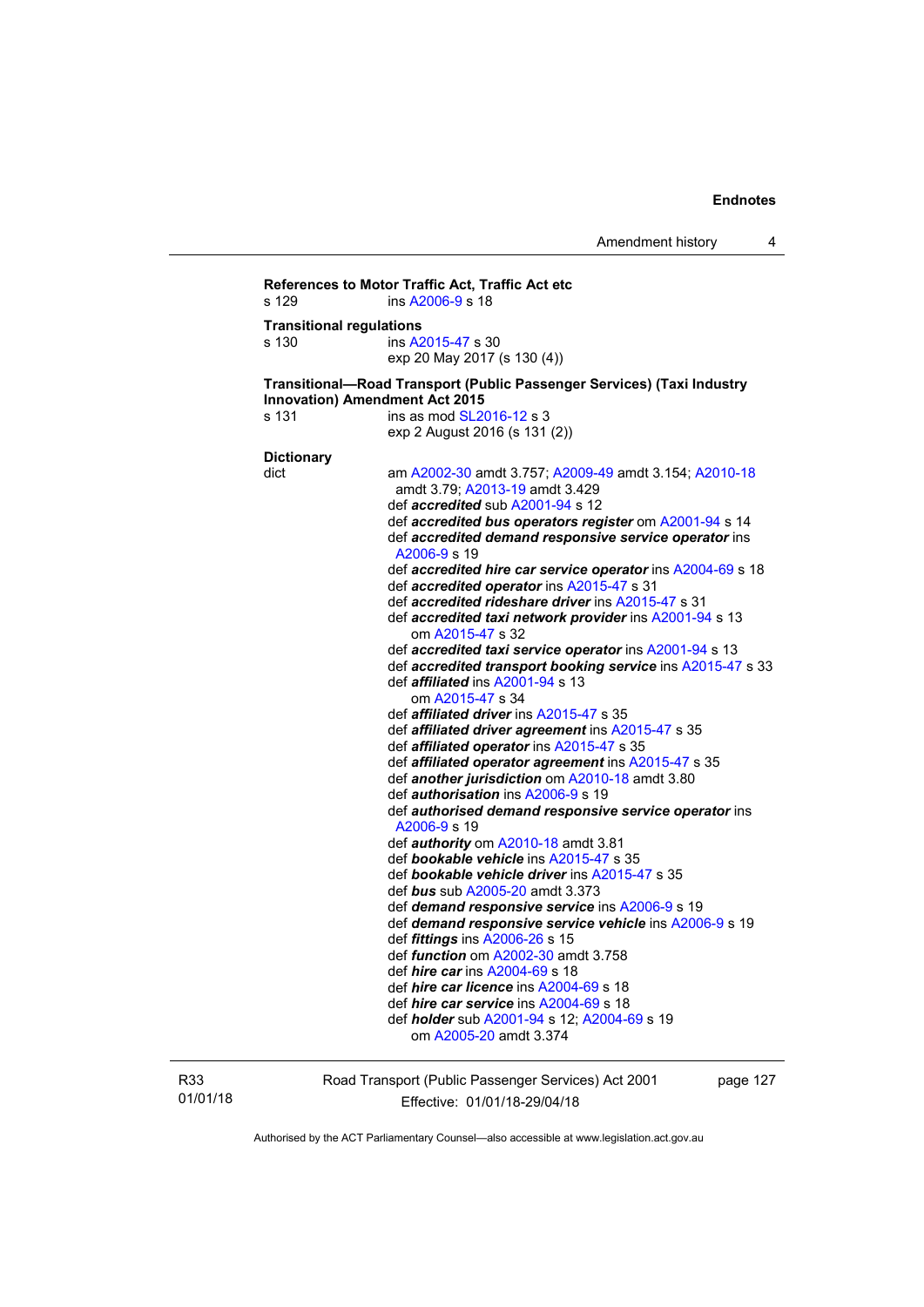4 Amendment history

 def *independent taxi service operator* ins [A2015-47](http://www.legislation.act.gov.au/a/2015-47) s 35 def *inspect* ins [A2006-26](http://www.legislation.act.gov.au/a/2006-26) s 15 def *jurisdiction* om [A2010-18](http://www.legislation.act.gov.au/a/2010-18) amdt 3.82 def *licence* ins [A2001-94](http://www.legislation.act.gov.au/a/2001-94) s 13 om [A2004-69](http://www.legislation.act.gov.au/a/2004-69) s 20 def *licensed rideshare vehicle* ins [A2015-47](http://www.legislation.act.gov.au/a/2015-47) s 35 def *motor vehicle* om [A2010-18](http://www.legislation.act.gov.au/a/2010-18) amdt 3.82 def *noncompliance notice* ins [A2006-26](http://www.legislation.act.gov.au/a/2006-26) s 15 def *public bus* sub [A2005-20](http://www.legislation.act.gov.au/a/2005-20) amdt 3.375 def *public passenger vehicle* sub [A2001-94](http://www.legislation.act.gov.au/a/2001-94) s 12; [A2004-69](http://www.legislation.act.gov.au/a/2004-69) s 21 am [A2006-9](http://www.legislation.act.gov.au/a/2006-9) s 20 sub [A2015-47](http://www.legislation.act.gov.au/a/2015-47) s 36 def *public passenger vehicle policy* ins [A2015-47](http://www.legislation.act.gov.au/a/2015-47) s 37 def *public vehicle licence* ins [A2001-94](http://www.legislation.act.gov.au/a/2001-94) s 13 def *restricted hire car* ins [A2004-69](http://www.legislation.act.gov.au/a/2004-69) s 22 def *restricted hire car licence* ins [A2004-69](http://www.legislation.act.gov.au/a/2004-69) s 22 def *restricted hire car service* ins [A2004-69](http://www.legislation.act.gov.au/a/2004-69) s 22 def *restricted taxi* ins [A2001-94](http://www.legislation.act.gov.au/a/2001-94) s 13 def *restricted taxi licence* ins [A2001-94](http://www.legislation.act.gov.au/a/2001-94) s 13 def *restricted taxi service* ins [A2001-94](http://www.legislation.act.gov.au/a/2001-94) s 13 def *rideshare* ins [A2015-47](http://www.legislation.act.gov.au/a/2015-47) s 37 def *rideshare driver* ins [A2015-47](http://www.legislation.act.gov.au/a/2015-47) s 37 def *rideshare service* ins [A2015-47](http://www.legislation.act.gov.au/a/2015-47) s 37 def *rideshare vehicle* ins [A2015-47](http://www.legislation.act.gov.au/a/2015-47) s 37 def *rideshare vehicle licence* ins [A2015-47](http://www.legislation.act.gov.au/a/2015-47) s 37 def *road* am [A2002-30](http://www.legislation.act.gov.au/a/2002-30) amdt 3.759, amdt 3.760 def *road related area* am [A2002-30](http://www.legislation.act.gov.au/a/2002-30) amdt 3.759, amdt 3.760 def *road transport authority* om [A2010-18](http://www.legislation.act.gov.au/a/2010-18) amdt 3.82 def *service contract* sub [A2006-9](http://www.legislation.act.gov.au/a/2006-9) s 21 def *taxi* ins [A2001-94](http://www.legislation.act.gov.au/a/2001-94) s 13 def *taxi booking service* ins [A2001-94](http://www.legislation.act.gov.au/a/2001-94) s 13 om [A2015-47](http://www.legislation.act.gov.au/a/2015-47) s 38 def *taxi driver* ins [A2001-94](http://www.legislation.act.gov.au/a/2001-94) s 13 def *taxi licence* ins [A2001-94](http://www.legislation.act.gov.au/a/2001-94) s 13 def *taxi network* ins [A2001-94](http://www.legislation.act.gov.au/a/2001-94) s 13 om [A2015-47](http://www.legislation.act.gov.au/a/2015-47) s 38 def *taxi service* ins [A2001-94](http://www.legislation.act.gov.au/a/2001-94) s 13 def *taxi zone* ins [A2001-94](http://www.legislation.act.gov.au/a/2001-94) s 13 def *time of effect* ins [A2006-26](http://www.legislation.act.gov.au/a/2006-26) s 15 def *transport booking service* ins [A2015-47](http://www.legislation.act.gov.au/a/2015-47) s 39 def *vehicle* om [A2013-19](http://www.legislation.act.gov.au/a/2013-19) amdt 3.430 **Consequential amendments** 

sch 1 om R1 LA (s 89 (3)) but see s 54

page 128 Road Transport (Public Passenger Services) Act 2001 Effective: 01/01/18-29/04/18

R33 01/01/18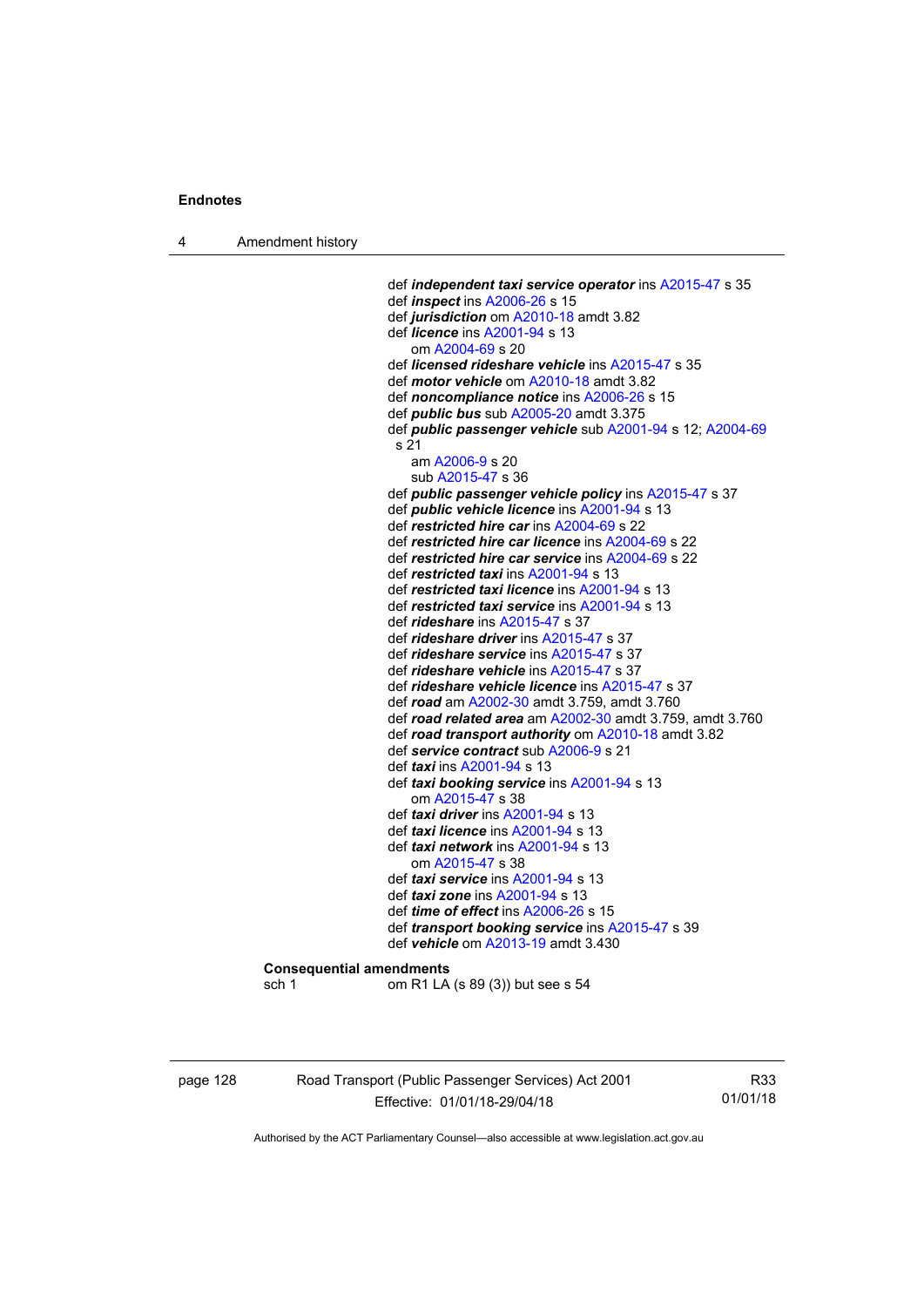## **5 Earlier republications**

Some earlier republications were not numbered. The number in column 1 refers to the publication order.

Since 12 September 2001 every authorised republication has been published in electronic pdf format on the ACT legislation register. A selection of authorised republications have also been published in printed format. These republications are marked with an asterisk (\*) in column 1. Electronic and printed versions of an authorised republication are identical.

| <b>Republication</b><br>No and date | <b>Effective</b>             | Last<br>amendment<br>made by | <b>Republication</b><br>for                                                                       |
|-------------------------------------|------------------------------|------------------------------|---------------------------------------------------------------------------------------------------|
| R <sub>1</sub><br>5 Dec 2001        | 1 Dec 2001-<br>28 Feb 2002   | A2001-94                     | new Act                                                                                           |
| R <sub>2</sub><br>1 Mar 2002        | 1 Mar 2002-<br>1 June 2002   | A2001-94                     | amendments by<br>A2001-94                                                                         |
| R <sub>3</sub><br>3 June 2002       | 2 June 2002-<br>30 June 2002 | A2001-94                     | commenced expiry                                                                                  |
| R <sub>4</sub><br>1 July 2002       | 1 July 2002-<br>16 Sept 2002 | A2001-94                     | commenced expiry                                                                                  |
| R <sub>5</sub><br>3 Oct 2002        | 17 Sept 2002-<br>1 Dec 2002  | A2002-30                     | amendments by<br>A2002-30                                                                         |
| R <sub>6</sub><br>2 Dec 2002        | 2 Dec 2002-<br>16 Jan 2003   | A2002-30                     | commenced expiry                                                                                  |
| R7<br>17 Jan 2003                   | 17 Jan 2003-<br>2 Mar 2003   | A2002-49                     | amendments by<br>A2002-49                                                                         |
| R <sub>8</sub><br>3 Mar 2003        | 3 Mar 2003-<br>1 June 2003   | A2002-49                     | commenced expiry                                                                                  |
| R <sub>9</sub><br>2 June 2003       | 2 June 2003-<br>8 Mar 2005   | A2002-49                     | commenced expiry                                                                                  |
| R <sub>10</sub> *<br>9 Mar 2005     | 9 Mar 2005-<br>1 June 2005   | A2004-69                     | amendments by<br>A2004-69 and<br>modifications by<br>SL2002-3 as<br>amended by<br><b>SL2005-4</b> |
| R <sub>11</sub><br>2 June 2005      | 2 June 2005-<br>9 Mar 2006   | A2005-20                     | amendments by<br>A2005-20                                                                         |
|                                     |                              |                              |                                                                                                   |

#### R33 01/01/18

Road Transport (Public Passenger Services) Act 2001 Effective: 01/01/18-29/04/18

page 129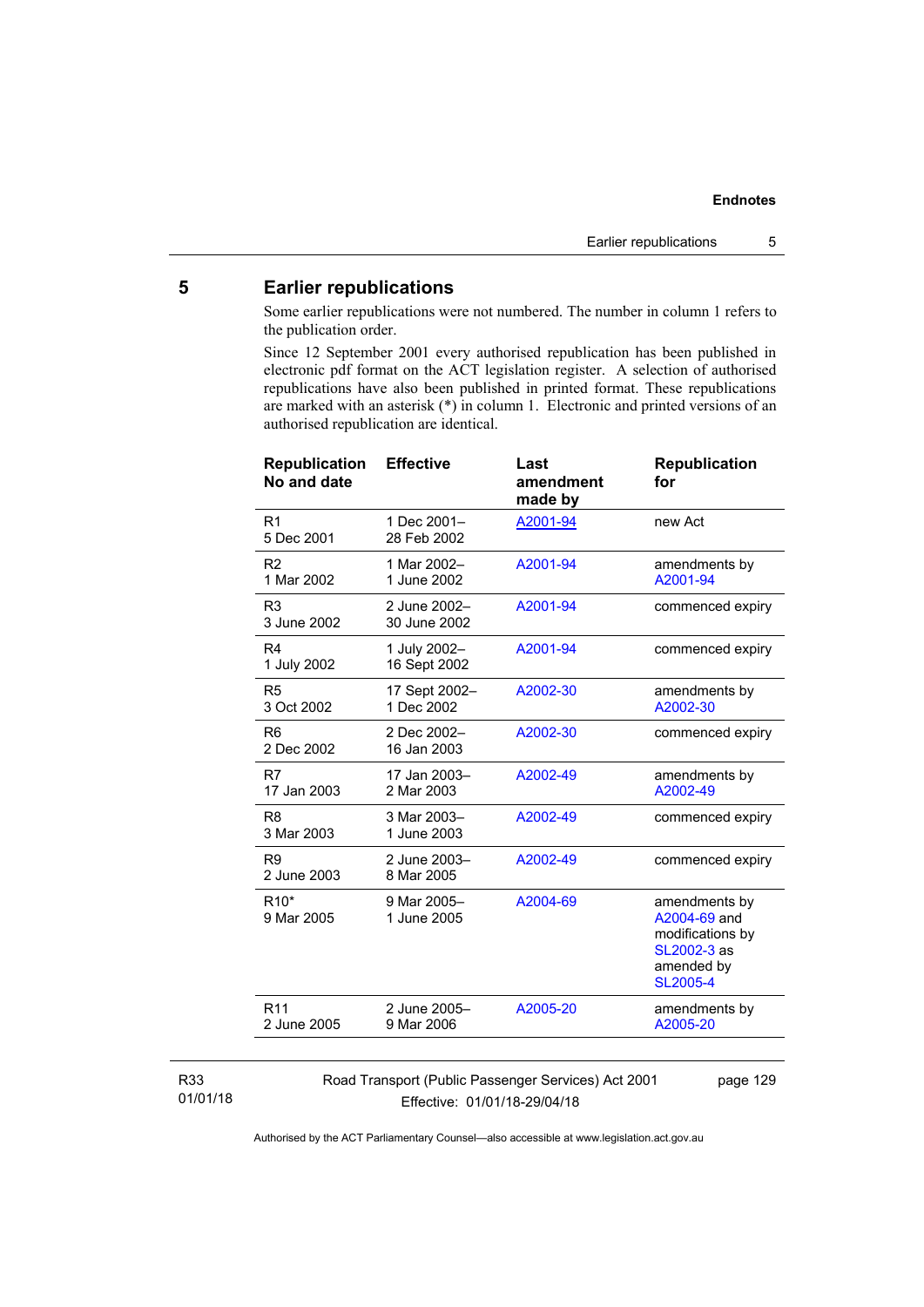| <b>Republication</b><br>No and date | <b>Effective</b>             | Last<br>amendment<br>made by | <b>Republication</b><br>for                                                                |
|-------------------------------------|------------------------------|------------------------------|--------------------------------------------------------------------------------------------|
| R <sub>12</sub><br>10 Mar 2006      | 10 Mar 2006-<br>30 June 2006 | A2005-20                     | commenced expiry                                                                           |
| R <sub>13</sub><br>1 July 2006      | 1 July 2006-<br>1 July 2006  | A2006-30                     | amendments by<br>A2006-9 and<br>A2006-30                                                   |
| R <sub>14</sub>                     | 2 July 2006-                 | A2006-30                     | amendments by                                                                              |
| 2 July 2006                         | 2 July 2006                  |                              | A2006-26                                                                                   |
| R <sub>15</sub>                     | 3 July 2006-                 | A2006-30                     | amendments by                                                                              |
| 3 July 2006                         | 30 Sept 2008                 |                              | A2006-30                                                                                   |
| R <sub>16</sub> *<br>1 Oct 2008     | 1 Oct 2008-<br>4 July 2009   | SL2008-37                    | amendments by<br>A2008-1 as<br>amended by<br>A2008-39 and<br>modifications by<br>SL2008-37 |
| R <sub>17</sub>                     | 5 July 2009-                 | A2009-16                     | amendments by                                                                              |
| 5 July 2009                         | 16 Dec 2009                  |                              | A2009-16                                                                                   |
| R <sub>18</sub>                     | 17 Dec 2009-                 | A2009-49                     | amendments by                                                                              |
| 17 Dec 2009                         | 2 Mar 2010                   |                              | A2009-49                                                                                   |
| R <sub>19</sub>                     | 3 Mar 2010-                  | A2009-49                     | amendments by                                                                              |
| 3 Mar 2010                          | 2 June 2010                  |                              | A2009-22                                                                                   |
| R <sub>20</sub>                     | 3 June 2010-                 | A2010-18                     | amendments by                                                                              |
| 3 June 2010                         | 31 Dec 2010                  |                              | A2010-18                                                                                   |
| R21*                                | 1 Jan 2010-                  | A2010-54                     | amendments by                                                                              |
| 1 Jan 2010                          | 13 June 2013                 |                              | A2010-54                                                                                   |
| R <sub>22</sub>                     | 14 June 2013-                | A2013-19                     | amendments by                                                                              |
| 14 June 2013                        | 9 Feb 2014                   |                              | A2013-19                                                                                   |
| R <sub>23</sub>                     | 10 Feb 2014-                 | A2013-52                     | amendments by                                                                              |
| 10 Feb 2014                         | 16 Nov 2014                  |                              | A2013-52                                                                                   |
| R <sub>24</sub>                     | 17 Nov 2014-                 | A2014-49                     | amendments by                                                                              |
| 17 Nov 2014                         | 19 May 2016                  |                              | A2014-49                                                                                   |
| R <sub>25</sub><br>20 May 2016      | 20 May 2016-<br>31 July 2016 | A2015-47                     | amendments by<br>A2015-47 and<br>modifications by<br>SL2016-12                             |

## 5 Earlier republications

page 130 Road Transport (Public Passenger Services) Act 2001 Effective: 01/01/18-29/04/18

R33 01/01/18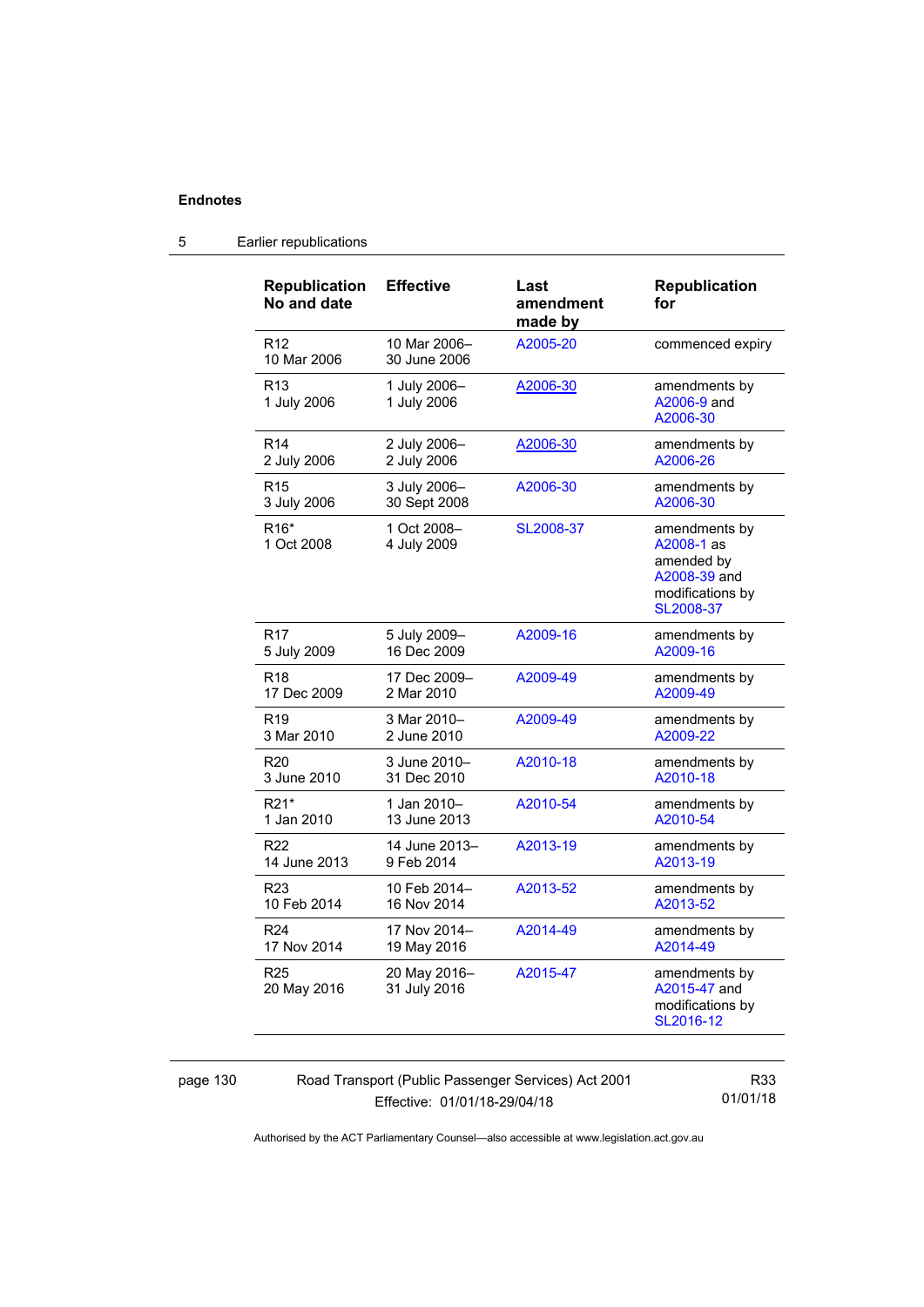| <b>Republication</b><br>No and date | <b>Effective</b>            | Last<br>amendment<br>made by | <b>Republication</b><br>for                   |
|-------------------------------------|-----------------------------|------------------------------|-----------------------------------------------|
| R <sub>26</sub>                     | 1 Aug 2016-                 | A2015-47                     | amendments by                                 |
| 1 Aug 2016                          | 2 Aug 2016                  |                              | A2015-47                                      |
| R <sub>27</sub><br>3 Aug 2016       | 3 Aug 2016-<br>8 Mar 2017   | A2015-47                     | expiry of<br>modification<br>(s 131)          |
| R <sub>28</sub>                     | 9 Mar 2017-                 | A2017-4                      | amendments by                                 |
| 9 Mar 2017                          | 20 May 2017                 |                              | A2017-4                                       |
| R <sub>29</sub>                     | 21 May 2017-                | A2017-4                      | expiry of provision                           |
| 21 May 2017                         | 23 May 2017                 |                              | (s 130)                                       |
| R30<br>24 May 2017                  | 24 May 2017-<br>14 Aug 2017 | A2017-14                     | updated endnotes<br>as amended by<br>A2017-14 |
| R31                                 | 15 Aug 2017-                | A2017-21                     | amendments by                                 |
| 15 Aug 2017                         | 10 Oct 2017                 |                              | A2017-21                                      |
| R32                                 | 11 Oct 2017-                | A2017-28                     | amendments by                                 |
| 11 Oct 2017                         | 31 Dec 2017                 |                              | A2017-28                                      |

Earlier republications 5

R33 01/01/18  $\overline{\phantom{a}}$ 

Road Transport (Public Passenger Services) Act 2001 Effective: 01/01/18-29/04/18

page 131